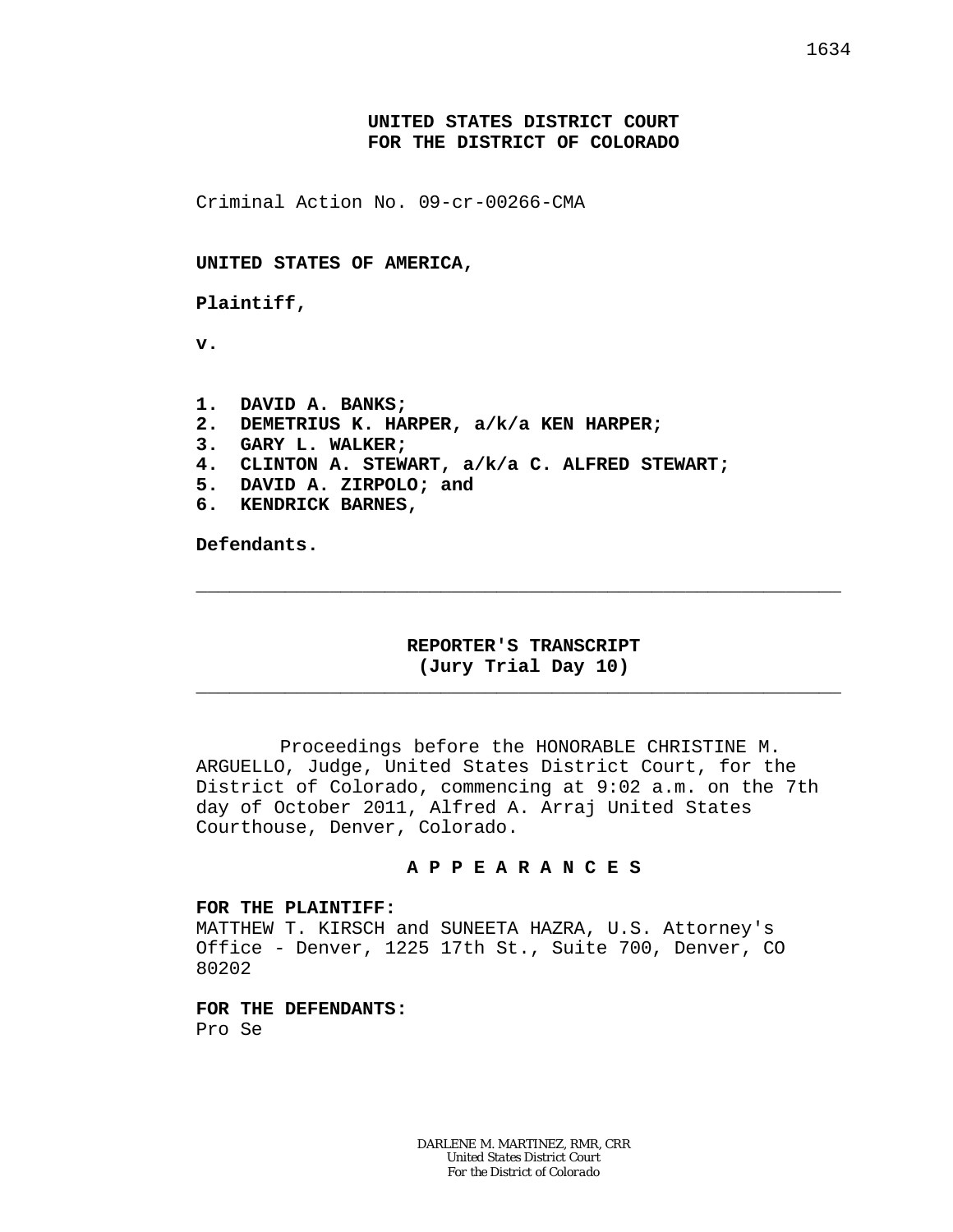# **I N D E X**

#### **WITNESSES: PAGE**

#### **WILLIAM WILLIAMS**

| DIRECT EXAMINATION BY MR. WALKER    | 1658 |
|-------------------------------------|------|
| DIRECT EXAMINATION BY MR. BANKS     | 1672 |
| CROSS-EXAMINATION BY MS. HAZRA      | 1673 |
| REDIRECT EXAMINATION BY MR. BANKS   | 1679 |
| REDIRECT EXAMINATION BY MR. BARNES  | 1681 |
| REDIRECT EXAMINATION BY MR. ZIRPOLO | 1685 |
| RECROSS-EXAMINATION BY MS. HAZRA    | 1686 |

#### **JOHN EPKE**

| DIRECT EXAMINATION BY MR. BANKS   | 1687   |
|-----------------------------------|--------|
| DIRECT EXAMINATION BY MR. WALKER  | 1700   |
| DIRECT EXAMINATION BY MR. ZIRPOLO | 1702   |
| CROSS-EXAMINATION BY MR. KIRSCH   | 1703   |
| REDIRECT EXAMINATION BY MR. BANKS | 1710 I |

## **SHARON PARKS**

| DIRECT EXAMINATION BY MR. WALKER    | 1712 |
|-------------------------------------|------|
| DIRECT EXAMINATION BY MR. ZIRPOLO   | 1716 |
| DIRECT EXAMINATION BY MR. BANKS     | 1719 |
| CROSS-EXAMINATION BY MR. KIRSCH     | 1720 |
| REDIRECT EXAMINATION BY MR. BANKS   | 1738 |
| REDIRECT EXAMINATION BY MR. ZIRPOLO | 1739 |

### **KENDRA HAUGHTON**

| DIRECT EXAMINATION BY MR. WALKER  | 1740 |
|-----------------------------------|------|
| DIRECT EXAMINATION BY MR. BANKS   | 1743 |
| DIRECT EXAMINATION BY MR. ZIRPOLO | 1746 |
| CROSS-EXAMINATION BY MS. HAZRA    | 1747 |
| REDIRECT EXAMINATION BY MR. BANKS | 1759 |

## **JUNE JENKINS**

| DIRECT EXAMINATION BY MR. WALKER |  | 1764 |
|----------------------------------|--|------|
| DIRECT EXAMINATION BY MR. BANKS  |  | 1768 |

## **E X H I B I T S**

## **NO. ADMITTED** D400  $(F)$ pgs.1- 5 .......................................... 1696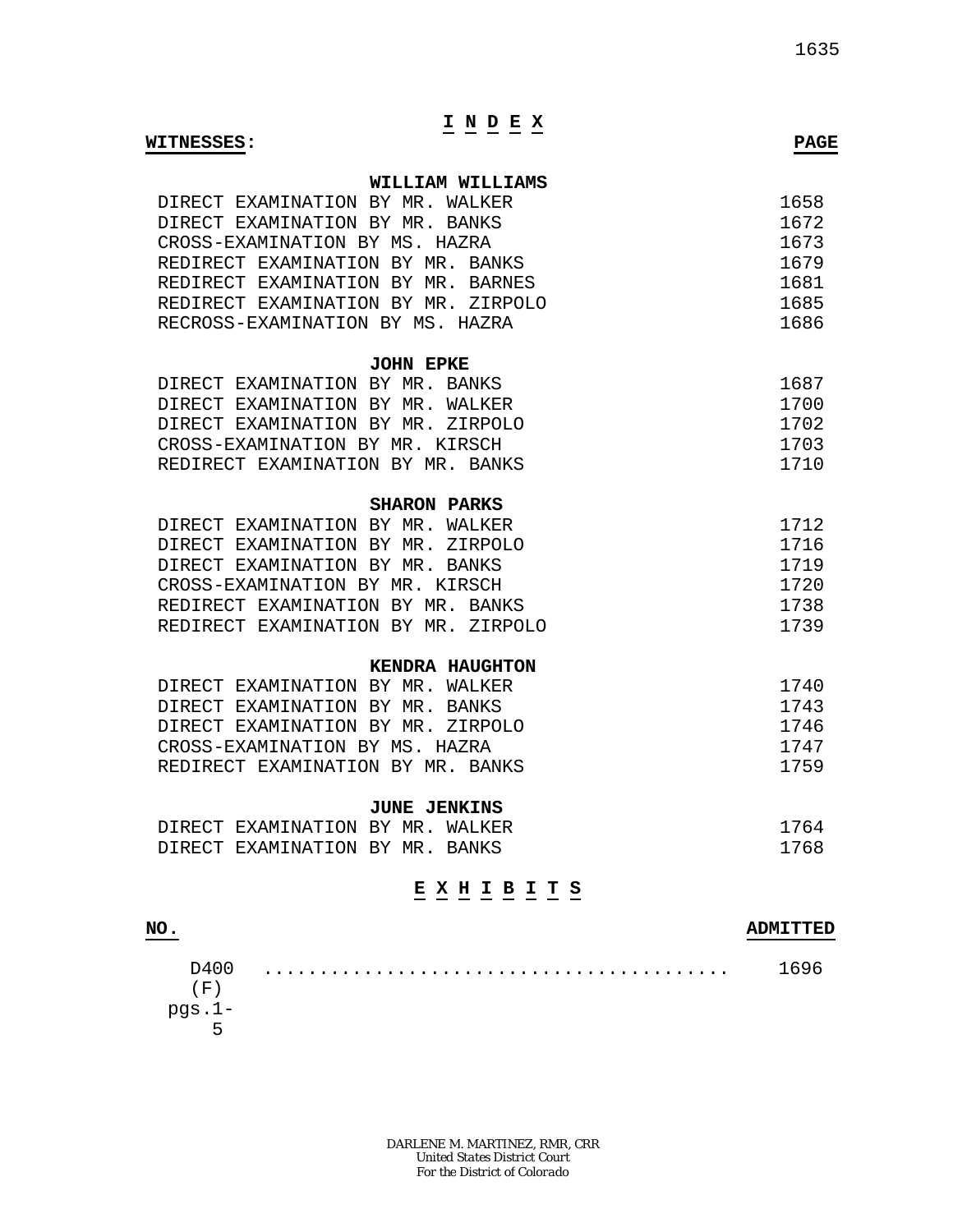| 1       | <b>OCTOBER 7, 2011</b>                                     |
|---------|------------------------------------------------------------|
| 2       | (Proceedings commence at 9:02 a.m.)                        |
| 3       | (The following is had in open court, outside the           |
| 4       | hearing and presence of the jury.)                         |
| 5       | THE COURT: You may be seated.                              |
| 6       | All right. I want to address the issue of the              |
| 7       | expert opinions from yesterday. First, I have reviewed in  |
| 8       | more detail Exhibits 1010, 1008 and 1009. Now, under Rule  |
| 9       | $16(b)(1)(C)$ of the Federal Rules of Criminal Procedure,  |
| $10 \,$ | the defendants must, at the Government's request, give to  |
| 11      | the Government a written summary of any testimony that the |
| 12      | defendant intends to use under Rule 702, 703 or 705 of the |
| 13      | Federal Rules of Evidence as evidence at trial.            |
| 14      | The Government made such a request. Page 6 of              |
| 15      | Document Nos. 39 through 43 and 46 indicate that. And the  |
| 16      | provisions of Rule 16 are, "intended to meet the need for  |
| 17      | counsel to learn that an expert is expected to testify by  |
| 18      | first requiring notice of the expert's qualification,      |
| 19      | which, in turn, will permit the requesting party to        |
| 20      | determine whether, in fact, the witness is an expert       |
| 21      | within the definition of Federal Rule of Evidence 702."    |
| 22      | That is taken from the Advisory Notes to Federal Rule of   |
| 23      | Criminal Procedure 16.                                     |
| 24      | Next, the requesting party is entitled to a                |
| 25      | summary of the expected testimony. And, finally, and       |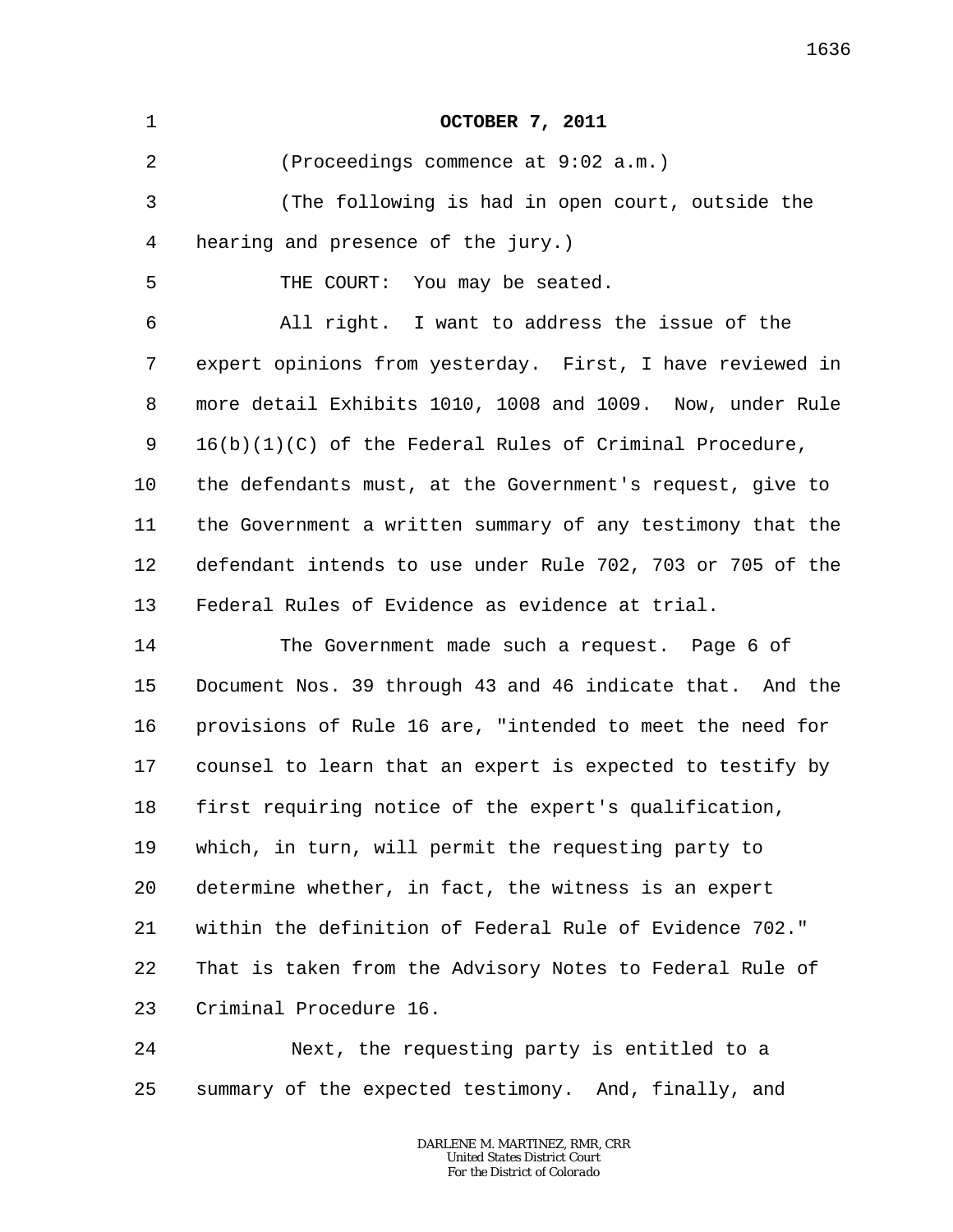1 2 3 4 perhaps most important, the requesting party is to be provided with a summary of the basis for the expert's opinion. That is all pursuant to Federal Rule of Criminal Procedure 16.

5 6 7 8 9 10 11 Now, the deadline in this case for defendants to have submitted any Rule 16 disclosures was September 30th of 2010, as set forth in Document 287. The Court later, however, did allow the defendants to provide their Rule 16 disclosures relating to a forensic computer expert, and that was allowed as of October 8, 2010. That was from Document No. 297.

12 13 14 15 16 The defendants filed a Rule 16 disclosure for Donald E. Vilfer, V-I-L-F-E-R, on October 8, 2010, in Document 298. However, that Rule 16 disclosure for Mr. Vilfer was the only such disclosure that was filed by the defendants in this case.

17 18 19 20 21 22 Yesterday, after the Government had already rested, the defendants indicated that they desired to have Mr. Joseph M. Thurman, Ms. Kelly A. Baucom and Mr. Andrew Albarelle testify as expert witnesses, despite the fact that the defendants had not submitted any Rule 16 disclosure with respect to these witnesses.

23 24 25 The defendants argued that Government Exhibits 1008, 1009 and 1010 were sufficient. Exhibits 1008 and 1009 are letters that were sent by Mr. Albarelle and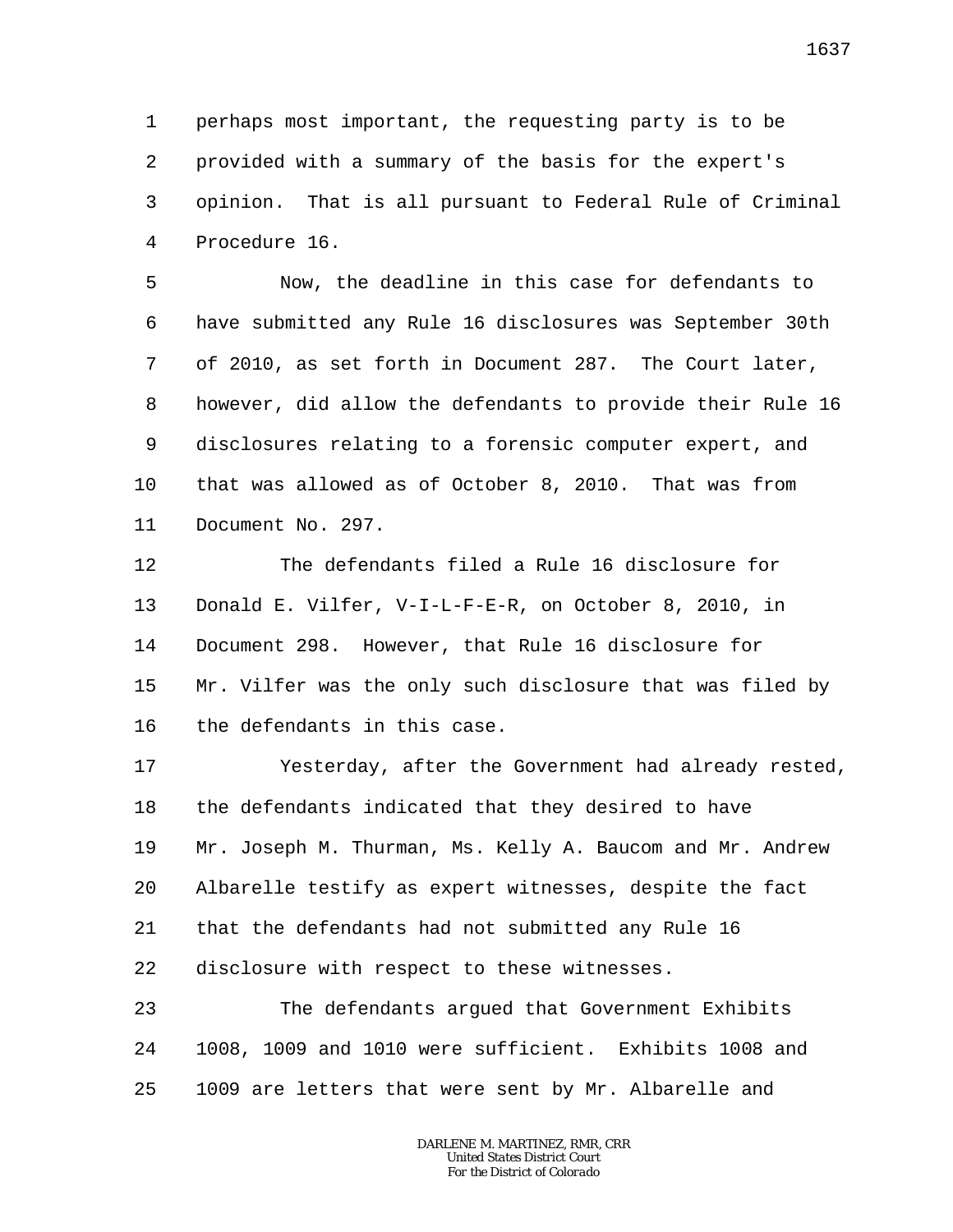1 2 3 4 5 6 7 8 9 Ms. Baucom, I believe, in July of 2011, although one of those letters is dated 2010. The other is dated July 18, 2011; that is the one from Mr. Albarelle. The other one is dated July 20, 2010, from Ms. Baucom, who is with the same company as Mr. Albarelle. And based on when the Government received that letter, as it made it's way down through the ranks of the U.S. Attorney's Office, I am assuming that came in mid-July of this year; so less than 3 months ago.

10 11 12 13 14 15 16 And that letter -- those letters were not sent - they were sent to John F. Walsh, the United States Attorney for the District of Colorado. Now, the Court re-affirms its prior finding yesterday, that neither the Government's Exhibits 1008 or 1009 satisfy both the Rule 16 disclosure requirements and 702 regarding the admissibility of expert testimony.

17 18 19 20 21 22 If a party fails to comply with Rule 16, the Court may order that party to permit the discovery or inspection, grant a continuance, prohibit that party from introducing the undisclosed evidence, or enter any other order that is just under the circumstances. And that pursuant to Criminal Rule 16(d)(2)(A-D).

23 24 25 In selecting the appropriate penalty, the Court should "consider the reasons for the delay, the extent of the prejudice as a result of the delay, and the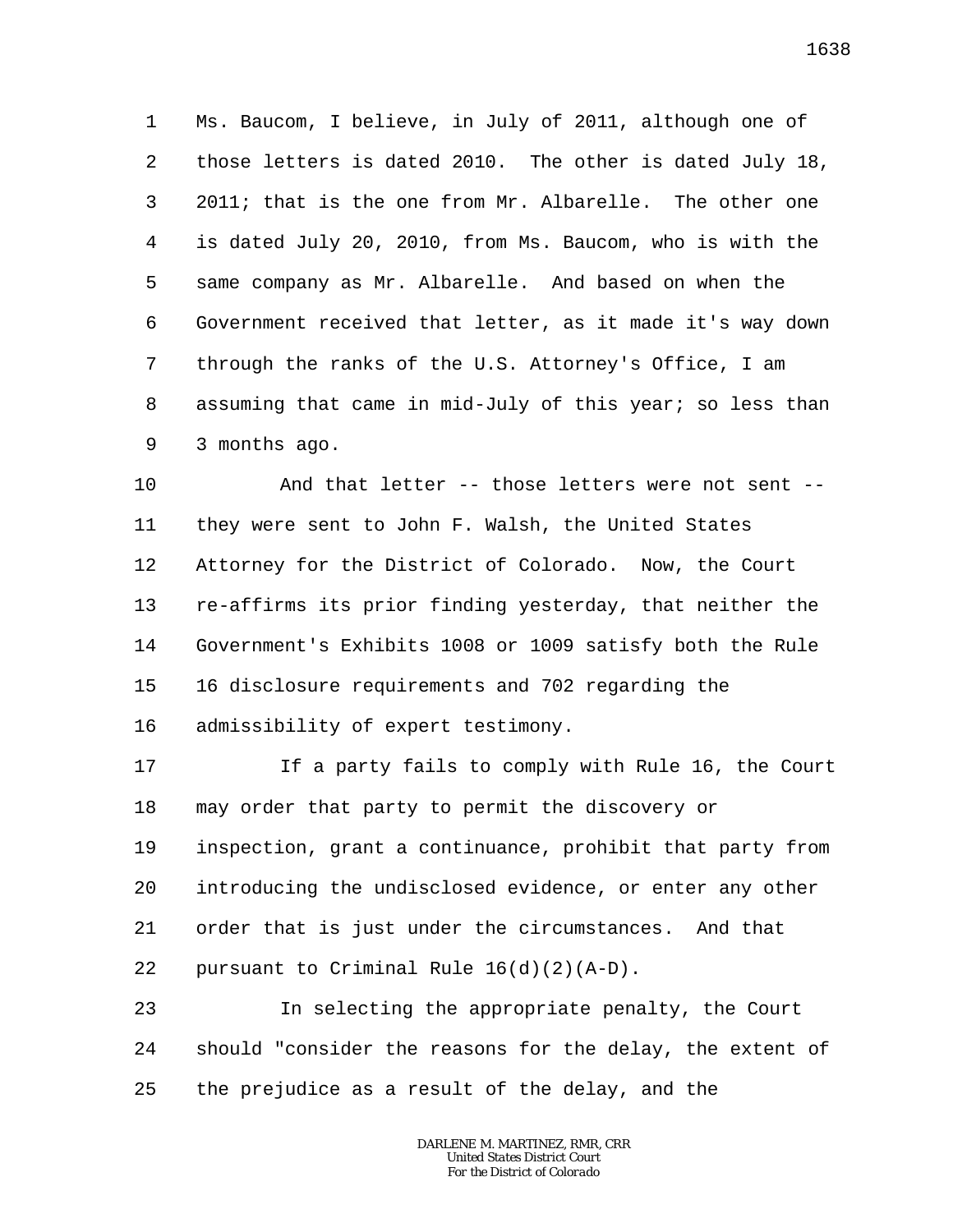1 feasibility of curing any prejudice with a continuance.

2 That is from United States v. Sarracino,

3 S-A-R-R-A-C-I-N-O, 340 F.3d 1148, Tenth Circuit, 2003.

4 5 6 7 8 9 10 11 12 13 Although the Court acknowledges that exclusion of evidence for violating discovery orders should not be done lightly, that sanction is warranted in this case with respect to Documents 1008 and 1009. The defendants have not offered any legitimate reasons for failing to submit their Rule 16 disclosures as to these two witnesses. The Court acknowledges that defendants are proceeding pro se, but the Court also notes that the defendants have repeatedly rejected this Court's offer to appoint stand-by advisory counsel.

14 15 16 17 18 19 20 21 22 23 24 25 The defendants were also aware that they would be required to follow the same procedural rules that govern other litigants. Moreover, defendants knew, or should have known, that they were expected to submit Rule 16 disclosures. Although the defendants indicate that they were not aware of the filing by their previous attorneys of the Rule 16(b) disclosure for Donald E. Vilfer, the defendants, themselves, prepared responses to the Government's motion in limine to exclude the testimony of Mr. Vilfer, which indicates that defendants had knowledge of the procedure pursuant to which an expert witness must be qualified to testify at trial.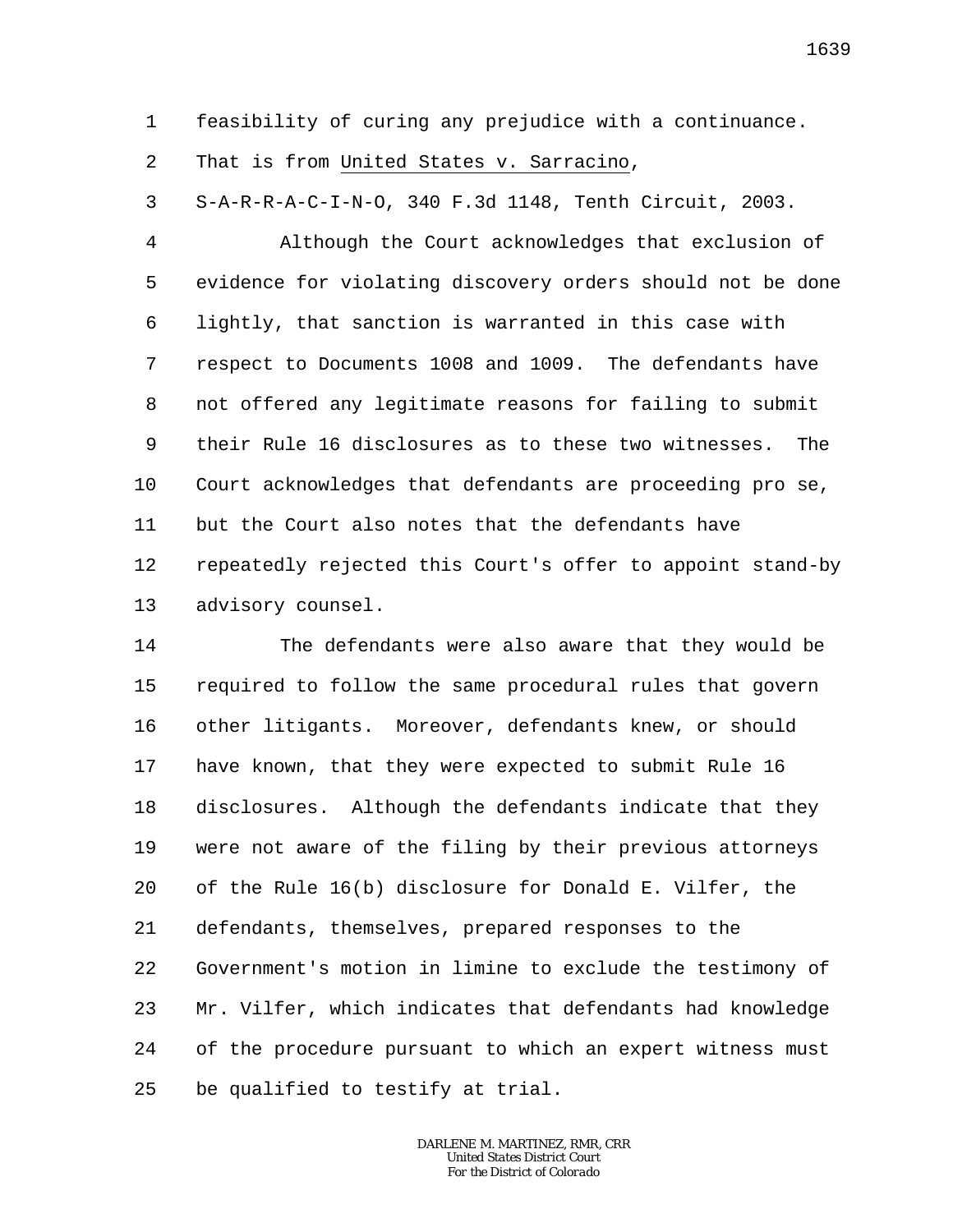1 2 3 4 5 6 7 In addition, the Government raised this issue immediately after defendants referenced the expected testimony of these experts during their opening statements, and defendants failed to respond in any way to the Government's objection or to inform the Court that this was an issue that needed to be addressed before the trial began.

8 9 10 11 12 Rather, in response to the Court's inquiry regarding whether Mr. Albarelle had been disclosed as an expert witness with the appropriate Rule 16 disclosures, the defendants responded that they "were informed that they could qualify him on the stand."

13 14 15 16 17 18 19 20 21 22 23 Yet, in response to this Court's inquiry regarding who had so informed them, defendants were unable or unwilling to disclose the identity of this legal advice. The Court finds that the mailing of Government's Exhibits 1008 and 1009 by Ms. Kelly A. Baucom and Mr. Andrew Albarelle, directly to John Walsh, the United States Attorney, as opposed to such letters being submitted by the defendants to the attorneys actually prosecuting this case, Mr. Kirsch and Ms. Hazra, did not constitute any notice to the Government that the defendants intended to offer expert testimony of these two witnesses.

24 25 Moreover, the proponent of expert testimony bears the burden of showing that its proffered expert testimony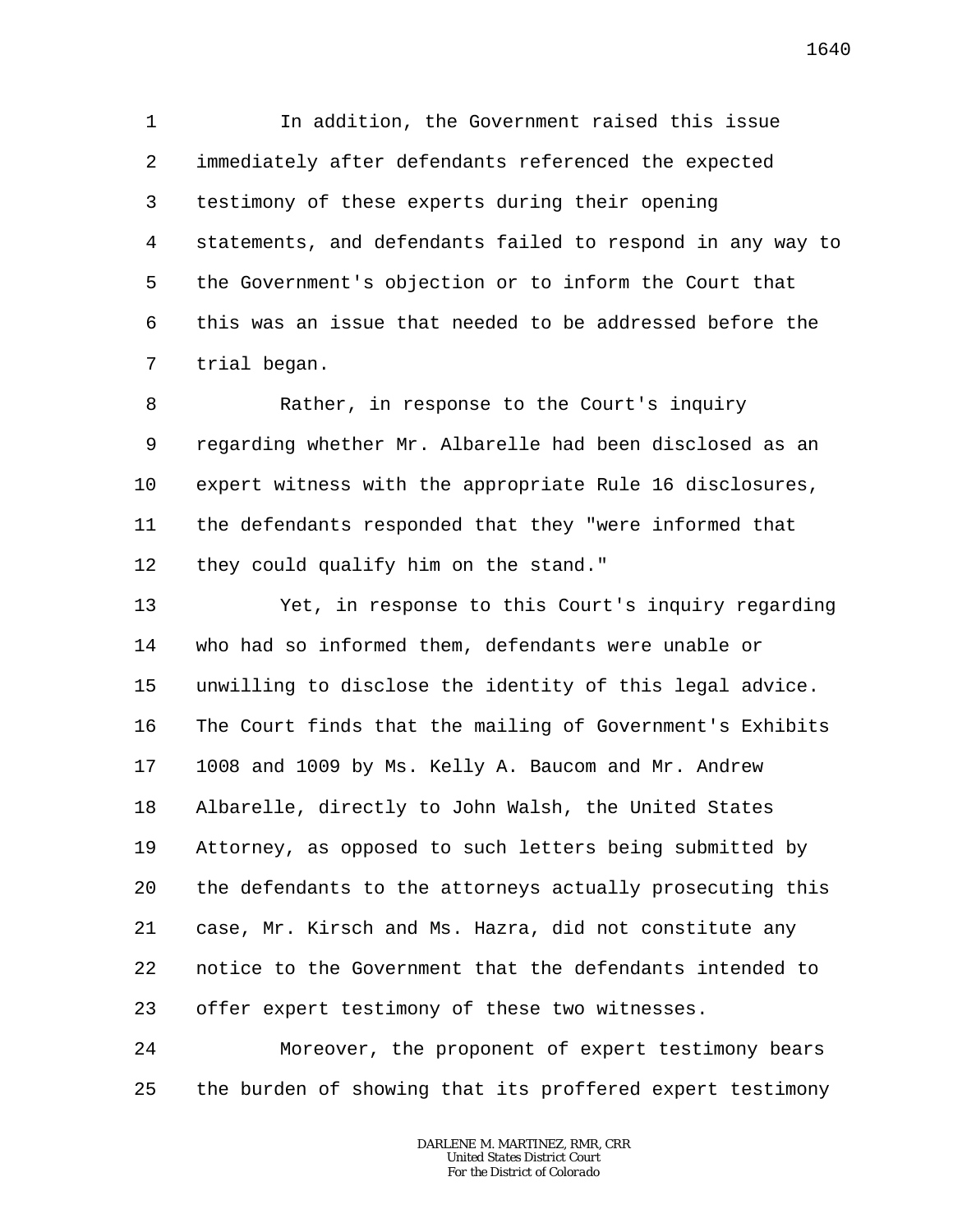1 2 3 4 5 is admissible. That is pursuant to United States v. Nacchio, 555 F.3d 1234, Tenth Circuit, 2009. Under Rule 702, the district court must satisfy itself that the proposed expert testimony is both reliable and relevant. That is taken from Nacchio, also.

6 7 8 9 10 11 12 13 Under Rule 702, the Court must first determine whether the expert is qualified by knowledge, skill, experience, training or education to render an opinion. Second, if the expert is sufficiently qualified, the Court must determine whether the expert's opinion is reliable by assessing the underlying reasoning and methodology as set forth in Daubert. That is taken from Nacchio, at page 1241.

14 15 16 17 18 19 20 21 22 23 24 25 The letters submitted by Mr. Albarelle and Ms. Baucom do not purport to be expert reports, nor do they summarize any testimony that these witnesses expected to give; rather they appear to be letters of support advocating on behalf of the defendants. There is no indication that the testimony of these witnesses is reliable under Daubert and Federal Rule of Evidence 702. Thus, the contents of both those letters totally fail to meet the requirement of both Rule 16 of the Criminal Rules of Procedure and Rule 702 of the Federal Rules of Evidence. For these reasons, the Court re-affirms its prior holding with respect to the exclusion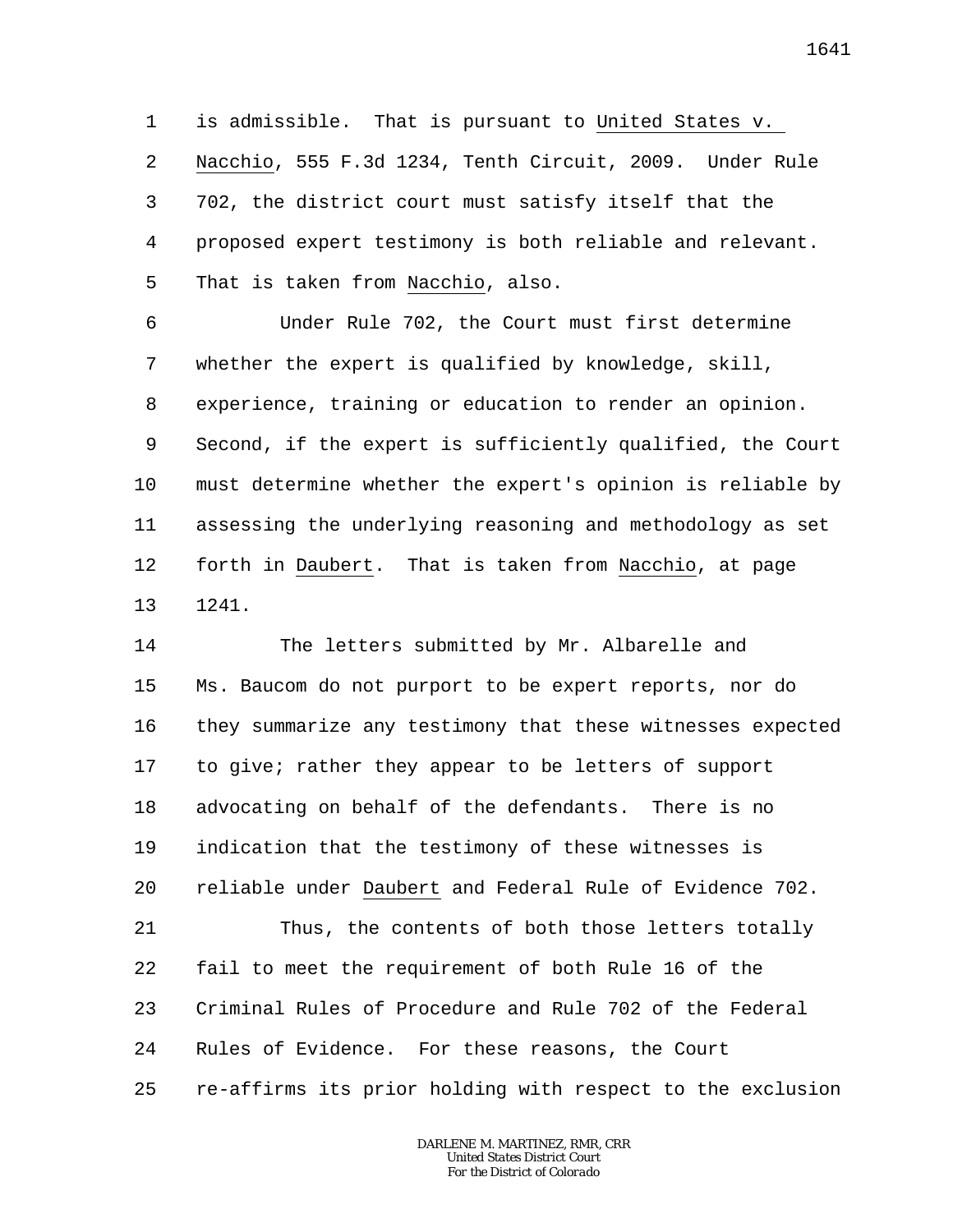1 2 of any expert testimony on the part of Ms. Kelly A. Baucom and Mr. Andrew Albarelle.

3 4 5 6 7 8 Now, with respect to Government's Exhibit 1010, a document prepared by a Mr. Joseph M. Thurman, entitled "Expert Report on Staffing Industry Standards and Best Practices," the Government indicates, and the defendants do not dispute, that this document was not identified as a Rule 16 disclosure.

9 10 11 12 13 14 15 16 17 18 19 Although this document is dated March 13, 2011, as the Court understands it, this document was not submitted to the Government until only a few months ago, as one of a number of documents included in a stack of documents produced by defendants as relevant to this case. However, although it might have been submitted in a timely fashion and in a seemingly surreptitious manner, it is clearly entitled "Expert Report." Moreover, although not a model of clarity, in Exhibit 1010, Mr. Thurman does outline the areas upon which he was opining and the substance of those opinions.

20 21 22 23 24 25 Although the defendants failed to comply with the Rule 16 disclosures, and although they waited until the commencement of their case to disclose that they intended to offer Mr. Thurman as an expert, and did so only after being required by the Court to do so, the Court finds that the Government was placed on notice that the defendants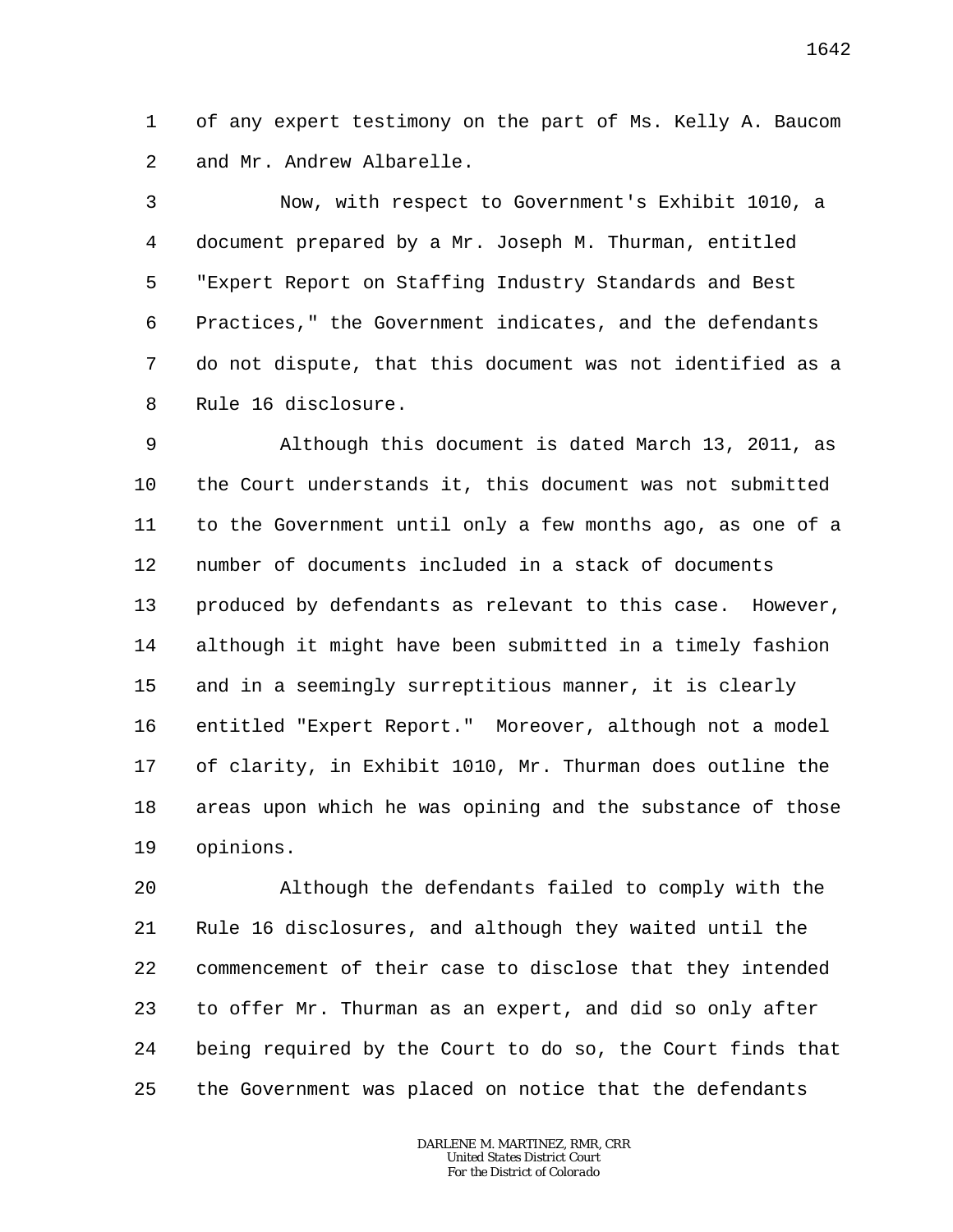1  $\overline{a}$ intended to offer Mr. Thurman as an expert in the areas identified in Exhibit 1010.

3 4 5 6 7 The Government filed a motion in limine as to the other experts for which defendants had given appropriate notice, and the Government could have filed a similar motion in limine with respect to Mr. Thurman, but chose not to do so.

8 9 10 11 12 13 14 15 16 17 In light of the fact that the Government had some knowledge that defendants sought to introduce Mr. Thurman as an expert exclusion is not warranted under Rule 16. Now, the Court harbors some doubt as to whether Mr. Thurman's expert report suffices to qualify him as an expert witness. However, the Court notes that although Federal Rule of Civil Procedure 26(a)(2) requires a "complete statement" of the expert's opinion, Rule 16 of the Federal Rules of Criminal Procedure requires only a "summary of testimony."

18 19 20 21 22 The difference between the civil and criminal rules derives from the special constitutional constraints of criminal proceedings. That is from United States v. Mehta, M-E-H-T-A, 236 F.Supp.2d 150, a Delaware -- District of Maine, 2002 case.

23 24 25 Thus, the Court at this time has no basis for excluding the testimony of Mr. Thurman under Rule 702. However, the Government may file a motion in limine or a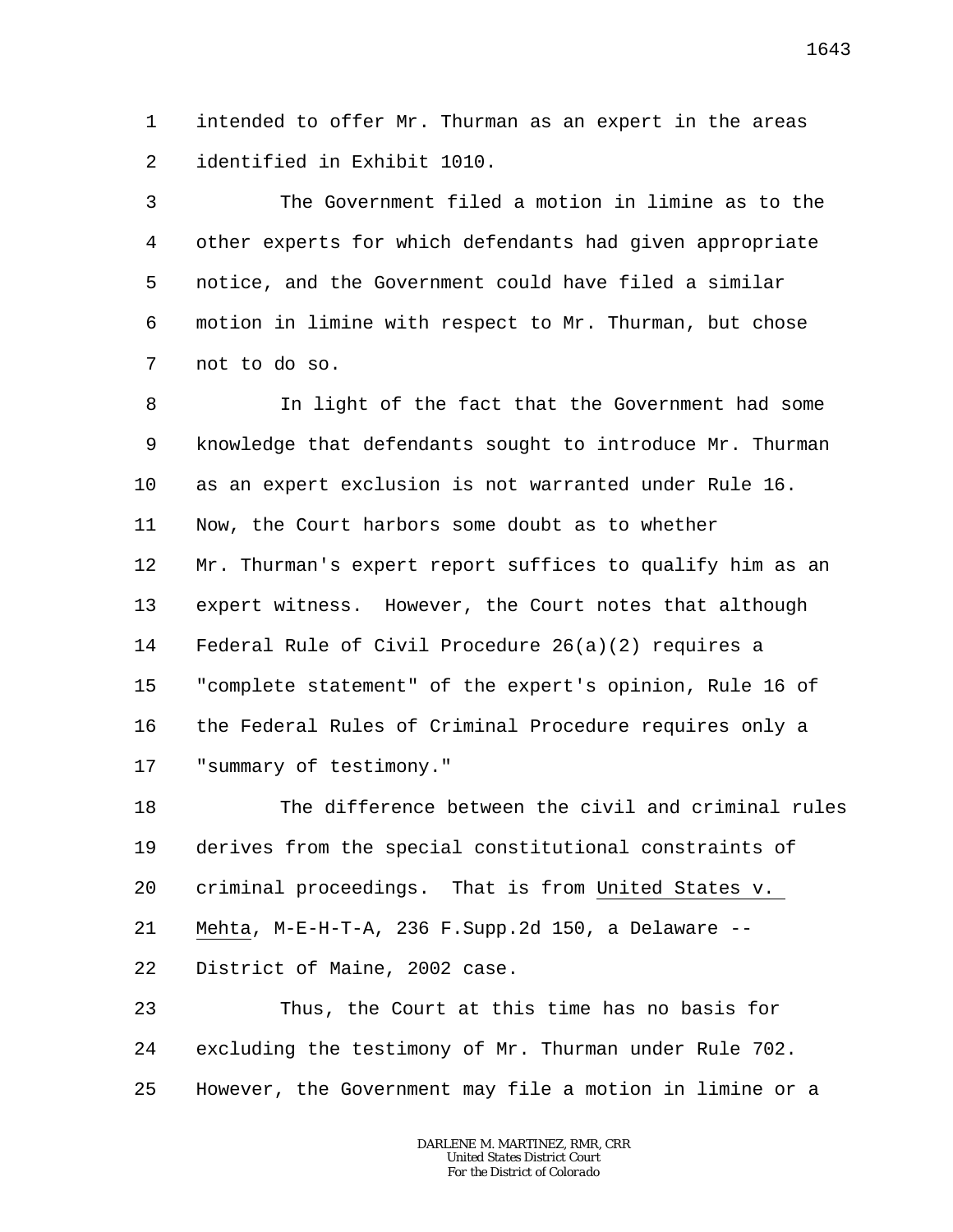1 2 3 4 motion to conduct a Daubert hearing outside of the presence of the jury. That motion, though, because we are in the middle of the trial, is going to have to be done on a very expedited basis.

5 6 7 8 9 10 I don't know that we will need a hearing, but I will require that the Government file a motion in limine, if they intend to file one, by noon on Saturday. The defendants shall respond by noon on Sunday, and the Court will review the matter on Sunday or Monday, and we'll address it early next week.

11 12 13 14 15 16 17 18 In addition, if, in the event that I do allow Mr. Thurman to testify, I am going to allow the Government, in rebuttal, to submit a counter expert with respect to those issues, without having to go through all of the notices, because they had no notices. I am not going to say I am going to allow it, but if I do, I will allow rebuttal of an expert witness by the Government, as well.

19 Ms. Hazra?

20 21 22 MS. HAZRA: Yes, Your Honor, one question. If we don't have Mr. Thurman's qualifications or curriculum vitae, we would --

23 24 25 THE COURT: Well, on his -- the cover page of his report, he says what his expertise is. Now, if the defendants have any further curriculum vitae or more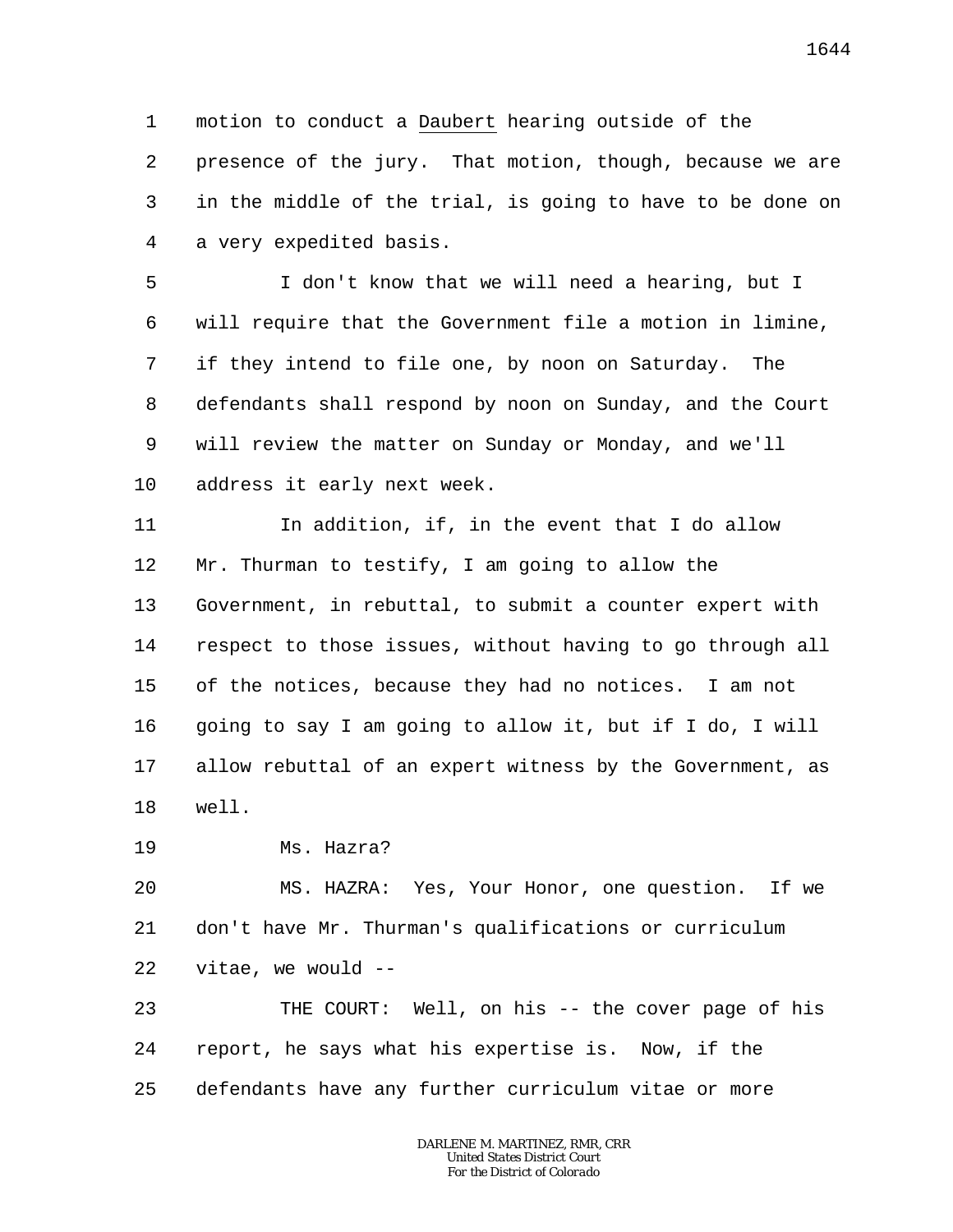1 2 3 information that they can provide to the Government, I would require that to be provided by the end of business today.

4 5 MR. BANKS: We'll have Mr. Thurman forward his CV. We'll forward it to the Government.

6 7 THE COURT: They are to have that by close of business.

8 MS. HAZRA: Thank you, Your Honor.

9 THE COURT: Anything further?

10 11 12 13 14 15 16 MR. BANKS: Yes, Your Honor. With regards to Mr. Albarelle, the Government received a September 1st e-mail communication notifying them of a staffing expert that would be testifying on our behalf. It was sent to Mr. Walsh as part of the proffer exercise, and the response that came back from that, both Ms. Hazra and Mr. Kirsch were cc'd on that response.

17 18 19 20 21 22 So we would like to -- we've identified these as Defense Exhibits 320 and 321, with 320 being the actual letter that was sent to the U.S. Attorney's Office, and 321 being the actual e-mail string or communication. And we would like the Court to review those briefly, if you would.

23 24 THE COURT: All right. If you can have them marked by Ms. Barnes.

25 MR. BANKS: We've marked them already, Your Honor.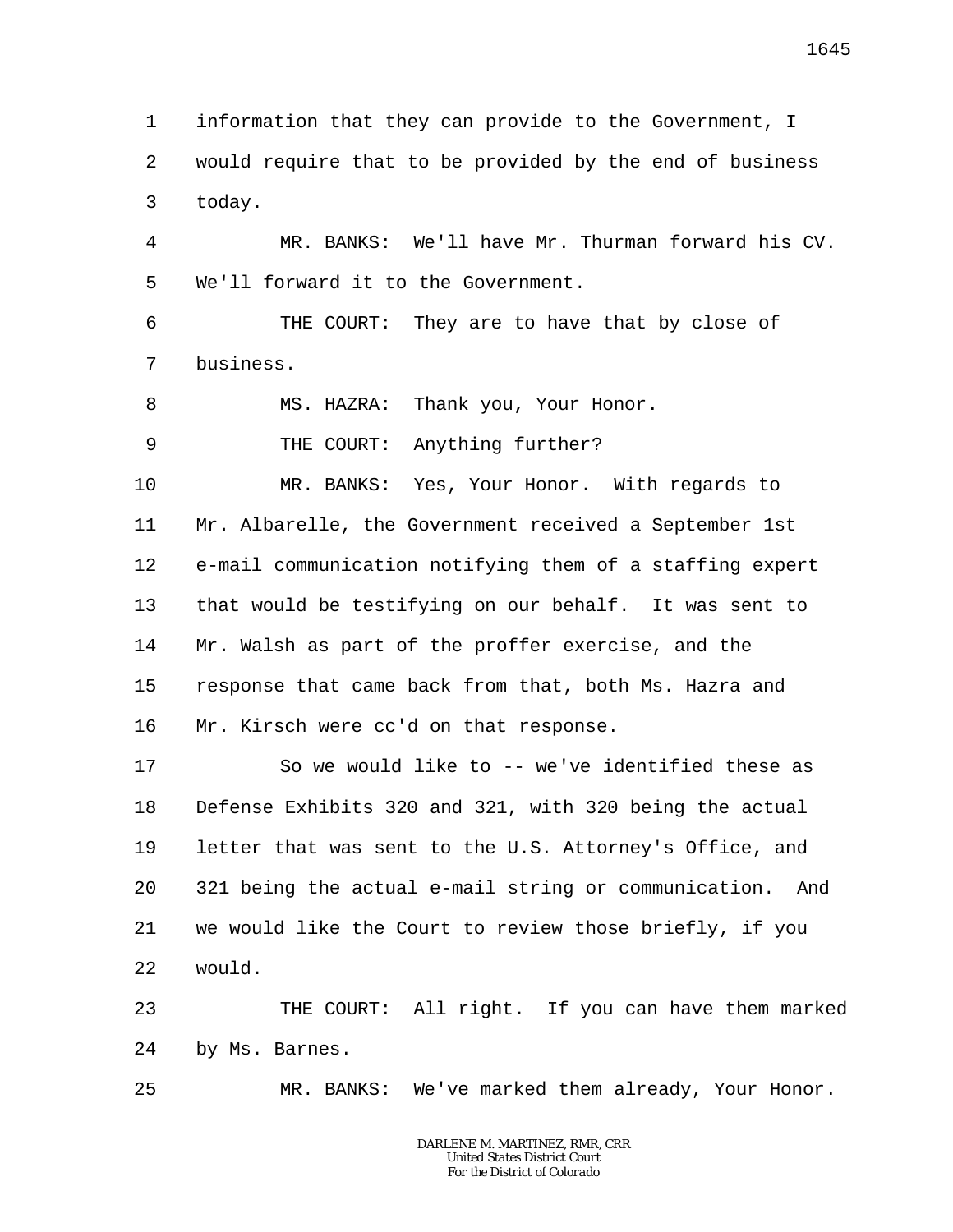1 2 3 4 5 6 7 8 9 10 11 12 13 14 15 16 17 18 19 20 21 22 23 24 25 THE COURT: The Court is reviewing what is marked as Defendants' Exhibit 321 for identification, and Exhibit 320 for identification. MR. BANKS: And, Your Honor, if you go to the third paragraph of the second page. THE COURT: Which exhibit? MR. BANKS: 320. THE COURT: I don't see anything on the third paragraph. MR. BANKS: Maybe it is the fourth paragraph. It says, "One of our staffing experts." THE COURT: That is the third page. MR. BANKS: Is it the third page? THE COURT: It is unnumbered, but on my third page on this one. Yes. They are out of order in my exhibit. It would be the second page. Now, my understanding is that Mr. Albarelle will be essentially giving the same testimony with respect to staffing that Mr. Thurman is going to testify, the same issues; is that correct? MR. BANKS: Not necessarily, Your Honor. Mr. Albarelle is a CEO of a very large staffing company, whereas, Mr. Thurman --THE COURT: I know they may be different in their qualifications, but how is Mr. Albarelle's -- how would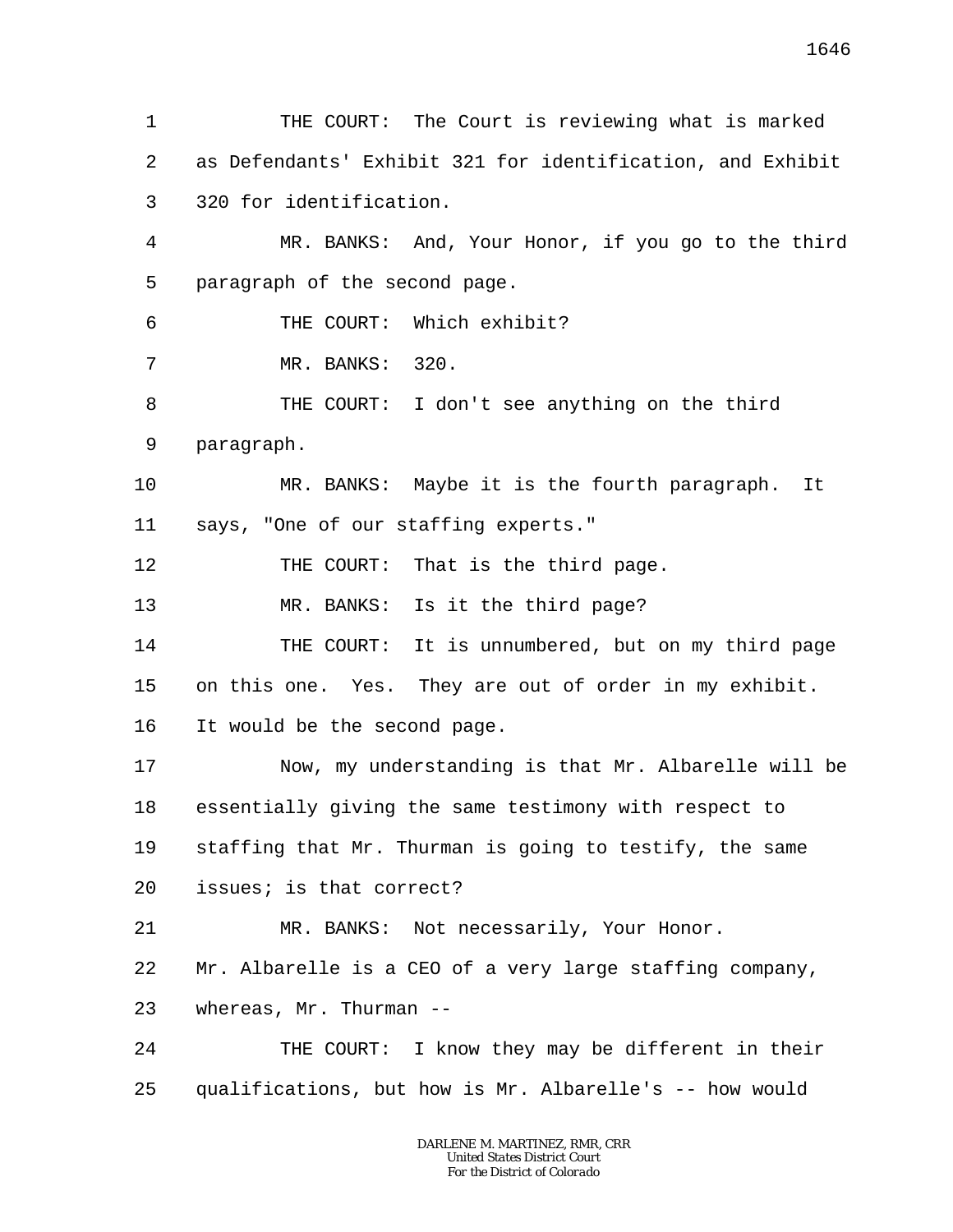1 2 3 4 5 6 7 8 9 10 11 12 13 14 15 16 17 that testimony differ from what Mr. Thurman is going to say? Mr. Thurman is going to, according to his opinion, discuss company vendor lists and managing of staffing firms, due diligence and risk management for staffing firms, standard types of engagements in technology consulting services, and technology consultant's billable activity. MR. BANKS: Well, Your Honor, Mr. Albarelle -- I will say it again -- is the owner of a staffing company. THE COURT: How is his testimony -- is he going to cover the same areas? MR. BANKS: No, he will cover --THE COURT: What is he going to cover? MR. BANKS: He is going to cover the billable consultant area; how he is a billable consultant with his own company, and he has billed out -- THE COURT: How is that different from technology

19 20 MR. BANKS: Mr. Thurman doesn't have knowledge, and has never been a billable consultant.

consultant's billable activities on Mr. Thurman's?

18

21 22 23 THE COURT: Well, but it is the same area, and you are putting him forward as an expert. What I am not going to have is cumulative testimony on the same areas.

24 25 MR. BANKS: And, Your Honor, we will ensure that there is no cumulative testimony. If Mr. Albarelle is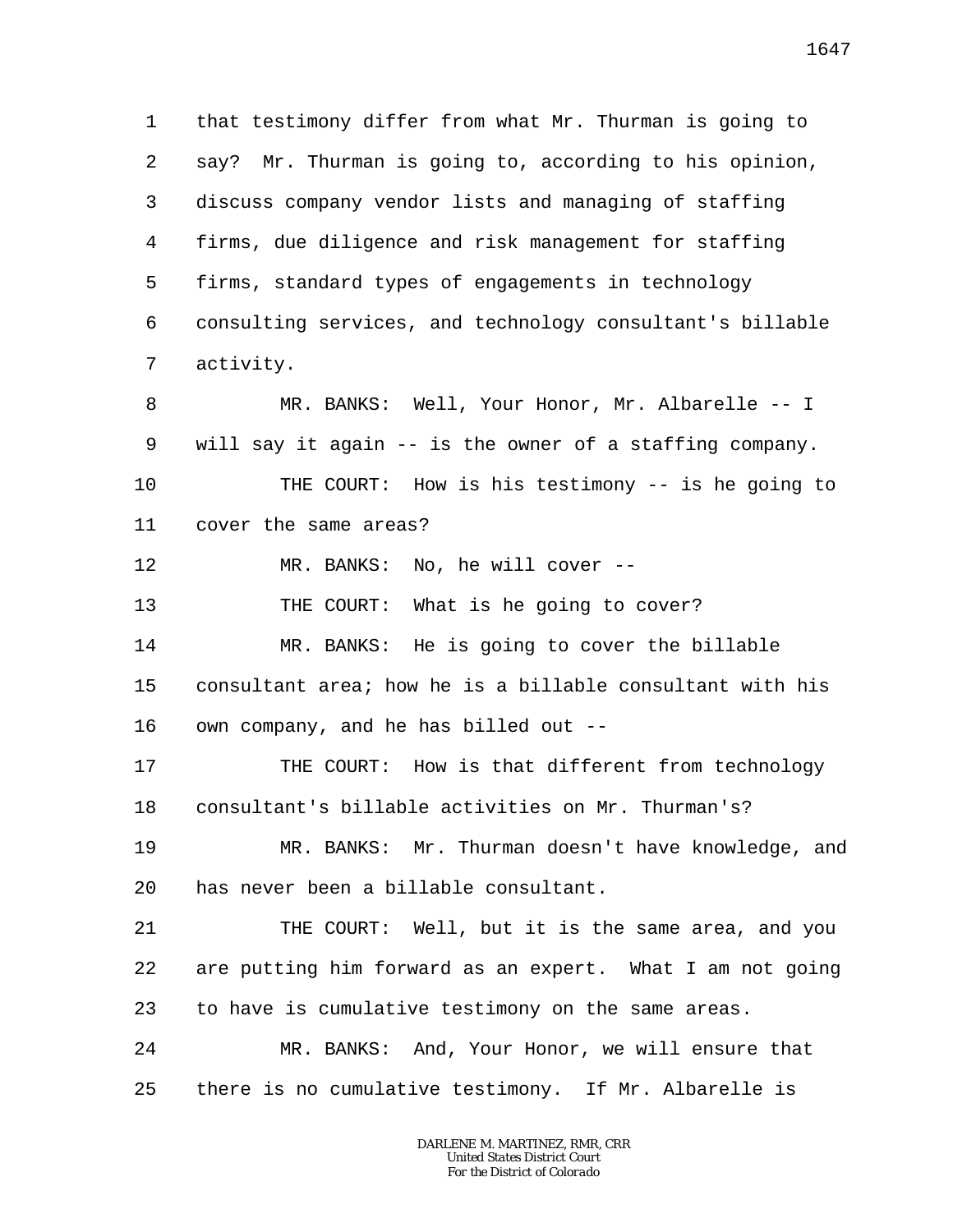1 2 3 permitted to testify, then we'll make sure that whatever line of questioning we have for Mr. Albarelle will differ from Mr. Thurman.

4 5 6 7 8 9 10 11 12 THE COURT: All right. But the problem is with this letter, too, is while you do make the statement, "One of our staffing experts who owns multiple businesses will testify that he billed himself at \$250 per hour when providing services to his business," et cetera. You never identify who that staffing expert was. And this is in a letter sent August 22, 2011, to Mr. Walsh, in response to, apparently a confidential settlement communication letter, and this was your counterproposal.

13 14 15 16 17 18 19 20 21 That doesn't come close to meeting the requirements of Rule 16 or Rule 702. So my ruling wouldn't change with respect to even these, and it does appear to me, despite what you are saying, that you have an expert that I am allowing you, despite the late Rule 16 notice; Mr. Thurman, who is going to give expert testimony with respect to the same areas that are listed by you in this letter. And the letter could just as easily refer to Mr. Thurman as it could have to Mr. Albarelle.

22 23 MR. BANKS: Actually, Your Honor, Mr. Thurman has never been a billable consultant.

24 25 THE COURT: The Government didn't know that. You said, "a staffing expert who owns multiple businesses."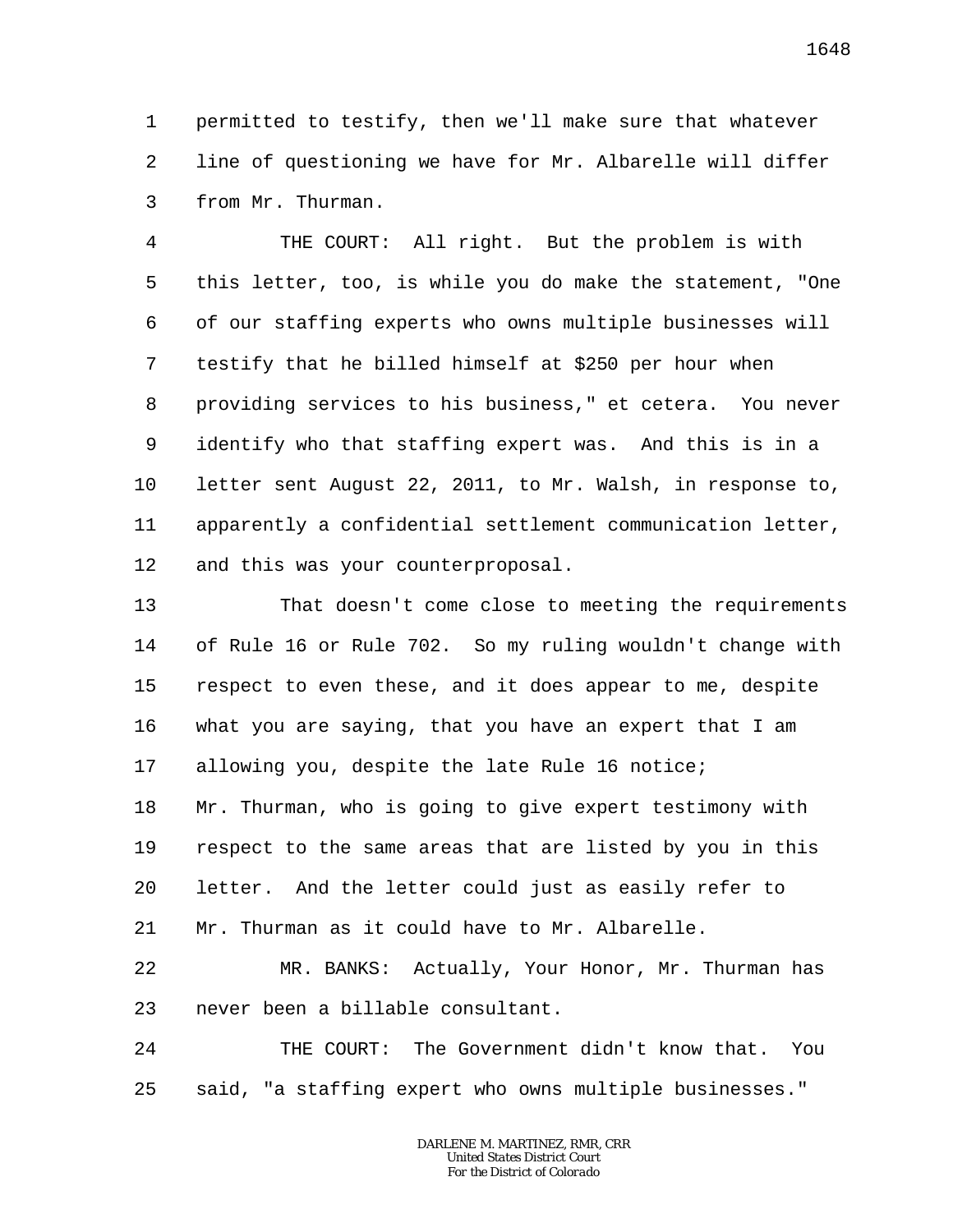1 2 We don't know what the background is of Mr. Thurman, because that's never been provided.

3 MR. BANKS: Okay.

4 5 6 7 THE COURT: So I am not going to allow cumulative evidence on the same issue. I'm giving you -- I'm essentially giving you one expert despite your failure to comply.

8 9 10 MR. BANKS: Okay. Your Honor, I need to put some things on the record in case of appeal, if I could -- THE COURT: You may.

11 12 13 MR. BANKS: -- just cite some case law. Your Honor, it has been in -- I will start with, there is a U.S. v. Finley case, F-I-N-L-E-Y, 301 F.3d 1000,

14 15 16 17 18 19 20 21 22 23 24 California Court of Appeals. Even if a disclosure -- this is ruled by the California Court of Appeals. Even if a disclosure violation occurred on the basis of alleged failure to give proper notice in which the "defense sought to introduce evidence that defendant suffered from an atypical belief system, exclusion of entire testimony of expert witness, imposed a too harsh remedy; any omission was not willfully done to gain a tactical advantage, inasmuch as basis of expert's testimony was disclosed and Government failed to seek further clarification, and expert's testimony was essential to the defense."

25 I would like to quote also -- and that was based on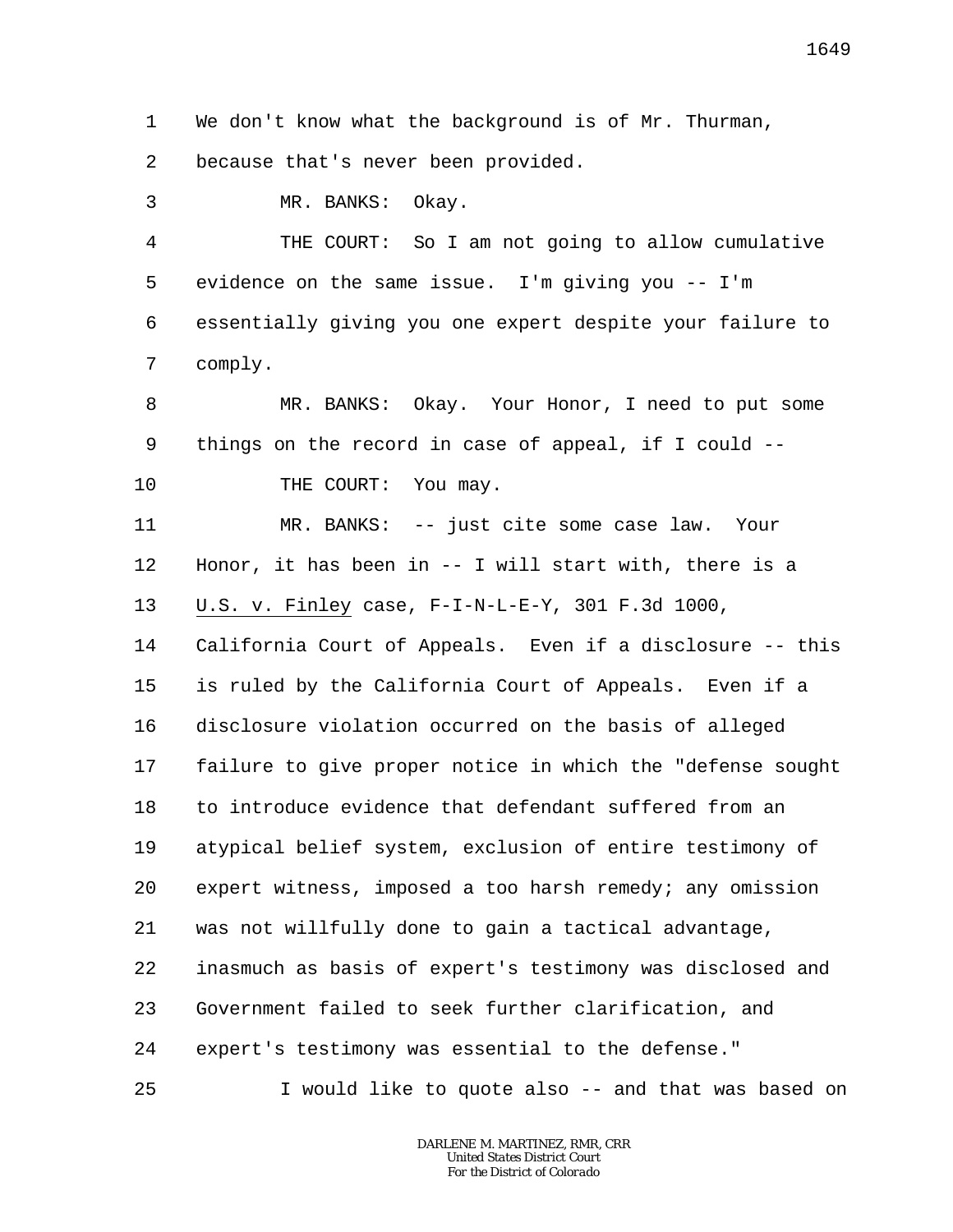1 2 3 4 5 6 7 8 the Federal Rules of Criminal. U.S. v. Duvall, 272 -- Duvall is spelled, D-U-V-A-L-L. That is U.S. v. Duvall, 272 F.3d 825. "Exclusion of expert testimony in question is not the only remedy available to the district court for a violation of the rules requiring the Government to provide -- to provide the defendant a written summary of the proposed expert testimony." Federal Rule of Criminal Procedure 16(a)(1)(E), (d)(2), 18 U.S.C.

9 10 11 12 13 14 15 16 17 18 19 And in the U.S. v. Shepard case, and Shepard is S-H-E-P-A-R-D, 462 F.3d 847, California -- Court of Appeals, Eighth Circuit, 2006. "The District Court did not abuse its discretion by allowing a police officer to testify as an expert witness in a cocaine conspiracy prosecution even though the Government failed to provide a written summary of such testimony where the officer was listed on the Government's witness list provided to the defense, and the Government provided the defense with copies of the officer's prior similar trial testimony." Federal Rule of Criminal Procedure 16, 18 U.S.C.

20 21 22 23 24 25 I only have three more cases, Your Honor. U.S. v. Kuenscler, K-U-E-N-S-C-L-E-R, 325 F.3d 1015. Where it was noted, "To establish a right to reversal of conviction based on admission of opinion testimony from witnesses who had not been disclosed as experts, defendant would have to show that both the Government -- show that both a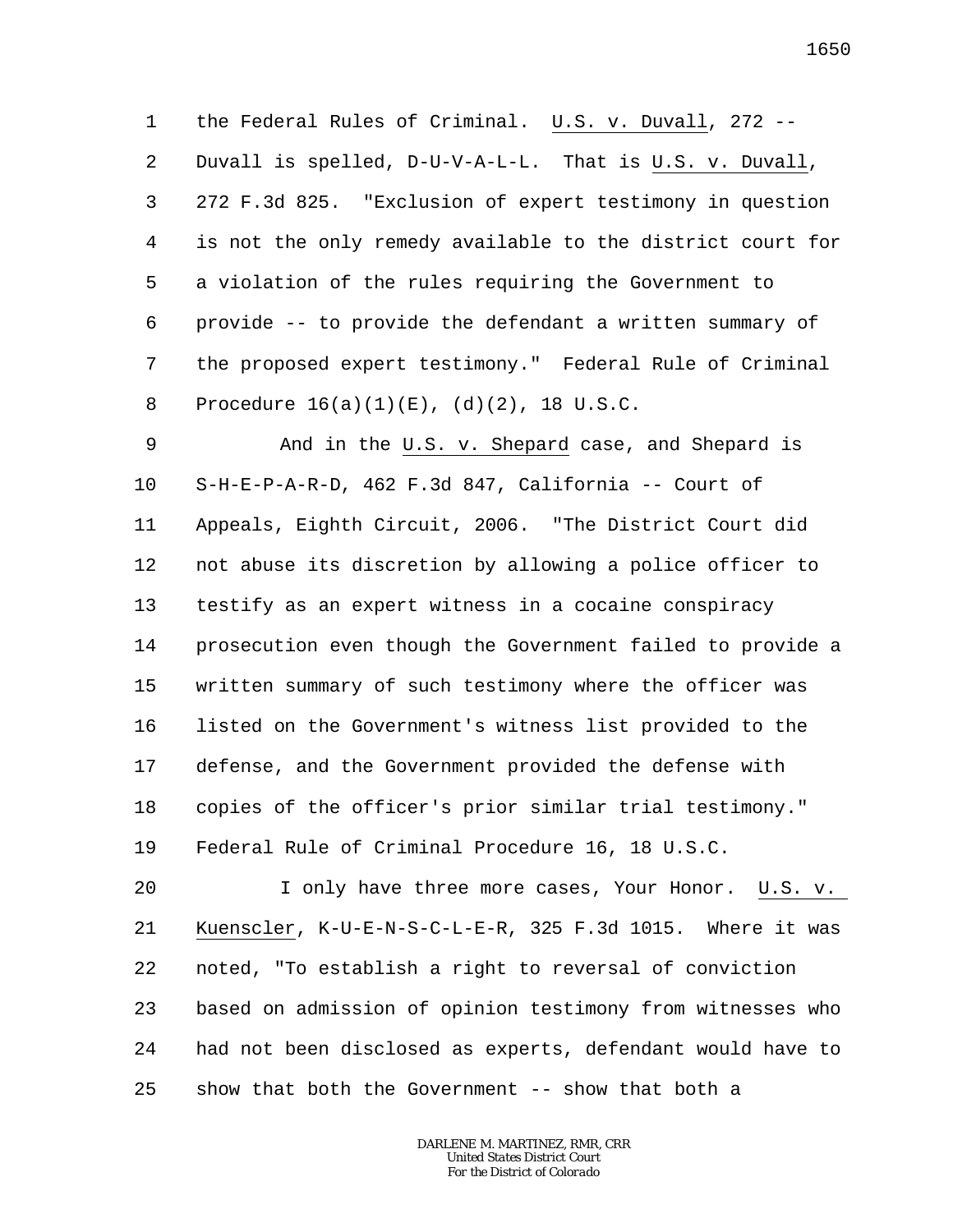1 2 3 4 5 6 7 8 9 10 11 12 13 14 15 16 17 18 19 20 21 22 23 24 25 discovery rule was violated and the violation was prejudicial." Which, we would say, would our expert testimony be prejudicial in the Government's case? Next case is U.S. v. Chastain, C-H-A-S-T-A-I-N, 198 F.3d, 1338, where allowing a customs' agent -- I am sorry, that is a California -- Court of Appeals for the Eleventh Circuit, 1999. "Allowing a customs' agent to testify as an expert witness on drug smuggling, despite the Government's failure to disclose its intent to call the agent as an expert did not warrant a mistrial, absent showing that a lack of disclosure adversely affected the defendant's ability to present a defense. Federal Rule of Criminal Procedure 16(a)(1)(E), 18 U.S.C. Finally, Your Honor, U.S. v. Cuellar, C-U-E-L-L-A-R, 478 F.3d 282, California Court of Appeals -- Court of Appeals in Texas, 2007. "In prosecution of an alleged drug currier for an international money laundering, the District Court's decision to admit expert testimony of a federal agent regarding drug smuggling operations and methods used by smugglers to transport drugs and money into and out of the United States was not an abuse of discretion and did not result in any substantial prejudice to the defendant of any kind necessitating a new trial, notwithstanding the Government's failure to disclose federal agent's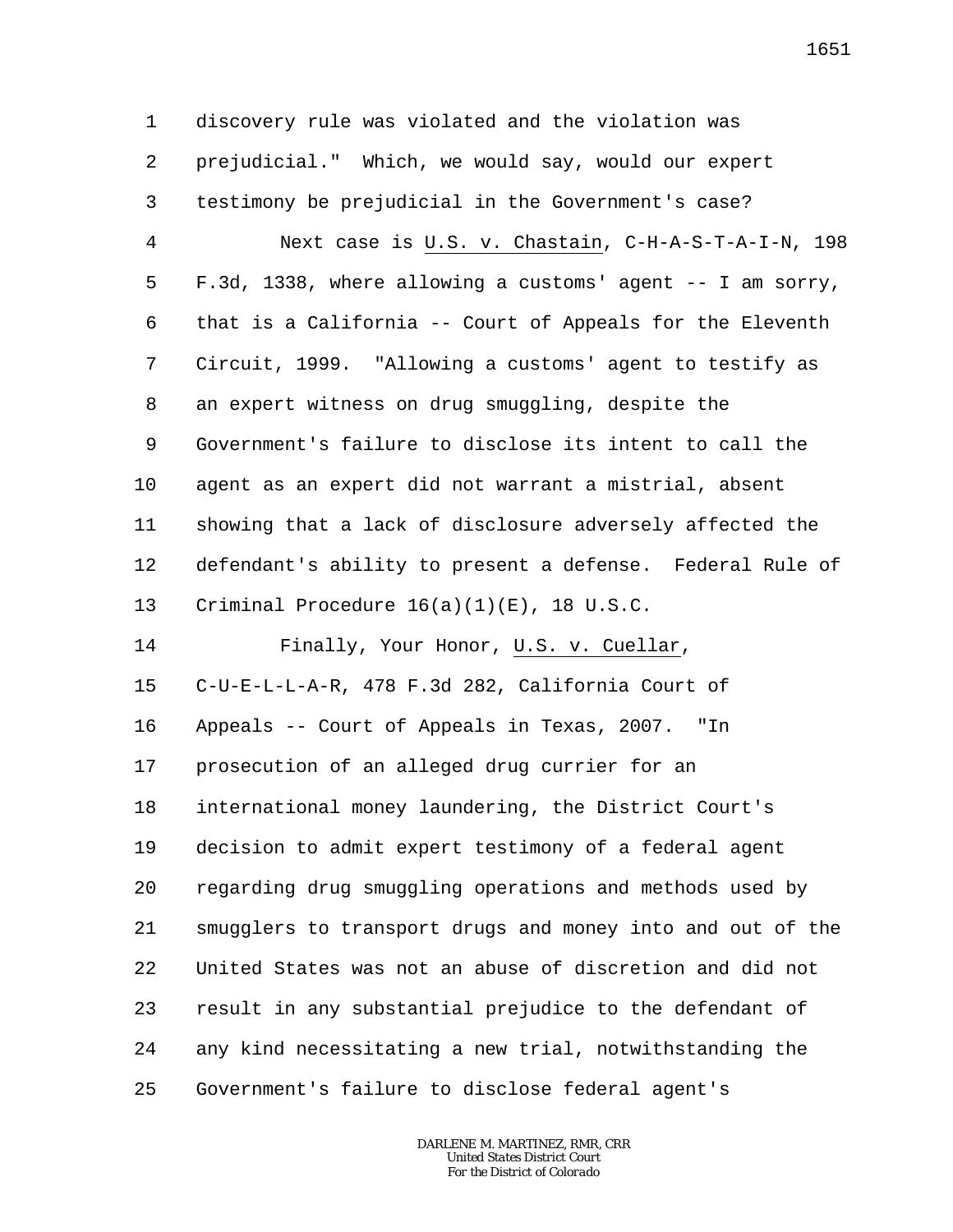1 2 3 4 qualifications on the basis for his testimony in a timely manner as it was obligated to do under Federal Rules of Criminal Procedure governing its pretrial disclosure obligations.

5 6 7 8 9 10 While the Government failed timely to make complete disclosure required by this rule, it did notify the defendant of the fact that the Government intended to call an agent as an expert witness, and the subject of his expected testimony and purposes of the rules were not violated." Federal Rules of Criminal Procedure

11  $16(a)(1)(q)$ , 18 U.S.C.

12 13 14 15 16 17 18 19 Now, to sum that up, Your Honor, I would just like to say, in these particular cases, there were discovery violations. Obviously, the Court has broad discretion in these particular matters. But we feel that not only -- it would not be prejudicial to the Government. The Government has called numerous staffing witnesses, and has a clear understanding of the staffing industry as they they've determined to put on their case.

20 21 22 23 24 25 Our expert would provide summaries and just general background information on how the staffing and consulting industry works. And with regards to -- as far as a Daubert hearing, in Kumho Tire v. Carmichael, 1999, that case delineated between specific scientific expertise and general expertise with regards to expert testimony.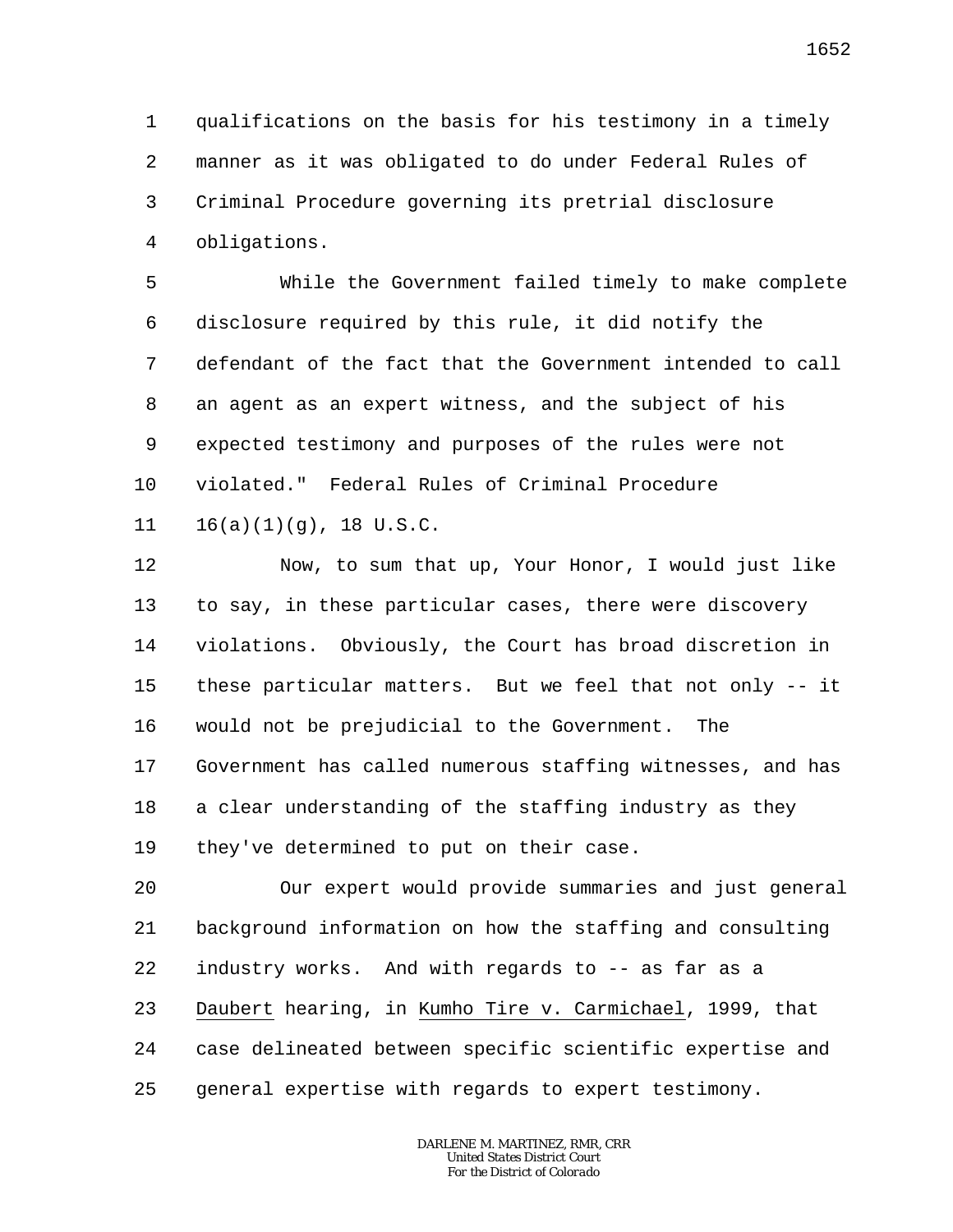1 2 3 4 I don't think a Daubert hearing, obviously, would be required in this case, because there is no scientific or technical knowledge that the Government would have to be able to provide any other expert testimony to refute.

5 6 7 8 9 10 11 But, we just feel, based on the theory of our defense -- and we saw witness after witness after witness, Your Honor, come up there and, as far as I'm concerned, lie about the activities of the staffing industry. And we feel like it is critical to our defense that our experts be allowed to testify, or it would be deemed severely prejudicial as far as our defense is concerned to us.

12 13 14 15 16 17 And, again, Your Honor, I'll say the Government knows enough about the staffing industry right now to effectively cross-examine Mr. Albarelle or whoever the Court would deem to testify. But, for the record, I wanted to put that on there and put our position with regards to this matter.

18 19 20 21 22 23 24 25 THE COURT: And I understand that. And my ruling with respect to Exhibits 1008 and 1009 is based not only on Rule 16 violations, but on failure to totally meet any requirement under 702. My ruling with respect to 1010 is exactly why I ruled the way I did. I realize this is critical to your defense, and even though you didn't comply with Rule 16, you at least did submit some sort of report, and that's why I am not excluding it under there,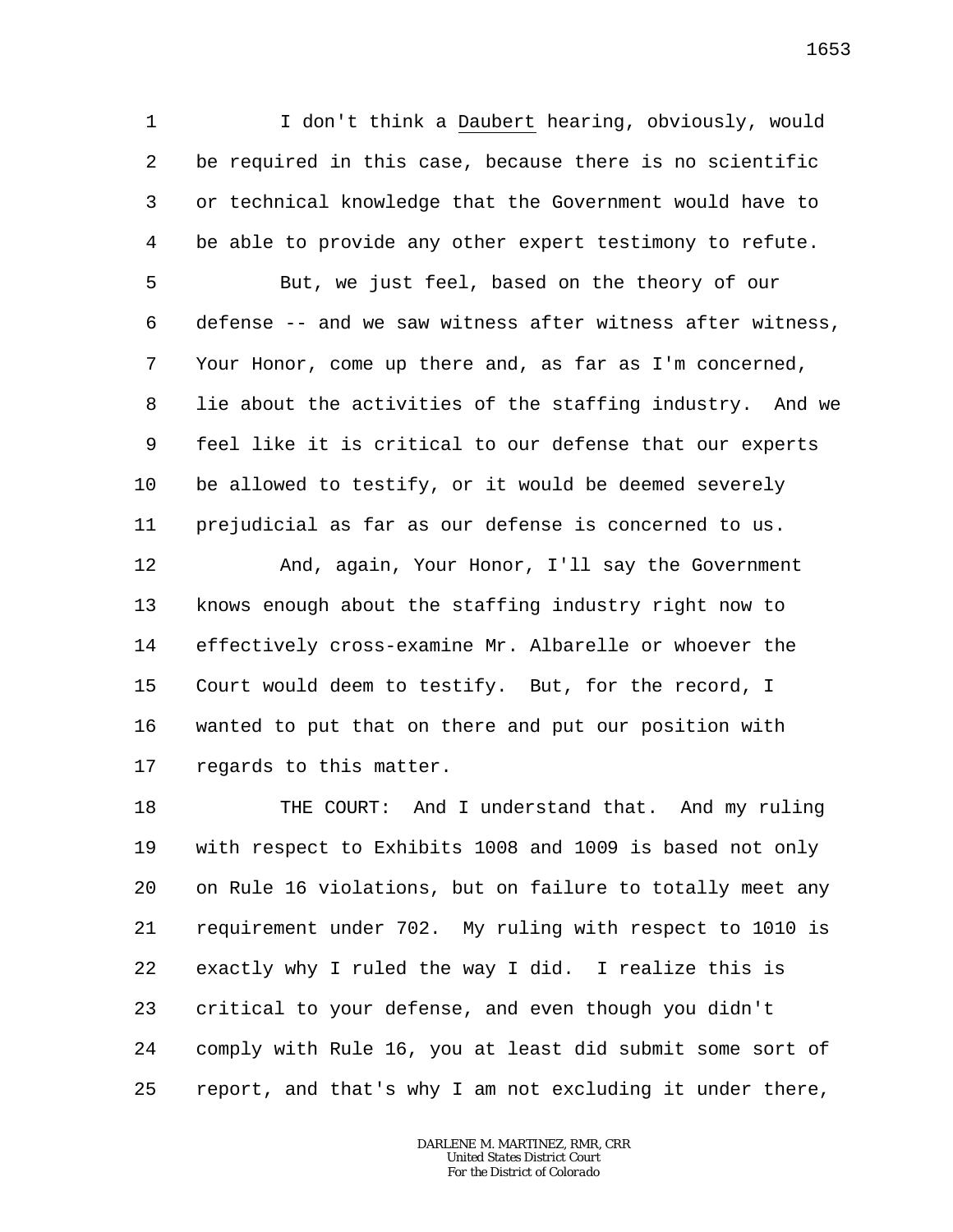1 2 3 and I am not sure. I am not going to pre-guess whether or not this meets 702. I am going to allow the Government and the defendants to brief that.

4 5 6 7 8 9 10 But, because it was critical to your defense, you should have taken the appropriate steps. But that is the reason I am not excluding it, because I understand that. And so despite the Rule 16 violations, I have fashioned a remedy, I believe, that meets the -- within my discretion, would allow the defendants to put this on if, indeed, it does meet 702 muster.

11 12 13 MR. BANKS: Okay. Thank you, Your Honor. THE COURT: Ms. Hazra, do you wish to make any further statement for the record?

14 15 16 17 18 19 20 21 MS. HAZRA: Just two quick points, Your Honor. One is this new defense Exhibit 320, as the Court correctly notes, does not identify the staffing expert. And, indeed, the logical conclusion would be that it would be Mr. Thurman who he is referring to, since he supplied the report with him, as opposed to the other two who just sent letters. But there is no, quote, unquote, expert identified.

22 23 24 The other thing, Your Honor, I think that we may have provided the Court our only copy of Mr. Thurman's report, and I am wondering if we can?

25 THE COURT: Well, I will have -- actually, I think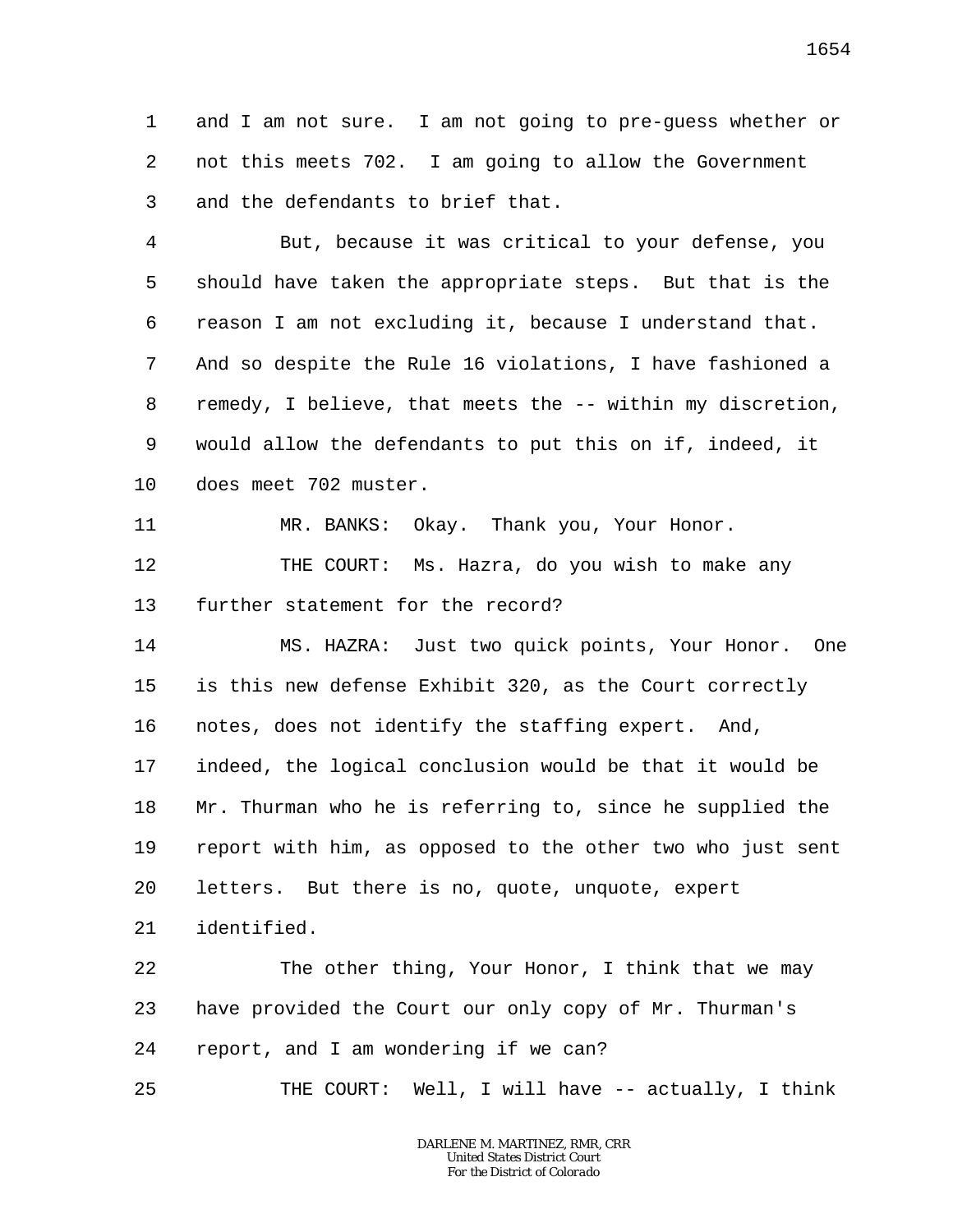1 2 3 4 5 6 7 8 9 10 11 12 13 14 15 16 17 18 19 20 21 22 23 24 25 you gave us the copies. Ms. Barnes will, at the next break, make copies of all of the marked exhibits so that both sides have that. So I will leave those here. All right. Anything further? MR. BANKS: One final thing for the record, Your Honor. With regards to paragraph three of what we just referenced, Mr. Thurman does not own multiple businesses. So I just wanted to put that on the record as some sort of identifying characteristic that that is Mr. Albarelle. THE COURT: That you knew of, but the Government was never made privy to, because you never provided any sort of resume or curriculum vitae. MR. BANKS: Well, I know Mr. Albarelle and the Government's 1000 exhibits that you referenced here, did give good knowledge of his background in that particular letter, as far as his being over some sort of staffing association for the Rocky Mountain region or something along those lines. Those qualifications were in that letter. So, Your Honor, I just want to make sure that that is on the record. THE COURT: Right. That is fine. MR. BANKS: Thank you. MS. HAZRA: One more point Your Honor. I just wanted to reiterate what I said yesterday, that we did raise this at the pretrial conference to find out whether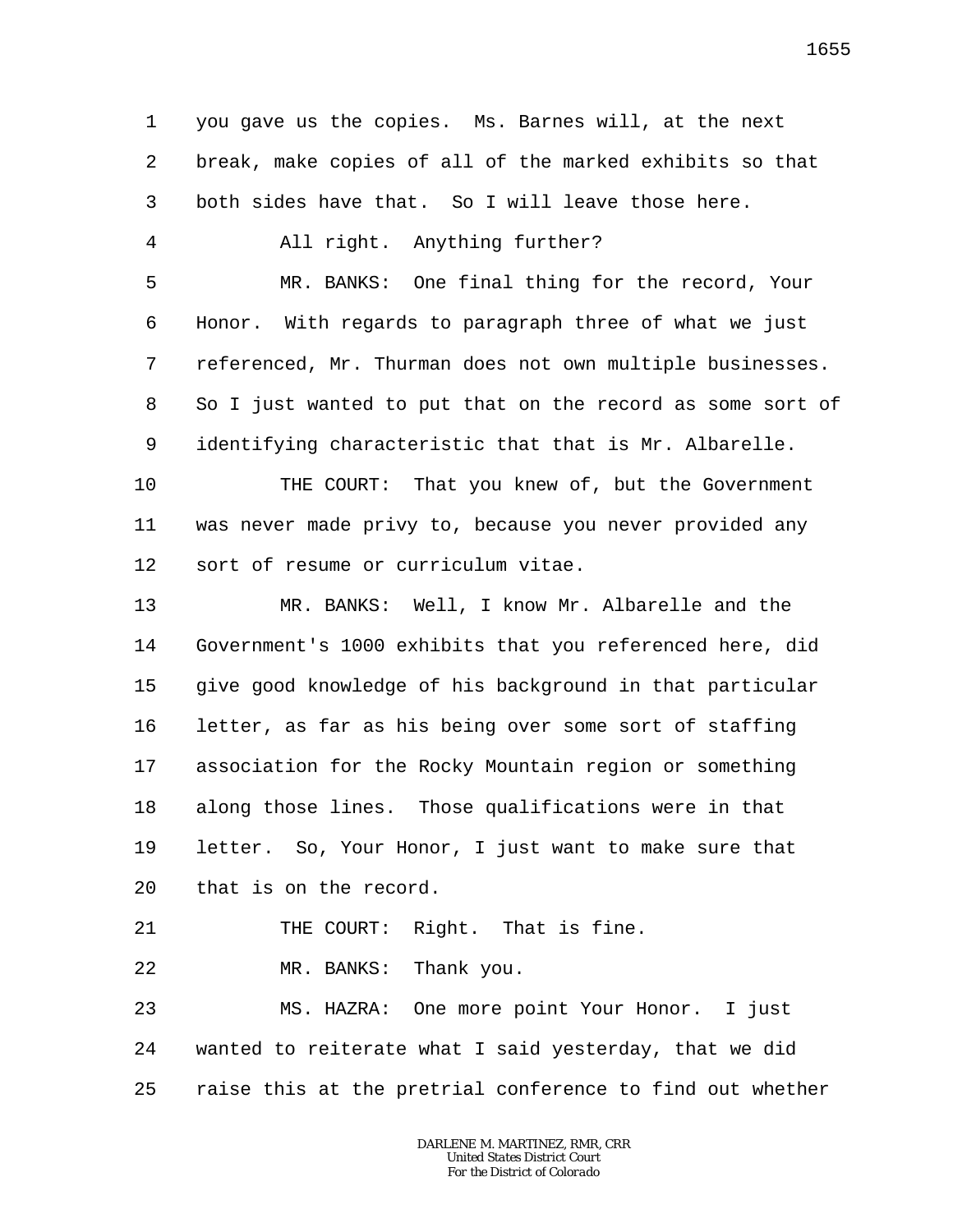1 2 3 4 5 we needed to file a motion in limine. And that is also why when the defendants opened on their experts, we immediately raised it our first opportunity, so that if they had identified anyone, we could have potentially filed a motion in limine.

6 7 THE COURT: All right. Lesson to be learned is, when in doubt, file.

8 All right. Mr. Zirpolo?

9 10 11 12 13 14 15 MR. ZIRPOLO: I have one more item to bring up. With all of the staffing companies that were brought up, and purporting to be experts, and this is something that always happens, because they did state in their testimony, this is totally out of the norm, this is not the way things are done. One of our issues is we would like to bring Mr. Albarelle as a rebuttal witness.

16 17 THE COURT: Well, the only way he can be a rebuttal witness is as an expert.

18 MR. ZIRPOLO: Exactly.

19 20 THE COURT: And he does not qualify as an expert under my ruling.

21 22 23 24 25 MR. ZIRPOLO: All right. Thank you, Your Honor. THE COURT: And besides that, you don't get rebuttal witnesses as the defendants in a case like this. I mean, it was your case in chief, and that was something you all needed to plan for.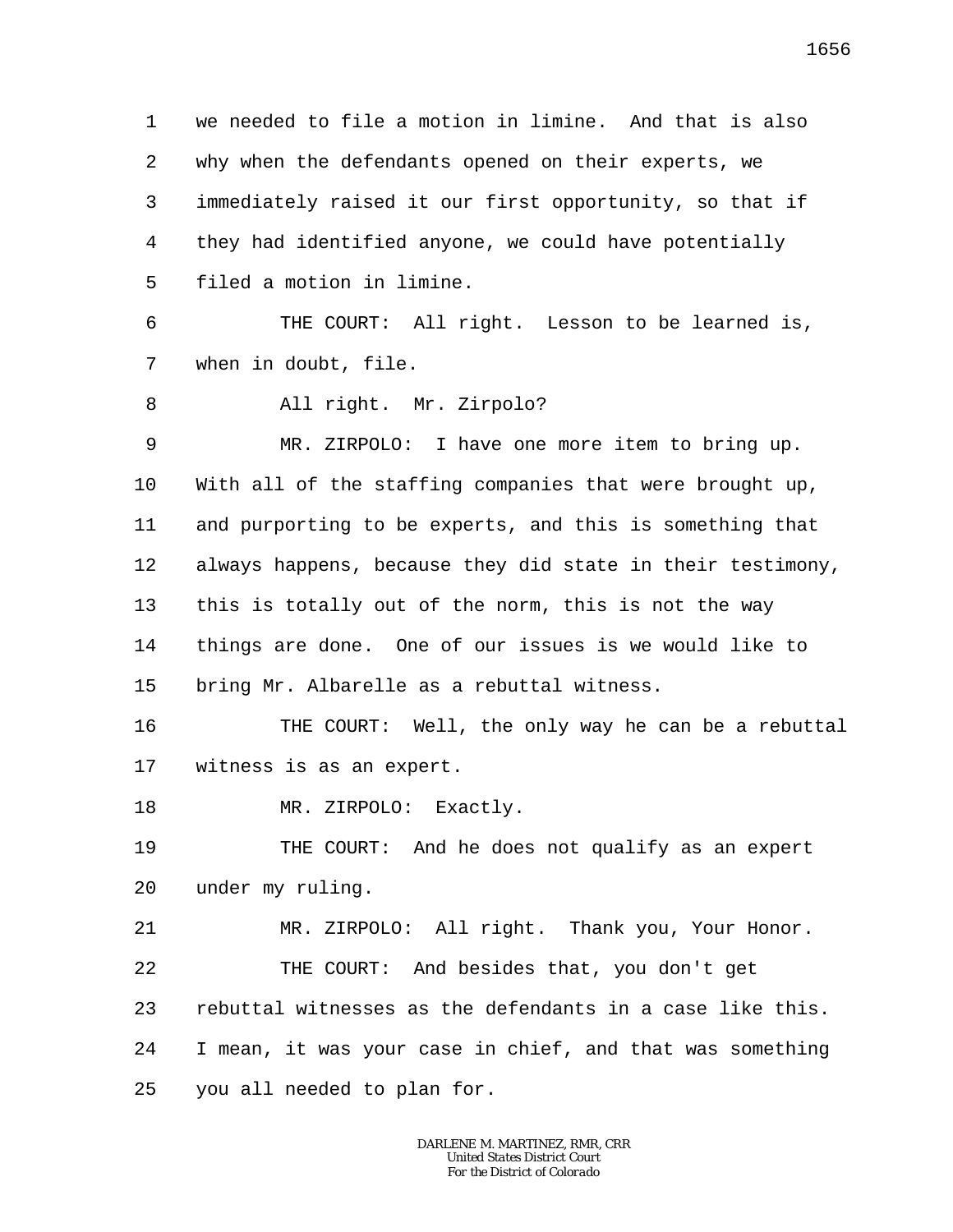1 2 3 4 5 6 7 8 9 10 11 12 13 14 15 16 17 18 19 20 21 22 23 24 25 Anything further? MR. BANKS: No, Your Honor. MS. HAZRA: No, Your Honor, thank you. THE COURT: Ms. Barnes, please bring in the jury. Who is the defendant's first witness? MR. WALKER: Willie Williams, Your Honor. (The following is had in open court, in the hearing and presence of the jury.) THE COURT: You may be seated. Good morning. Welcome back. All right. Defendants may call their next witness. MR. WALKER: Thank you, Your Honor. Defense calls Willie Williams. THE COURT: All right. COURTROOM DEPUTY: Your attention, please. **WILLIAM WILLIAMS** having been first duly sworn, testified as follows: COURTROOM DEPUTY: Please be seated. Please state your name, and spell your first an last names for the record. THE WITNESS: My name is William Williams, Jr. First name is spelled W-I-L-L-I-A-M. Last name is W-I-L-L-I-A-M-S. THE COURT: Mr. Williams, could I ask you to lean forward and speak into the microphone.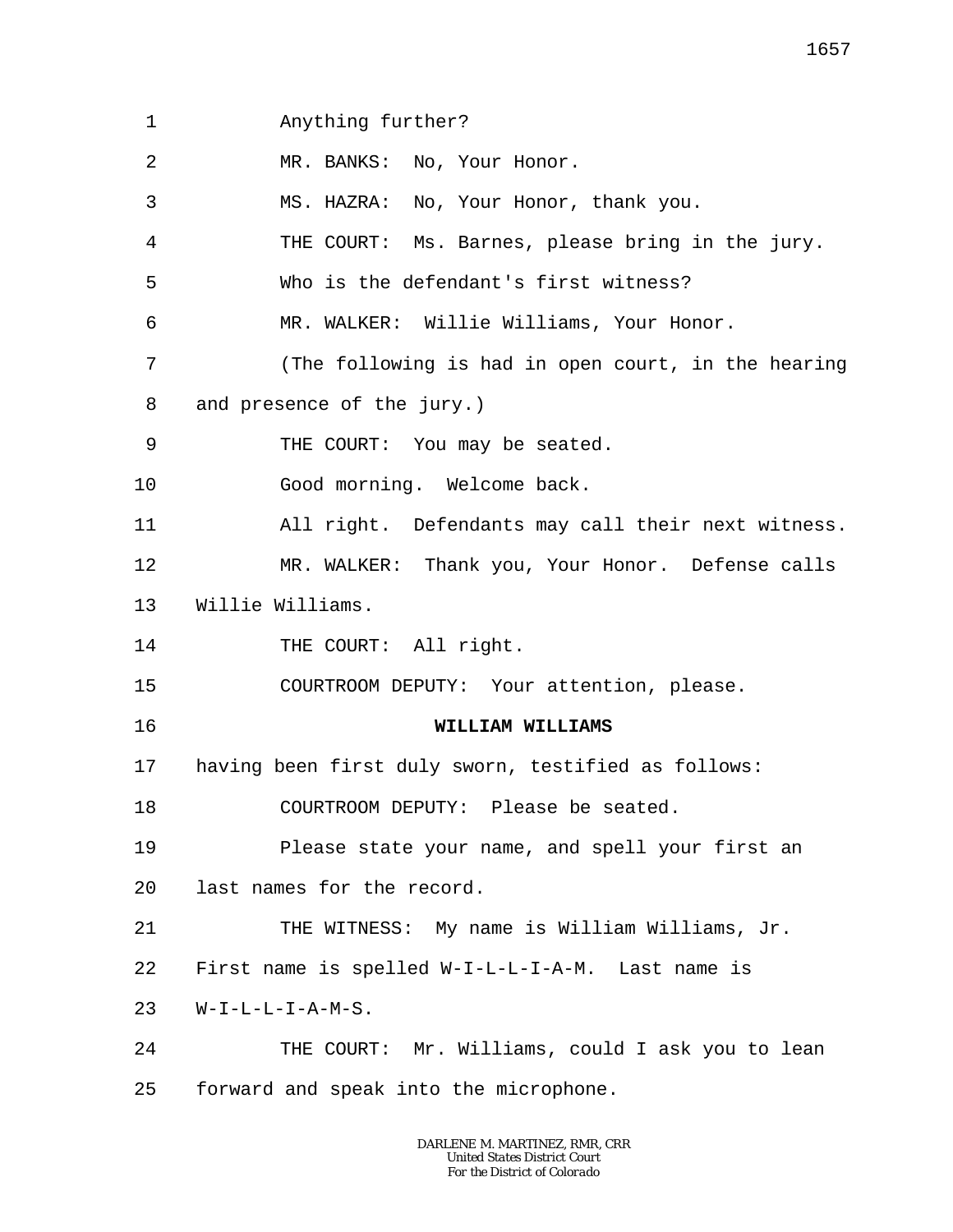| $\mathbf 1$ | Mr. Walker, you may proceed.                               |
|-------------|------------------------------------------------------------|
| 2           | DIRECT EXAMINATION                                         |
| 3           | BY MR. WALKER:                                             |
| 4           | What is your profession?<br>Q.                             |
| 5           | I am a software engineer.<br>Α.                            |
| 6           | What is your educational background?<br>Q.                 |
| 7           | I did my undergraduate work at Appalachian State<br>Α.     |
| 8           | University, obtained my bachelor's in computer information |
| 9           | systems. And then I did two years of post graduate work    |
| $10 \,$     | in applied physics, concentration in electrical            |
| 11          | engineering at that same institution.                      |
| 12          | THE COURT: Now, I will tell you that you speak             |
| 13          | very rapidly. If you can make an effort to slow down so    |
| 14          | the court reporter can get it all down, I would appreciate |
| 15          | it.                                                        |
| 16          | THE WITNESS: Would you like me to repeat?                  |
| 17          | THE COURT: I think she got it all. If you go very          |
| 18          | long, she has trouble keeping up. Since you have that      |
| 19          | tendency, I may remind you as we go forward.               |
| 20          | THE WITNESS: I will slow down.                             |
| 21          | (MR. WALKER) You said you're a professional software<br>Q. |
| 22          | engineer. How long have you been a software engineer?      |
| 23          | I have been a software engineer for 17 years.<br>Α.        |
| 24          | And what are your areas of technical expertise?<br>Q.      |
| 25          | I actually do development. I also do work in systems<br>Α. |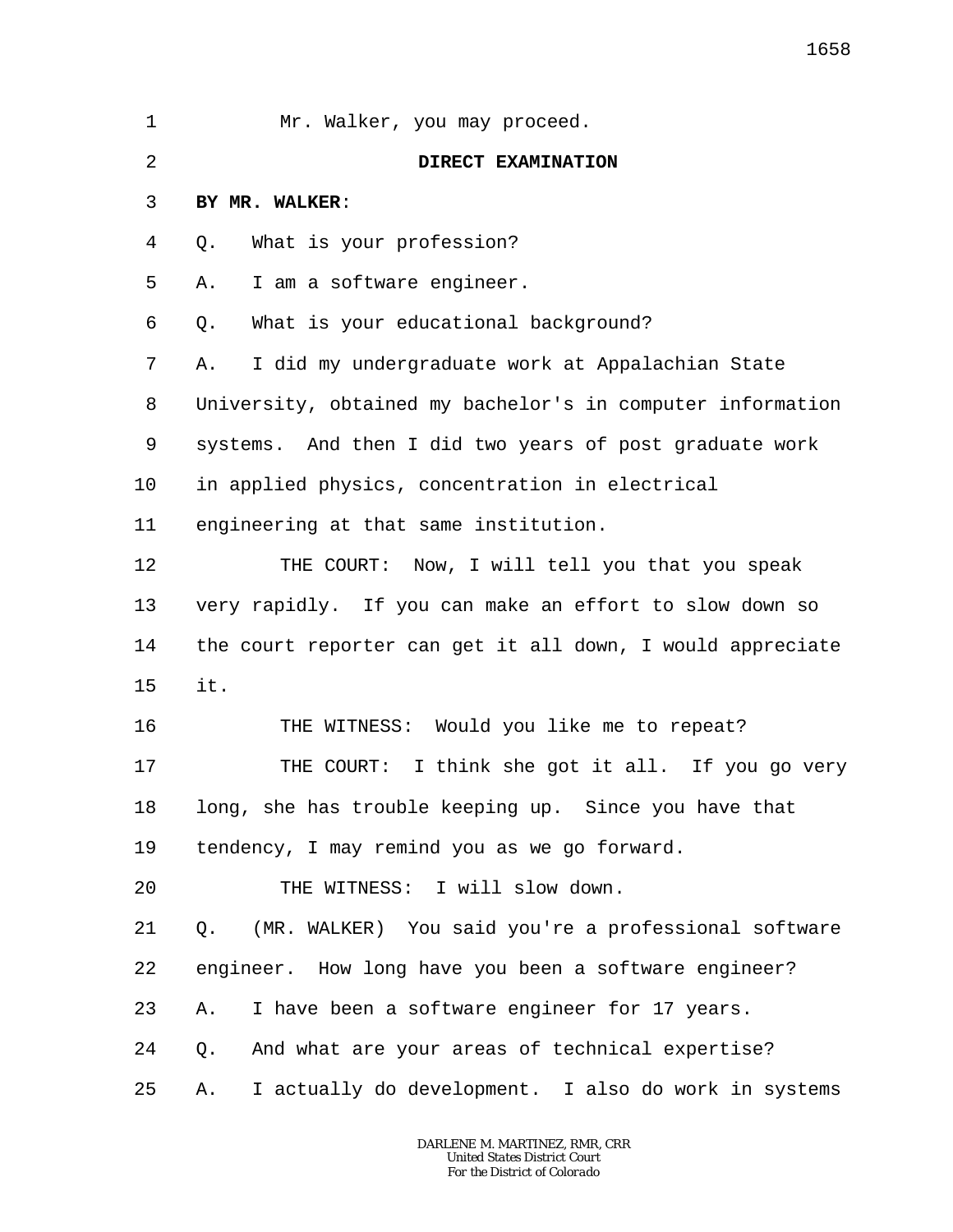1 2 3 4 5 6 7 8 9 10 11 12 13 14 15 16 17 18 19 20 21 22 23 24 25 engineering; setting up large scale infrastructures; what we call middleware. I have also done dba work, analyst work, technical architect. So, many levels. Kind of a jack of all trades. Q. Who do you currently work for? A. Actually, I work as an engineer for one company in Phoenix, Arizona. Another company I work for is located in Virginia. And another company, that is also located in Virginia. Q. So just to clarify, you currently work for three companies? A. Yes, sir, I do. Q. And in working for the three companies, how many hours per week do you typically work? MS. HAZRA: Objection, Your Honor, relevance. THE COURT: Sustained. Q. (BY MR. WALKER) And in working for those three companies, you are doing all technical work? A. Yes, I am. MS. HAZRA: Objection, Your Honor, relevance. THE COURT: Approach. (A bench conference is had, and the following is had outside the hearing of the jury.) THE COURT: Did Mr. Williams work for IRP, DKH, or Leading Team?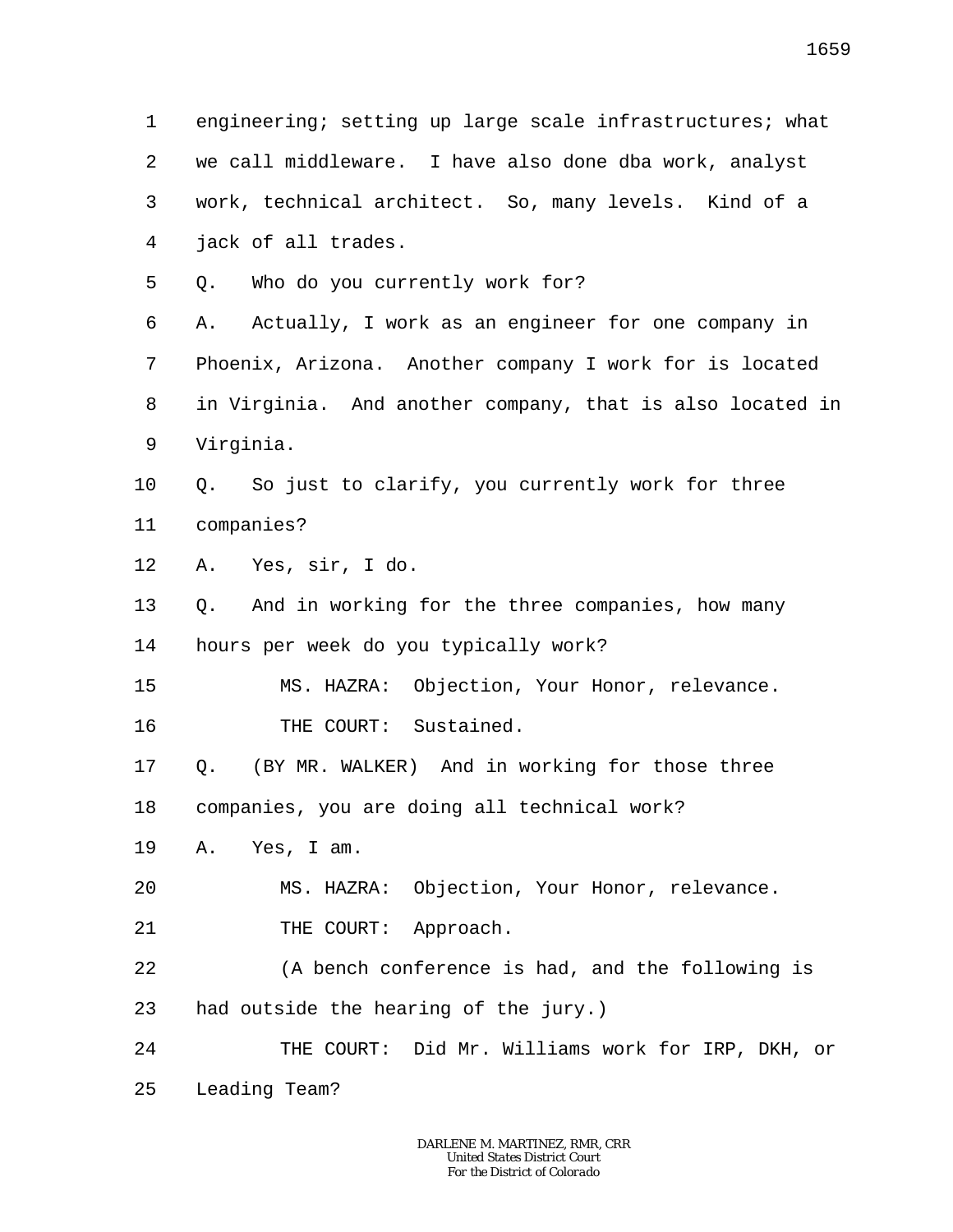1 MR. WALKER: Yes, he did.

2 3 THE COURT: Let's get on to that. That is what is relevant to this case.

4 5 6 7 8 9 10 11 MR. BANKS: Your Honor, background is relevant. THE COURT: Only to his credibility, not as to outside vendors. So his background is relevant, to the extent it may be something that would -- the jury could look at for his credibility. You have gone into his background, his experience, that is relevant. How many hours he bills for these companies is not relevant to the issues in this case.

12 13 14 15 (The following is had in the hearing of the jury.) Q. (BY MR. WALKER) Mr. Williams, in your experience as a computer professional, did you work for Leading Team? A. Yes, I did.

16 Q. Did you also work for IRP Solutions?

17 A. Yes, I did.

18 19 Q. Please tell the Court what your duties and roles were at, first, LTI?

20 21 22 23 24 25 A. At first, LTI, I was a developer. So I worked on a lot of front end applications that we had. That was pretty much my development task. Also, one of the tasks I did is the build manager. So I actually conducted our weekly builds and archived that information. So those were two of my roles that I performed at Leading Team.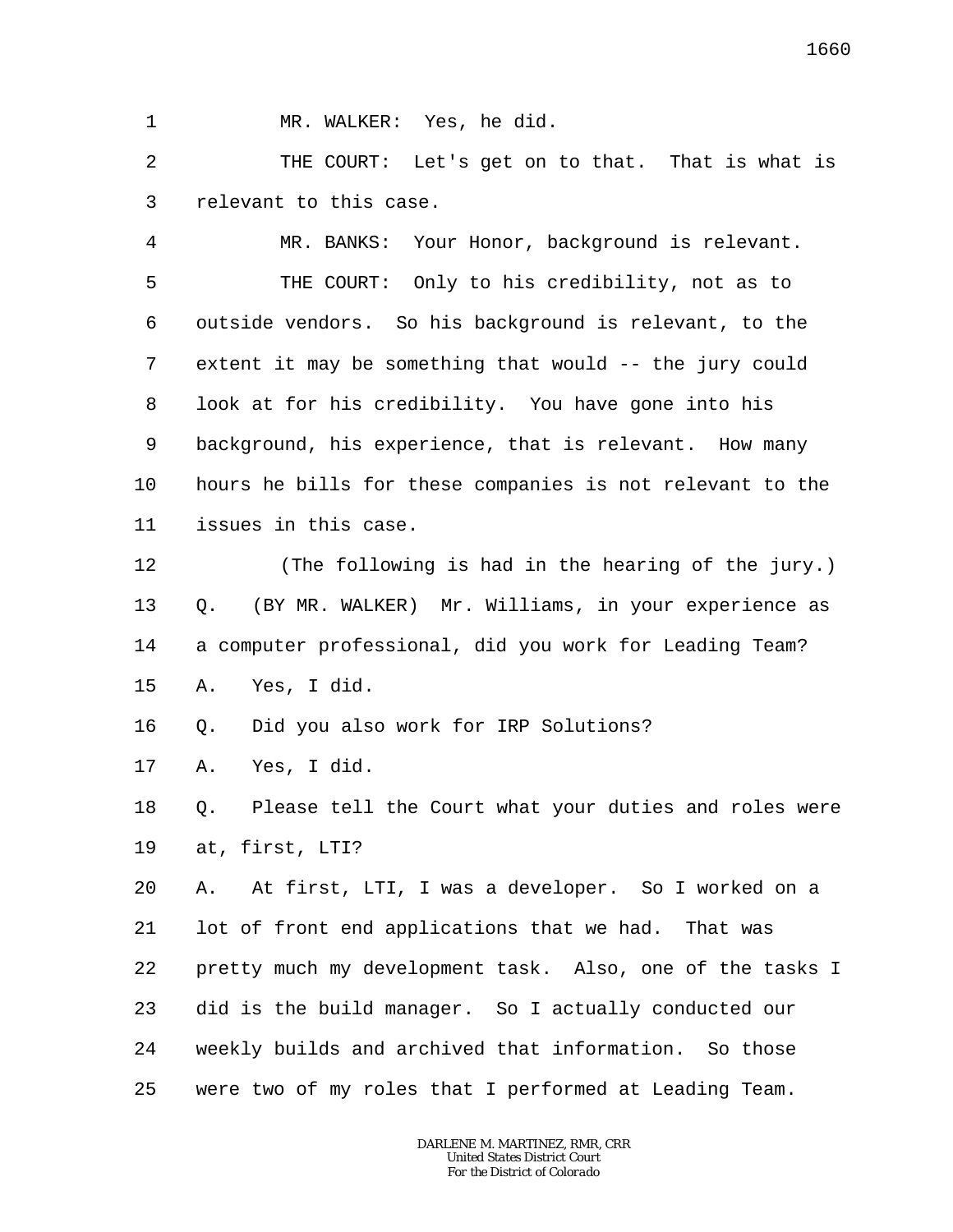1 2 3 4 5 6 7 8 9 10 11 12 13 14 15 16 17 18 19 20 21 22 23 24 25 Q. And for your role at Leading Team, you mentioned applications. What applications did you work on? A. I actually worked on the CILC application. Q. What type of application is that? A. An application for law enforcement to actually gather crime scene information, I would say. Q. Okay. And in the course of your work for IRP Solutions, what did you work on? A. With IRP Solutions, it was actually, I would say, it was the second version of it. It was the web-based version of it. So with that team, with that organization I actually worked on what is called the geocoding system. So we actually had events that would roll up, and you could actually see and get notification of crimes that had taken place around certain areas. So I actually set up the mapping data and the actual engines that report the events and place it on that map, so actually you could come in and see it, like a fire or robbery or something like that, you could see all of these active events going on. Q. So you had several roles at both LTI and IRP? A. Yes, I did. Q. Were you able to do those roles concurrently? A. Yes, I was. Q. And in doing those roles, who else did you -- who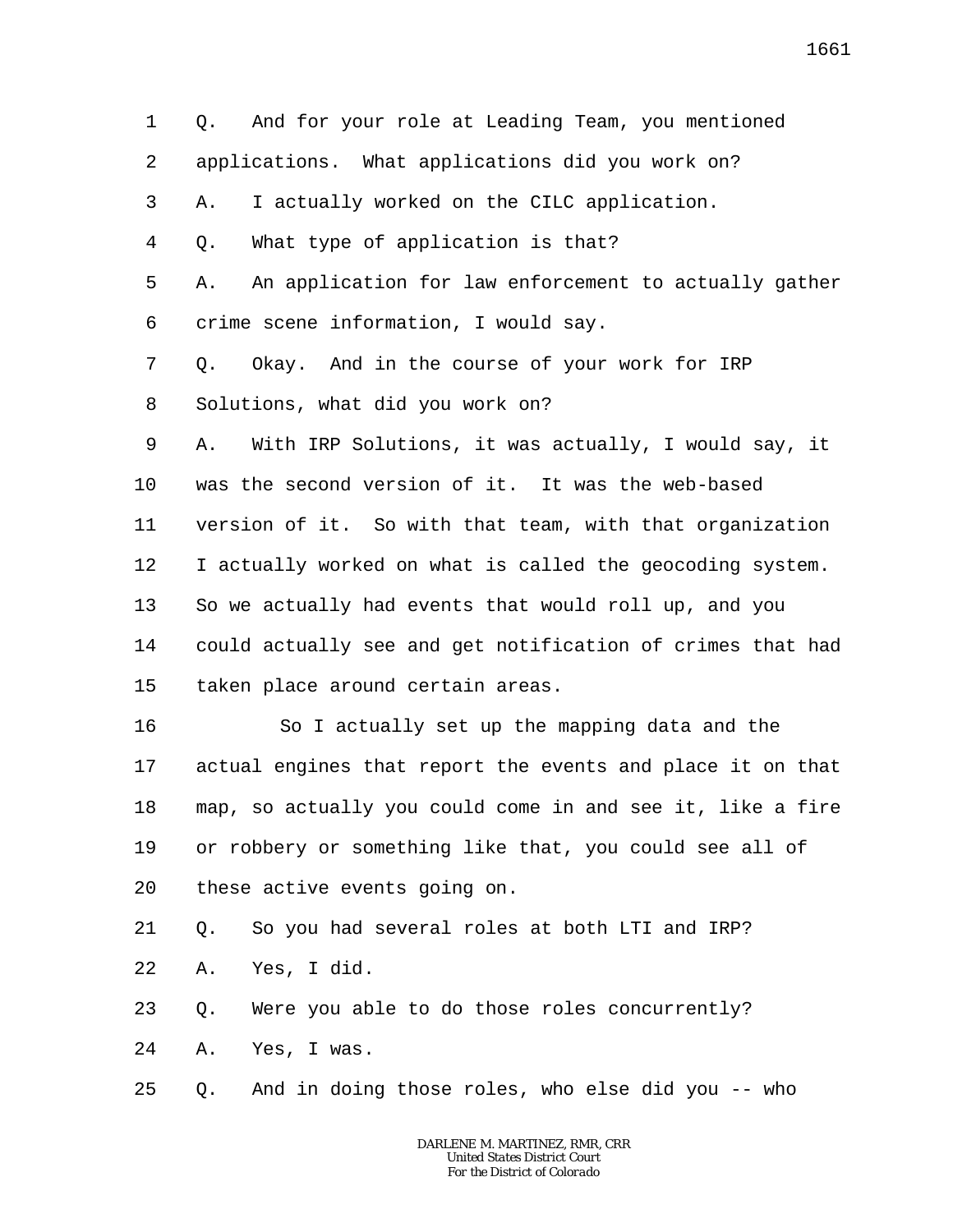- 1 else did you interact with, as far as engineering
- 2 employees at IRP Solutions?
- 3 4 5 A. Just the development team. That was my development manager, and then other engineers. That was pretty much it.
- 6 7 Q. Okay. If you can recall, about how long did you work for Leading Team?
- 8 9 A. Leading Team, I believe was around 6 months or so, I believe. I'm not quite sure exactly. It has been 7
- 10 years, but I think that is about right.
- 11 12 Q. All right. And if you can recall, how long did you work for IRP Solutions?
- 13 14 A. I'm not quite sure of the time there, but it was probably an equal amount of time.
- 15 Q. All right. And as you stated, you had multiple
- 16 17 roles. Would you say you were very busy at IRP Solutions? A. Yes, I was.
- 18 19 Q. And in doing that work, could you give us an idea of the software development process and life cycle?
- 20 MS. HAZRA: Objection, Your Honor, relevance.
- 21 THE COURT: Overruled.
- 22 23 24 THE WITNESS: The process, actually, was we had business requirements that were documented by our VA. Those were -- those came to us. Managers would ask us --
- 25 would sit down and have time for us to -- I guess, if we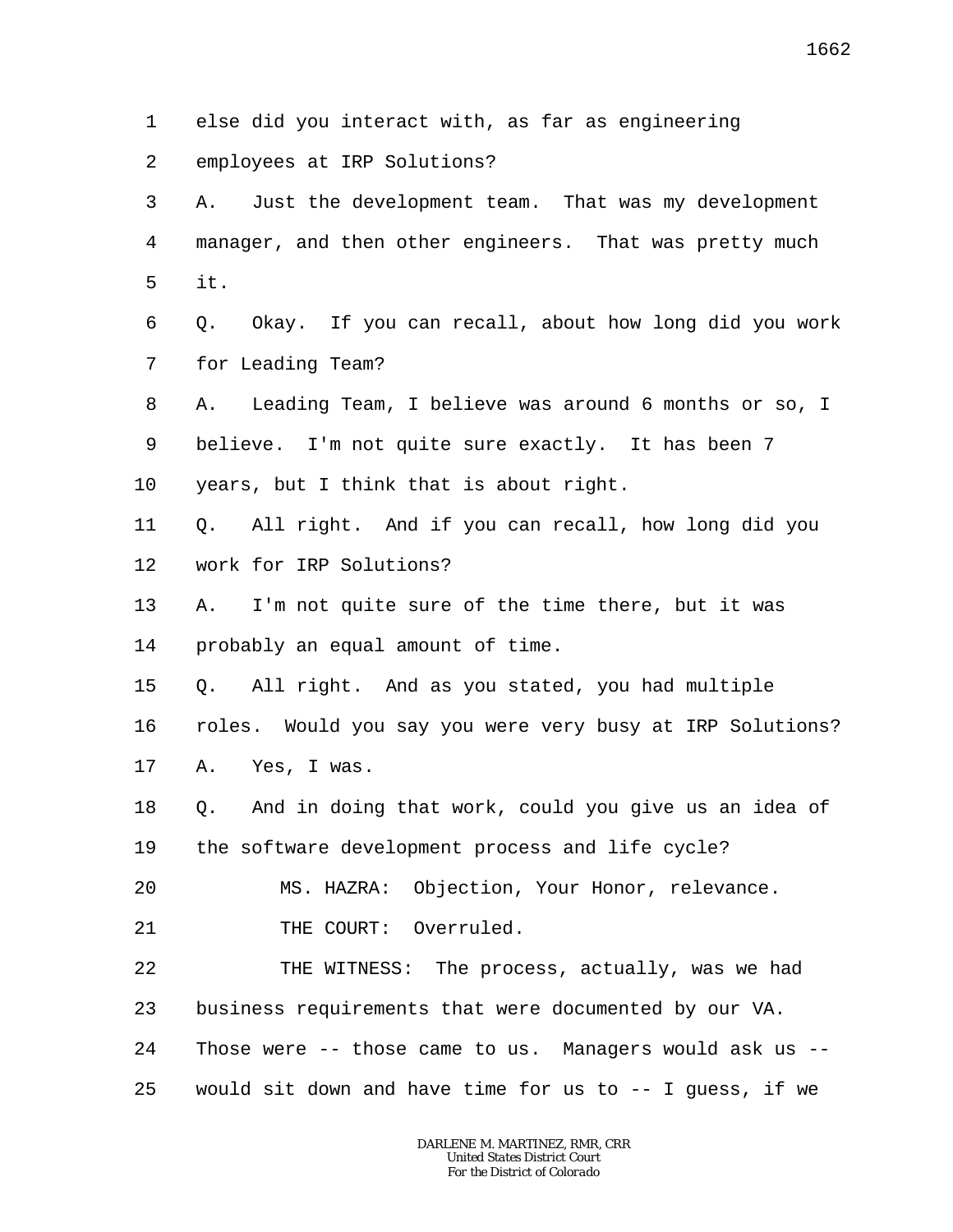1 2 3 4 5 6 7 8 9 had any questions to clarify, you know, issues that we may have. Then we would also prototype -- we had a prototype engineer that created the user interface. What he created, I would take over and actually write a Java code. Q. (BY MR. WALKER) Let me stop you there, then I will let you continue, because I want to make sure everyone understands. Did you just say that a prototype engineer created a screen, and then you would continue to develop that from there?

10 11 12 13 14 15 16 17 18 19 A. Yes, I would. Yes, I would. So at that point, I would have the screen, I would put all of the backing, all of the business logic behind it, so it actually performs. So, at that point, we would actually do a build, push it off to the QA, so they could actually test it, make sure it doesn't have any bugs. If any bugs were in place, it did not work, or there was an error, they would come back, and they would talk us through the steps that actually caused the bug. So then we could reproduce it and go off and try to make corrections.

20 21 22 23 24 25 So that is a cycle that we do. It is called a software development life cycle, repeatedly refining and refining and refining until you actually have a finished product. So the finished product we would actually shelf and have it ready for demonstration with clients and things like that. And we also had those revisements up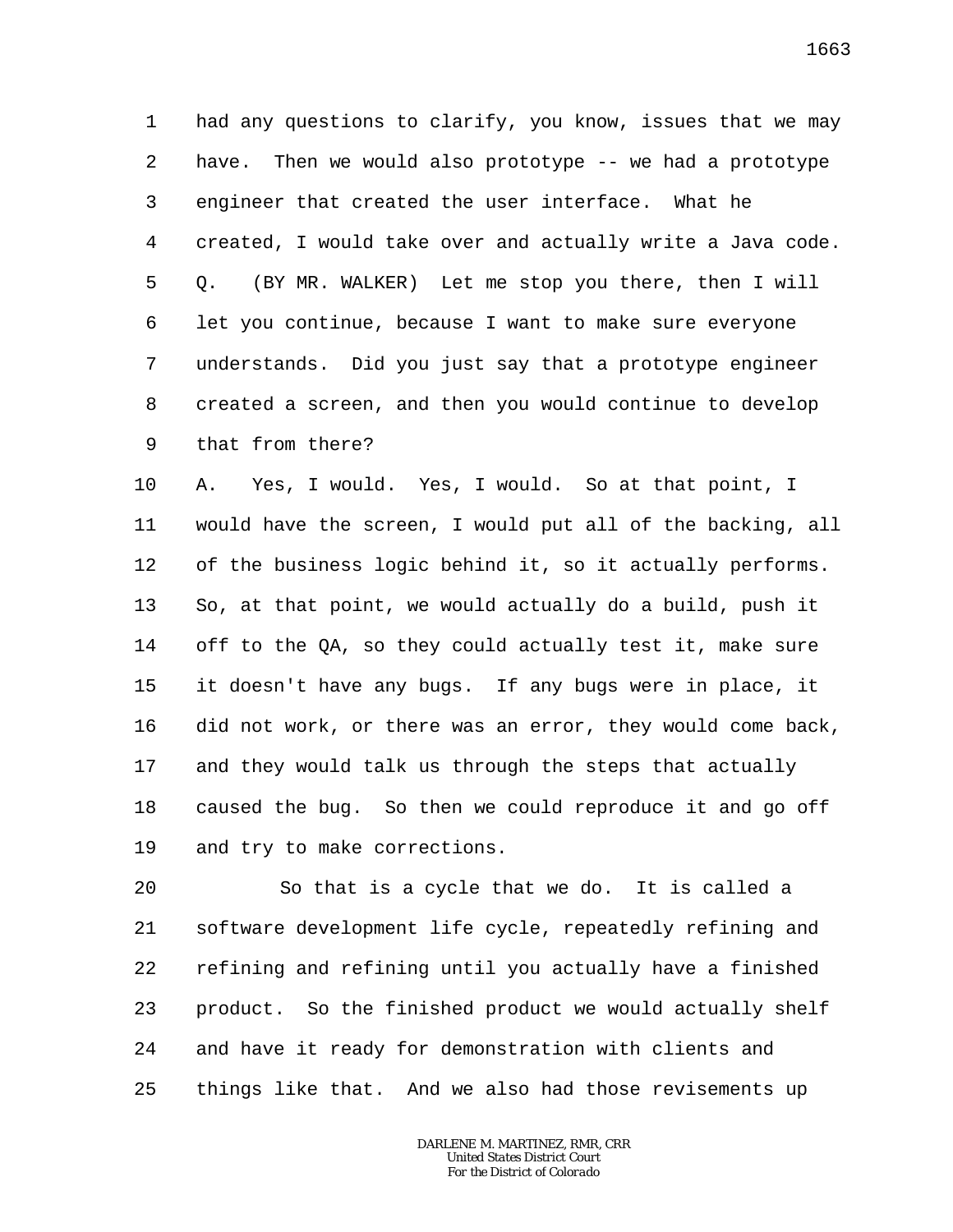1 and going and ready at any time.

| 2  | Let me stop you right there. So you mentioned<br>O.        |
|----|------------------------------------------------------------|
| 3  | several things there. Let's go back to the requirements.   |
| 4  | Are you aware of where product requirements came from?     |
| 5  | The product requirements came from meetings that the<br>Α. |
| 6  | management had with other organizations. I know that       |
| 7  | there was -- I did not meet the people myself, but the     |
| 8  | NYPD was one of the organizations that I actually built    |
| 9  | geocoding software for. So that was one of the major       |
| 10 | requirements.                                              |
| 11 | You also mentioned demos?<br>Q.                            |
| 12 | Yes.<br>Α.                                                 |
| 13 | Were you involved in demonstrations?<br>Q.                 |
| 14 | Yes, sir. I was very involved in demonstrations.<br>Α.     |
| 15 | So, for instance, the actual geocoding system, itself,     |
| 16 | that was built for the NYPD, one of the things that we had |
| 17 | to do -- and that is the New York Police Department. One   |
| 18 | of the things we had to do was the data that I built had   |
| 19 | all of the precincts. So I would take 50-some odd          |
| 20 | precincts in New York City. So the demonstration there     |
| 21 | was involving the management from IRP and representatives  |
| 22 | from the NYPD, and actually showed the dynamic events      |
| 23 | happening in their city. They could actually see what was  |
| 24 | going on. So then they can see which precincts to go and   |
| 25 | respond to. Even fire precincts could actually go and      |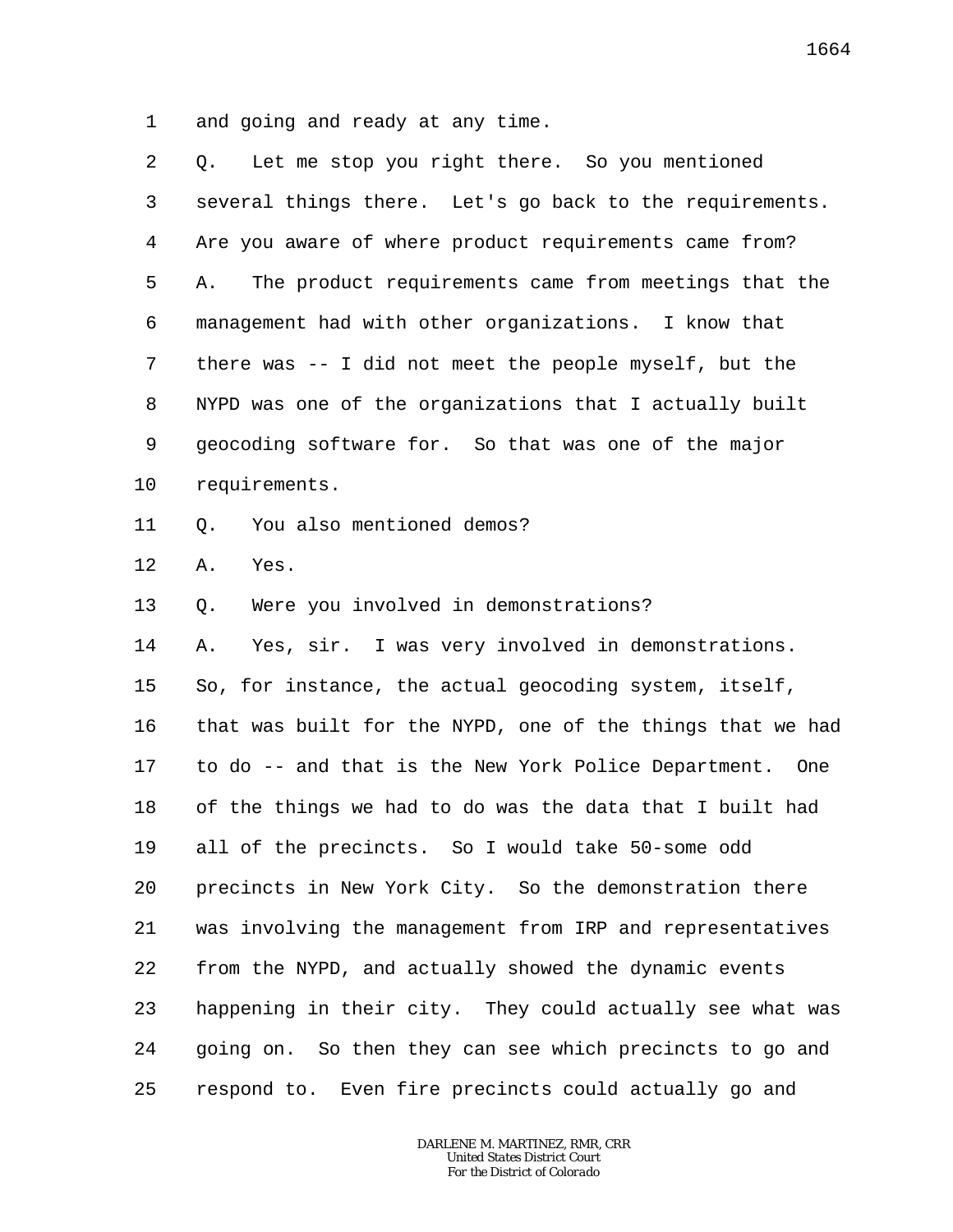1 2 respond. So you could see a fire or robbery or whatever the event was.

3 4 Q. Did you participate in any other demos that you can recall?

5 6 7 8 9 10 11 A. Yes. I did participate in one other demo here in Denver; the Denver Police Department, we actually were on site. We gave a brief demonstration -- well, it was not that brief, but gave a demonstration there that showed them the offerings that IRP Solutions offered and the capabilities and how it aligned with their organization and what they were trying to do, as well.

12 13 Q. Are you aware of any demonstrations done for the Department of Homeland Security?

14 15 16 17 18 19 A. Yes. I was privy to that information. And that was one of the big demonstrations that the guys were actually targeting. But, at that point, I believe, if I remember correctly, that all of the demo software was up and going, so all they had to do was go to the website. So I didn't have to really support them.

20 21 22 23 We actually had refined our process enough that it was stable. So all they had to do was go to the website and look up any demonstration that they wanted to at any facility.

24 25 Q. How did you become aware of any demos that you didn't directly participate in as a technical --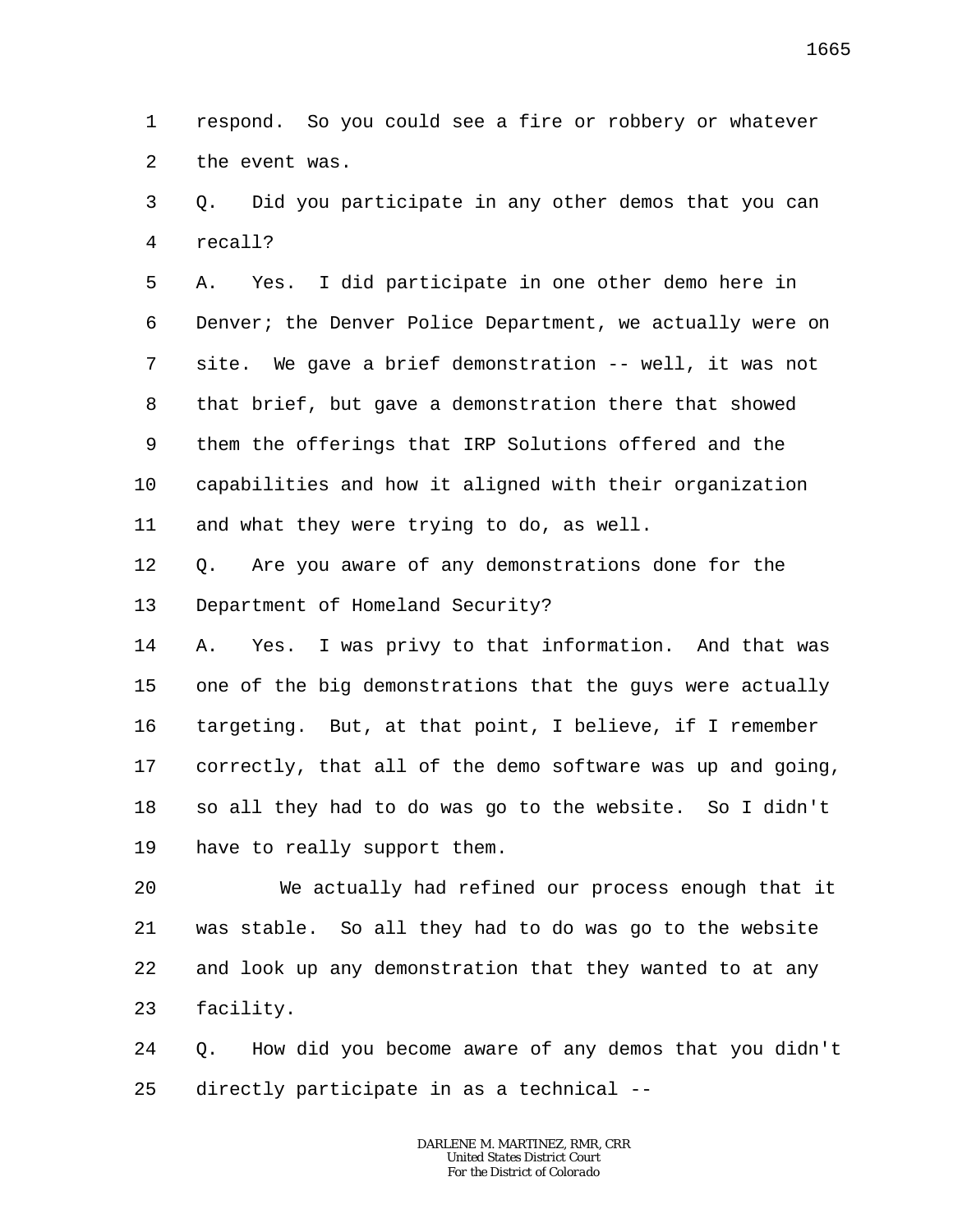1 2 3 4 5 6 7 8 9 10 11 12 13 14 15 16 17 18 19 20 21 22 23 24 25 MS. HAZRA: Objection, Your Honor, hearsay. THE COURT: Well, he can say how, but he can't say what. So I will allow it to a certain point. Overruled. THE WITNESS: The how, the management would let us know. They would tell us, hey, we have a demonstration -- MS. HAZRA: Objection, hearsay, Your Honor. THE COURT: At that point, that is hearsay. Well, actually, what is the relevance of it? MR. WALKER: Your Honor, it goes to the communication of business processes and activities to the other staff that the -- that were employed through the staffing agencies. THE COURT: So offering it for the truth of the matter asserted? MR. WALKER: Yes. THE COURT: Then it is hearsay, so sustained. Q. (BY MR. WALKER) Mr. Williams, for those demonstrations that you were a part of, could you characterize the software development life cycle in order to deliver those particular demonstrations? A. It was very similar to the software development life cycle I stated previously, but gained requirements specifically for that client that they were looking for. We implement those in, test them, refine them based on QA findings, stand up the demo, notify the manager via G-Mail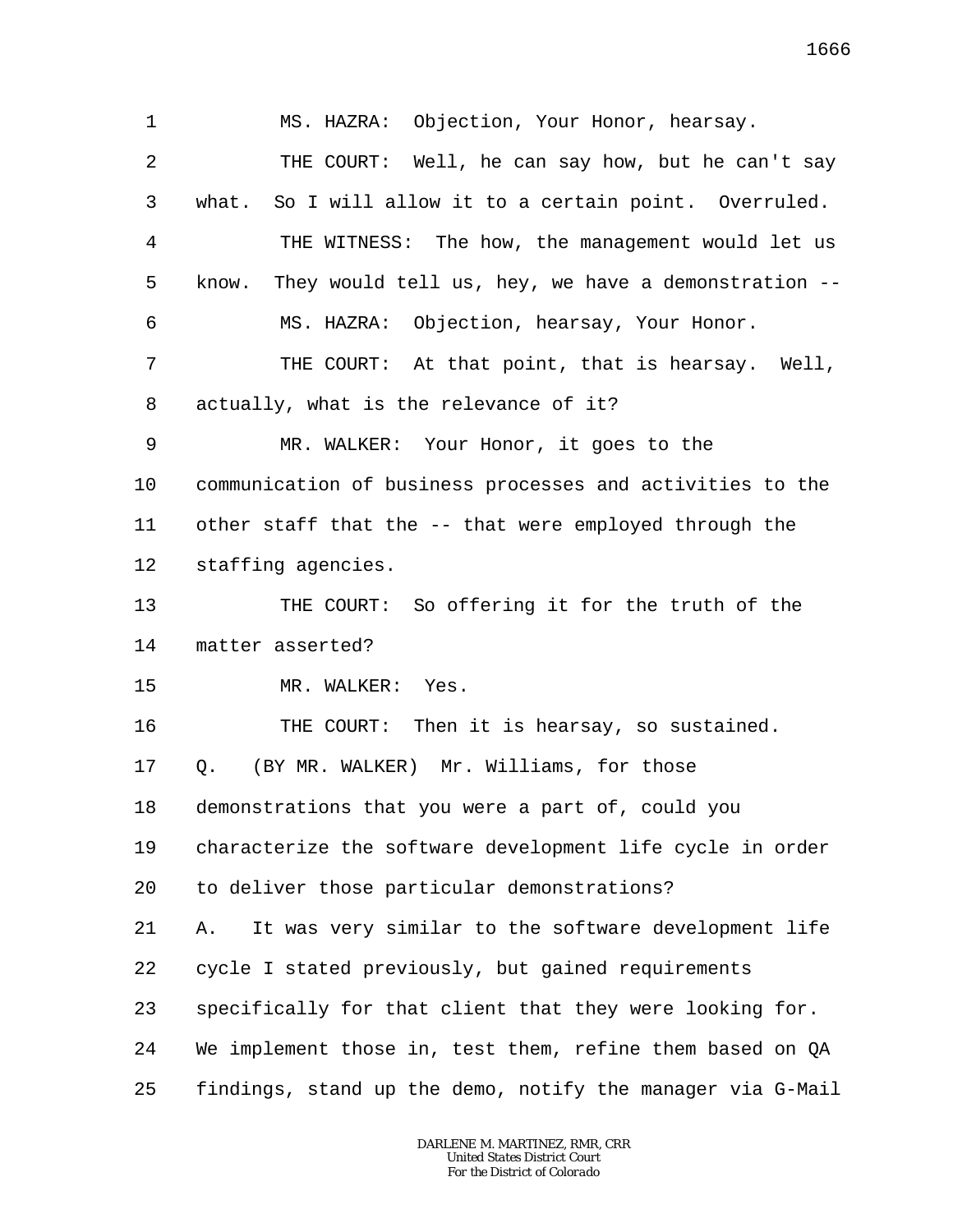1 2 3 or Checked-in that we have the demo up and available for them, provide them with the URL imports and log in -- THE COURT: Slow down.

4 5 6 7 8 THE WITNESS: Sorry. Provide them with the information, which would be URL imports that they could actually go to and see and demonstrate it. They could actually see it for themselves in the office before preparing to go off site.

9 Q. Is that typically a lot of work?

10 A. Yes, it was.

11 Q. Did that typically happen pretty quickly?

12 13 14 15 16 17 18 19 A. In some cases, yes. In some cases, it was very quickly. The management would give us the requirements, and so these were things that we need to get onto right now. The demonstration, we do that on schedule. So we would have to basically prepare ourselves to get ready for that demonstration. So, in some cases, we did have to halt our current development to move over and make changes for the demonstration.

20 21 Q. Okay. So did you have development work and core product work ongoing?

22 23 24 A. Yes, I did. We had several code-based lines that we had to keep going. So, of course, you have the foundation, which is the core, as you referred to, and

25 then we have the enhancements per client. So that does --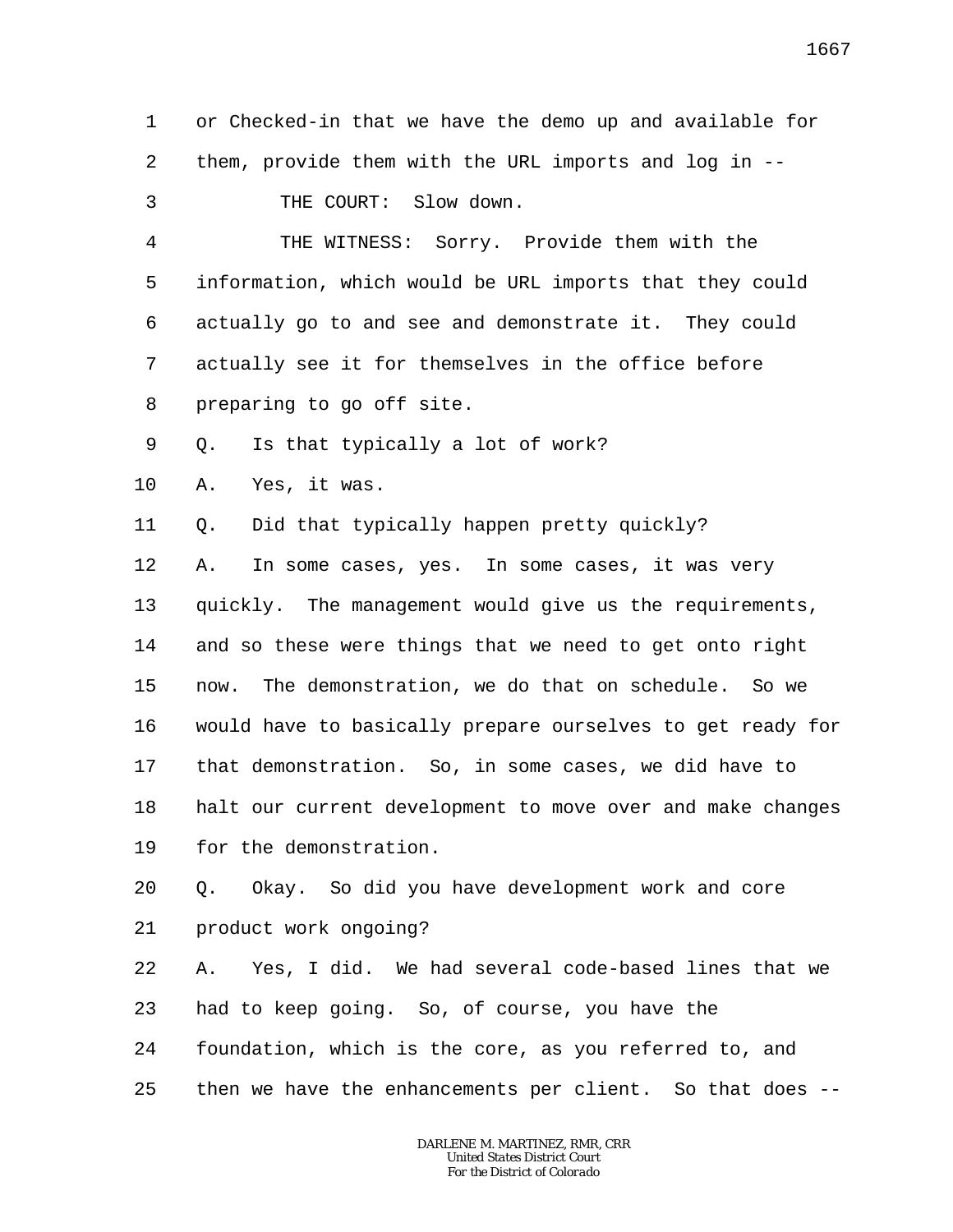1 2 3 4 5 6 7 8 9 10 11 each client requires a certain bit of work, you know, customization. What happens for the Denver Police Department is going to be totally different for what happens for the New York Police Department. Even though the body of work may change, what the client requirements wants is going to be different. So that takes a lot of work, and it takes a lot to maintain that; environment wise, engineering wise, and a lot of documentation, as well, to support, so we know what changes we are making, and where it is in the software and development life cycle.

12 13 14 15 Q. And did you, in your -- as best you can recall, have a demonstration with any particular client, and then as a result of a demonstration and meeting the comments, make changes to that software?

16 17 18 19 20 21 22 23 A. Yes. Yes, we did. Definitely for the -- the first one that comes to mind is for New York. We had a demonstration. We had software ready to go. The management performed the demo. There were subsequent questions and requirements that came out of that meeting. That was forwarded to us in e-mail fashion. So we actually made changes along those lines to accommodate those requirements.

24 25 MR. WALKER: Can I have one second, Your Honor? THE COURT: You may.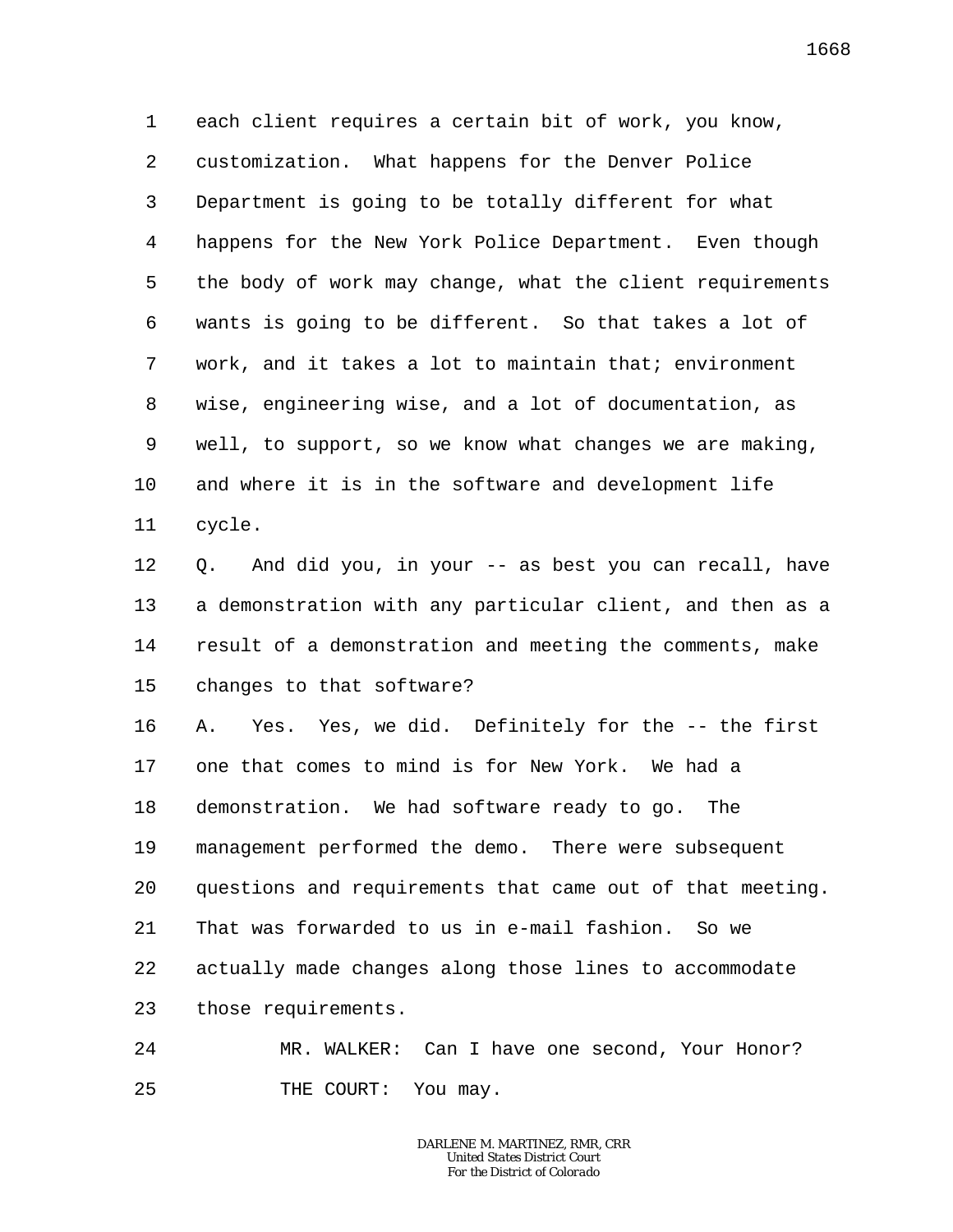1 2 3 Q. (BY MR. WALKER) Mr. Williams, you mentioned before that you had several roles that you filled at both IRP and Leading Team; is that right?

4 A. Yes, sir.

5 6 Q. And in those several roles, were you required to be able to perform the duties of multiple roles

7 simultaneously?

8 A. Yes, sir, I was.

9 10 Q. And how would you be able -- how did you manage those simultaneous roles?

11 12 13 14 15 16 17 18 A. Most of the time I had tools that were available to facilitate those kinds of needs. Like, for instance, if I had to conduct a build, and my computer was there, I had the tools there to conduct that build, monitor it as it is going through, and continue my coding efforts. As that was completed, I could go up and archive, to build it, tag it, do the things that I need to do as far as the release manual and continue to develop.

19 20 21 22 23 24 Q. How many hours would you typically put in in a week? A. I would put in a minimum of 40 hours. But if a demonstration called for more, then I would do more. Q. Did you have the opportunity to consult with others who supported the developers, either during hours or after hours?

25 A. Yes, I did.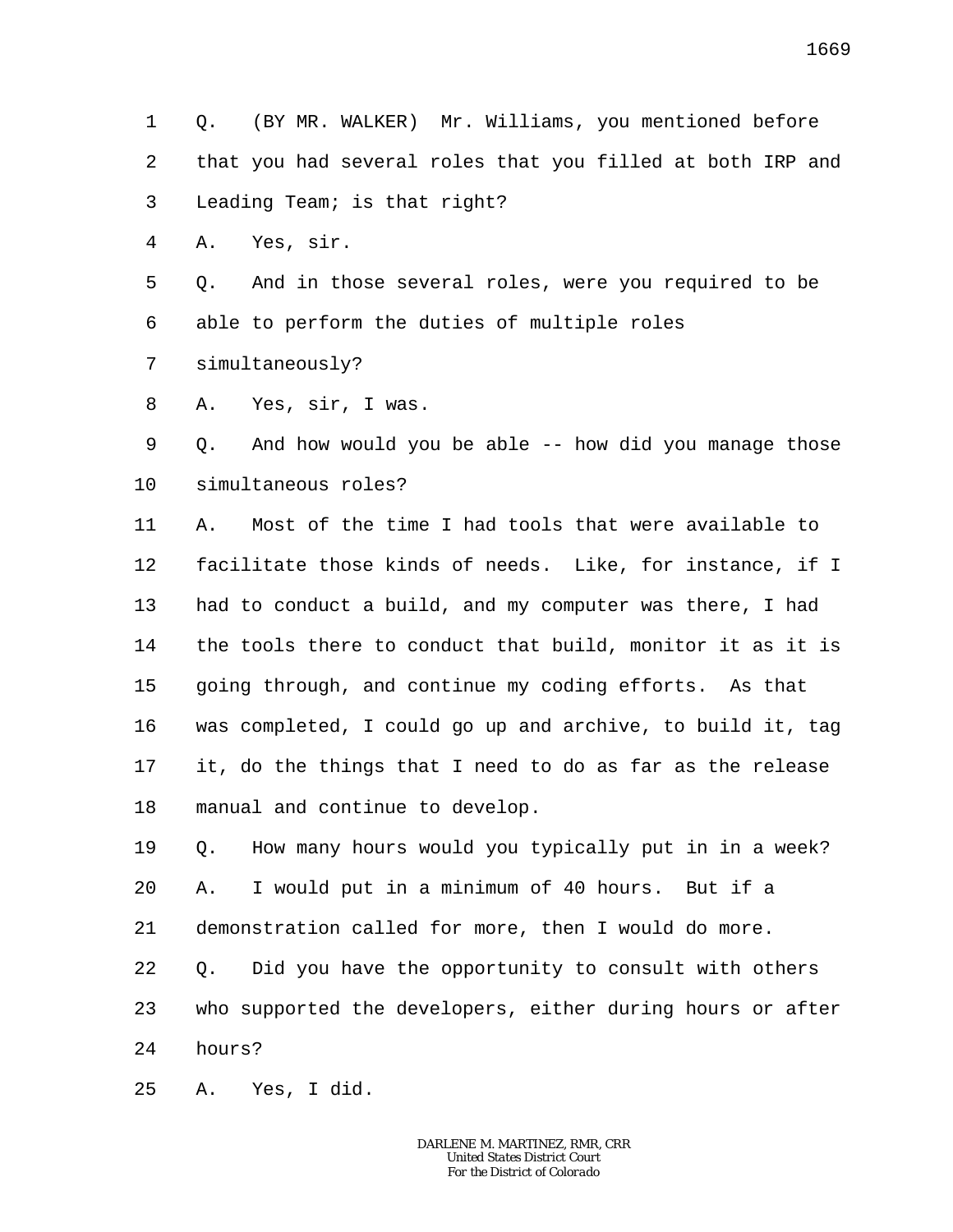1 2 Q. And in doing those multiple roles, did that cause you to in any way optimize your work habits?

3 4 5 6 7 8 9 10 11 12 A. Yes. Yes, it does. That is always one of the practices, is that you come in, you know the software is development life cycle, but it is going to be very particular to the company, the culture of the company, and how fast we make it move to facilitate client needs. So you are going to have to streamline certain things you may not have to do, and certain things you may not be able to do at that time. So you have to do it a little later in the day or earlier in the day, so forth and so on. So you have to adjust your schedule.

13 14 15 Q. And you mentioned that some of your duties included software development, software testing. Did you have any duties that required you to write any type of

16 documentation?

17 18 19 20 A. Yes. Yes, I did. One of the documents that I had to create while at Leading Team was actually the build document. So how I actually conducted the build, tagged the software, and actually archived it all.

21 22 THE COURT: Now, are you saying build, B-U-I-L-D? THE WITNESS: B-U-I-L-D, yes.

23 24 25 So once you create the software, you have to do a build of what we call "compile." And that is what we actually push out to the servers for demonstration. So,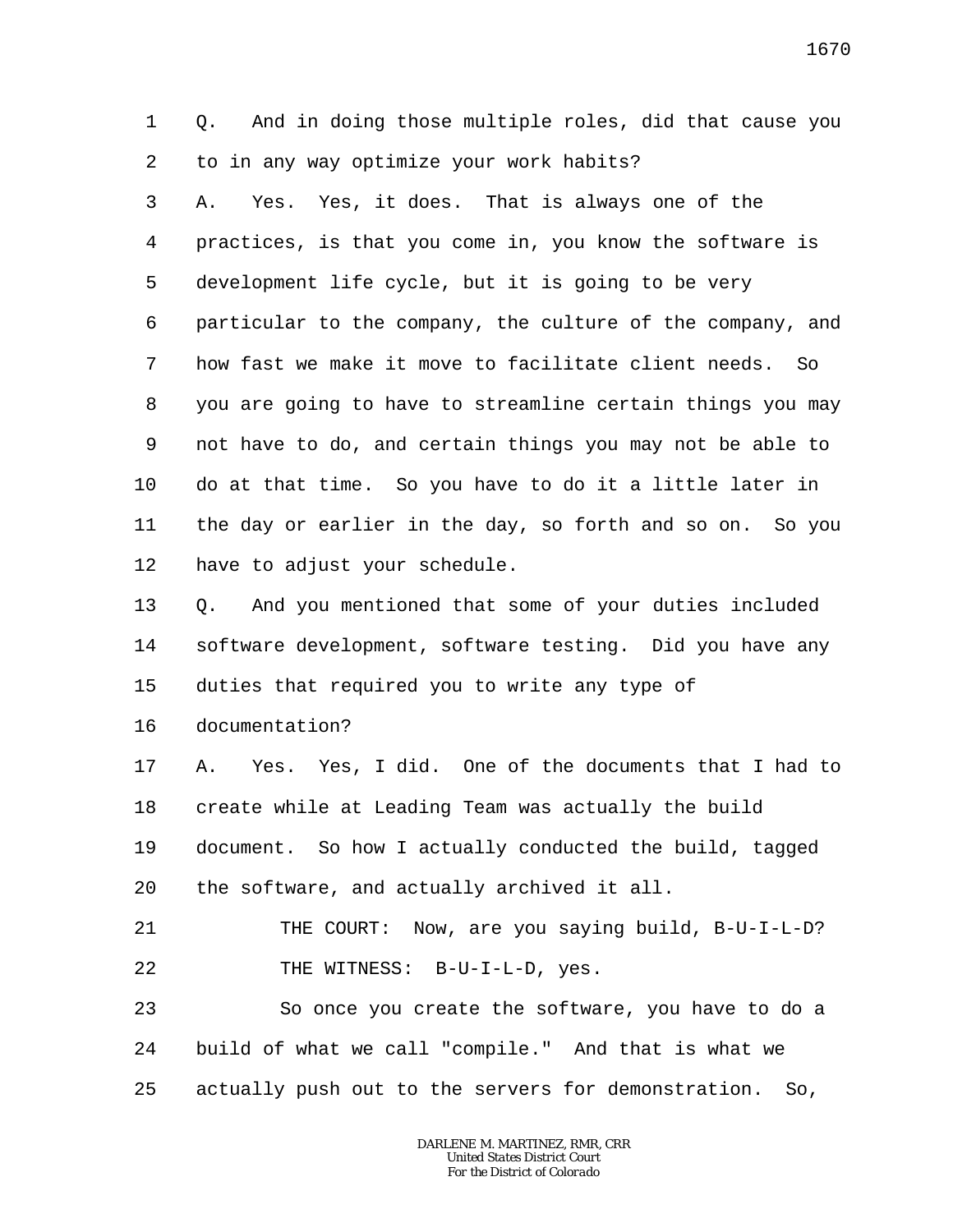1 2 3 4 5 6 7 8 9 10 as Mr. Walker had mentioned, if you are doing several lines of business, you may have one build; build A for one client, and build B for another client. You need to document this information. So, that way, when management asks, you know that you can direct it; this is where you need to go. This is the server URL to respond to it. Q. (BY MR. WALKER) Now, you mentioned in your work doing software development, you mentioned the CILC product. Are you aware of different forms of the CILC product?

11 12 13 14 15 16 17 18 19 20 21 A. There was a CILC Mobile, which is on a hand held. And then the original product, the core product, that was a desktop, what we call "thick client," that you deploy on the machine, itself. Then there was the web version, which we were continuing on, which would allow, basically, you know, web access. As we know, you know, via the internet, an application that you go to via a URL. Q. Did you have an opportunity to work on multiple of those versions of CILC? A. Yes, I did. I worked on versions of the core product. Then later on, the web-based product.

22 23 Q. And of those different version of CILC, which one was the more mature?

24 MS. HAZRA: Objection, Your Honor, relevance.

25 THE COURT: Overruled.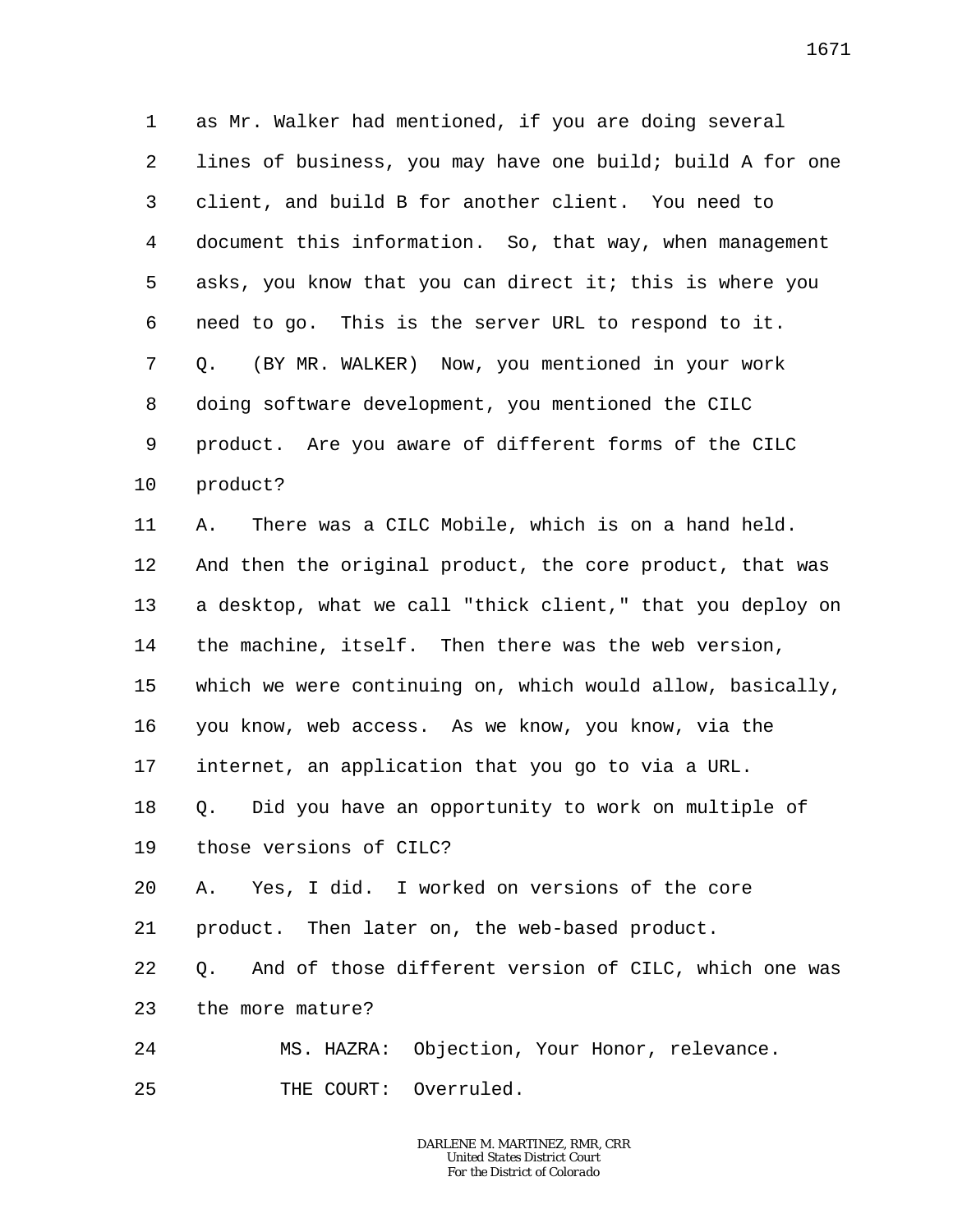1 2 3 4 5 6 7 8 9 10 11 12 13 14 15 16 17 18 19 20 21 22 23 24 25 THE WITNESS: The original, the core product was the most mature product. It is the one that had the most, I would say the most legacy. And the most people had seen that product. We had more demonstrations on that product. So I would say that was the most mature. MR. WALKER: No further questions from me, Your Honor. THE COURT: Mr. Banks? **DIRECT EXAMINATION BY MR. BANKS**: Q. Mr. Williams, in your multiple roles, did you have occasion to work from home when, obviously, the work loads dictated? A. Yes, sir, I did. Q. Can you explain a little bit about how much work you actually did from home, and can you explain that please? A. There were several times when we were in preparation for a demonstration. As I mentioned earlier, I may work 40 hours a week in a job, you know, at my cube, but some of those hours -- additional hours I could be working from home. So, I would actually have some of the source code I would work. And, of course, this was with the approval of management, take it off site and make some changes that I need to make, and then come back and upload that information. So it could be easily 2 and 3 hours a day,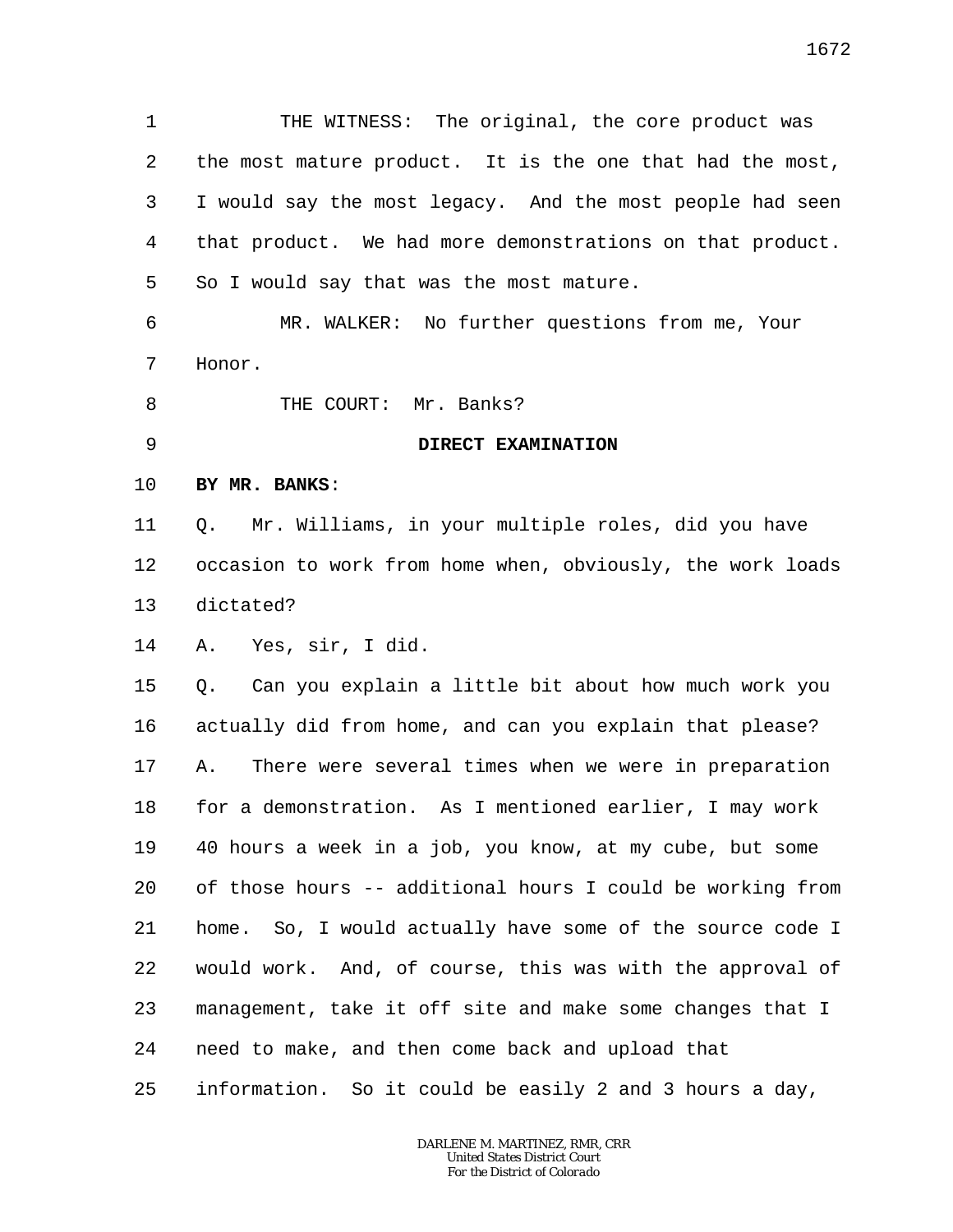1 in the afternoon, my time.

| 2  | MR. BANKS: Okay. One moment, Your Honor?                  |
|----|-----------------------------------------------------------|
| 3  | THE COURT:<br>Yes.                                        |
| 4  | MR. BANKS: No further questions, Your Honor.              |
| 5  | THE COURT: All right. Anybody else?                       |
| 6  | Any cross?                                                |
| 7  | MS. HAZRA: Thank you, Your Honor.                         |
| 8  | <b>CROSS-EXAMINATION</b>                                  |
| 9  | BY MS. HAZRA:                                             |
| 10 | Good morning, Mr. Williams.<br>Q.                         |
| 11 | Good morning.<br>Α.                                       |
| 12 | You were payrolled by staffing companies while you<br>Q.  |
| 13 | worked at IRP and Leading Team; isn't that right?         |
| 14 | That's correct.<br>Α.                                     |
| 15 | Q. And in the course of your work there, you made         |
| 16 | \$74,417, isn't that right?                               |
| 17 | I am not quite sure. It has been quite some time.<br>A.   |
| 18 | It has been 7 years, so I don't know the figures.         |
| 19 | Q. If the payroll records indicated that was what you     |
| 20 | were paid, you wouldn't argue?                            |
| 21 | I wouldn't disagree, no. If that is what you found,<br>Α. |
| 22 | I am sure.                                                |
| 23 | And, Mr. Williams, do you know these defendants<br>Q.     |
| 24 | outside of your work at IRP and Leading Team?             |
| 25 | Yes, I do.<br>Α.                                          |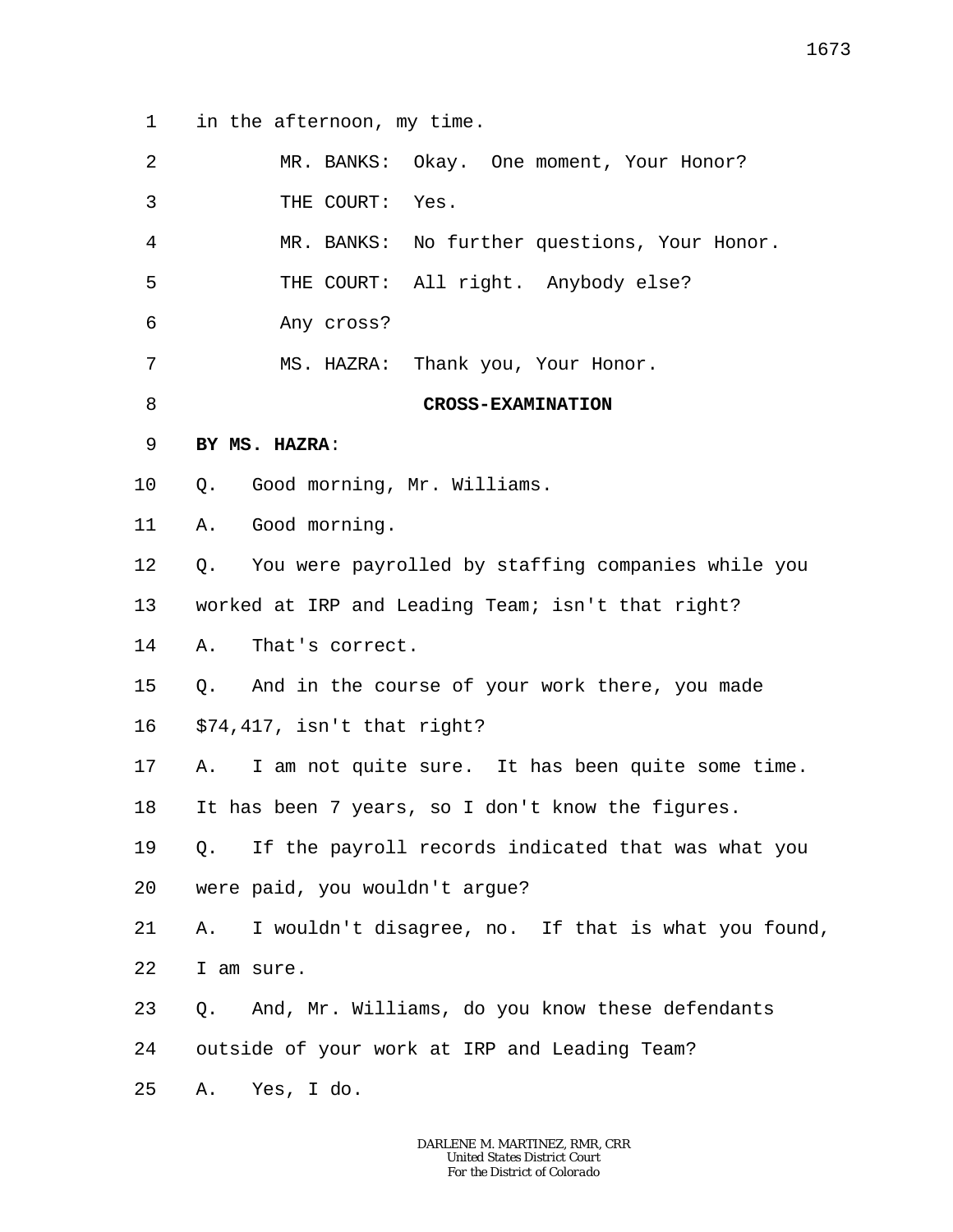1 Q. How do you know them?

| 2  | Α. | Actually, these are friends, colleagues. These are        |
|----|----|-----------------------------------------------------------|
| 3  |    | people I have worked with before as engineers. I worked   |
| 4  |    | on different assignments with them.                       |
| 5  | Q. | You mentioned that you worked primarily with a            |
| 6  |    | software development team while at IRP. Was Lawanna Clark |
| 7  |    | on that software development team?                        |
| 8  | Α. | No, ma'am.                                                |
| 9  | Q. | Was Esther Bailey on that software development team?      |
| 10 | Α. | I don't know Esther Bailey.                               |
| 11 | Q. | You don't know Esther Bailey. So it is safe to say        |
| 12 |    | she was not on your software development team at IRP?     |
| 13 | Α. | No. Pretty much just worked with those guys.              |
| 14 | Q. | Do you recall that you worked at Kforce and               |
| 15 |    | Productive and Staffmark as the three staffing companies  |
| 16 |    | that payrolled you at IRP --                              |
| 17 | Α. | Yes.                                                      |
| 18 | Q. | -- and Leading Team?                                      |
| 19 | Α. | Yes.                                                      |
| 20 |    | MS. HAZRA: Your Honor, could I please publish             |
| 21 |    | Government's Exhibit 311 page 22.                         |
| 22 |    | THE COURT:<br>You may.                                    |
| 23 |    | MS. HAZRA: Actually, could I publish page 23?             |
| 24 |    | You may.<br>THE COURT:                                    |

25 Q. (BY MS. HAZRA) Mr. Williams, do you see your name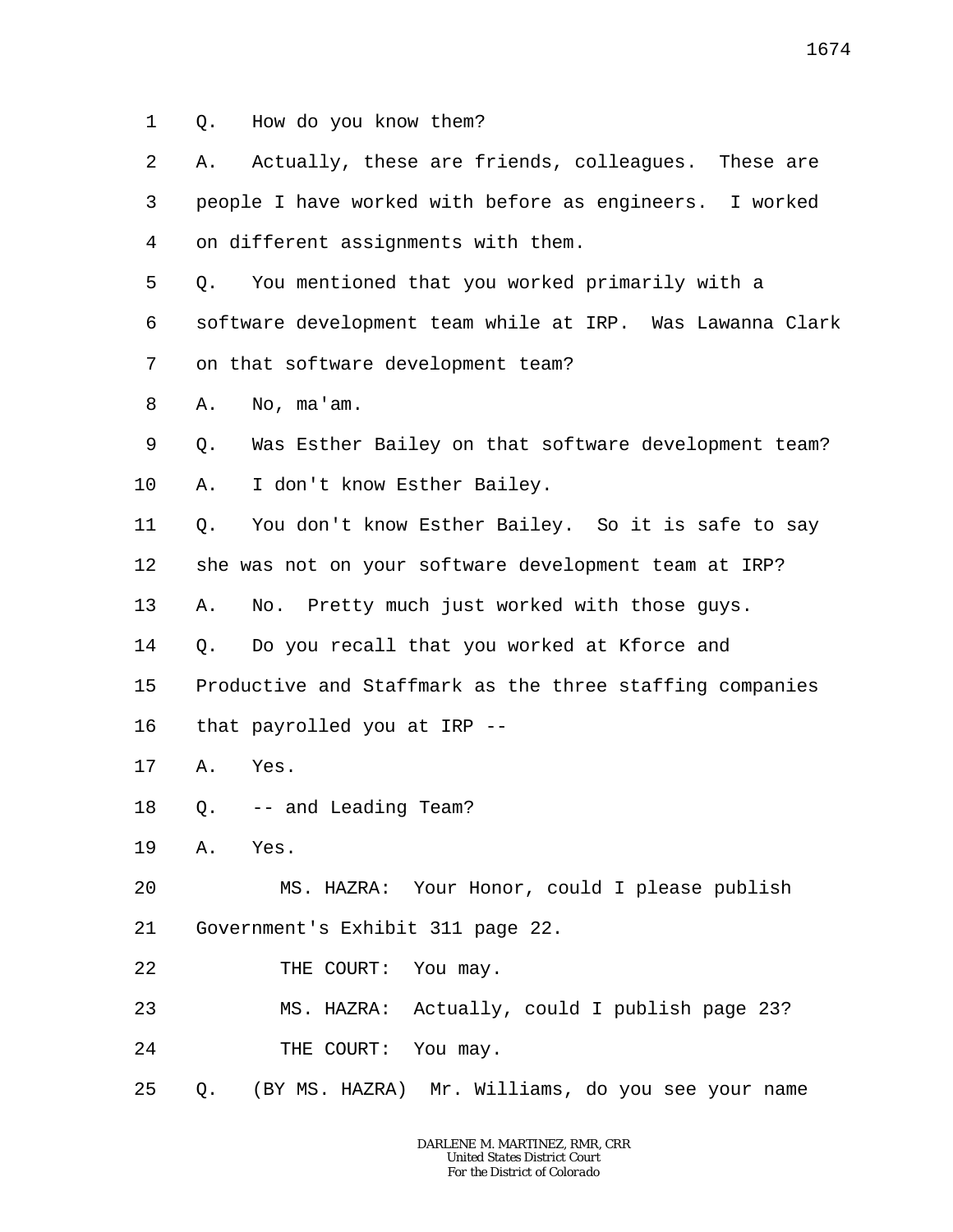- 1 under employee name at the top there?
- 2 A. Yes, I do.
- 3 Q. Is that your signature on the bottom?
- 4 A. Yes, it.
- 5 Q. Who signed in the client's signature?
- 6 A. I can't make out that signature.
- 7 Q. You don't recognize that signature?
- 8 A. No, ma'am, I do not.
- 9 Q. It shows here you worked 84 hours?
- 10 A. Yes.
- 11 Q. Is that right?
- 12 A. Yes, ma'am.
- 13 Q. Is that for that two week period; is that right?
- 14 A. Yes.
- 15 Q. And is that when you worked some of these multiple
- 16 tasks you have been talking about?
- 17 A. Yes.
- 18 Q. You never billed more than 24 hours in one of those
- 19 days, did you?
- 20 A. No, ma'am.
- 21 Q. If we could please look at what has been --
- 22 MS. HAZRA: Your Honor, could I please publish
- 23 Government's Exhibit 211.01, page 64?
- 24 THE COURT: Yes, you may.
- 25 MS. HAZRA: Thank you, Your Honor.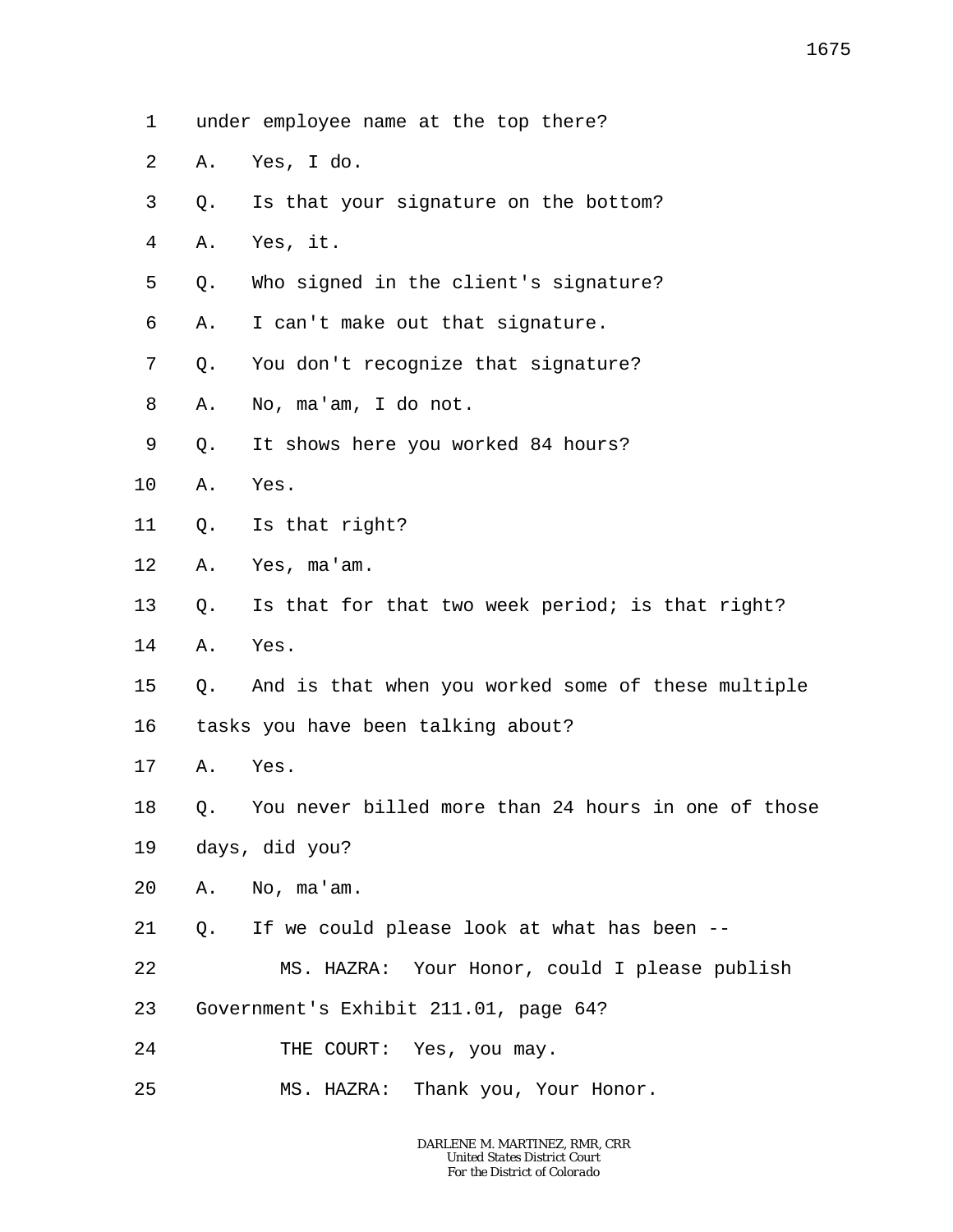- 1 2 If you could highlight first, Special Agent, just the top portion of that.
- 3 4 Q. (BY MS. HAZRA) Mr. Williams, do you see your name under the consultant's name again?
- 5 A. Yes, ma'am.
- 6 Q. Working for Leading Team?
- 7 A. Yes, ma'am.
- 8 9 Q. And you reported a total of 50 hours that week, did you not?
- 10 A. Yes, ma'am.

11 12 MS. HAZRA: Special Agent, could you go down and highlight the signature portion.

- 13 Q. (BY MS. HAZRA) Do you see your signature there
- 14 again?
- 15 A. Yes, I do.
- 16 Q. Who signed approving that time card for you?
- 17 A. David Zirpolo.
- 18 Q. And, again, did you work those 50 hours in the same
- 19 type of work you had described?
- 20 A. Yes, ma'am.
- 21 Q. You never billed more than 24 hours in any of those
- 22 days, either, did you?
- 23 A. No, ma'am.
- 24 Q. The date on that, you notice, is 12/23/2002?
- 25 A. Yes.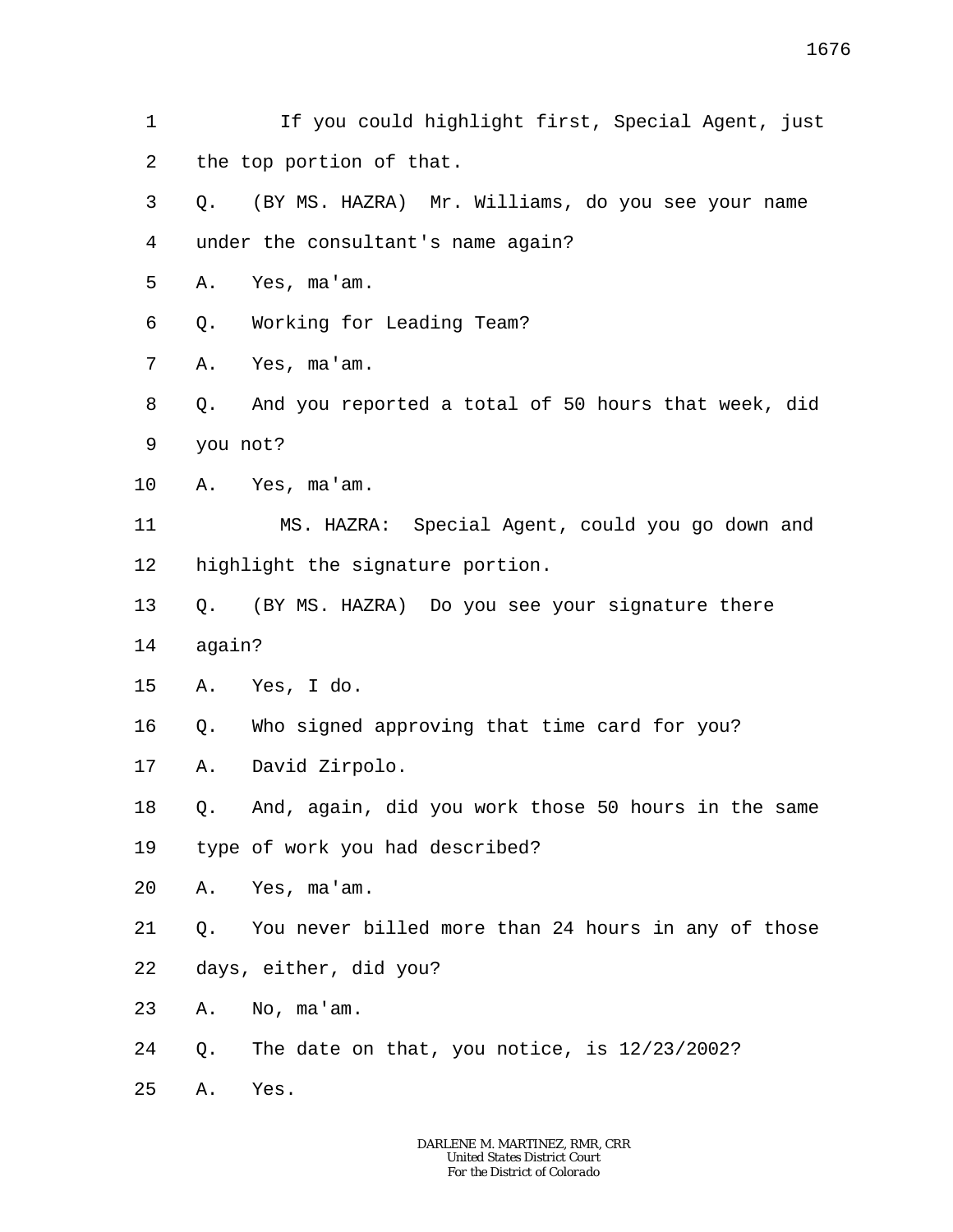1 2 Q. And you worked for PDCS, if you can remember, in April of 2004?

3 A. I'm not sure.

4 5 6 MS. HAZRA: If we can go back to that, Special Agent, Exhibit 311, page 23. If you could highlight on the right-hand portion the date area.

7 8 Q. (BY MS. HAZRA) Do you see that is May 2004, you would agree?

9 A. Yes.

10 MS. HAZRA: Next, Your Honor, I would ask

11 permission to publish Government's Exhibit 8, page 2.

12 THE COURT: You may.

13 14 MS. HAZRA: If you could please highlight, Special Agent -- that is the wrong page. Let's go to --

15 16 17 I apologize, Your Honor. Let's try Government's Exhibit 4, page 3. Could you highlight the bottom time card there, Special Agent.

18 Q. (BY MS. HAZRA) Do you see that is a time card for

19 you, again at Staffmark, is that right?

20 A. That's correct.

21 Q. That is when you worked there in August 2004?

22 A. That's correct.

23 24 Q. And do you see your signature on the bottom right there?

25 A. Yes, I do.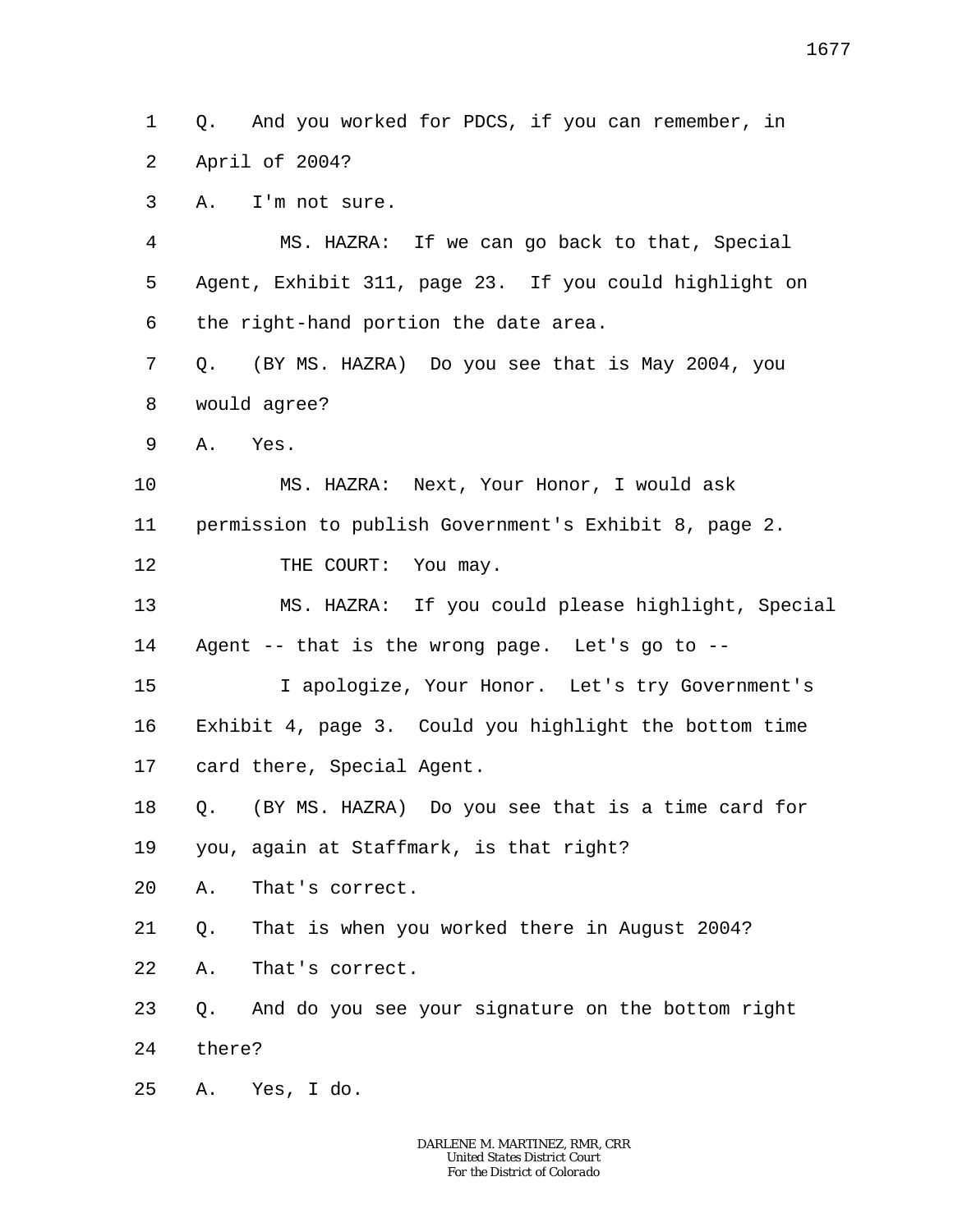- 1 Q. Who signed for you approving this time?
- 2 A. Clinton Stewart.
- 3 Q. He signed it as C. Alfred; is that right?
- 4 A. That's right.
- 5 Q. Do you see Clinton Stewart in the courtroom today?
- 6 A. Yes, I do.
- 7 Q. Can you please identify him.
- 8 9 A. The gentleman right here to my left, first one at the table.
- 10 Q. The very first corner?
- 11 A. Yes.
- 12 13 MS. HAZRA: Your Honor, could the record reflect the witness has identified the defendant.

14 THE COURT: The record will so reflect.

- 15 Q. (BY MS. HAZRA) And, again, you worked 40 hours --
- 16 reported 40 hours this week?
- 17 A. Right.
- 18 Q. And, again, doing the same kind of multiple intensive
- 19 work?
- 20 A. Yes.
- 21 22 Q. And you didn't work more than 24 hours in any one day; right?
- 23 A. That's correct.
- 24 Q. You worked on multiple tasks?
- 25 A. That's right.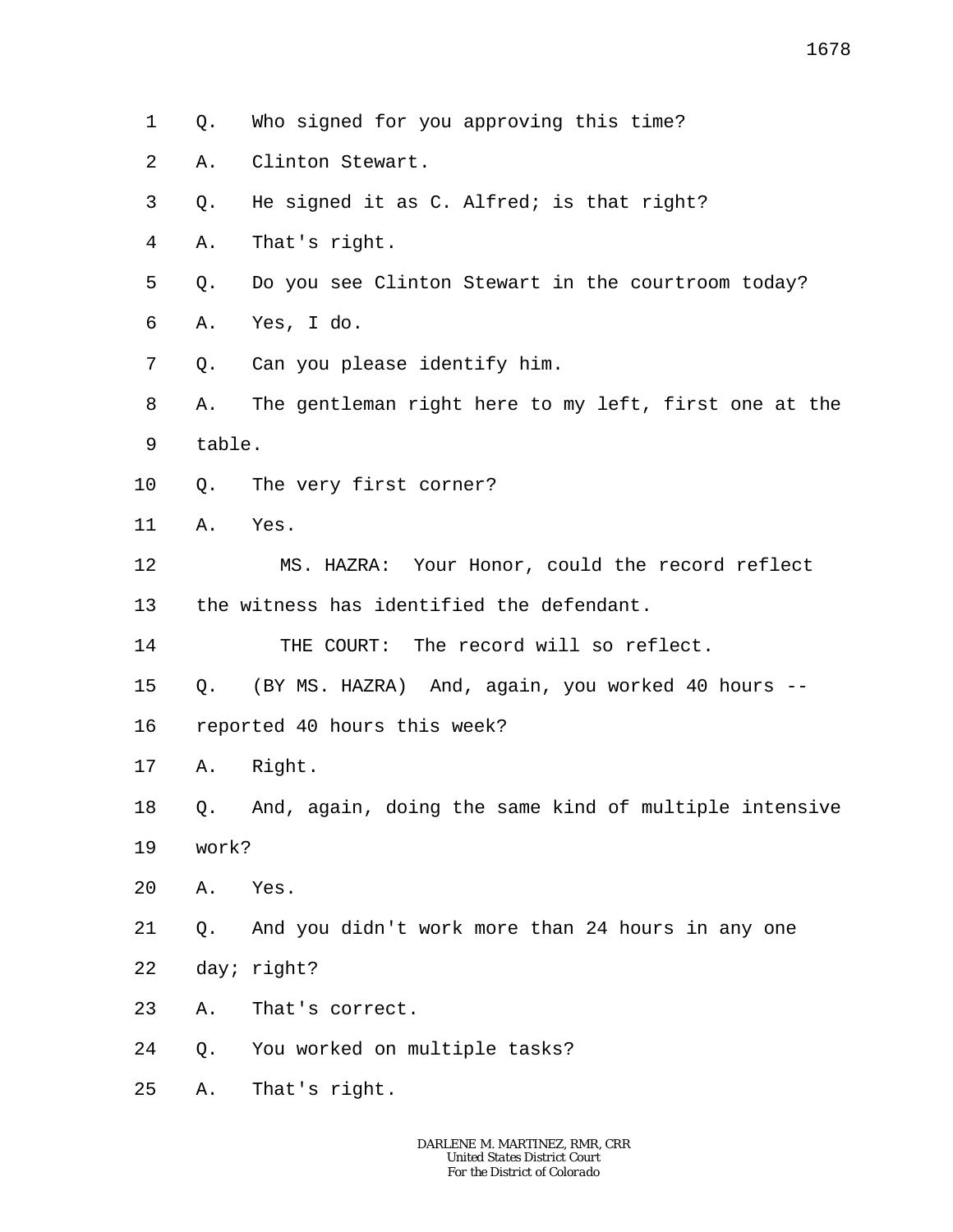1 2 3 4 5 6 7 8 9 10 11 12 13 14 15 16 17 18 19 20 21 22 23 24 25 Q. Mr. Williams, you never billed more than one staffing company at one time for all those multiple tasks, did you? A. I'm not sure. You brought up four different time sheets. I am sure there were more, weren't there? Q. Well, should we go through them? A. No. I am just asking. It has been quite some time, so I don't know. Q. So if I were to go back and review the time cards for the three staffing companies that we have just shown you, and none of them overlap, you would agree that you never billed more than one staffing company for one time; isn't that right? A. That's correct. Q. So even though you worked multiple engagements, you only billed one staffing company at a time? A. That would be correct. MS. HAZRA: I have nothing further, Your Honor. THE COURT: Redirect? MR. BANKS: Yes, Your Honor. **REDIRECT EXAMINATION BY MR. BANKS**: Q. Mr. Williams, have you ever billed for more staffing companies -- MS. HAZRA: Objection, Your Honor, relevance. THE WITNESS: Yes, I have.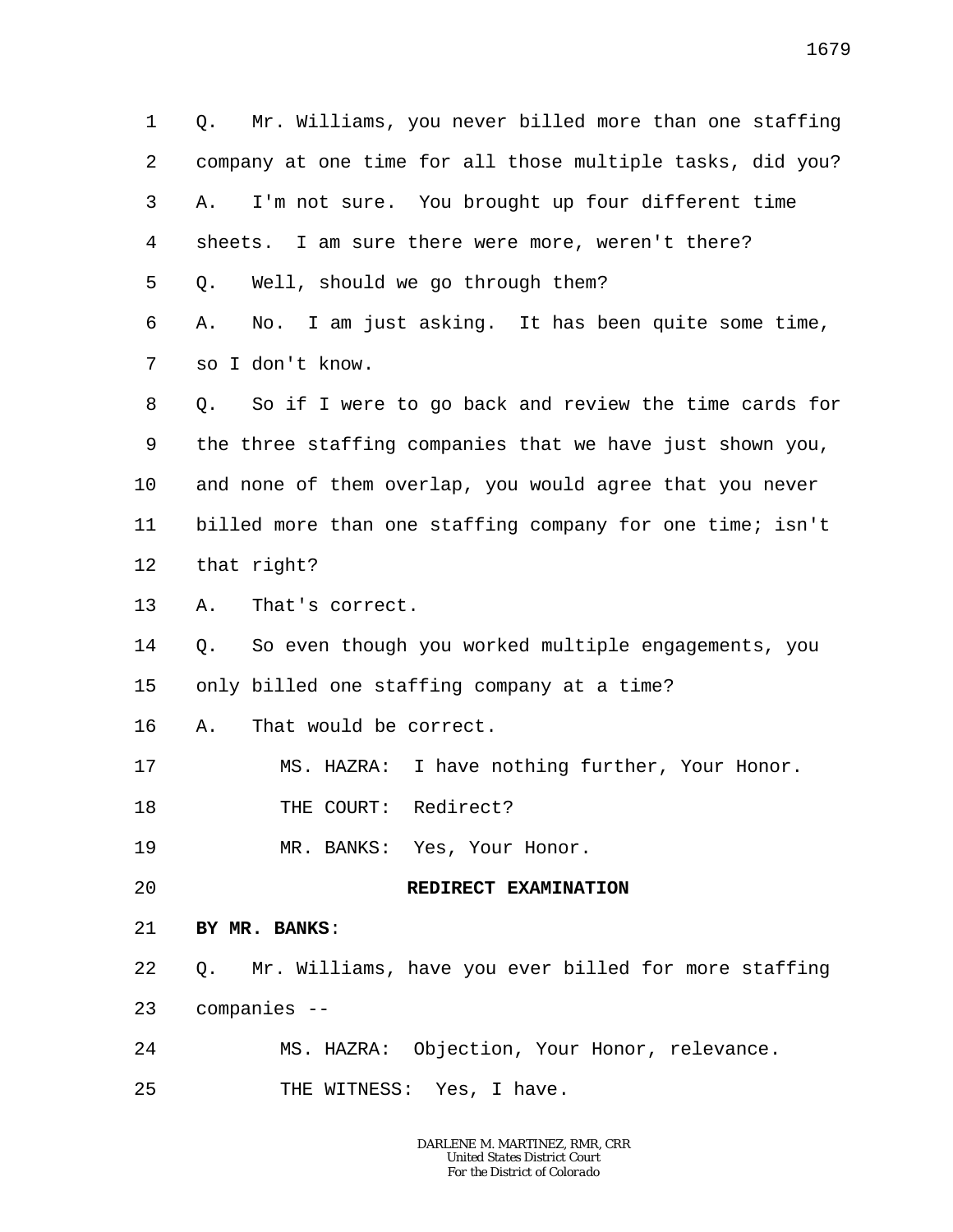1 THE COURT: In general?

2 3 4 5 6 7 8 9 10 11 12 13 14 15 16 17 18 19 20 21 22 23 24 25 MR. BANKS: In general, yes, Your Honor. THE COURT: I am going to allow it. Overruled. Q. (BY MR. BANKS) Have you ever billed for more than one staffing company at one time? A. Yes. Even in my current assignments right now, I have three different companies I work for. MS. HAZRA: Objection, Your Honor, relevance. THE COURT: I will allow it, but I will allow recross. Q. (BY MR. BANKS) Can you explain that, please? A. Yes. I have worked several assignments where I do work for several different organizations, several different companies, several staffing companies. Not one staffing company holds all my work. So, right now, as I mentioned earlier, I work for three different companies; three different assignments, three different paychecks. Q. During what time of day do you bill for each of those companies? A. I carry a standard business day. Q. And that would be? A. That would be -- usually range from 8:00 to 5:00; 9:00 to 6:00, something along those lines. Q. What you are saying is you would bill each of those companies from 8:00 to 5:00 each day?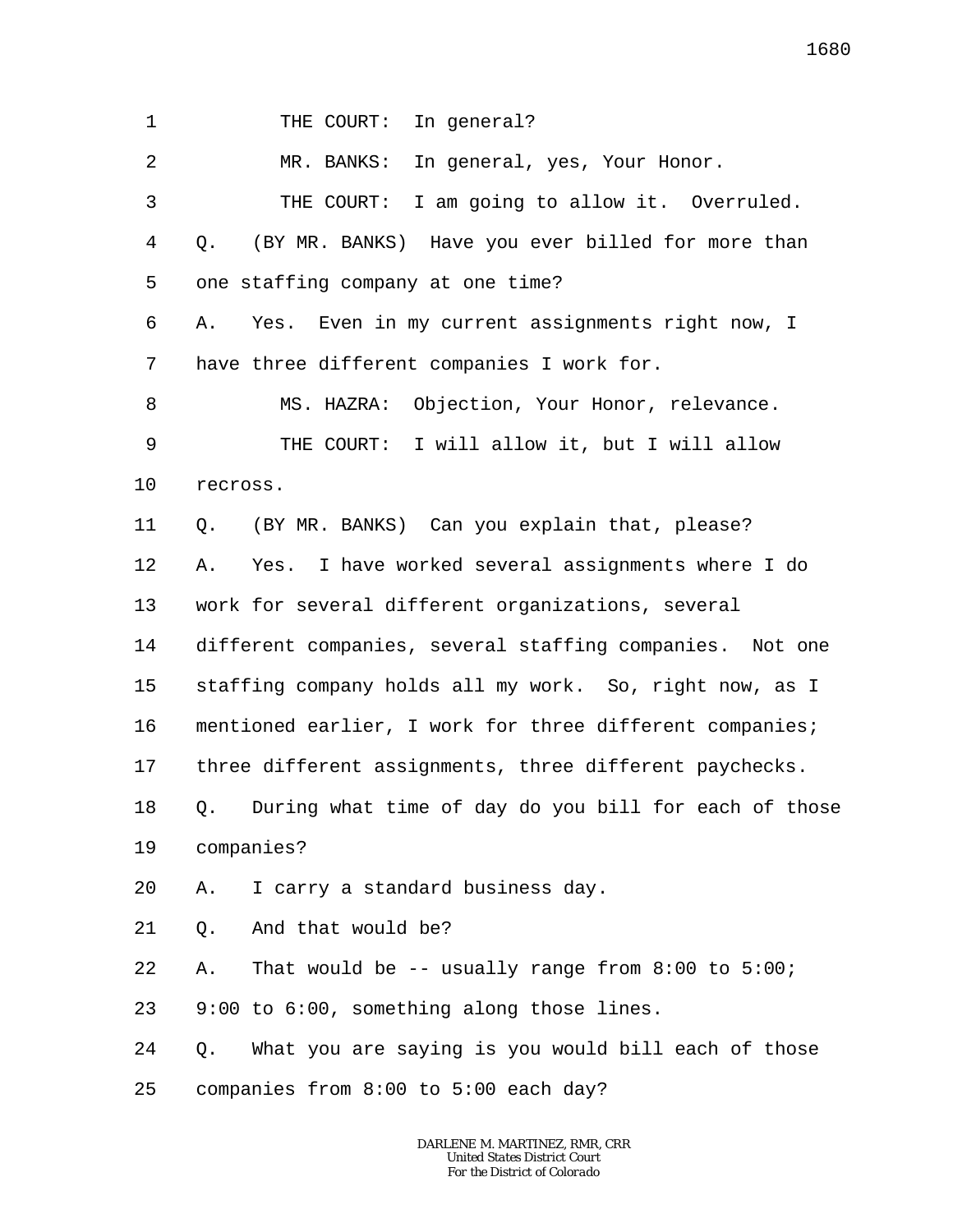- 1 A. Yes, that is correct.
- 2 Q. And in the total hours that you would bill, would it
- 3 go to 24 hours or more?
- 4 A. Total?
- 5 Q. In a day with those 3 clients?
- 6 A. I am sorry, repeat that.
- 7 8 Q. So would you be billing more than -- 24 or more hours in a day between those three clients.
- 9 A. No, no, no. I would bill eight hours for each
- 10 client.
- 11 Q. Eight hours for each client, which would total?
- 12 A. Twenty-four hours.
- 13 Q. In one day?
- 14 A. In one day.
- 15 MR. BANKS: Thank you, Mr. Williams.
- 16 17 MS. HAZRA: Your Honor, I don't understand how Mr. Barnes has a right to redirect.
- 18 THE COURT: He is a defendant.
- 19 20 MS. HAZRA: He didn't do a direct, Your Honor. THE COURT: I will not preclude him. He is a
- 
- 21 defendant.
- 22

**REDIRECT EXAMINATION**

- 23 **BY MR. BARNES**:
- 24 Q. Let's clarify. You said you did multiple tasks?
- 25 A. Yes.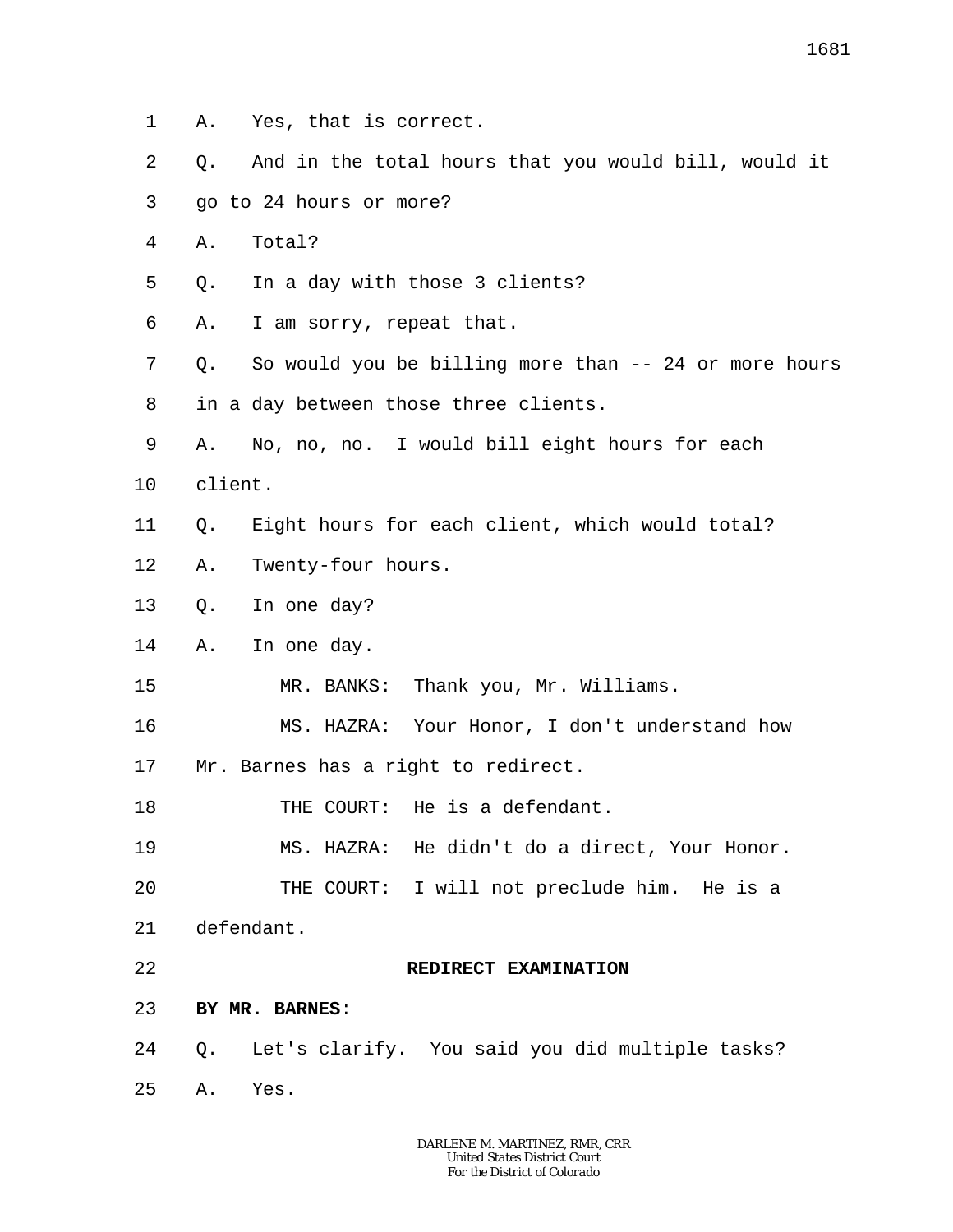1 2 3 4 5 6 7 8 9 10 11 12 13 14 15 16 17 18 19 20 21 22 23 24 25 Q. So all those tasks that you did, would you say they qualify as software engineering, software development? A. Yes. Q. So just say -- did you do any database administration while working at IRP Solutions? A. I think on occasion I may have had to do some. Q. What did you do there? A. In that case, I may have had to actually create the database, itself, to which we are running sequel segments, creating the tables, uploading data, verifying data in preparation for demonstrations. Q. So you basically are saying you created tables, like in the local database. Did you set -- did you do the installs, the Oracle installs or database software, did you do any of that sort of stuff? A. I don't recall right off -- I think I did do a sequel server initially at Leading Team, but those are things that even in my current job that I would do now. Q. Also, did you do any system administration while doing -- A. Yes, I did. Q. At IRP Solutions? A. Yes. Q. Okay. Also, did you do any -- did you do any -- for instance, like when the QA tested, did you help with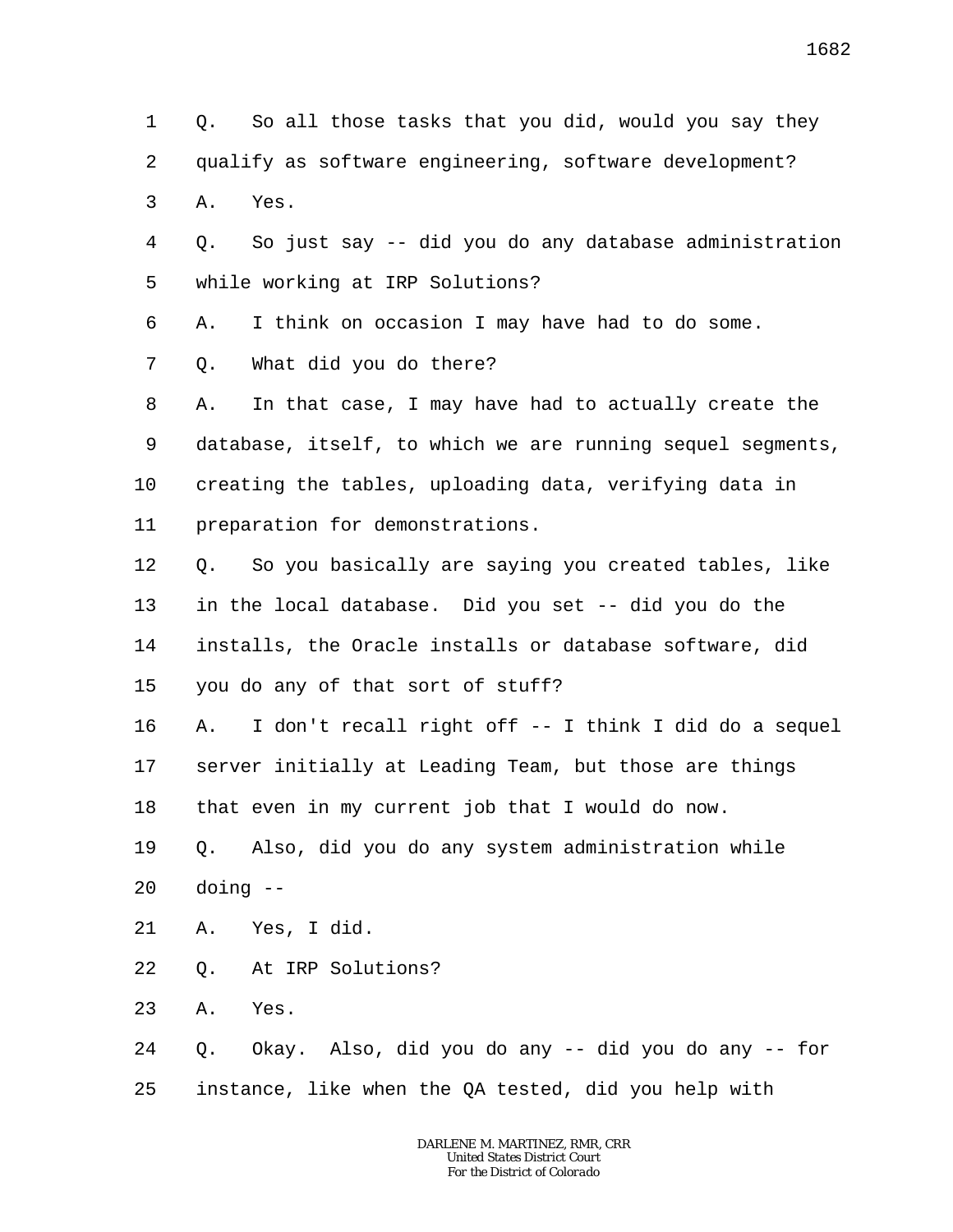1 testing at all?

2 A. Yes.

3 4 Q. So you did do some -- you do see some overlap in some of the jobs you do?

5 A. That's correct.

6 7 Q. Were you officially assigned, when you worked there, to say that you were the database administrator?

8 A. No, I am just a developer.

9 Q. Was there a database administrator that you could

10 call at IRP Solutions during the time you were there?

11 12 A. I think at some point someone had initially done some installation. I don't know who actually had that role.

13 Again, sometimes that is outside the development team, so

14 we don't know. If there is a need and they say, hey we

15 can do it.

16 Q. That is a person on another team; correct?

17 A. Yes, that's correct.

18 19 Q. So that person has primary responsibility for that database?

20 A. That is correct.

21 22 Q. But they do allow you to sometimes, if you are doing things locally, that you can do, just for ease, so you are

23 not -- if you can do it, you can do it?

24 A. Right.

25 Q. But you weren't responsible for -- to save backup and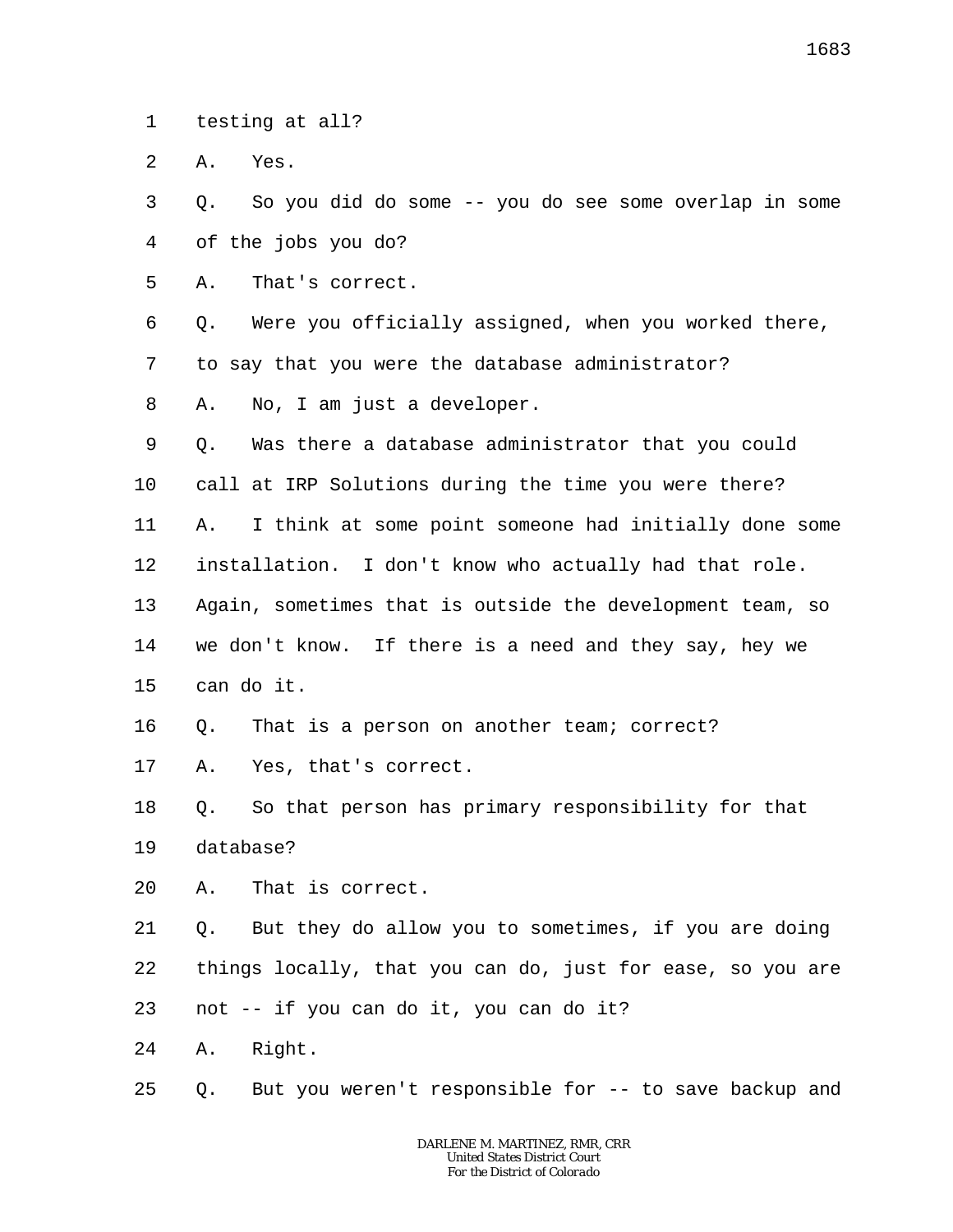- 1 recovery of the database?
- 2 A. No, sir.
- 3 Q. You weren't responsible for adding users to the
- 4 database?
- 5 A. No, sir.
- 6 Q. You do any configuration on the database?
- 7 A. No, sir. No, sir.
- 8 Q. So that is a separate job; correct?
- 9 A. That's correct.
- 10 11 Q. So there is a difference between tasks and job, would you agree?
- 
- 12 A. That's right.
- 13 Q. So, you did some system administration work, but were
- 14 you responsible for backing up the systems that you were
- 15 working on?
- 16 A. No.
- 17 Q. Were you responsible for configuration of those
- 18 systems on a mini server?
- 19 A. No, sir.
- 20 Q. If a server were to, say, crashed, run out of disk
- 21 space, are you the one that went there to make sure the
- 22 server got back up?
- 23 A. No, sir.
- 24 Q. That is a different job; correct?
- 25 A. That's correct.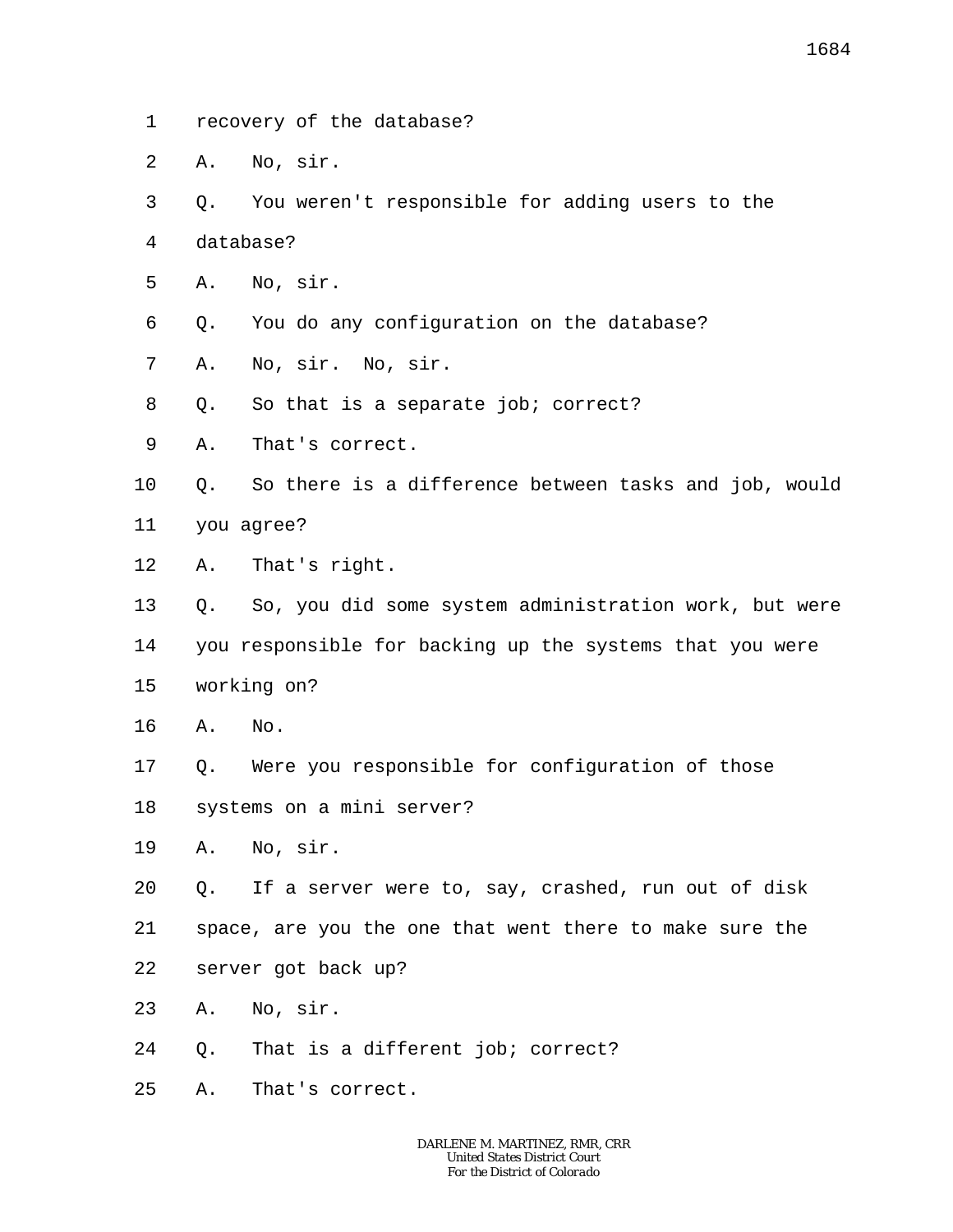1 Q. Not a task?

2 A. Yes.

3 4 Q. So, conceivably, you did tasks that encapsulated your job; is that correct.

5 A. For me to be able to do my job, I would say, yes.

6 Q. So there are differences between different jobs in

7 the software development life cycle when you say tasks?

8 A. Yes.

9 10 11 Q. Someone may have been assigned, to the best of your knowledge, to those different jobs and responsible for the jobs?

12 A. That's correct.

13 MR. BARNES: No more questions.

14 15 THE COURT: All right. In the future, if you want to redirect, you better do a direct.

16 All right. Mr. Zirpolo?

17

## **REDIRECT EXAMINATION**

18 **BY MR. ZIRPOLO**:

19 Q. Mr. Williams, did you work with every person that

- 20 worked at LTI or IRP?
- 21 A. No, sir.

22 Q. Did you work from home at times where other people

23 were working in the office?

24 A. Yes, sir.

25 Q. Did you volunteer any of your time at IRP or LTI?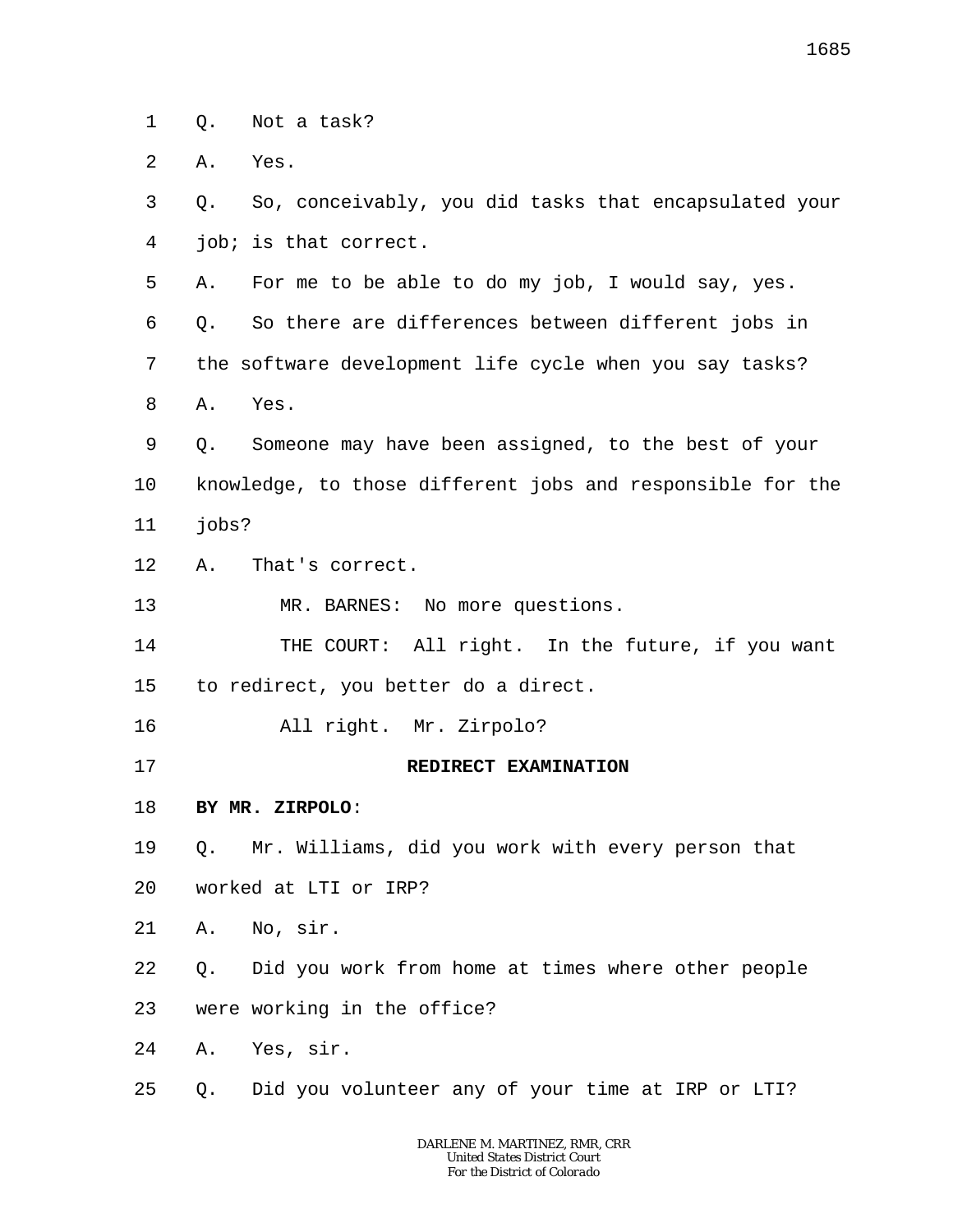1 A. Yes, I did.

2 MR. ZIRPOLO: No further questions.

3 THE COURT: Anybody else?

4 Ms. Hazra, recross?

5 MS. HAZRA: Thank you, Your Honor.

6

## **RECROSS-EXAMINATION**

## 7 **BY MS. HAZRA**:

8 9 10 Q. Mr. Williams, you just testified on cross that you are currently billing three different staffing companies for your time; is that right?

11 A. Three different companies.

12 Q. You were working through three different clients for

13 each, isn't that true?

14 A. That is correct.

15 Q. So each client gets their own individual staffing

16 company?

17 A. Well, each client -- each company, not a staffing

18 company. I am full time. So each one of those companies,

19 I give 8 hours. I have three different lap tops.

- 20 Q. And three different clients?
- 21 A. Yes.
- 22 Q. And you still never bill more than 24 hours in one
- 23 day; isn't that right?
- 24 25 A. I am a little curious how you are phrasing that. I bill each client 8 hours. That is three clients. Three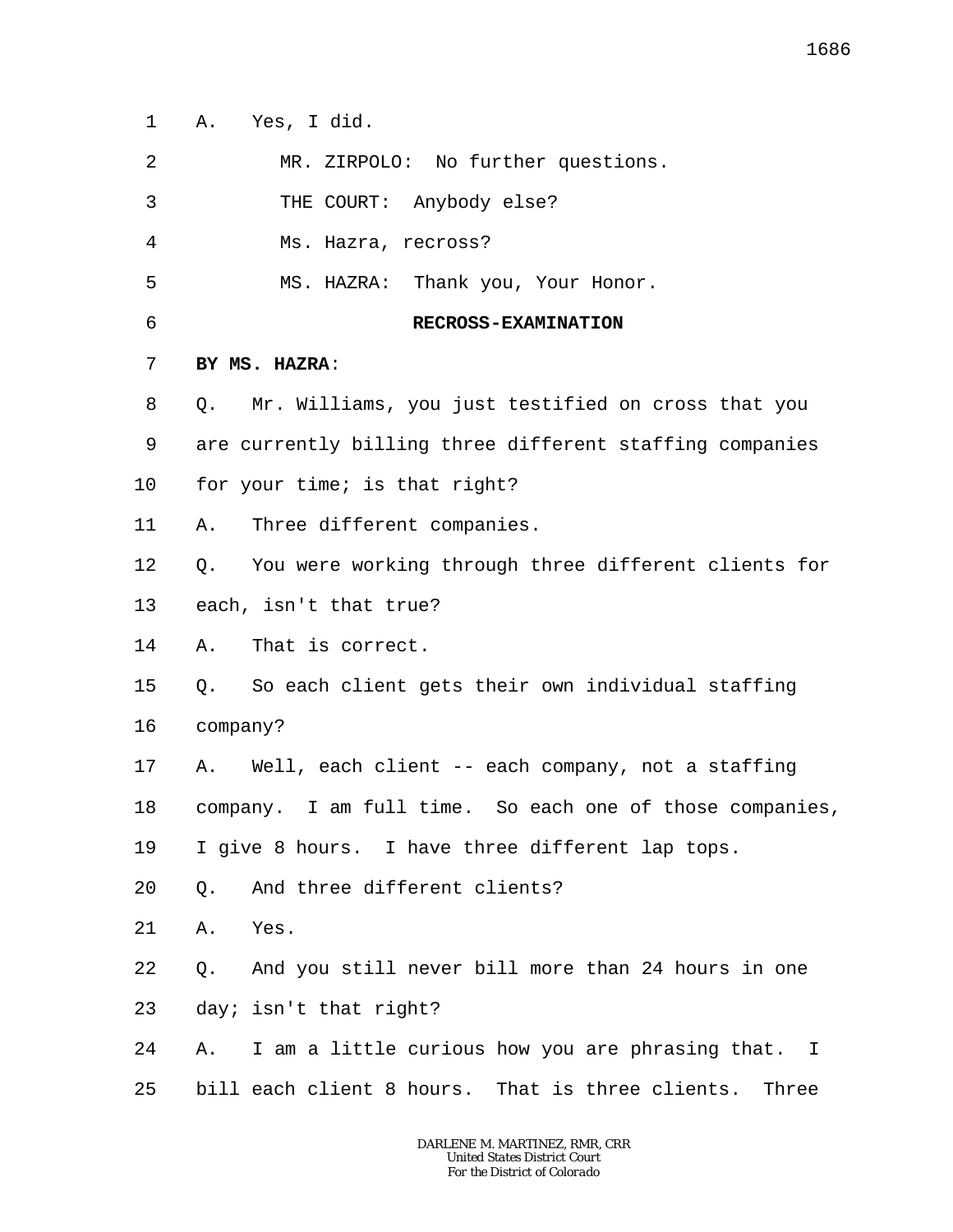1 times 8 is 24.

| 2  | MS. HAZRA: Thank you.                                      |
|----|------------------------------------------------------------|
| 3  | THE COURT: May this witness be excused?                    |
| 4  | MR. BANKS: Yes.                                            |
| 5  | THE COURT: Thank you very much. You are excused,           |
| 6  | Mr. Williams.                                              |
| 7  | The defense may call its next witness.                     |
| 8  | MR. WALKER: Your Honor, the defense calls John             |
| 9  | Epke.                                                      |
| 10 | COURTROOM DEPUTY: Your attention, please.                  |
| 11 | <b>JOHN EPKE</b>                                           |
| 12 | having been first duly sworn, testified as follows:        |
| 13 | COURTROOM DEPUTY: Please be seated.                        |
| 14 | Please state your name, and spell your first and           |
| 15 | last names for the record.                                 |
| 16 | THE WITNESS: John Epke. First name is J-O-H-N.             |
| 17 | Last name is E-P-K-E.                                      |
| 18 | THE COURT: You may proceed.                                |
| 19 | MR. BANKS: Thank you, Your Honor.                          |
| 20 | DIRECT EXAMINATION                                         |
| 21 | BY MR. BANKS:                                              |
| 22 | Good morning, Mr. Epke. What do you do for a living?<br>Q. |
| 23 | I'm retired from the FBI, but I do some consulting<br>Α.   |
| 24 | for another government agency.                             |
| 25 | Exactly what did your career -- what did you do with<br>Q. |

1687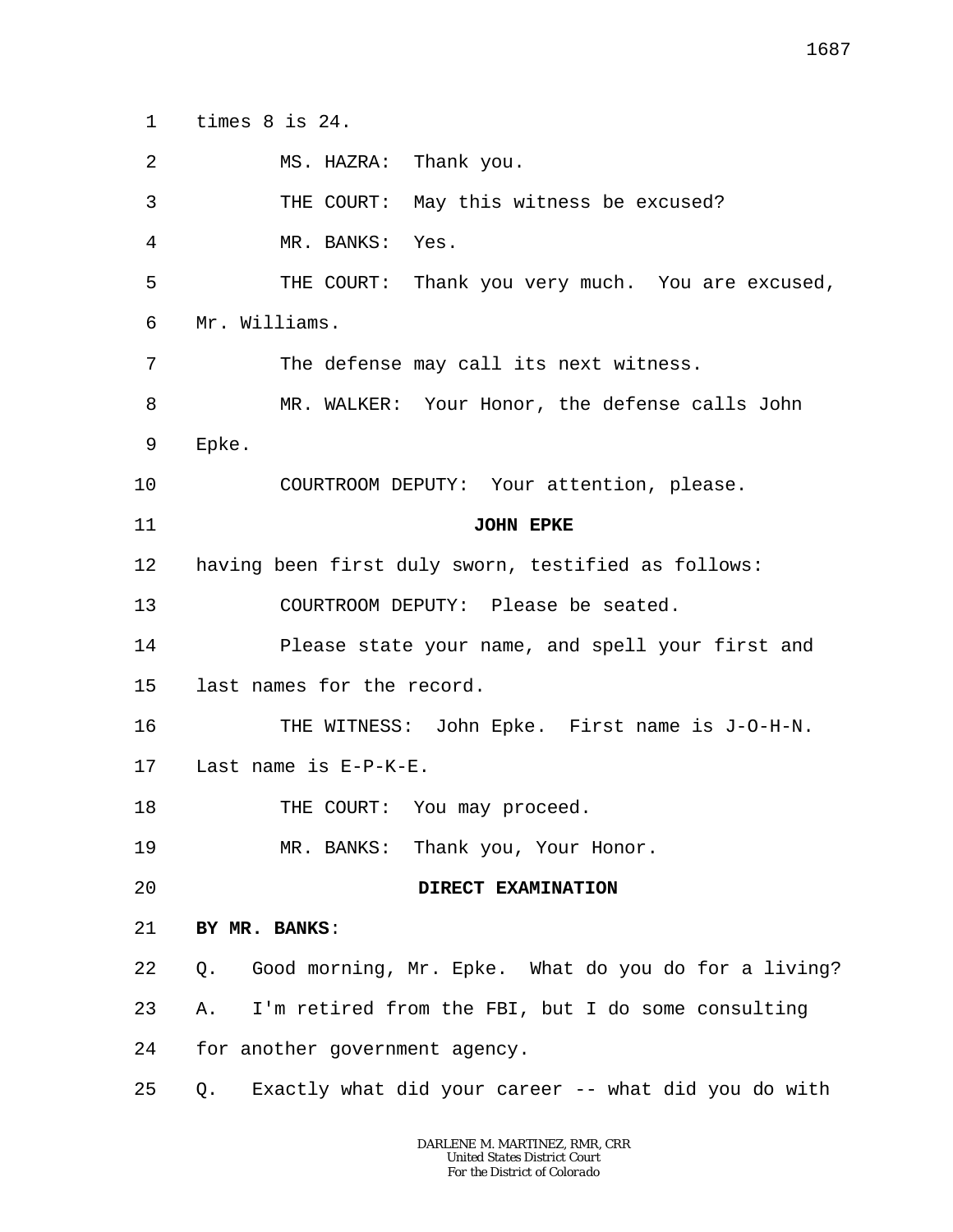1 the FBI?

2 3 4 A. Well, I spent 27-and-a-half years in organized crime, drugs. I spent my last 10 years as a supervisor here in Denver, and also in Washington, D.C.

5 6 7 Q. Now, was there a time after your retirement that you were contacted by someone regarding a company called IRP Solutions?

8 A. I was.

9 Q. And who was it that contacted you?

10 A. The person that originally contacted me was the

11 Assistant Special Agent in charge of the Denver FBI

12 office.

13 Q. What was the nature of that contact?

14 A. He had been contacted by an individual named David

15 Banks, who was trying to contact the Special Agent in

16 Charge, because he was trying to develop a management

17 system for the Department of Homeland Security.

18 Q. Okay. And did you -- did you ever -- did Mr. Banks

19 ever contact you?

20 A. I was given his phone number, and I contacted him.

21 Early November of 2003.

22 Q. And can you discuss a little bit about that

23 conversation, if you can recall?

24 25 A. From what I recall, the conversation was that he was trying to develop a case management system, and he was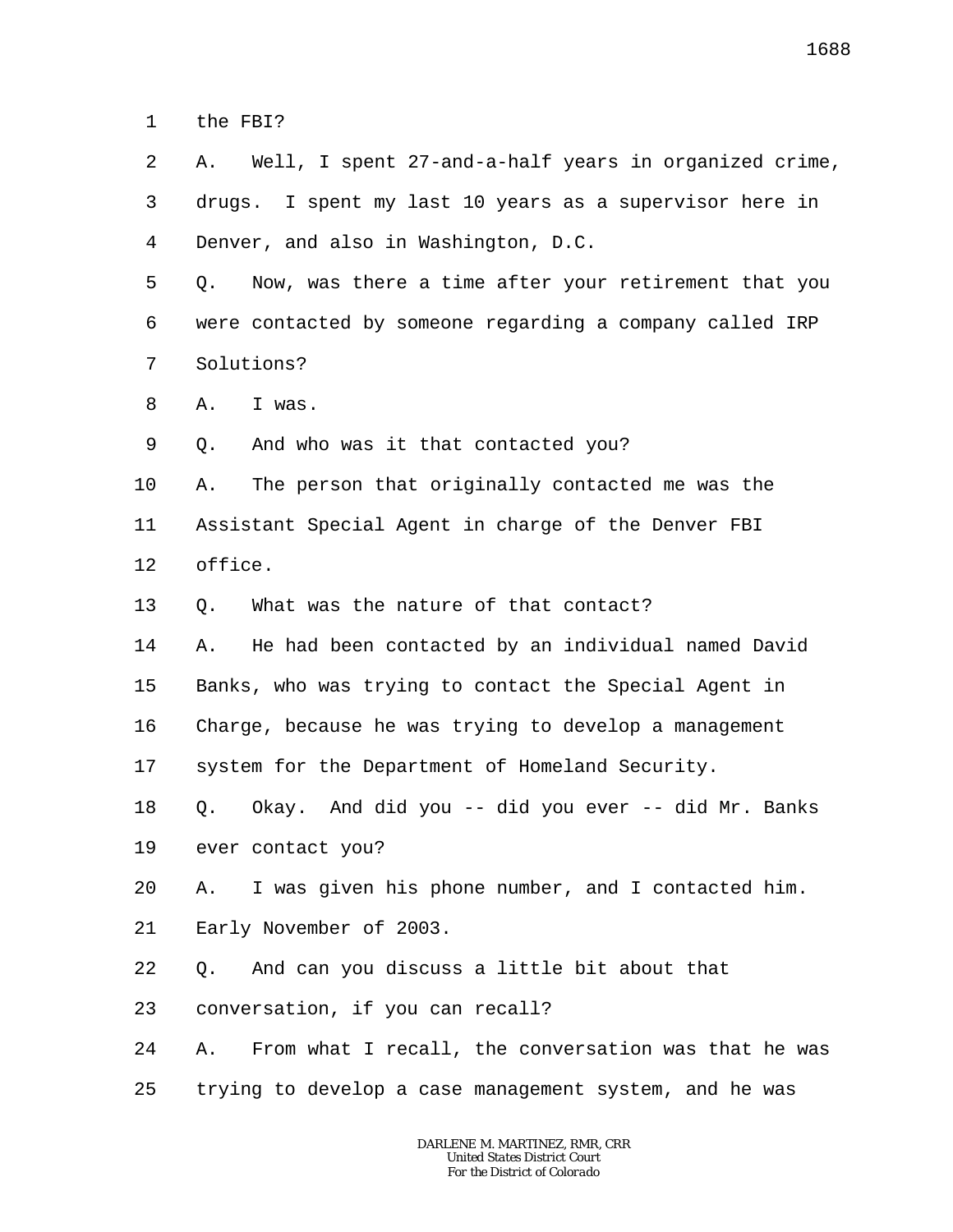1 2 3 4 5 6 7 8 9 10 11 12 13 14 15 16 17 18 19 20 21 22 23 24 25 told that he needed some retired FBI managers or other federal retired law enforcement managers to assist in preparing this case management system. Q. Okay. Now, what followed -- what actually followed after that, after your initial conversation with Mr. Banks? A. When I called him, he wanted to know if I had a colleague that was also a retired FBI manager, which I told him I did, and he suggested that we meet for lunch at a restaurant in Park Meadows. Q. Did Mr. Banks ever tell you how he referred to the FBI? MR. KIRSCH: Objection, hearsay. THE COURT: Sustained. Q. (BY MR. BANKS) Can you describe what happened -- now who was the gentleman that you contacted to meet Mr. Banks for lunch? A. His name is Dwayne Fuselier. Q. And he is -- was he also a retired FBI agent? A. He is also a retired FBI supervisor. Q. Okay. During lunch, what did you and -- during lunch -- what was discussed during lunch? A. What was discussed was the fact that he was trying to develop a case management system for both the Department of Homeland Security, and he indicated also the New York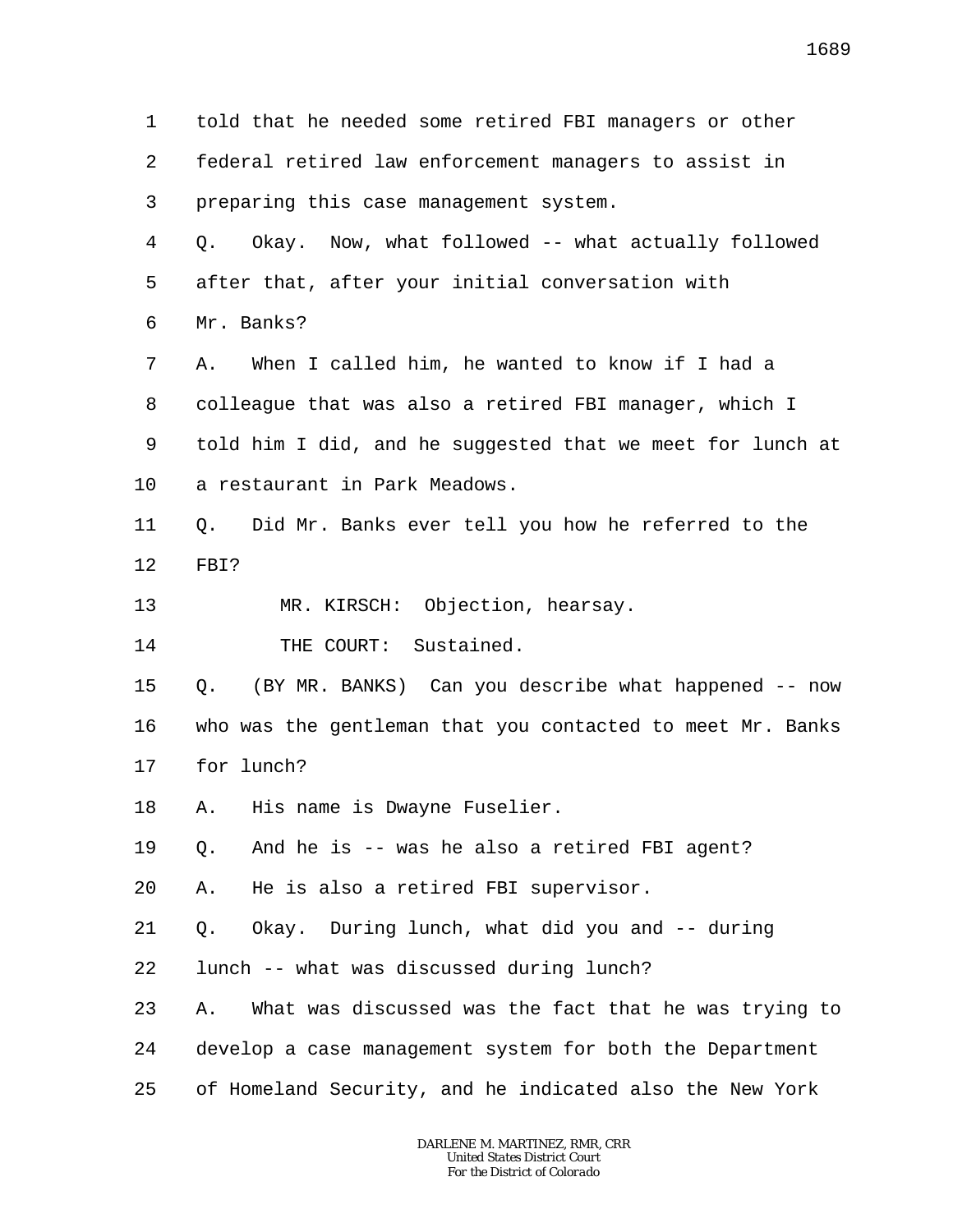1 City Police Department.

2 3 Q. Okay. And at such time, did Mr. Banks engage you to sign an independent contractor agreement?

4 5 6 A. He suggested that the two of us -- we talked what our fees would be, and he suggested we come to his office the next day to sign a contract.

7 8 Q. Okay. And did you eventually sign that contractor agreement?

9 10 A. We did eventually sign it. Not the next day, but we eventually signed it.

11 12 13 Q. And during your work, obviously after being engaged contractually, do you remember the terms of -- the payment terms of that agreement?

14 15 16 17 18 19 20 21 A. The original terms were he suggested that we do most of our work from home, and once a month we would come to his office in Colorado Springs. While we were at home working, we were -- a fee was agreed upon, and a different fee was agreed upon when we came to Colorado Springs. Q. Okay. And can you describe a little bit about the work or the work product you produced -- let's not go there.

22 23 24 25 During -- did you have occasion, when you went to the office, to meet with Mr. Banks regarding the operation -- the investigative operations of the FBI? A. We discussed how we and the FBI managed our cases,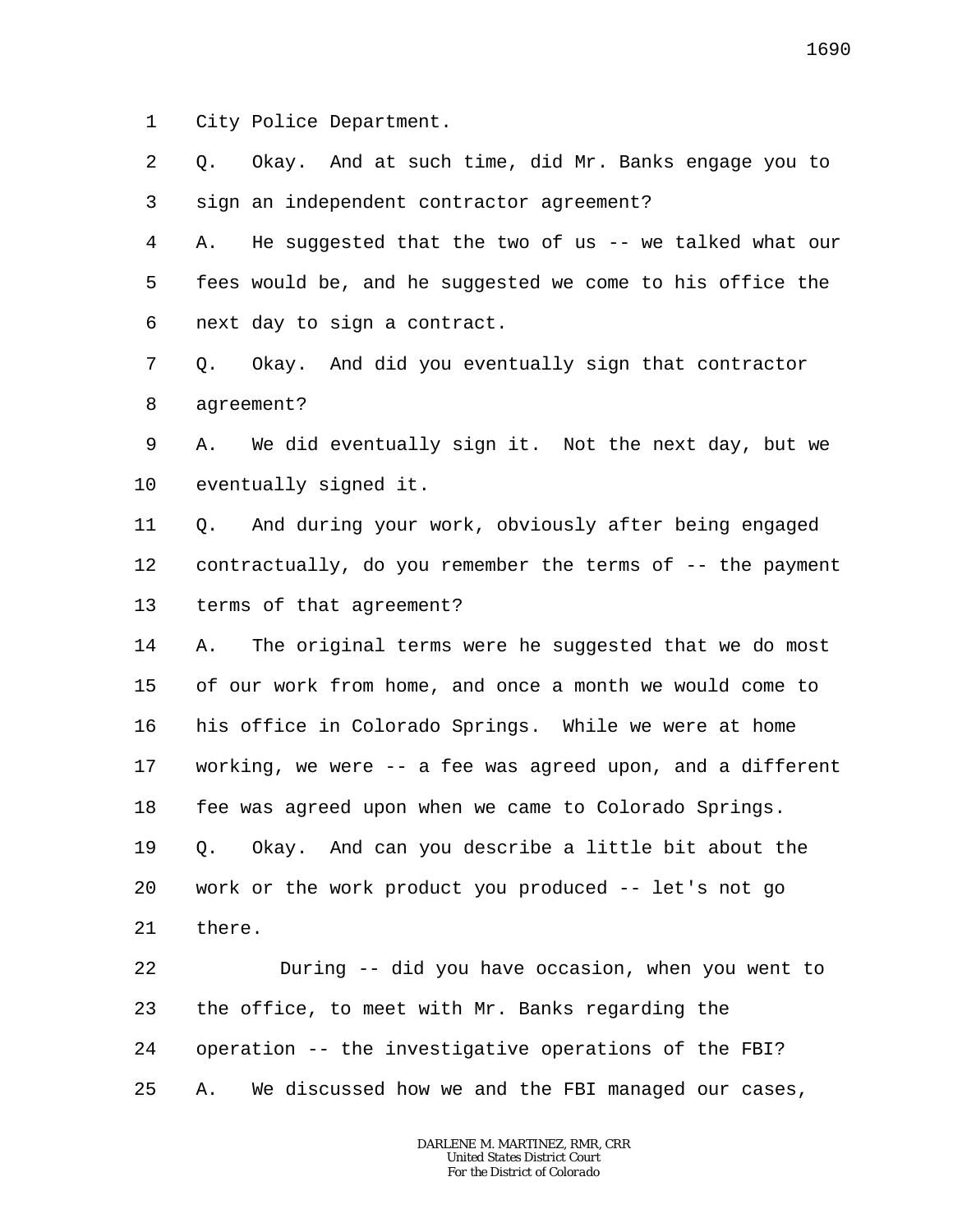1 yes.

2 3 4 5 6 7 8 9 10 11 12 13 14 15 16 17 18 19 20 21 22 23 24 25 Q. Okay. And during that time, did Mr. Banks ask a lot of detailed questions and specifics relating to the FBI investigative process? A. He did. MR. KIRSCH: Objection, hearsay. THE COURT: Overruled. Q. (BY MR. BANKS) Now, do you remember, under your independent contractor agreement, what were the terms upon which you would be paid for the services -- consulting services that you were providing IRP? A. He told us that he was attempting to sign a contract with a company that would provide the funds to pay our service -- pay for our services. Q. I am talking about specifically, Mr. Epke, as far as the independent contractor agreement. What were the terms of that agreement, as far as your compensation was concerned? Do you remember that? A. Are you talking about how much we were getting paid? Q. As far as how you would be paid and when you would be paid. A. We would be paid -- we were sent -- we were e-mailed time sheets from him suggesting that we provide him the hours that we worked and that we would in turn be paid through a staffing company.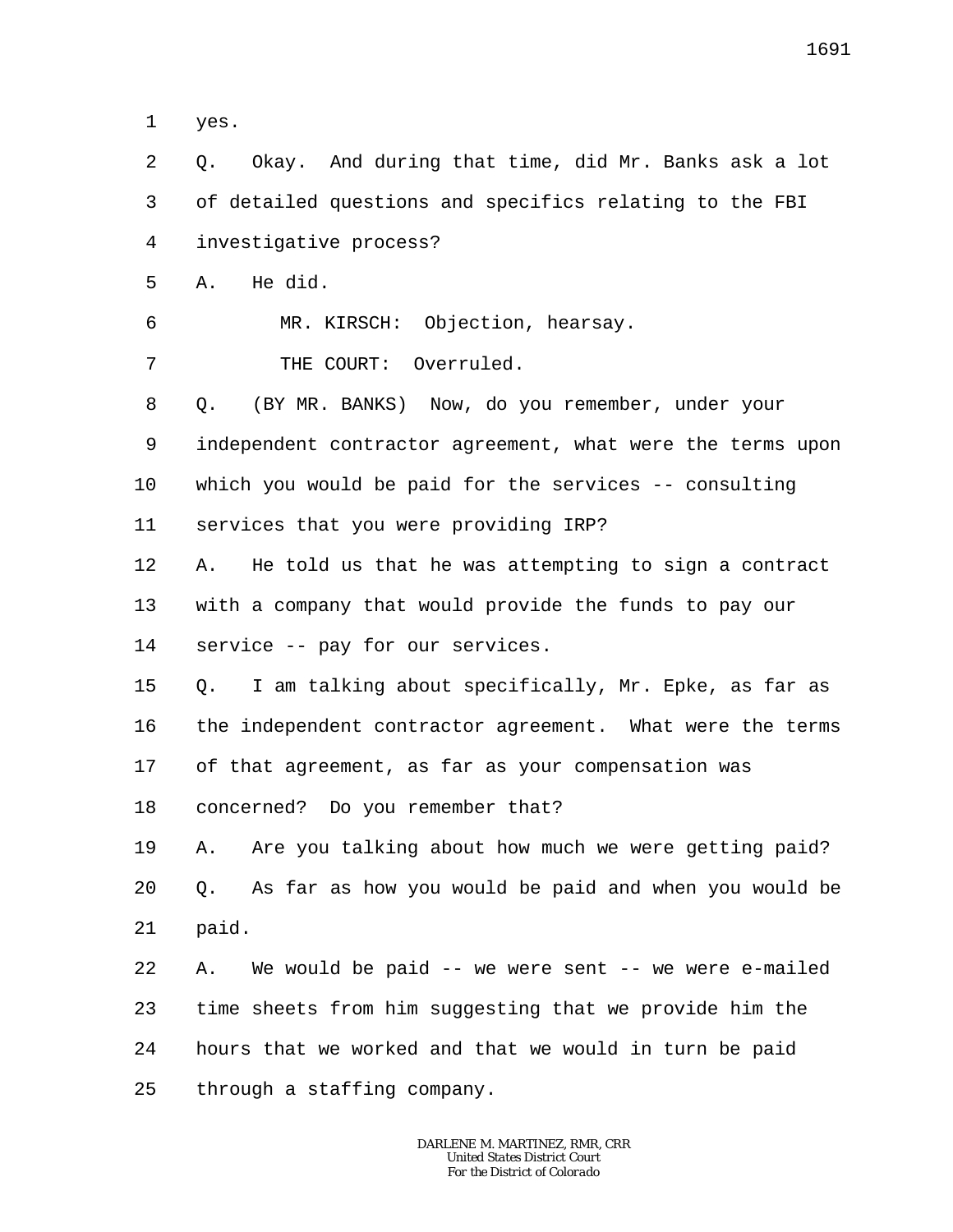1 2 3 Q. Do you recall that there were two options upon which you would be paid? One would be upon -- do you recall - let me just ask you a single question.

4 5 6 Do you recall, from the contract agreement, that you would be paid upon the sale of the software or when engaged with a staffing company?

7 MR. KIRSCH: Objection to the leading.

8 THE COURT: Sustained.

9 MR. BANKS: Your Honor, I would like to refresh.

10 11 THE COURT: You haven't asked a question he needs to be refreshed on. Ask him a question that is not

12 leading.

13 MR. BANKS: Okay.

14 15 16 Q. (BY MR. BANKS) What are the -- you just testified that your recollection is that you would be paid upon being staffed for a staffing company; correct?

17 A. Yes.

18 19 20 21 22 Q. Do you remember that language in the contract that you would be paid upon the sale of the CILC software? A. I don't recall that. We were under the assumption we were going to get paid when we submitted our time sheets. Q. Okay.

23 24 MR. BANKS: May I have a second, Your Honor? THE COURT: You may.

25 Q. (BY MR. BANKS) I am going to get back to the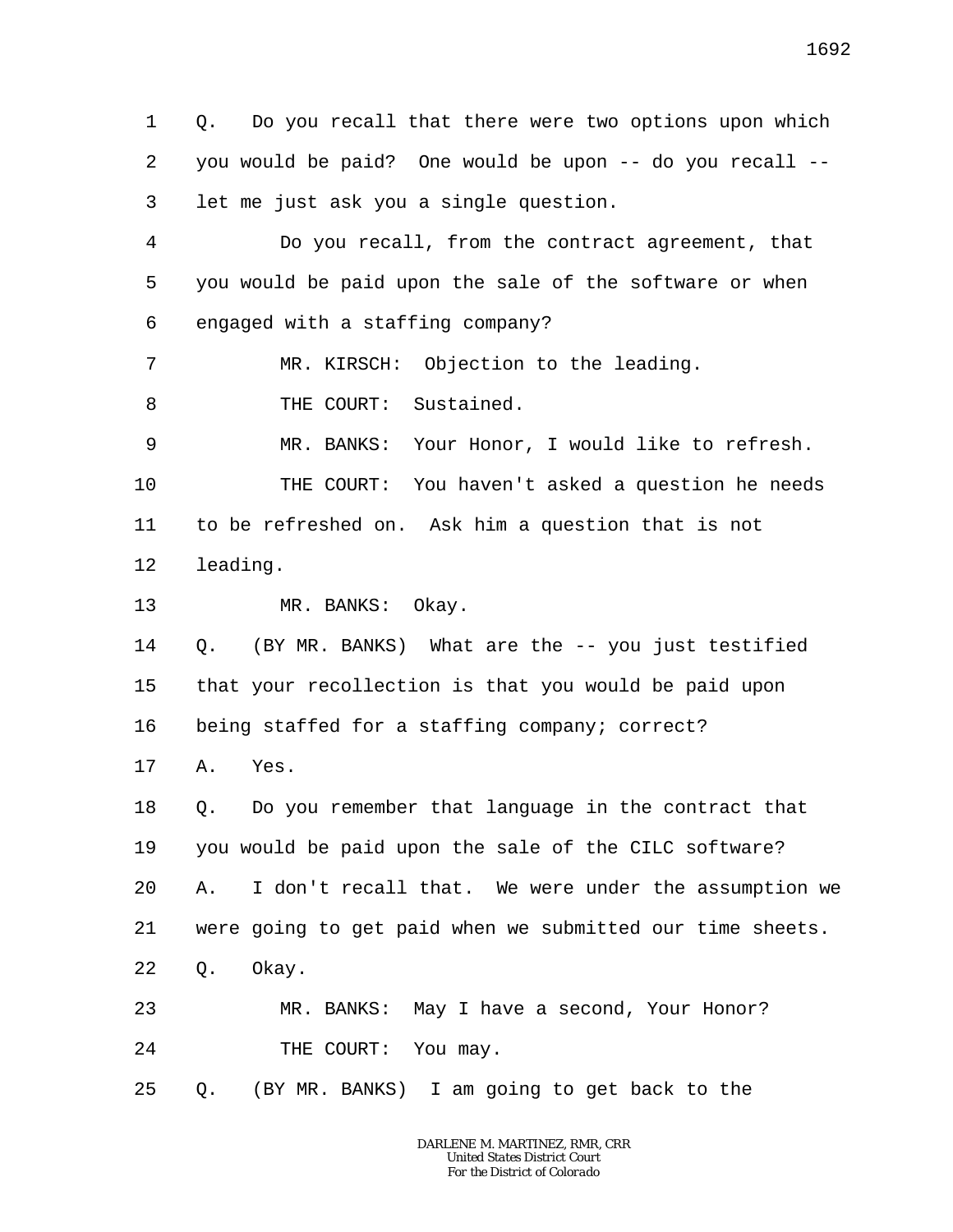1 contract here in one moment.

| 2       |    | Can you describe a little bit of the work product          |
|---------|----|------------------------------------------------------------|
| 3       |    | that you produced from your work there at IRP?             |
| 4       | Α. | The two of us provided him various samples of how we       |
| 5       |    | conducted our investigations at the FBI.                   |
| 6       | Q. | And what was that to be used for?                          |
| 7       | Α. | For this case management system that he was                |
| 8       |    | developing.                                                |
| 9       |    | Q. Okay. Now, did you -- do you recall viewing the case    |
| $10 \,$ |    | management system?                                         |
| 11      | Α. | We were given various previews of the system when we       |
| 12      |    | came down to the office in Colorado Springs.               |
| 13      | Q. | Okay. And do you recall anybody else you worked with       |
| 14      |    | in that capacity at IRP; any other individuals at IRP that |
| 15      |    | you worked with?                                           |
| 16      | Α. | The only other person I recall ever meeting, that was      |
| 17      |    | on the first day, was Gary Walker.                         |
| 18      | Q. | Okay. Do you remember a gentleman by the name of           |
| 19      |    | Paul Pinkney?                                              |
| 20      | Α. | No.                                                        |
| 21      | Q. | Were you contacted during your time there at IRP           |
| 22      |    | Solutions -- at any such time were you contacted -- let me |
| 23      |    | ask you this.                                              |
| 24      |    | MR. BANKS: I will withdraw that, Your Honor.               |
| 25      | Q. | (BY MR. BANKS) Was there another person that was           |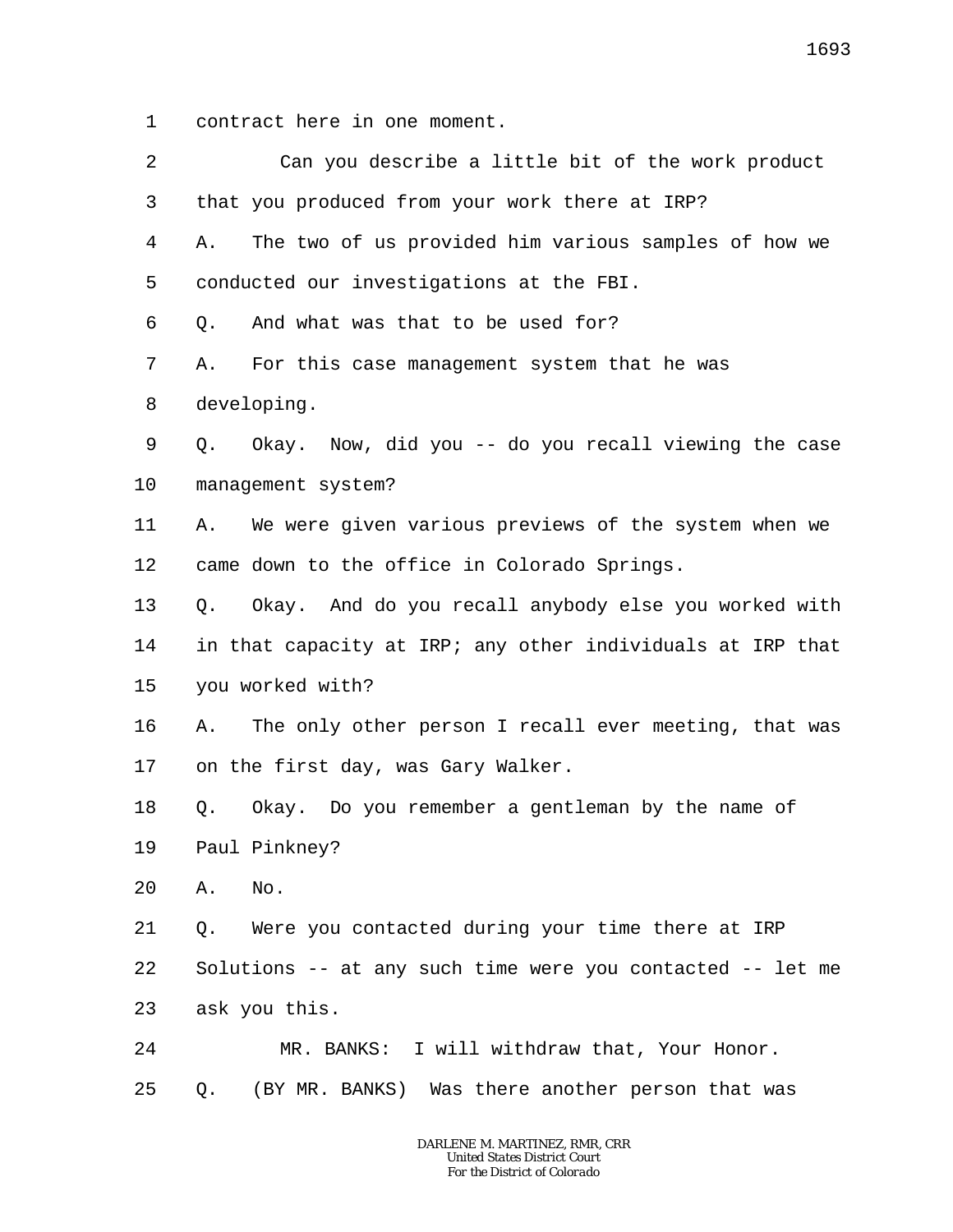1 2 3 4 5 6 7 8 9 10 11 12 13 14 15 16 17 18 19 20 21 22 23 24 25 involved in those meetings from another agency that you participated in with Mr. Banks? A. Yes. Q. Can you say who? Do you remember who? A. It was Gary Hillberry. He was a retired Special Agent In Charge, a Customs' officer. Q. Okay. MR. BANKS: May I have a moment, Your Honor? Your Honor, I would like to, at this time -- our big exhibit book, I believe the Exhibit No. is 400 -- D400. I would like to go to Section F. I would like to provide Mr. Epke with his contractor agreement -- independent contractor agreement to refresh his recollection. THE COURT: As to what? MR. BANKS: As to the terms of the agreement. As I mentioned earlier, invoicing and payment. THE COURT: All right. You may. This is marked as Defense Exhibit F, or what is it? MR. BANKS: D400, Your Honor. MR. KIRSCH: Your Honor, I'm sorry, but just to be clear, it is my understanding this binder is D400. I believe we're talking about -- MR. BANKS: Section F. MR. KIRSCH: Your Honor, I will stand to be corrected, but I believe we are talking about the first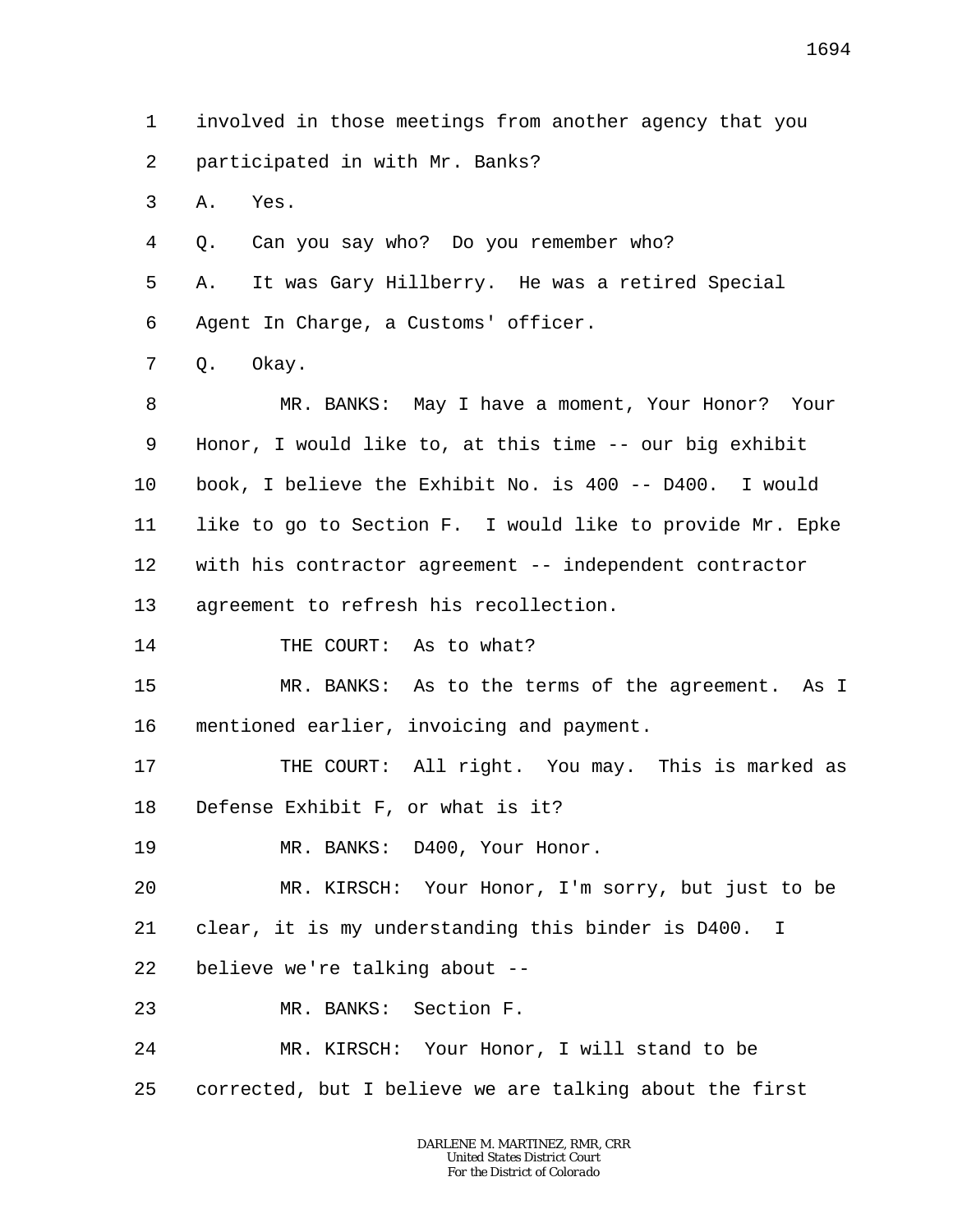1 five pages of Section F.

| 2  | THE COURT: First 5 pages, yes, you are right. His         |
|----|-----------------------------------------------------------|
| 3  | agreement is only the first five pages. So the            |
| 4  | notebook -- so I understand, the notebook is D400. And in |
| 5  | D400 are A through whatever?                              |
| 6  | MR. BANKS: Yes, Your Honor. And forgive us, we do         |
| 7  | have an electronic version of this. We will be sure to    |
| 8  | provide that the Court.                                   |
| 9  | THE COURT: That's all right. As long as we know           |
| 10 | what we are talking about on the record.                  |
| 11 | MR. BANKS: Okay.                                          |
| 12 | (BY MR. BANKS) Do you have that in front of you<br>Q.     |
| 13 | Mr. Epke?                                                 |
| 14 | I do.<br>Α.                                               |
| 15 | Can you turn to page 4. Is that your signature?<br>Q.     |
| 16 | It is.<br>Α.                                              |
| 17 | Q. Okay. If you could go back to page 2, paragraph 6.     |
| 18 | If you could refresh your recollection on that.           |
| 19 | A. I see.                                                 |
| 20 | Q. Okay. If you could now -- can you read, starting at    |
| 21 | "All hours," the second sentence?                         |
| 22 | MR. KIRSCH: Objection, Your Honor.                        |
| 23 | THE COURT: You first have to offer the exhibit.           |
| 24 | MR. BANKS: Your Honor, I would like to admit the          |
| 25 | first 5 pages of defense Exhibit D400, Section F.         |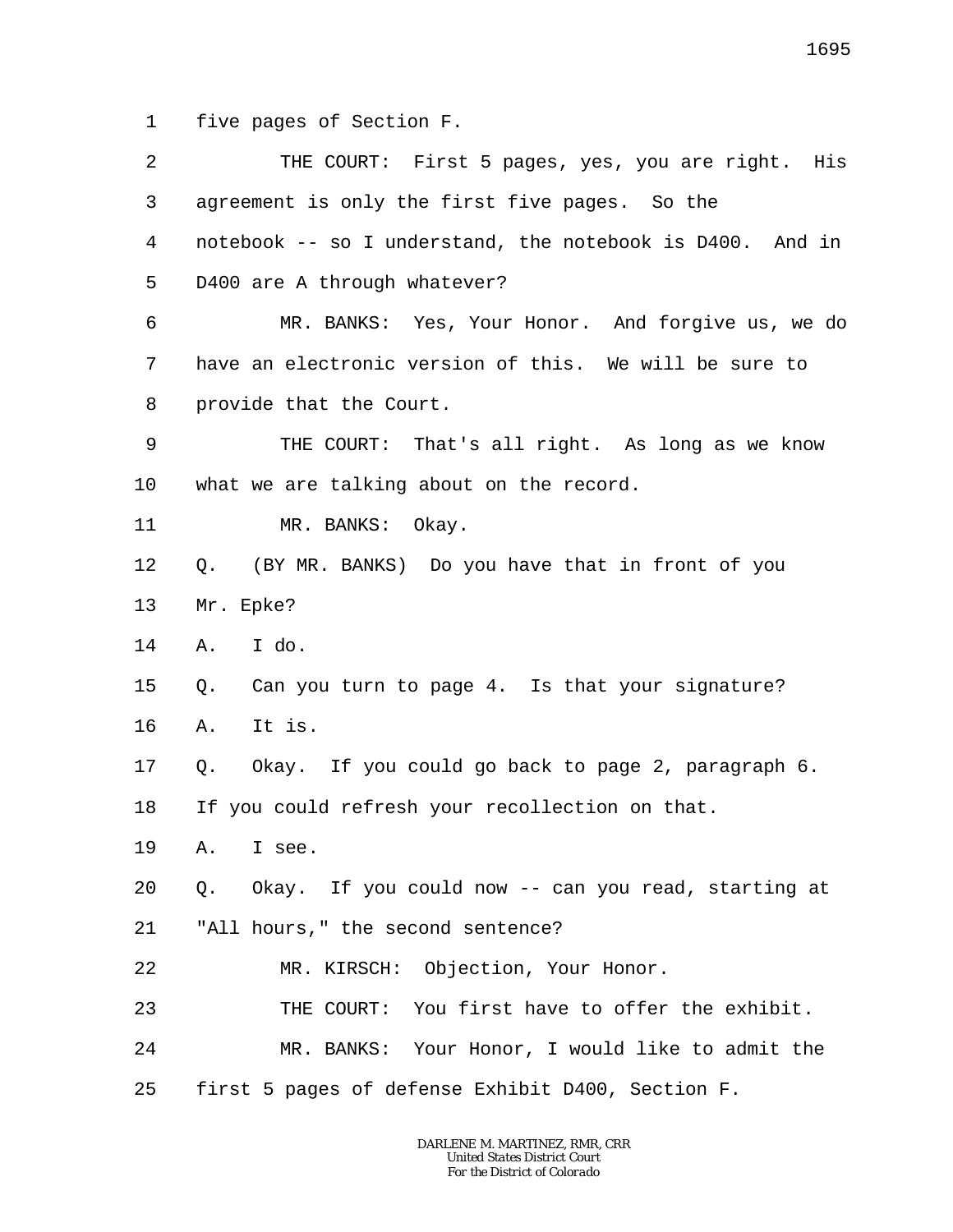1 THE COURT: Any objection?

2 MR. KIRSCH: No objection, Your Honor.

3 4 THE COURT: Exhibit D400, Section F, first five pages are admitted.

5 6 7 8 (Exhibit No. D400(F), pgs.1-5 is admitted.) THE COURT: Now you can ask him to read. Q. (BY MR. BANKS) Can you read the "all hours," paragraph 6.

9 10 11 12 13 14 15 16 17 A. "All hours invoiced shall be paid to consultant through the selected staffing company contracted by IRP Solutions, the payroll consultant, or directly from IRP Solutions upon receipt of revenue, from sales of CILC Federal or Precinct software, whichever comes first." Q. So would you say that that was an either/or? Whichever comes first means you could be paid through a staffing company, or you could be paid upon the sale of the software, is that correct?

18 A. That is what the contract says.

19 20 Q. Now, I would like to take your attention to somewhere around February 1, 2005. Were you contacted by Special

21 Agent Smith regarding IRP Solutions?

22 23 A. I recall the contact. I am not sure of the exact date.

24 25 Q. Okay. Can you describe the nature of that contact or discussion you had?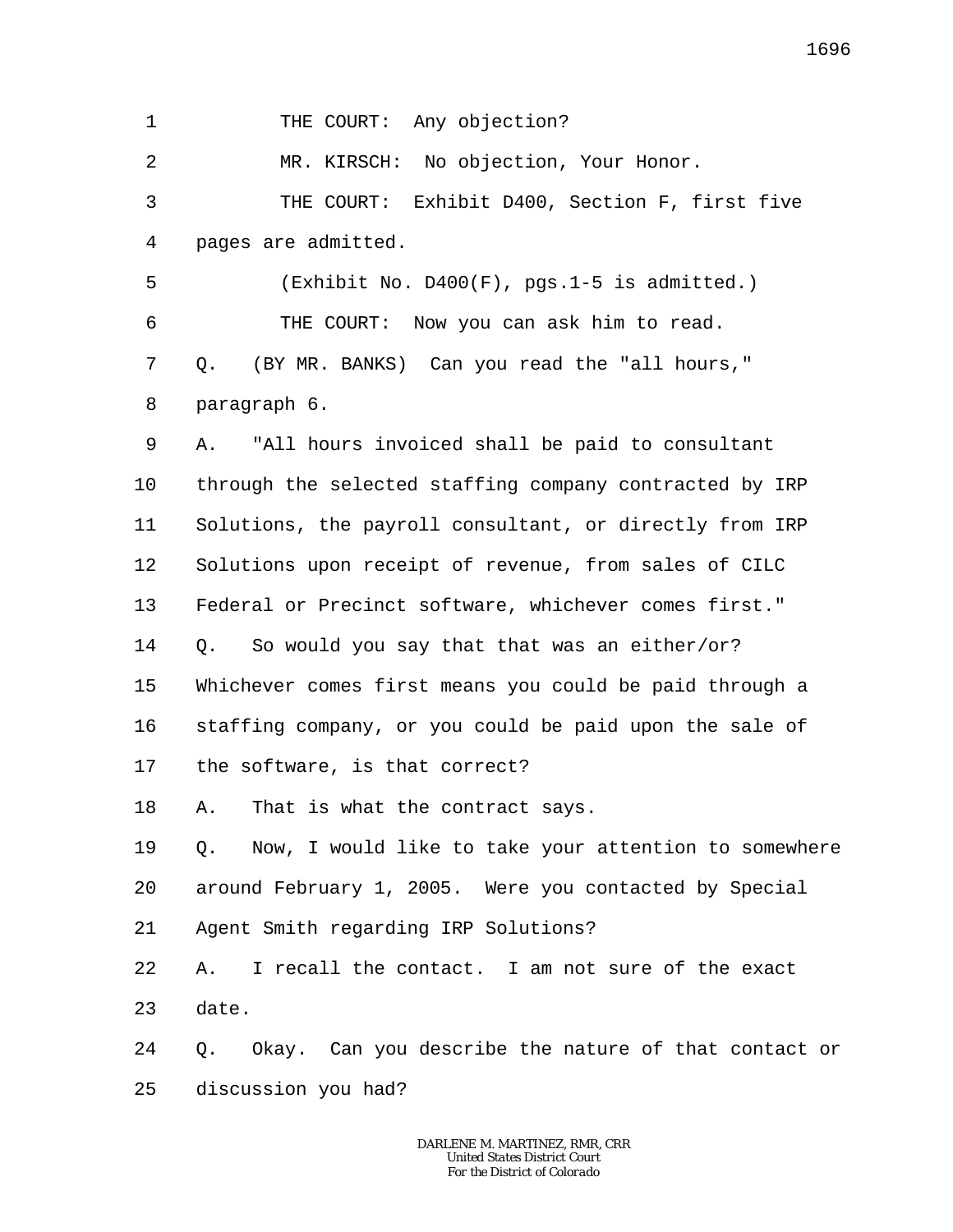1 MR. KIRSCH: Objection, relevance.

2 THE COURT: What is the relevance?

3 4 MR. BANKS: Your Honor, he was contacted by the FBI regarding IRP Solutions.

5 6 7 THE COURT: What is the relevance to his testimony? MR. BANKS: He provided an Affidavit regarding IRP Solutions and what they were actually doing.

8 9 THE COURT: Ask him some questions about that. If it becomes relevant, you can proceed. Sustained.

10 11 MR. BANKS: Okay. Your Honor, I will withdraw that for right now.

12 Q. (BY MR. BANKS) Mr. Epke, what was your -- you worked

13 for IRP Solutions for how long, as explained in the

14 contract here?

15 16 A. Well, I considered myself an independent contractor, not an employee of IRP Solutions.

17 Q. Correct. How long were you an independent contractor

18 with IRP Solutions?

19 A. From approximately November of 2003 until maybe,

20 approximately 6 months later, until we found out that

21 nothing was going forward.

22 Q. When you say "nothing was going forward," can you

23 explain that?

24 25 A. Well, we hadn't been paid, and we were informed that no contracts had been signed for this case management

> *DARLENE M. MARTINEZ, RMR, CRR United States District Court For the District of Colorado*

1697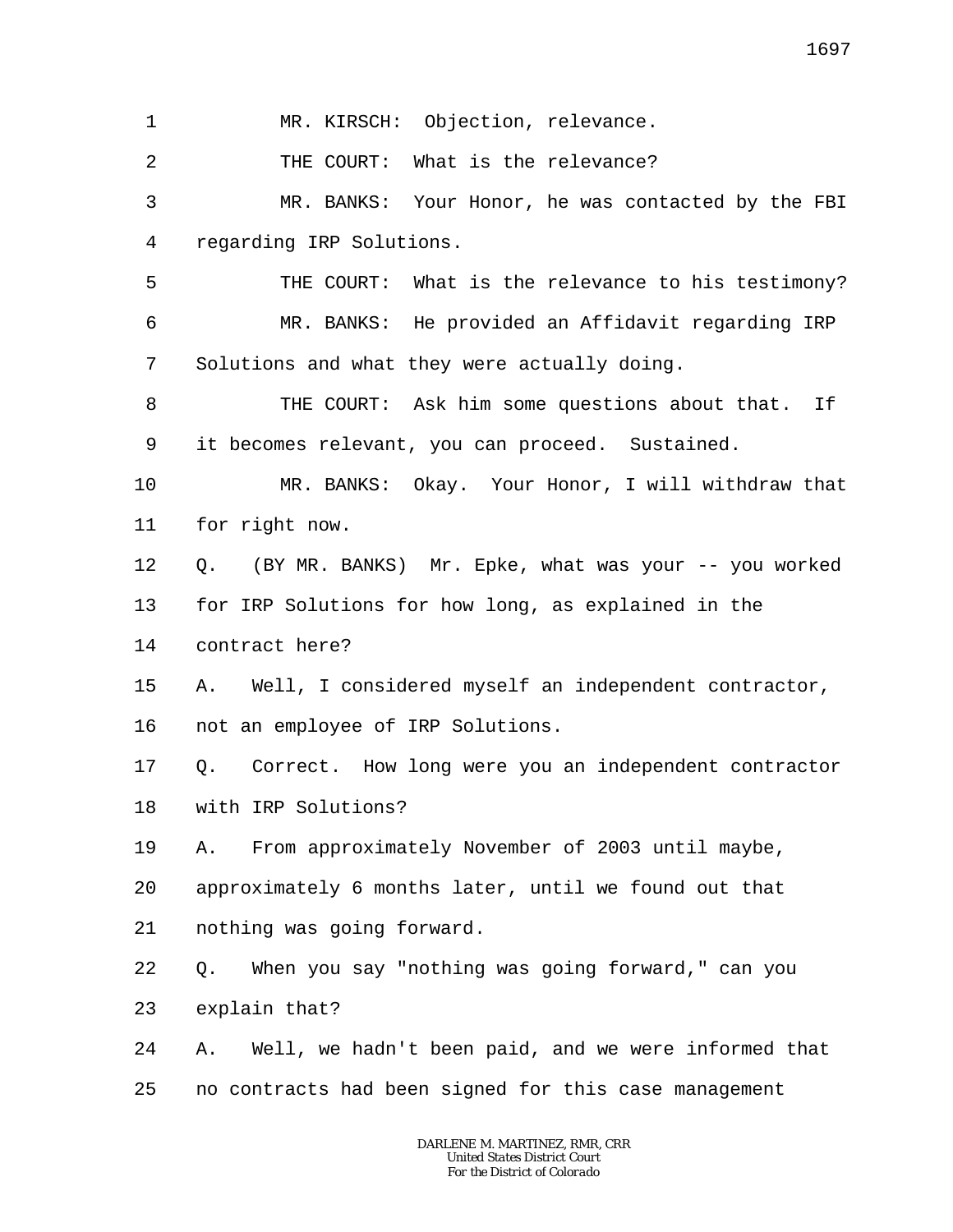1 system.

2 3 4 5 6 7 8 9 10 11 12 13 14 15 16 17 18 19 20 21 22 23 24 25 Q. Correct. Now, are you aware of any meetings that IRP Solutions attended with the Department of Homeland Security? A. Only what we were telephonically advised. Q. Do you remember speaking to a Melissa McRae of the FBI? A. No. Q. Do you remember providing the FBI with information about Mr. Banks telling you about Melissa McRae? A. I do. Q. And what did you tell the FBI with regards to Melissa McRae? MR. KIRSCH: Objection, relevance and hearsay. THE COURT: What is the relevance? MR. BANKS: Your Honor, I guess I will have to refresh his recollection. THE COURT: What is the relevance? What relevance does that testimony have to the issues in this case? MR. BANKS: That IRP was engaged with the Department of Homeland Security. THE COURT: And that's through Ms. McRae? MR. BANKS: Ms. McRae, Your Honor. THE COURT: Approach. (A bench conference is had, and the following is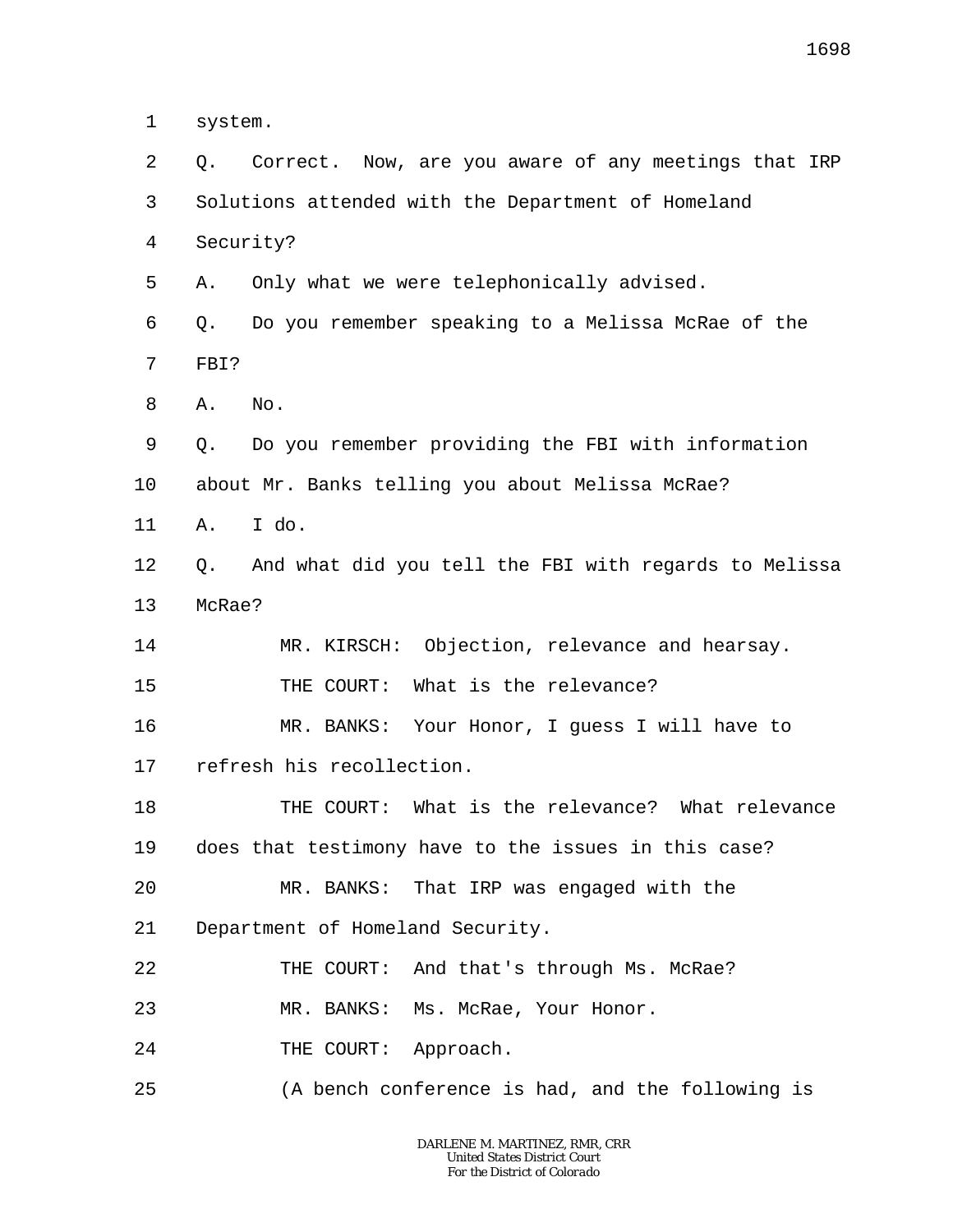1 had outside the hearing of the jury.)

| 2       | MR. BANKS: I guess Ms. McRae will be a witness           |
|---------|----------------------------------------------------------|
| 3       | for -- a witness on our list. And I thought she was on   |
| 4       | the list. We will double check that.                     |
| 5       | THE COURT: Who is Ms. McRae?                             |
| 6       | MR. BANKS: FBI consultant that worked for the            |
| 7       | CIA's office.                                            |
| 8       | MR. KIRSCH: She is not on the list.                      |
| 9       | MR. BANKS: I thought she was on the list. But            |
| $10 \,$ | both of the FBI consultants will testify that they were  |
| 11      | told that we attended a meeting with the Department of   |
| 12      | Justice and DHS regarding our software.                  |
| 13      | THE COURT: All right. Whether or not someone told        |
| 14      | you -- told him that, I am not sure where this was all   |
| 15      | going with respect to the relevance. If you have         |
| 16      | witnesses coming in to testify about that, that is fine. |
| 17      | I am trying to understand where we are going with this   |
| 18      | witness.                                                 |
| 19      | MR. BANKS: We will save that for one of our              |
| 20      | witnesses then, Your Honor.                              |
| 21      | THE COURT:<br>Okay.                                      |
| 22      | (The following is had in the hearing of the jury.)       |
| 23      | THE COURT: The objection a sustained.                    |
| 24      | MR. BANKS: I have no further questions, Your             |
| 25      | Honor.                                                   |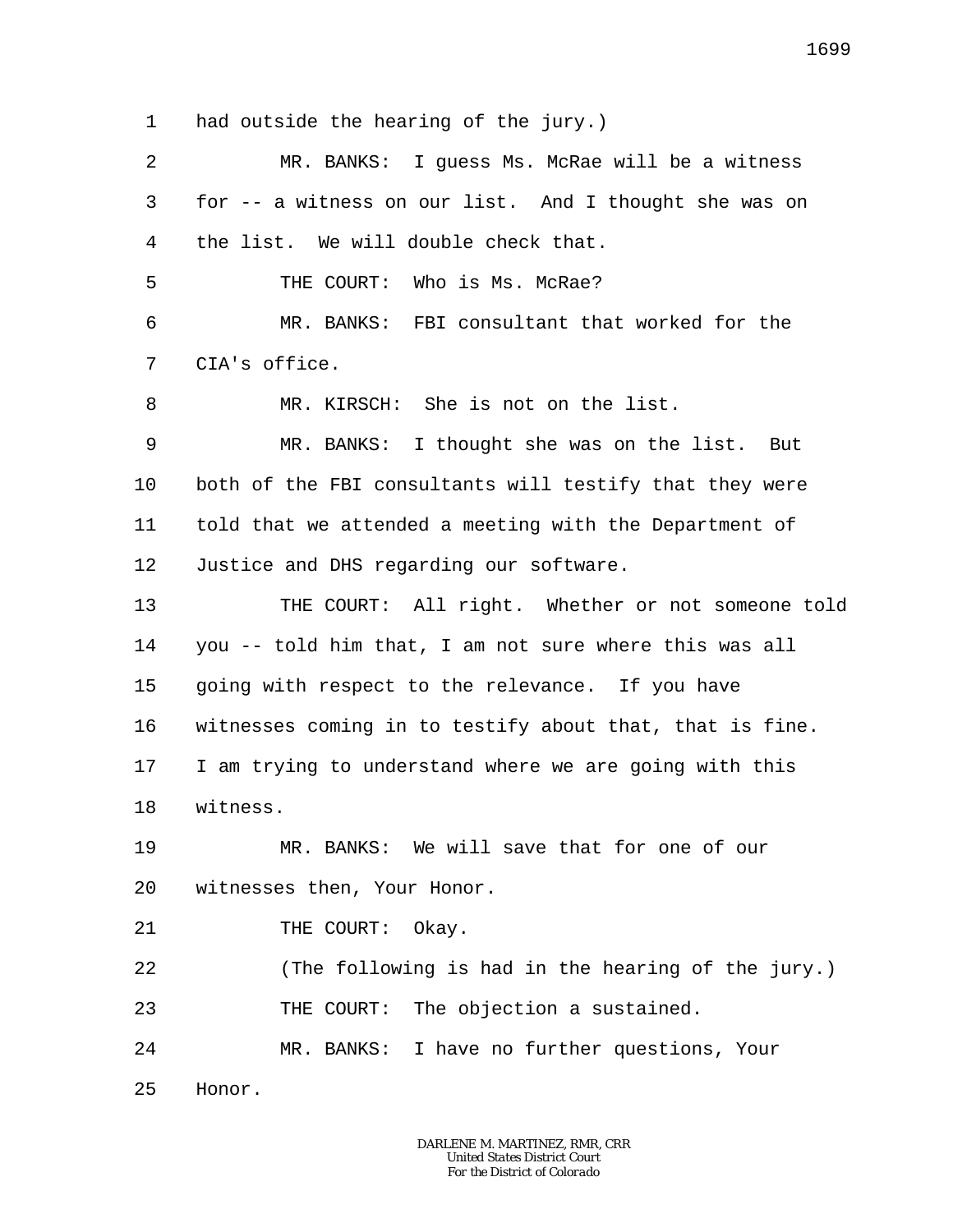| 1              | THE COURT: All right. Mr. Walker?                           |
|----------------|-------------------------------------------------------------|
| $\overline{2}$ | DIRECT EXAMINATION                                          |
| 3              | BY MR. WALKER:                                              |
| 4              | Mr. Epke, you stated that you worked for IRP<br>Q.          |
| 5              | Solutions for approximately 6 months; is that right?        |
| 6              | Yes.<br>Α.                                                  |
| 7              | And what did you do? What type of work did you<br>Q.        |
| 8              | perform in those 6 months?                                  |
| 9              | We provided the company with various examples of how<br>Α.  |
| 10             | we did our work. And most of that work that we did was at   |
| 11             | our residence.                                              |
| 12             | And the type of work that you did, and providing your<br>Q. |
| 13             | work product, in what form did your actual deliverables     |
| 14             | take?                                                       |
| 15             | $E$ -mail.<br>Α.                                            |
| 16             | They were e-mail deliveries. Were they e-mails of<br>Q.     |
| 17             | computer documents, then; electronic documents?             |
| 18             | They were documents that I prepared and forwarded to<br>А.  |
| 19             | IRP Solutions.                                              |
| 20             | Q. And for what reason were you told that those             |
| 21             | scenarios were required?                                    |
| 22             | MR. KIRSCH: Objection, hearsay.                             |
| 23             | THE COURT: Overruled.                                       |
| 24             | MR. WALKER: I will rephrase, Your Honor.                    |
| 25             | THE WITNESS: Would you repeat the question?                 |
|                |                                                             |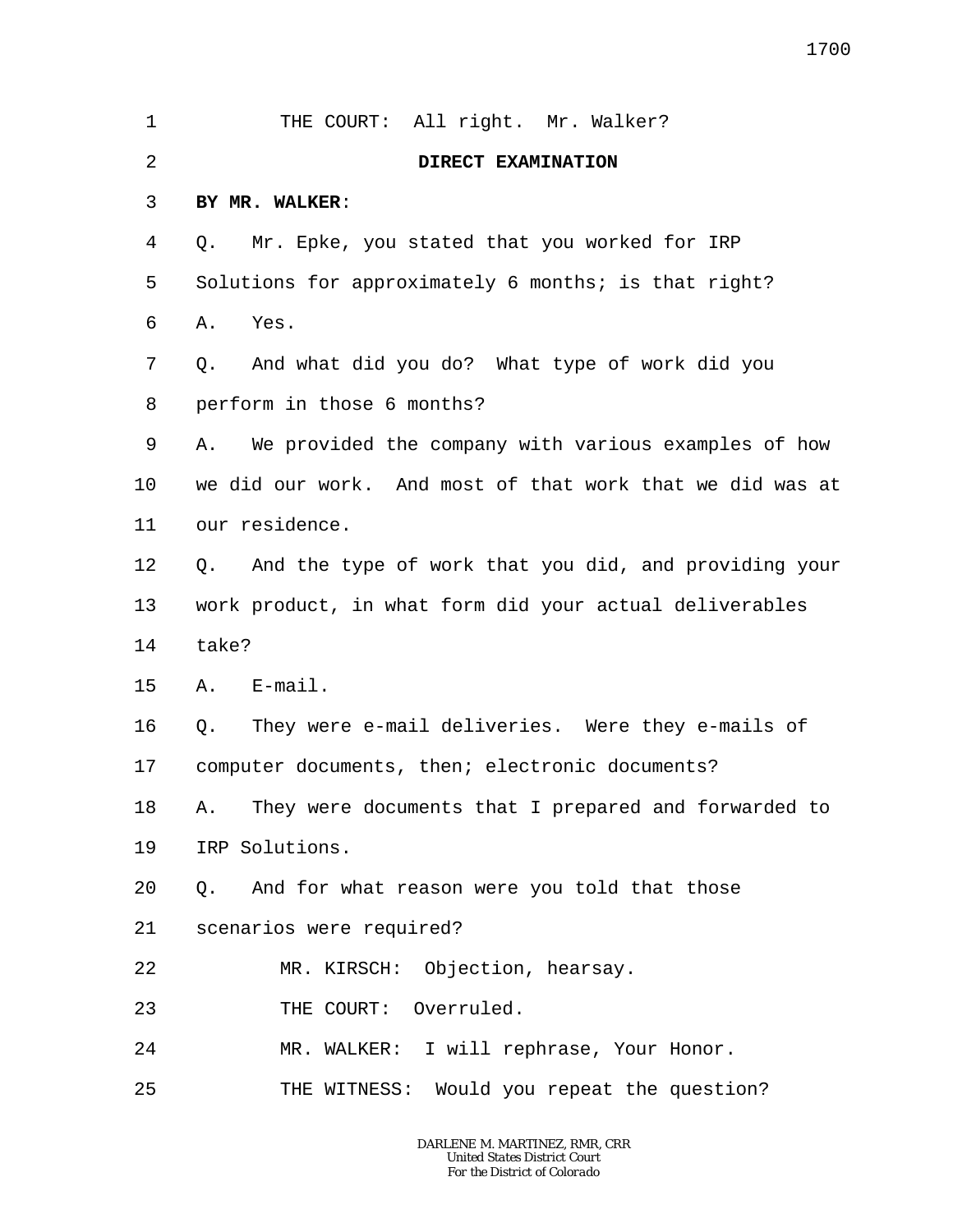1  $\overline{a}$ Q. (BY MR. WALKER) Why were you told that that information was needed?

3 4 5 A. We were told the information was needed so he could input it into his case management system that he was developing.

6 7 Q. Okay. And did he mention any specific agencies those scenarios would be applied to?

8 9 MR. KIRSCH: Objection, asked and answered, Your Honor.

10 THE COURT: Overruled.

11 12 13 14 15 16 17 18 19 20 21 22 23 THE WITNESS: The agencies that he told us right from the beginning initially were the Department of Homeland Security and the New York Police Department. Q. (BY MR. WALKER) Okay. And so you provided information that would be valuable for the Department of Homeland Security and New York Police Department; correct? A. We provided generic information. I can only assume that that is why he was contacting us. He said that is why he was contacting us. Q. You also mentioned that at some point -- I am sorry let me withdraw. You mentioned you hadn't been paid for several months.

24 A. I was never paid.

25 Q. Yet you continued to work for the company for several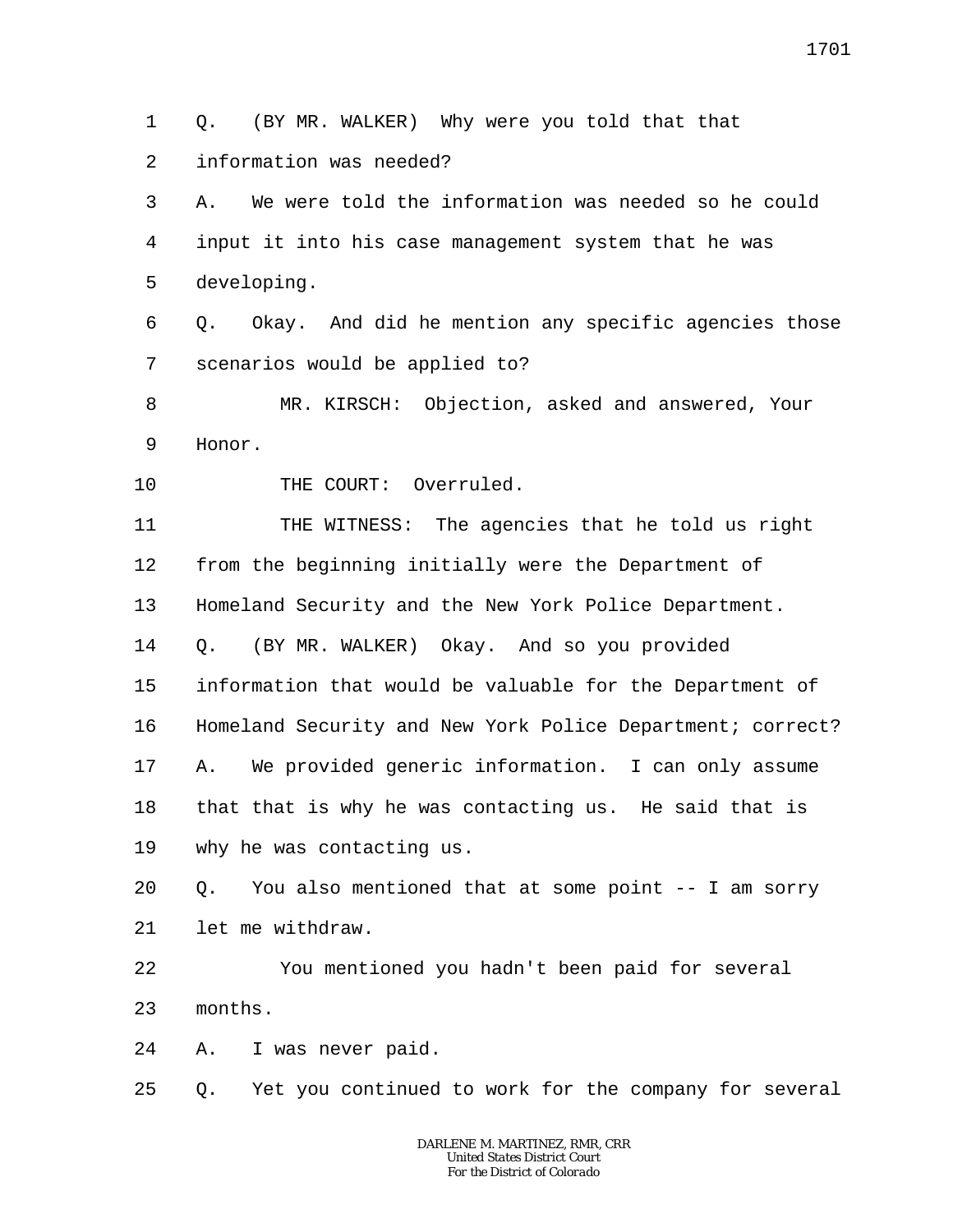1 months; is that right?

 $\overline{a}$ A. Six months.

3 4 5 6 7 8 9 10 11 12 13 14 15 16 17 18 19 20 21 22 23 24 25 Q. And for what reason did you continue to work with the company when you weren't paid? A. Basically, because every time we would go to Colorado Springs to meet with him, he said he was in contact with staffing companies. He was waiting for the staffing company to sign the contract so we could get paid. Q. And what was your opinion of the software, as you viewed it? MR. KIRSCH: Objection, relevance. THE COURT: Sustained. MR. KIRSCH: And foundation. Q. (BY MR. WALKER) Did you ever view demos of the software you were providing input into? A. Yes. Q. Which software product was that that you viewed, if you can recall? A. I don't recall. MR. WALKER: Your Honor, I don't have any further questions. THE COURT: All right. Mr. Zirpolo? **DIRECT EXAMINATION BY MR. ZIRPOLO**: Q. Mr. Epke, did you agree to be paid for your services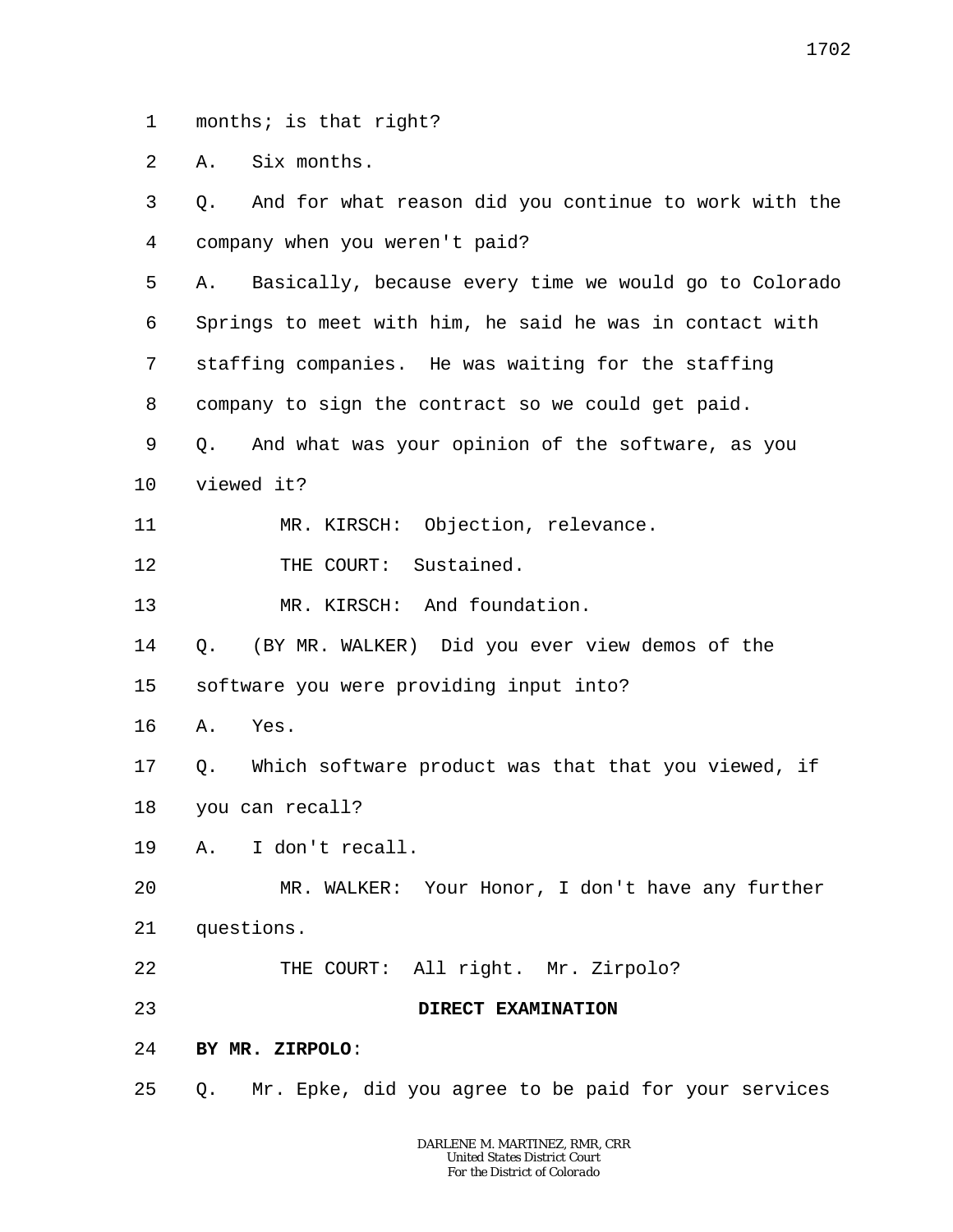1 2 3 4 5 6 7 8 9 10 11 12 13 14 15 16 17 18 19 20 21 22 23 24 25 upon sale of the software in that contract? A. That is what the contract says. I just read the contract. We were of the assumption we were going to get paid as soon as the contract was signed with the staffing company. Q. Understood. A. That is what we were being told every time we went to Colorado Springs. Q. Sir did you agree to be paid upon sale of the software? A. I signed the contract. So whatever I signed in the contract, I would agree that that is what it was. MR. ZIRPOLO: Thank you. No further questions. THE COURT: Cross? MR. KIRSCH: Thank you, Your Honor. **CROSS-EXAMINATION BY MR. KIRSCH**: Q. Good morning, Mr. Epke. A. Good morning. Q. When you were providing the scenarios -- actually, I am sorry, let me back up. When you were using the term "he" earlier in your testimony, you were referring to David Banks? A. I was referring to David Banks, yes. Q. Was that -- is that the same person who was asking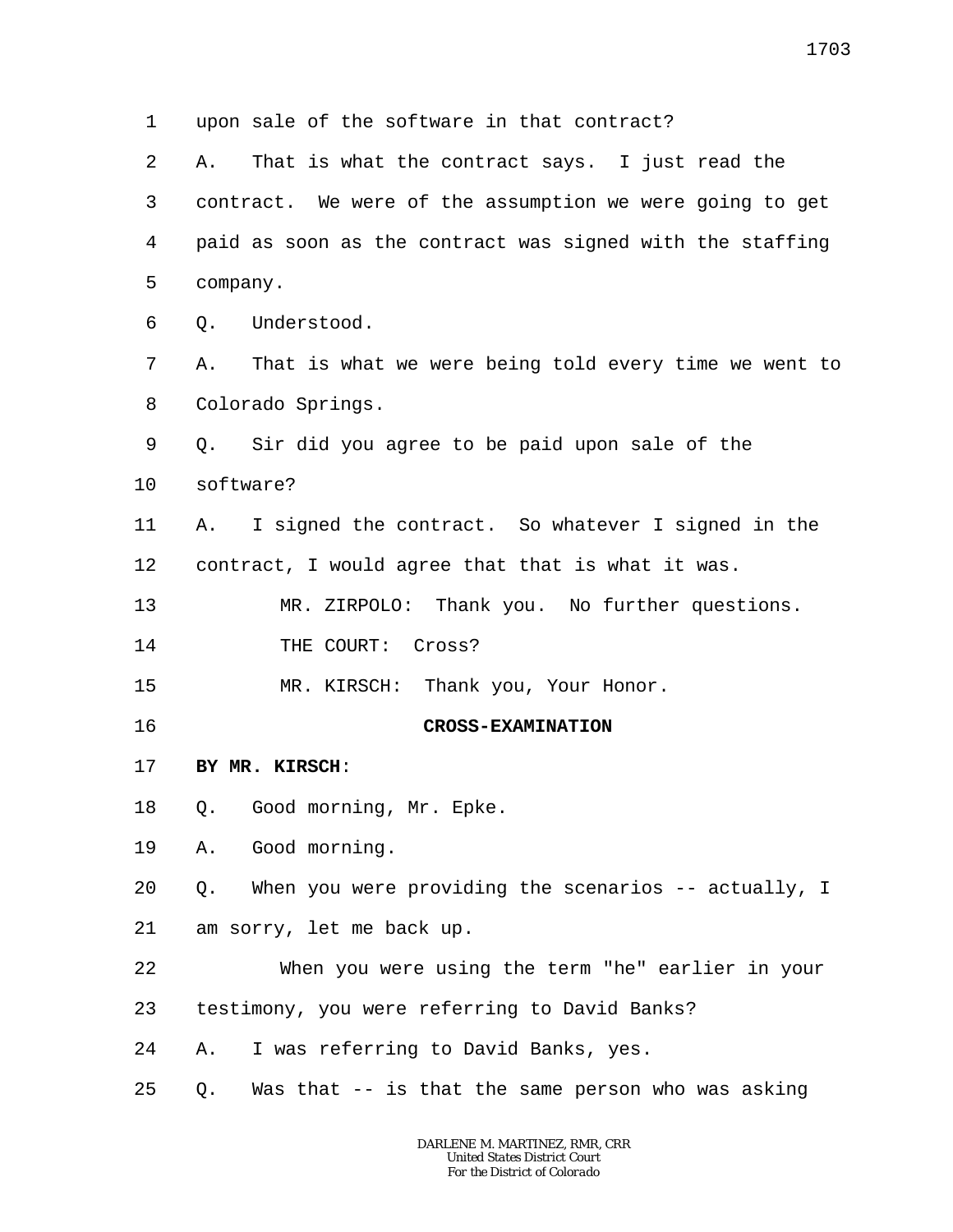1 you questions?

 $\overline{a}$ A. Yes.

3 4 5 6 7 8 9 10 11 12 13 14 15 16 17 18 19 20 21 22 23 24 25 Q. And you said you also met Gary Walker? A. I met -- I know for a fact I met Gary Walker the first time I met with David Banks. I don't recall specifically talking with him on any other occasions. But I am sure I ran into him when we went down to their offices. Q. Did you understand what Mr. Walker's role was at the company? A. I was told he was the CEO; Chief Executive Officer. Q. Okay. And just to make sure I have the chronology right. Your initial meeting, did you say that was around November of 2003? A. Yes. Q. Now, when you were providing the information about the -- about investigative steps that you would have taken as an agent, you were providing that information directly to Mr. Banks; is that right? A. That's correct. Q. You never sent information to the NYPD? A. No. Q. You never sent information to the Department of Homeland Security? A. No.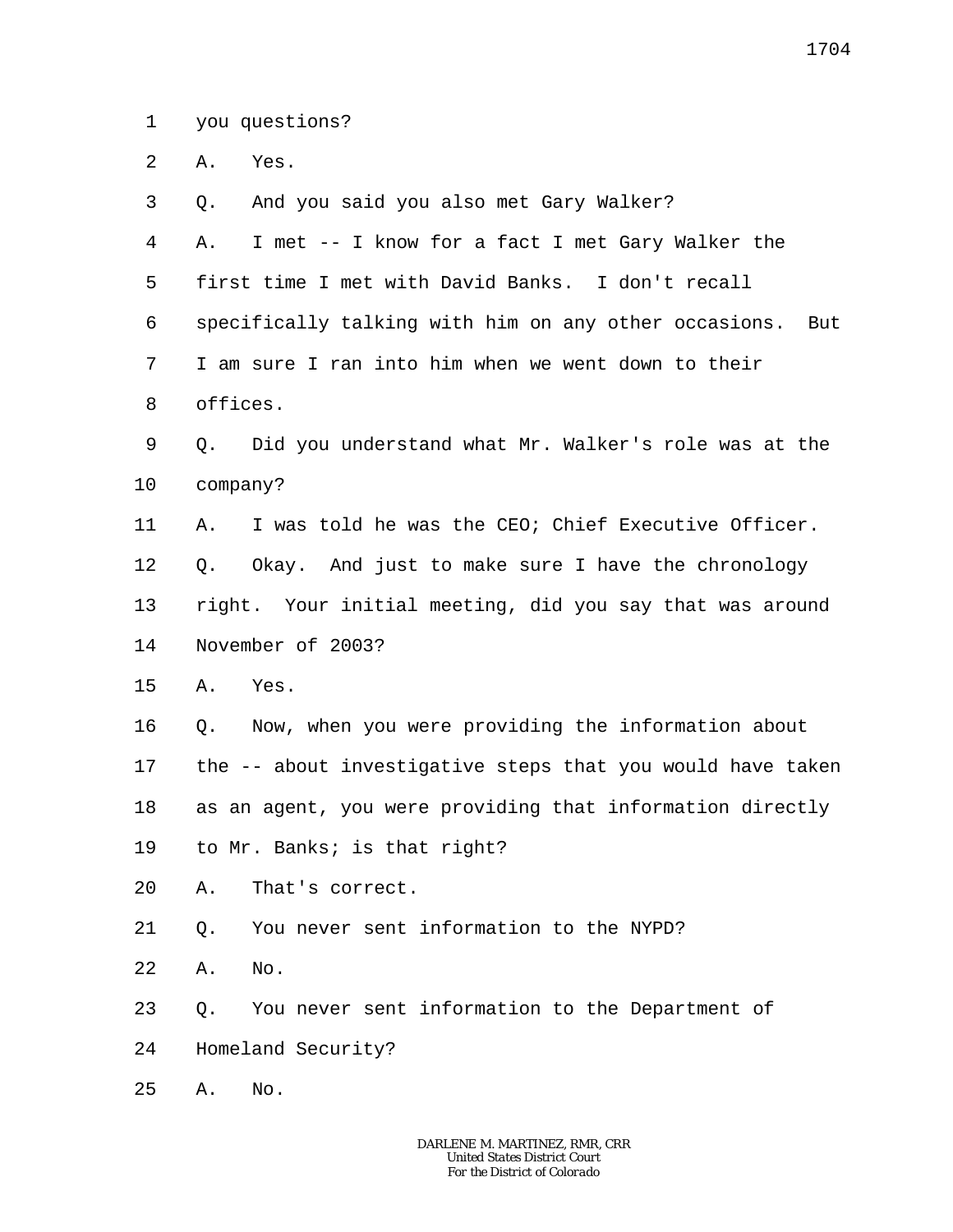- 1 Q. You never sent that information to any law
- 2 enforcement agency; did you?
- 3 A. No.
- 4 Q. Always just to Mr. Banks?
- 5 A. Yes.

6 7 8 MR. KIRSCH: Your Honor, could I please ask for the elmo to be activated so I can publish that portion of Government (sic) Exhibit D400 that was admitted?

9 THE COURT: You may. Defendants'.

10 MR. KIRSCH: Defendants' Exhibit D400.

11 Q. (BY MR. KIRSCH) Can you see that on the monitor in

- 12 front of you now, Mr. Epke?
- 13 A. Yes.
- 14 Q. I will try to make it a little bit bigger for you.
- 15 A. I'm okay.

16 Q. We have the first page there on the screen.

17 A. Yes.

18 Q. And the bottom of the page there, does that outline

19 the rates you were supposed to be getting paid?

- 20 A. Yes, it does.
- 21 Q. \$65 per hour off site, and \$70 per hour for work
- 22 performed on company premises?
- 23 A. Yes.
- 24 Q. Whose idea was that to pay you less for being off
- 25 site than for being on site?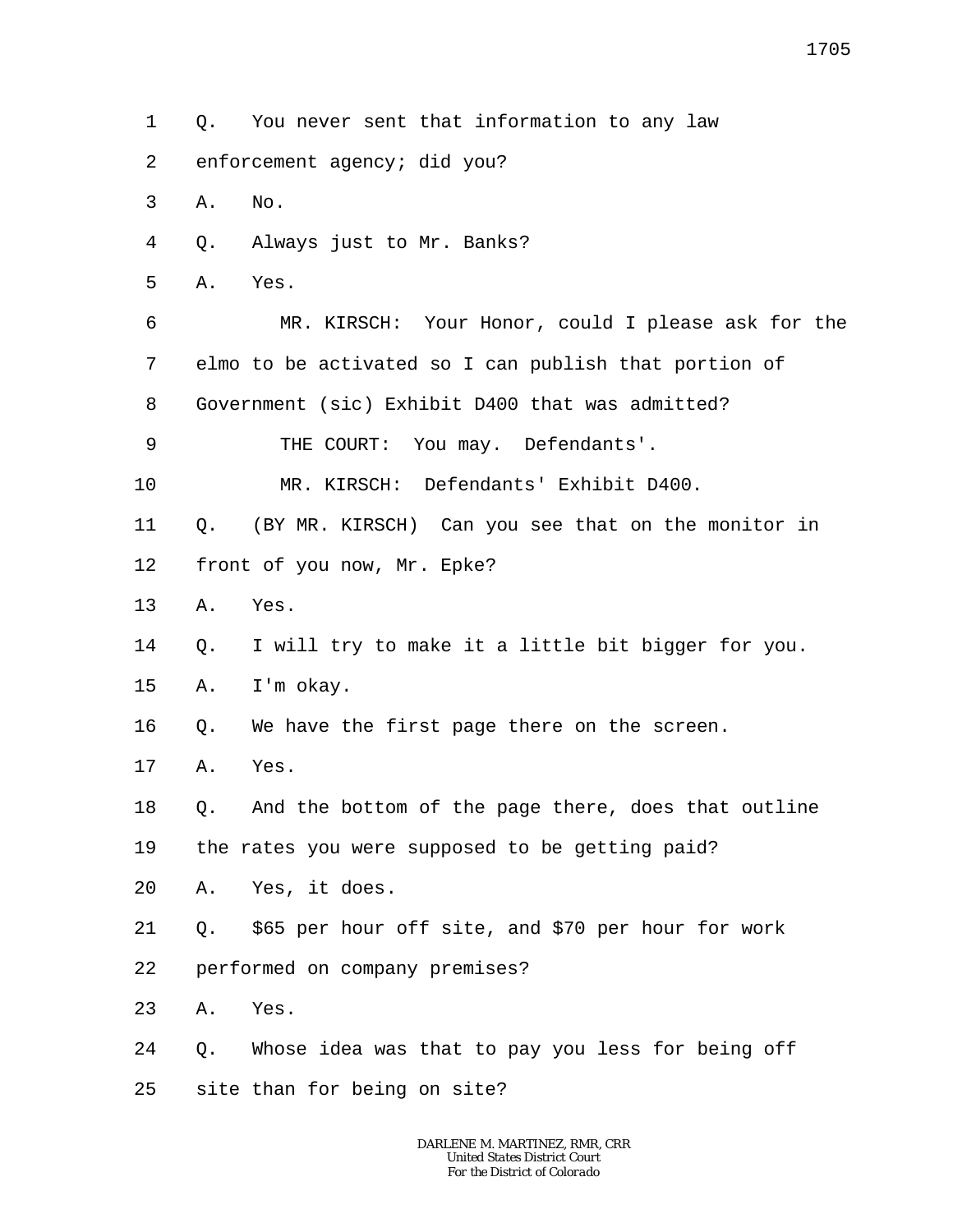1 2 3 A. Basically, because we were working at home, and the other was to add a little more for the drive from where I lived to Colorado Springs.

4 5 6 7 Q. Okay. And then I want to look at the paragraph 6 again. This is the one that you were asked about, I think, in the first set of questioning. So you were supposed to invoice bi-weekly; is that correct?

8 A. Yes.

9 10 11 12 Q. And then it says that, "All of the hours invoiced shall be paid to you through the selected staffing company contracted by IRP Solutions or directly from IRP Solutions upon receipt of revenue from sales of the software,

13 whichever comes first"?

14 A. Yes.

15 16 17 Q. Okay. Now, I think you testified a minute ago that what is written there is different from your understanding from speaking to Mr. Banks?

18 19 20 A. It is. Only to the extent that my understanding was we were going to get paid when the contract was signed with the staffing company.

21 22 Q. Okay. And did you have anything to do with setting up the contract with the staffing companies?

23 A. No.

24 25 Q. So that was entirely within the control of Mr. Banks? A. Yes.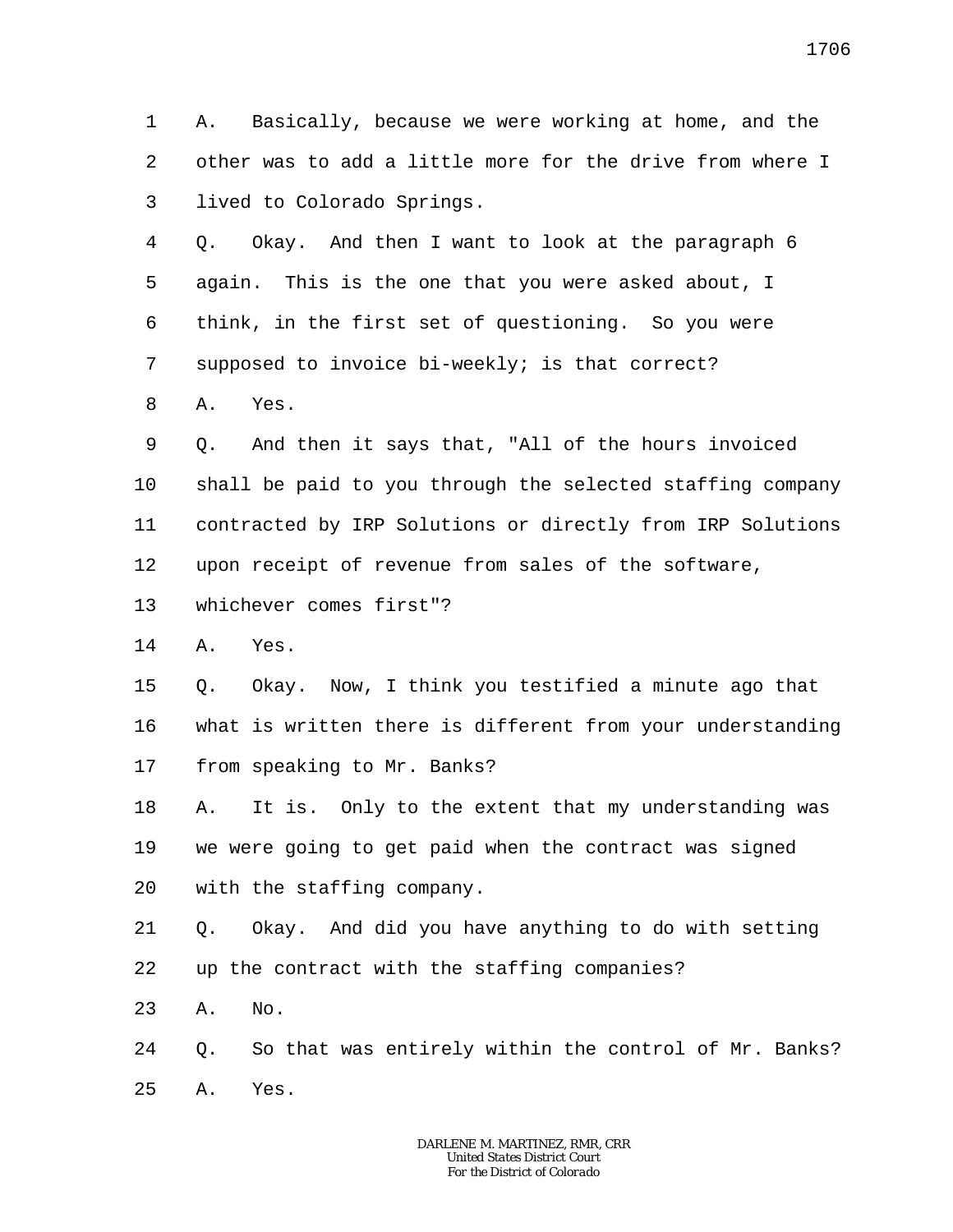1 2 3 4 5 6 7 8 9 10 11 12 13 14 15 16 17 18 19 20 21 22 23 24 25 Q. So it was entirely up to Mr. Banks to determine whether or not, if the software hadn't been sold, whether or not you got paid by placing you on the staffing company? A. Yes. Q. And you said that you had begun having a series of meetings -- you did go to the office once a month or so? A. Yes. Q. And did you go there in December, after your initial meeting? A. We did. Q. And were you told anything about whether or not you were going to be placed with a staffing company during that meeting? A. He stated he was trying to obtain a staffing company. Q. As far as you know, did you get placed with a staffing company then? A. Never. Q. Were you ever told you were in the process of getting placed on other occasions? A. He stated at least one time when we called that he was real close to signing a contract with a staffing company. Q. Do you have any information about whether during this time period there were a variety of staffing companies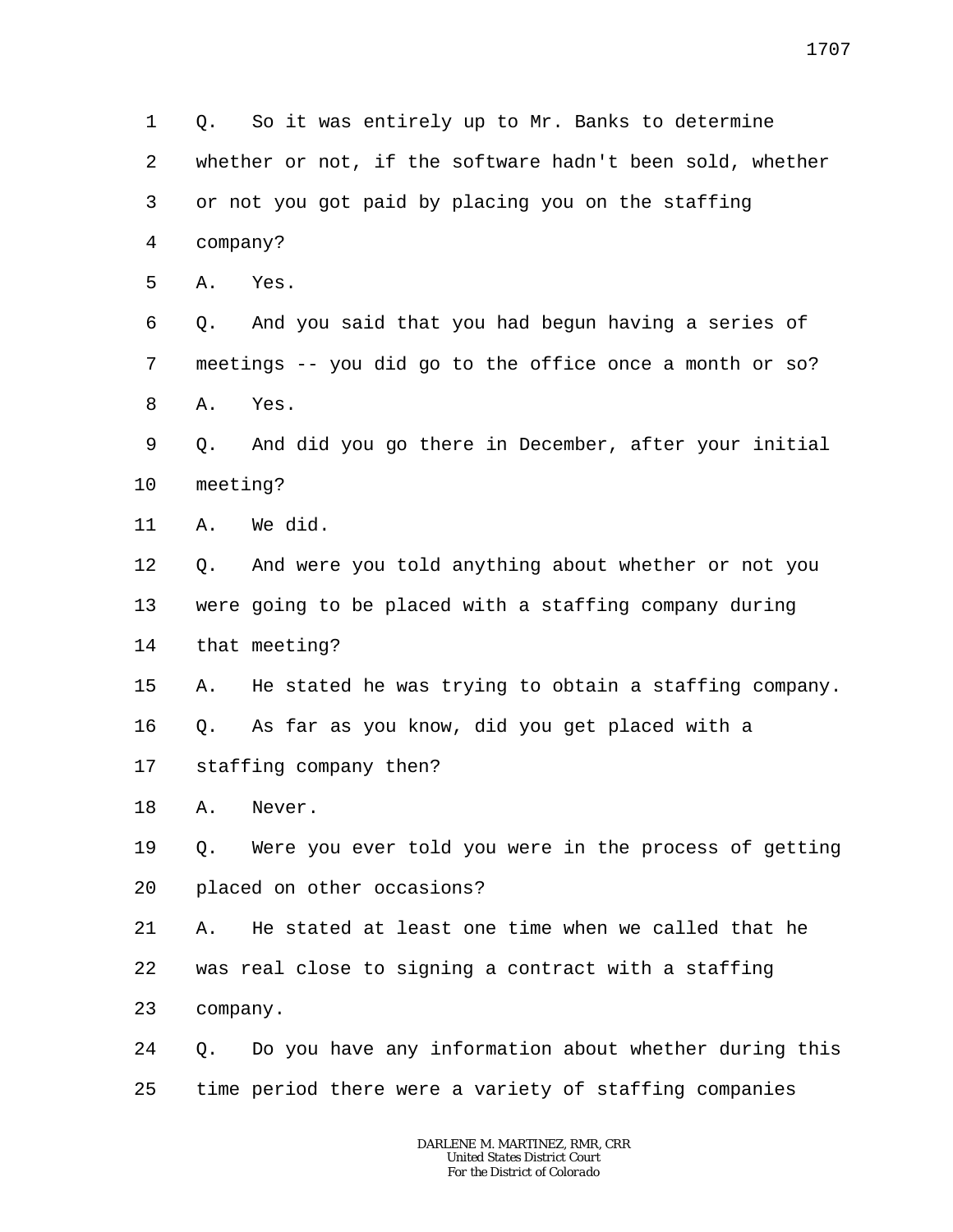1 that were being used during that time?

2 MR. ZIRPOLO: Objection, speculation.

3 THE COURT: Overruled.

4 5 6 THE WITNESS: I have no idea what -- I have no idea about what staffing companies he was hrying to contact or use.

7 8 9 Q. (BY MR. KIRSCH) Did Mr. Banks ever tell you that while he was trying to find a staffing company to place you, that his company --

10 11 MR. BANKS: Objection, Your Honor, relevance. THE COURT: Overruled.

12 Q. (BY MR. KIRSCH) I will start that one again,

13 14 15 Mr. Epke. Did Mr. Banks ever tell you that while he was telling you he was trying to find a staffing company for you, that his company was already engaged with multiple

16 other staffing companies for other people?

17 A. He did.

18 Q. Okay. So you knew that there were other staffing

19 companies being used?

20 A. Yes.

21 22 Q. Did Mr. Banks ever tell you that none of those other staffing companies were getting paid?

23 A. I don't recall him ever telling me that.

24 MR. WALKER: Objection, relevance, Your Honor.

25 THE COURT: Sustained.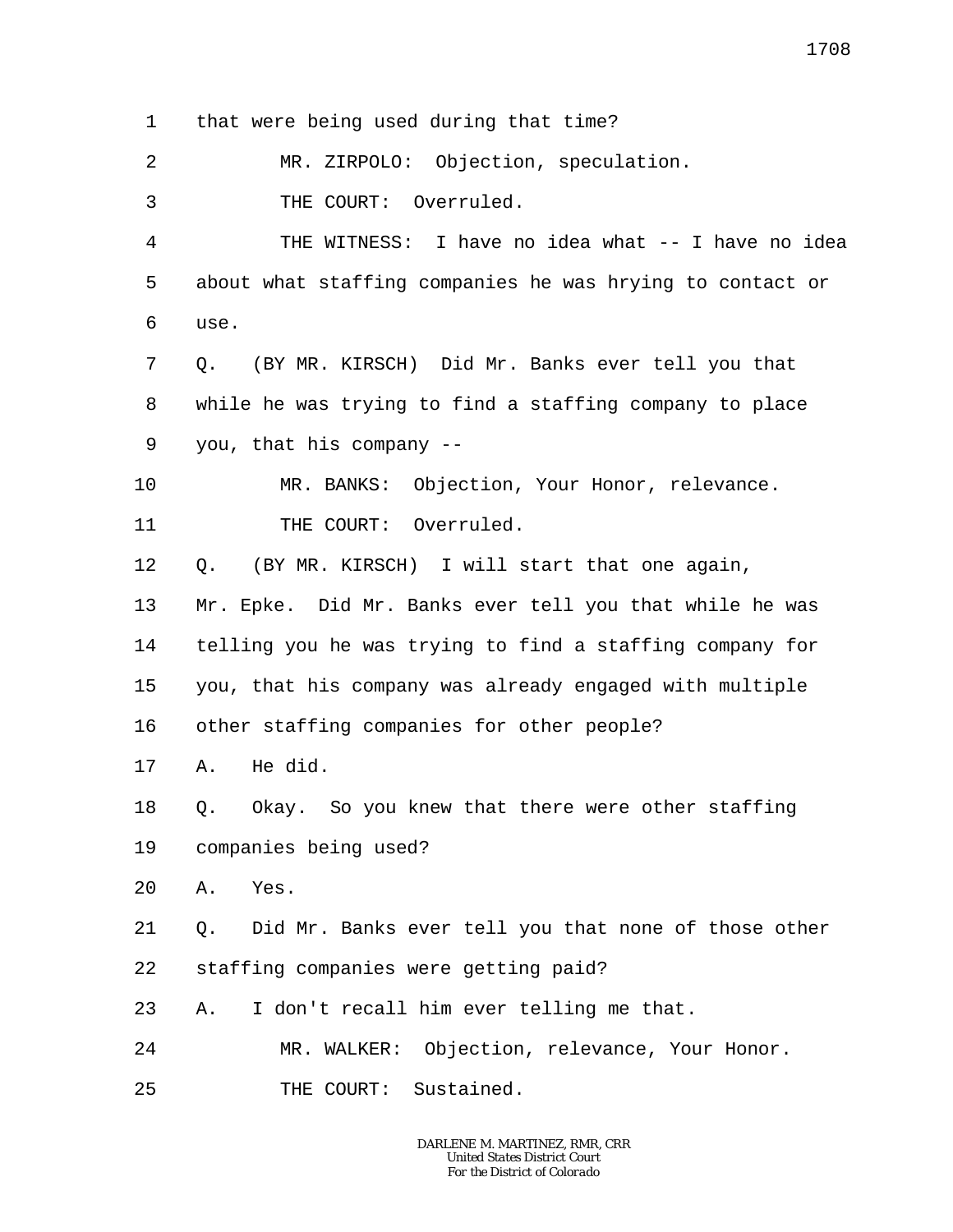1 2 3 4 5 6 7 8 9 10 11 12 13 14 15 16 17 18 19 20 21 22 23 24 25 Q. (BY MR. KIRSCH) You wouldn't have agreed to work for IRP through a staffing company if you had known that the staffing company wasn't going to get paid, would you? MR. HARPER: Objection, leading the witness. THE COURT: Overruled. You may proceed. It's cross-examination. Q. (BY MR. KIRSCH) Do you remember that question? A. Would you repeat it again? Q. Yes. I am saying, you would have never agreed to this arrangement to work through a staffing company if you had understood that the staffing companies weren't going -- staffing company invoices weren't going to get paid, would you? A. We never would have agreed to that, no. Q. And I believe you said that you thought you had provided services for about 6 months? A. Yes. Q. You were told throughout that period that you were going to be placed with a staffing company? A. That's correct. Q. But you never were? A. Never were. Q. Were you ever paid a dime? A. Never paid a dime. Q. And at the time that you left, your understanding was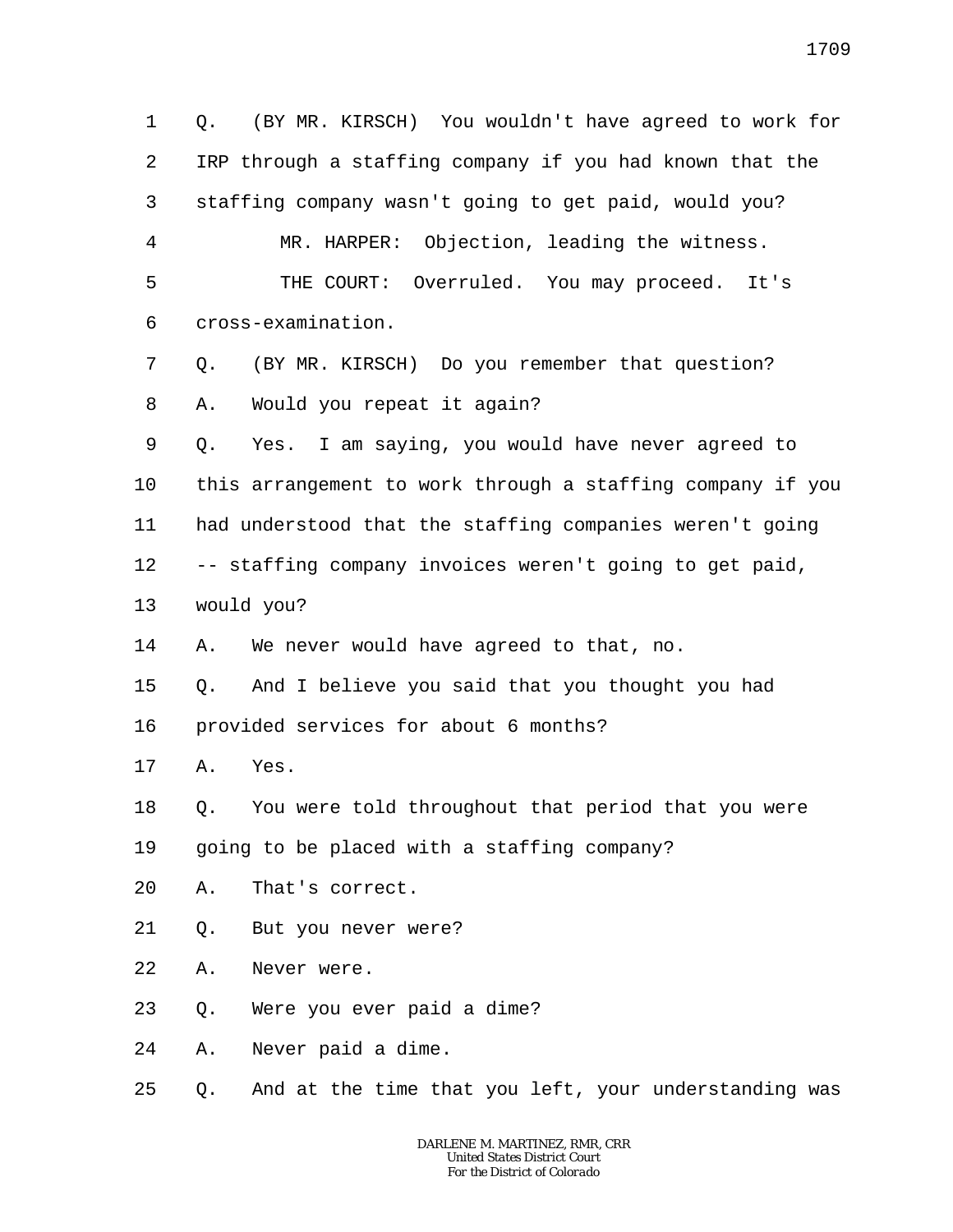- 1 the software hadn't been sold to any law enforcement
- 2 agencies; is that right?
- 3 A. That was my understanding.

4 MR. KIRSCH: Thank you, Mr. Epke.

- 5 THE COURT: Mr. Banks?
- 6

## **REDIRECT EXAMINATION**

## 7 **BY MR. BANKS**:

- 8 9 Q. Now, did Mr. Banks tell you they were working to sell the software or working to gain a contract?
- 10 11 A. Every time we talked on the phone, and every time we went to Colorado Springs.
- 12 13 MR. BANKS: Thank you. Nothing further from me, Your Honor.
- 14 THE COURT: Anybody else?

15 All right. May this witness be excused?

16 MR. BANKS: Yes.

17 THE COURT: Thank you very much, you are excused.

18 19 20 We are going to go ahead and take a break, because although the jury hasn't been sitting here that long, poor Ms. Martinez has been typing since about 9 o'clock --

21 22 actually before that. So we are going to take a 15-minute recess. We will reconvene at 11 o'clock.

23 24 25 (A break is taken from 10:45 a.m. to 11:00 a.m.) (The following is had in open court, outside the hearing and presence of the jury.)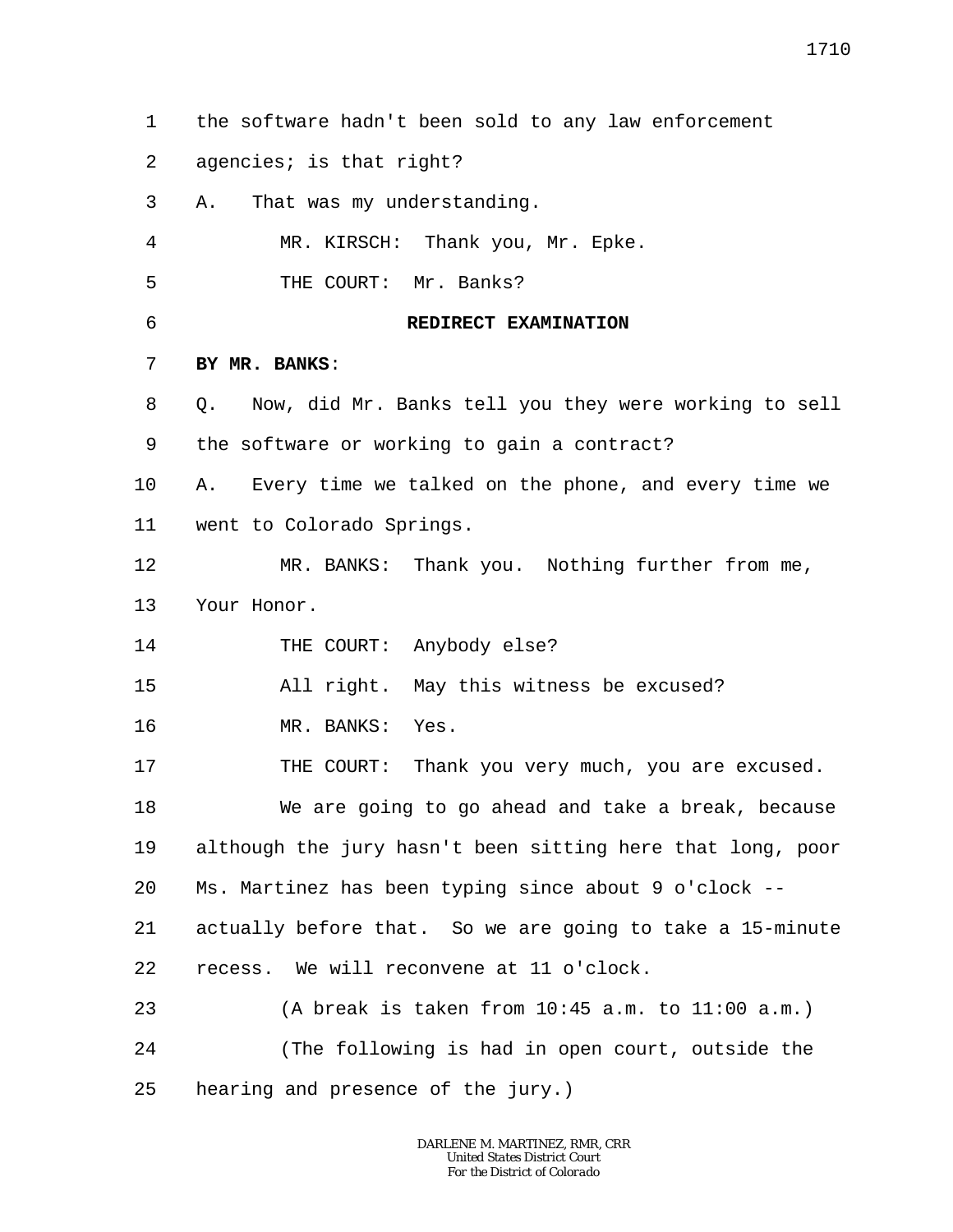1 2 3 4 5 6 7 8 9 10 11 12 13 14 15 16 17 18 19 20 21 22 23 24 25 THE COURT: You may be seated. Are you ready to bring the jury back in? MR. BANKS: We are trying -- we know you have a 1 o'clock today. What do we look like, as far as planning for this afternoon, as far as how long is your hearing going to go? THE COURT: It would be over before we would reconvene. What do I have, a sentencing? We will probably start at 1:45. MR. BANKS: 1:45. Okay. Thank you, Your Honor. THE COURT: All right. You may bring in the jury. (The following is had in open court, in the hearing and presence of the jury.) THE COURT: You may be seated. Defendants may call their next witness. MR. WALKER: Your Honor, the defendants call Sharon Ruff. COURTROOM DEPUTY: Your attention, please. **SHARON PARKS** having been first duly sworn, testified as follows: COURTROOM DEPUTY: Please be seated. Please state your name, and spell your first and last names for the record. THE WITNESS: Sharon Parks. S-H-A-R-O-N P-A-R-K-S. THE COURT: You may proceed.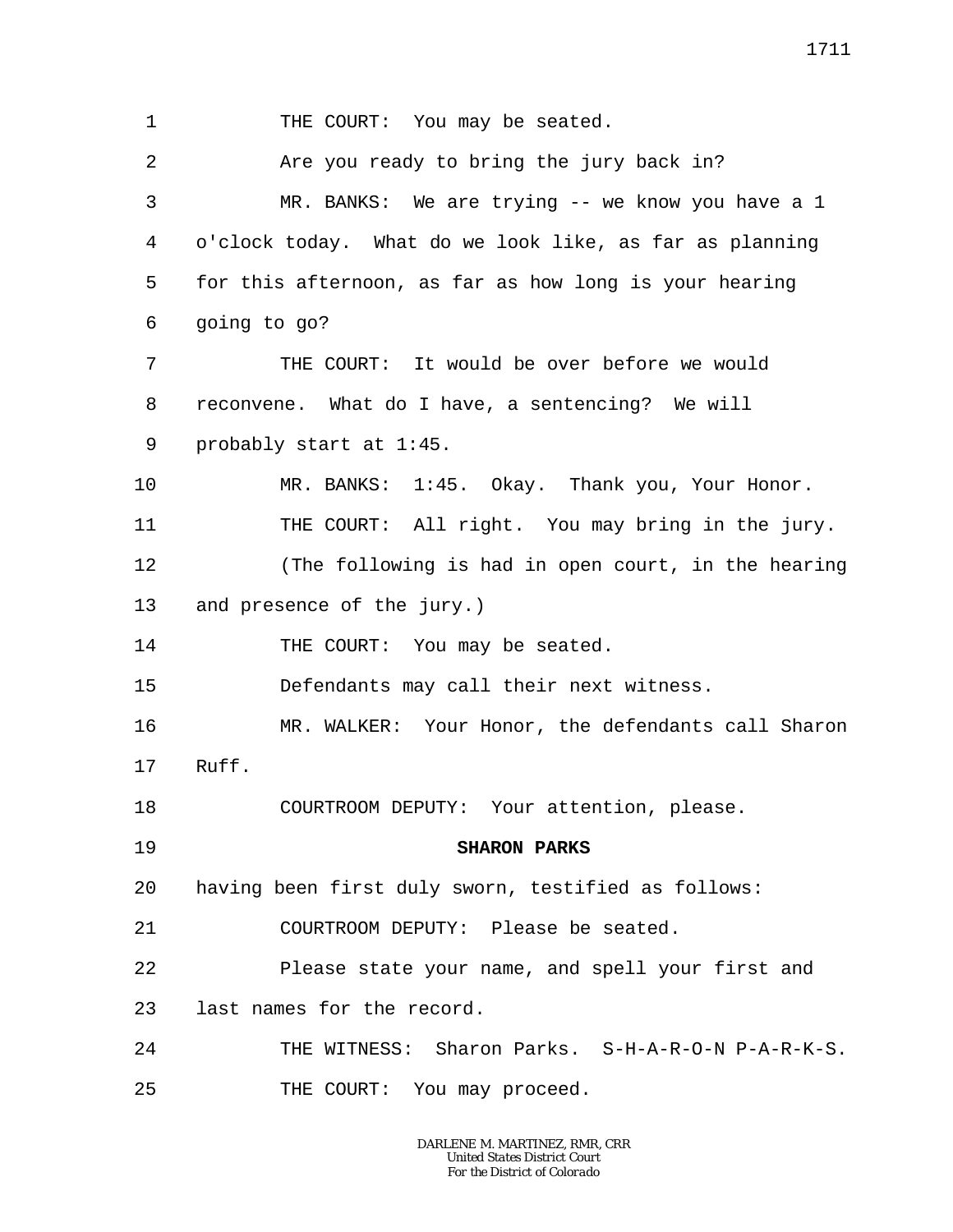| 1       |          | MR. WALKER: Thank you, Your Honor.                     |  |
|---------|----------|--------------------------------------------------------|--|
| 2       |          | DIRECT EXAMINATION                                     |  |
| 3       |          | BY MR. WALKER:                                         |  |
| 4       | Q.       | Ms. Parks, your name was -- your last name was Ruff    |  |
| 5       |          | at the time you were working with IRP and LTI; is that |  |
| 6       | correct? |                                                        |  |
| 7       | Α.       | That's correct.                                        |  |
| 8       |          | Q. Just for clarification. What is your profession?    |  |
| 9       | Α.       | IT dba.                                                |  |
| $10 \,$ | Q.       | You were going to add something else?                  |  |
| 11      | Α.       | Dba work.                                              |  |
| 12      | Q.       | What is that?                                          |  |
| 13      | Α.       | Database administration.                               |  |
| 14      | Q.       | And who do you currently work for?                     |  |
| 15      | Α.       | Oracle.                                                |  |
| 16      | Q.       | Oracle. And is that your sole source of income?        |  |
| 17      | Α.       | Yes. I have another job also.                          |  |
| 18      |          | Q. You do have another job?                            |  |
| 19      | Α.       | Yes.                                                   |  |
| 20      | Q.       | Who else do you work for?                              |  |
| 21      | Α.       | HSN.                                                   |  |
| 22      | Q.       | HSN. And what are your job responsibilities at         |  |
| 23      | Oracle?  |                                                        |  |
| 24      |          | MR. KIRSCH: Objection to the relevance, Your           |  |
| 25      | Honor.   |                                                        |  |
|         |          |                                                        |  |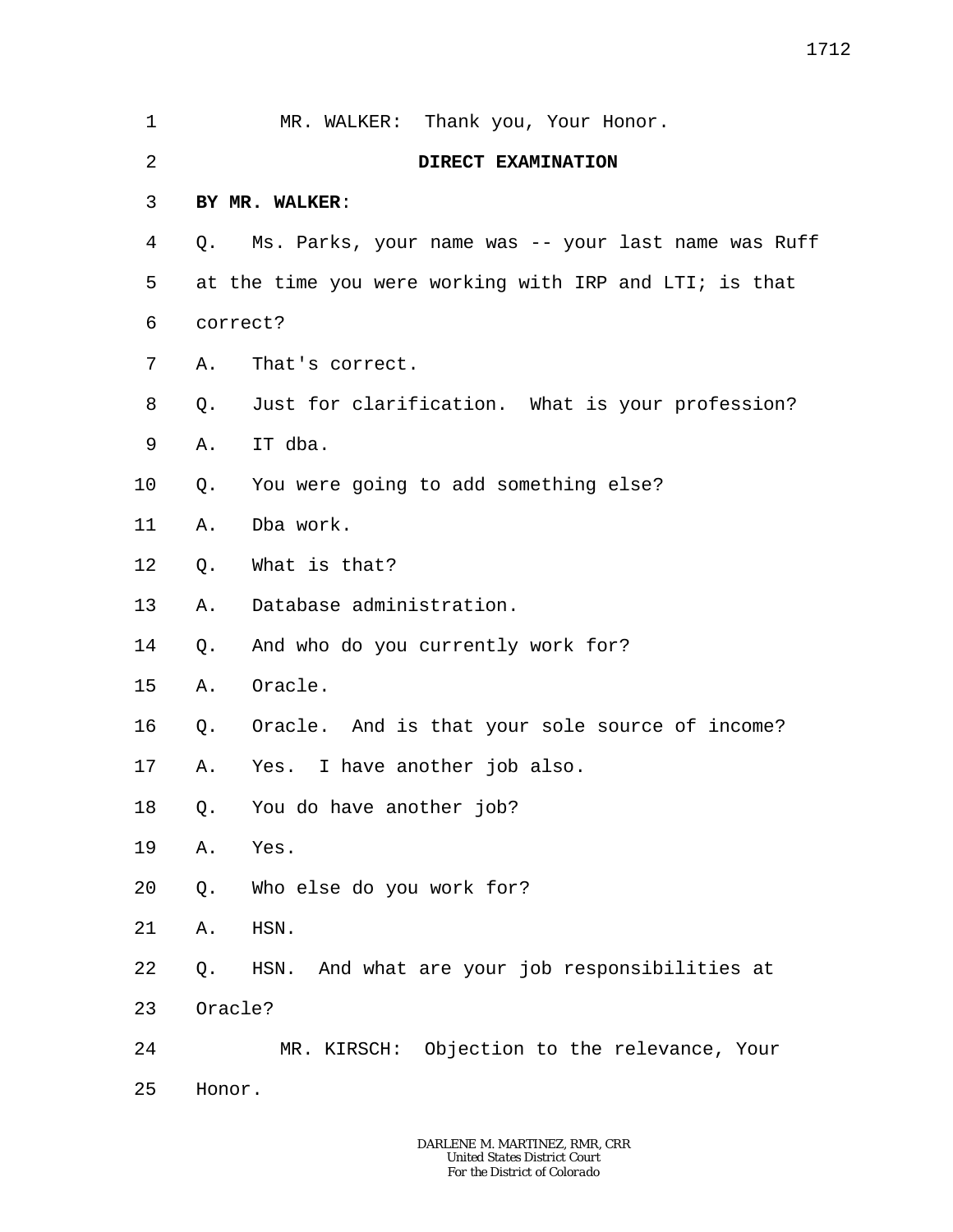1 2 3 4 5 6 7 8 9 10 11 12 13 14 15 16 17 18 19 20 21 22 23 24 25 THE COURT: What is the relevance? MR. BANKS: Your Honor, qualifying her technically to work at IRP and LTI. THE COURT: I will give you some leeway with respect to her background, but I think you need to go to what was her background at the time she worked, not what she is doing. MR. WALKER: Yes, Your Honor. I will ask to withdraw that question and ask this question. Q. (BY MR. WALKER) As far as your work at LTI, what did you do at Leading Team? A. I did some dba work, and I did in-bound and out-bound calls. Q. Did you have any responsibilities that were related to software testing? A. Yes. Q. And can you describe that? A. Testing the software. Making sure for -- when there is new software, you have to test different functions to make sure they work correctly. Q. And did you have any documentation responsibility at LTI? A. I also helped to write some of the documentation. Q. What type of documentation did you write? A. While testing the software, if there was some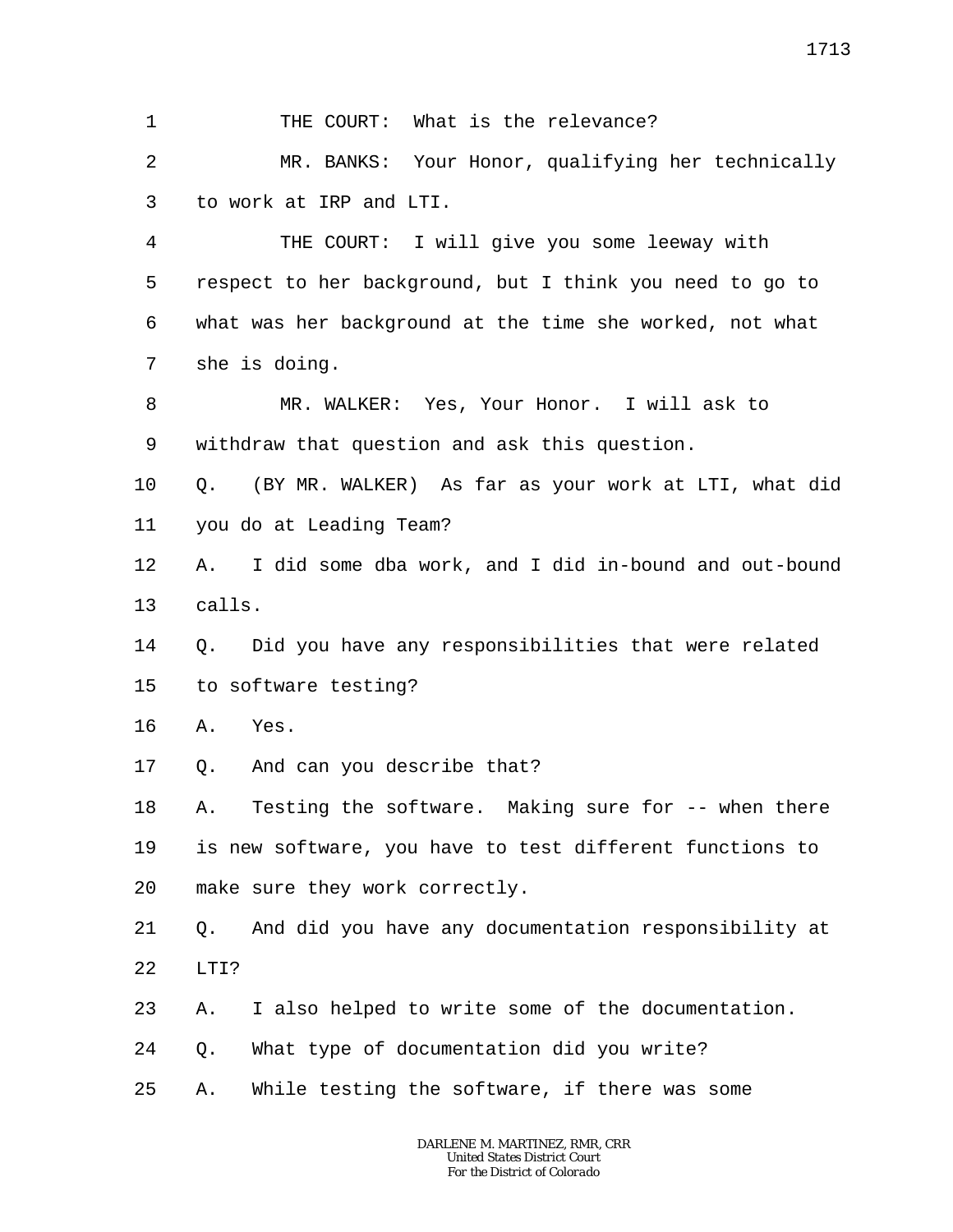1 2 3 4 5 6 7 8 9 10 11 12 13 14 15 16 17 18 19 20 21 22 23 24 25 problems with it, there was documentation that you had to write, step by step, to get the -- to explain how the software worked. More like instructions. Q. All right. You also worked at IRP Solutions; is that right? A. That's correct. Q. What type of roles did you fill at IRP? A. There, I also did testing. And I did database administrator work. Q. Okay. Did you do any work related to out-bound phone calls? A. Yes. I also did in-bound and out-bound calls there, also. Q. What was the nature of the out-bound phone calls that you would have made in that position? A. Trying to get people to buy our software. Explaining the software. Reaching out to people. For instance, police departments, to let them know about our new software. Q. Okay. And in making those out-bound calls, would you ask them to attend meetings or demonstrations? A. Yes, I did. Q. And how were those demonstrations to be conducted if they did choose to attend one? A. Over the web.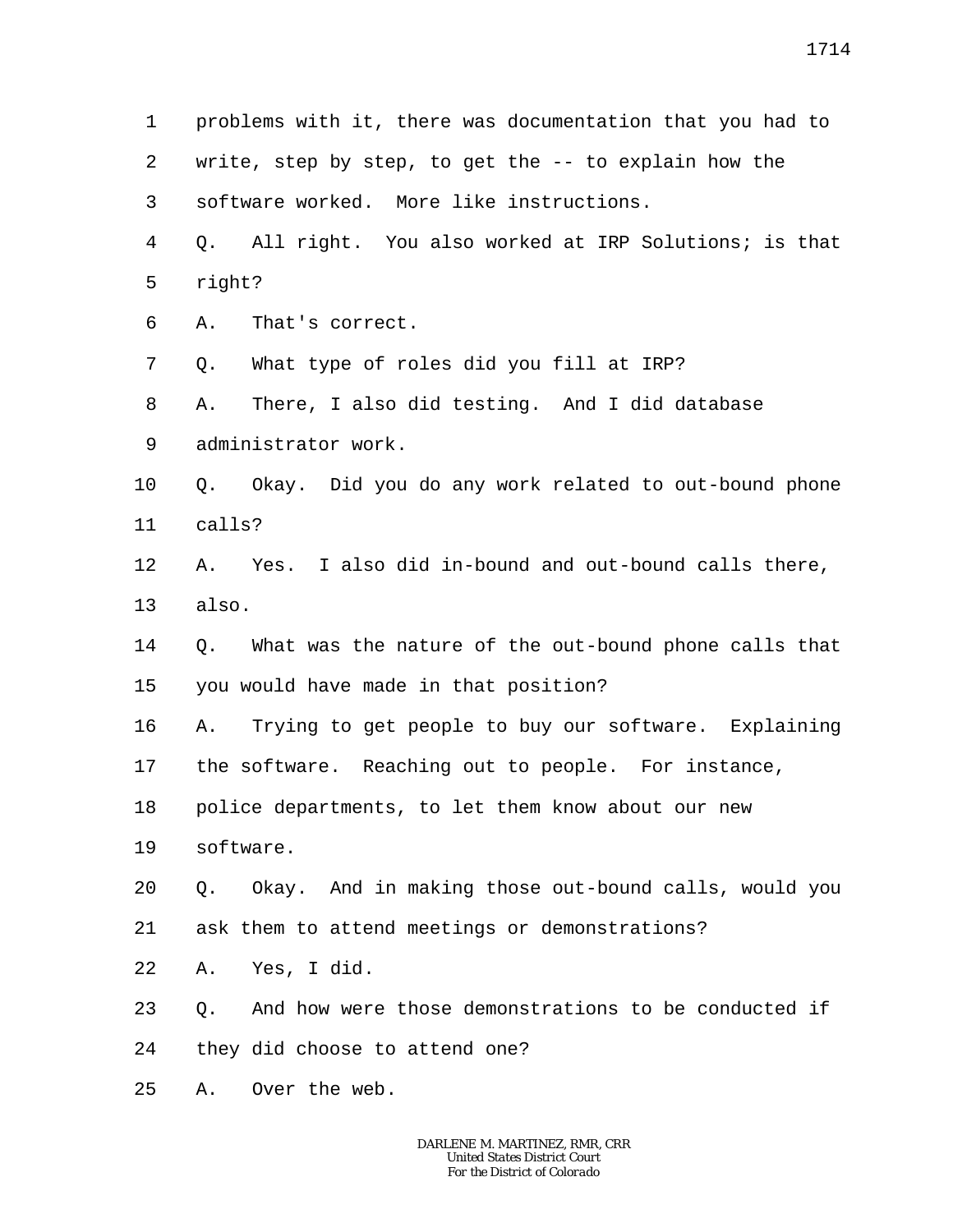1 Q. Over the web?

2 A. Over the web.

3 4 Q. And in your multiple roles at IRP, did you work at the office?

5 6 A. I worked sometimes at the office and sometimes at home.

7 8 9 Q. And for your work at the office, you mentioned that you worked -- excuse me -- in a couple of groups. Did you interact with the team that did testing at IRP?

10 A. Yes, I did.

11 12 Q. As far as that testing, can you describe the process for you being assigned work to do testing?

13 14 15 16 17 18 A. I would get the test -- some of the instructions that were written from another team member, and I would actually test the software. And when there was problems with it, then I would write up documentation to go back to the other team to let them know the problems that I found and the things that needed to be fixed.

19 20 Q. Okay. And in the course of doing that testing, did you ever make recommendations about the software?

21 A. Oh, of course.

22 Q. And so you had -- would you agree that you had a

23 broad understanding of the software?

24 A. Yes.

25 Q. And how would you -- let me rephrase.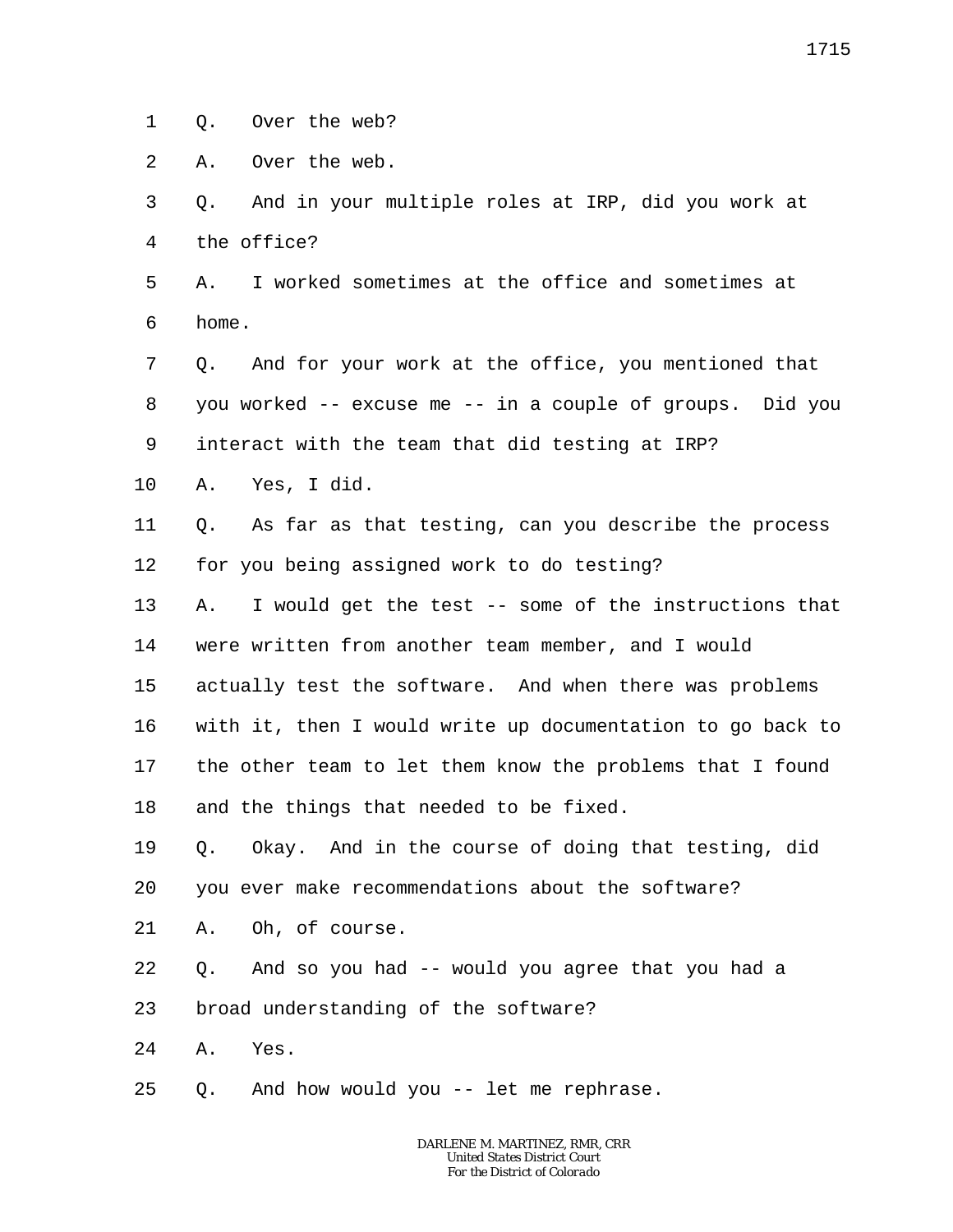2 3 4 5 6 7 8 9 10 11 12 13 14 15 16 17 18 19 20 21 22 23 24 25 *DARLENE M. MARTINEZ, RMR, CRR United States District Court For the District of Colorado* law enforcement agencies? A. Over the web, I just watched. Q. Would you say you monitored the demonstrations to law enforcement agencies? A. That's correct. Q. If you can recall, how often were you aware of demonstrations taking place to law enforcement agencies? A. Oh, wow, I don't remember. Q. Would you be able to characterize it as seldom, often? Do you recall at what level? A. All I know, it was on a weekly basis, but how many times a week, I don't know. I can't remember. MR. WALKER: Can I have one moment, Your Honor? THE COURT: You may. MR. WALKER: Your Honor, no further questions from me. THE COURT: Mr. Zirpolo? **DIRECT EXAMINATION BY MR. ZIRPOLO**: Q. Good morning, Ms. Parks. A. Good morning. Q. I have a couple questions on your testing activities. Were you ever just told to go in and -- were you ever not given any instructions for testing?

Did you actually participate in demonstrations to

1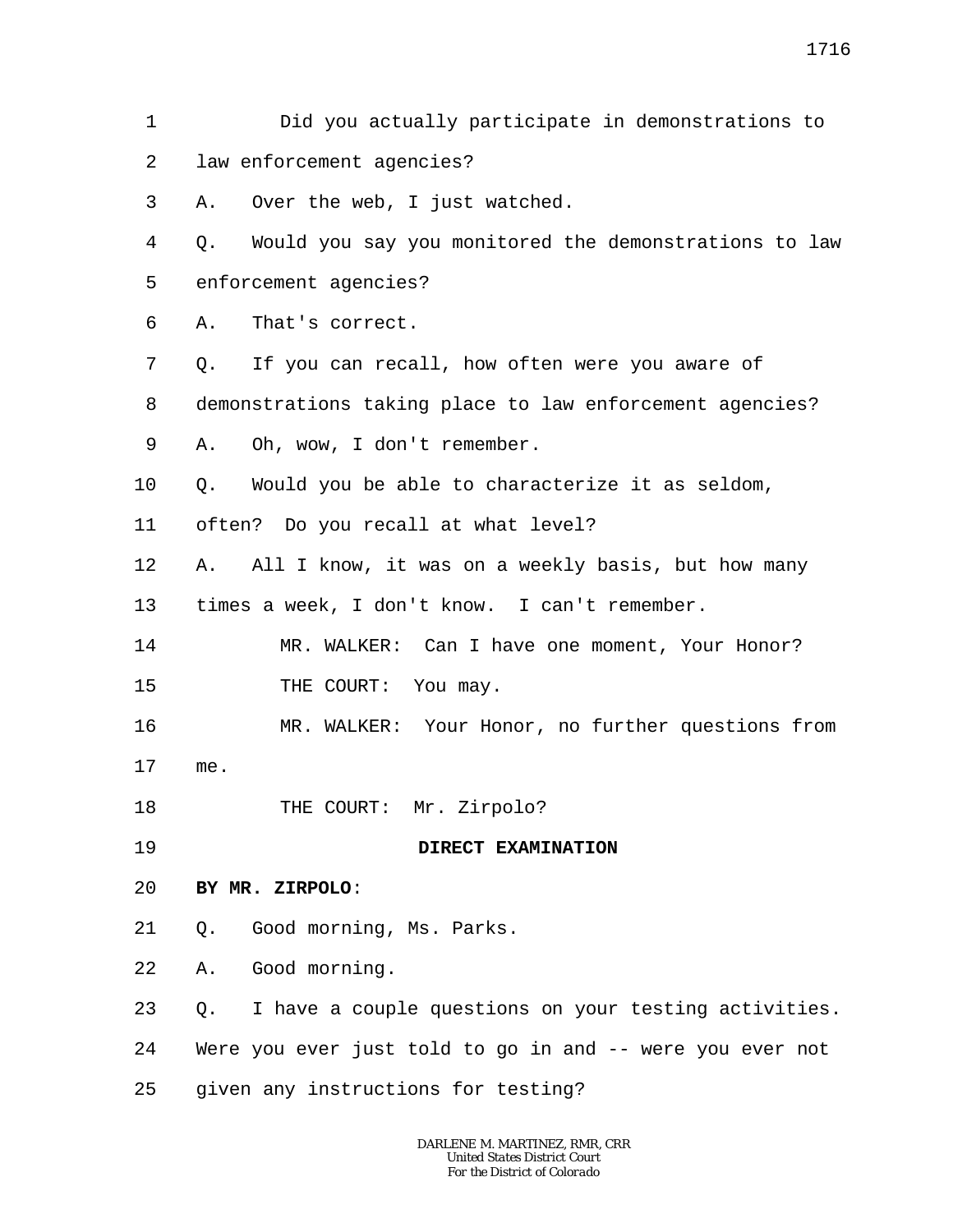- 1 A. Was I ever not given any instructions for testing?
- 2 Q. Not step-by-step instructions, very minimal?

3 4 A. Okay. Are you asking me, was I given instructions on how to test the software?

- 5 Q. Yes.
- 6 A. Oh, yes.
- 7 8 Q. You were always given instructions on how to test the software?
- 9 A. Oh, yes, of course.

10 11 Q. Were you ever just told to go in and use it and let us know what the problems are?

12 A. From time to time, yes.

13 Q. What type of user were you testing software for?

14 A. The police department; NYPD.

- 15 Q. That's fine. And what type of -- how would you
- 16 characterize that type of a user? Were you ever told what
- 17 the knowledge of that type of a user was?
- 18 MR. KIRSCH: Objection, hearsay and lack of
- 19 foundation.
- 20 THE COURT: Sustained.

21 22 Q. (BY MR. ZIRPOLO) When you were testing the software, how would you go and do the initial testing?

23 24 25 A. I would, okay, log into the software that was given to me, and go through all of the steps, from logging - going through all of the steps, from logging in, the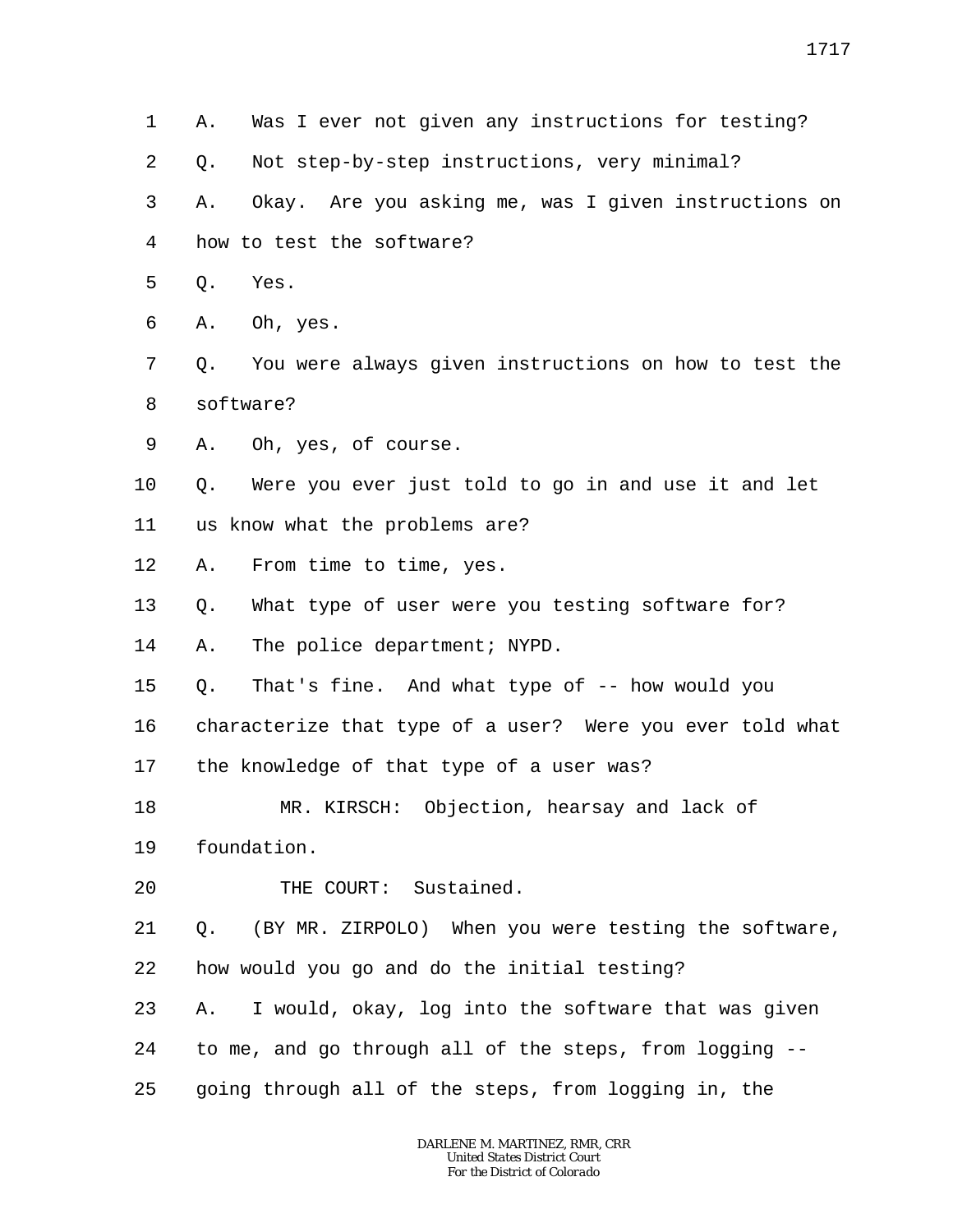1 2 3 4 5 6 7 8 9 10 11 12 13 14 15 16 17 18 19 20 21 22 23 24 25 password, and tested the different modules. In going through some of those modules I ran into something or it didn't let me in, then I would write documentation letting them know this is what I was doing and this is what happened. Q. So functionality testing? A. There is a problem here. Q. So you were doing functionality testing? A. Yes. Q. Did you ever do what is called "use testing"? A. For the user? Q. Yes. A. Oh, yes. Q. So what were the recommendations you would have when you were doing user testing? A. Log in as just a user of the software. Q. But if you found an issue, what would your recommendation be? Would it be to -- that something didn't function or that it didn't flow properly? MR. ZIRPOLO: I'm trying not to lead. MR. KIRSCH: Leading and relevance. THE COURT: Sustained as to leading. Q. (BY MR. ZIRPOLO) When you were doing the user testing, what type of recommendations would you have coming back to the developers?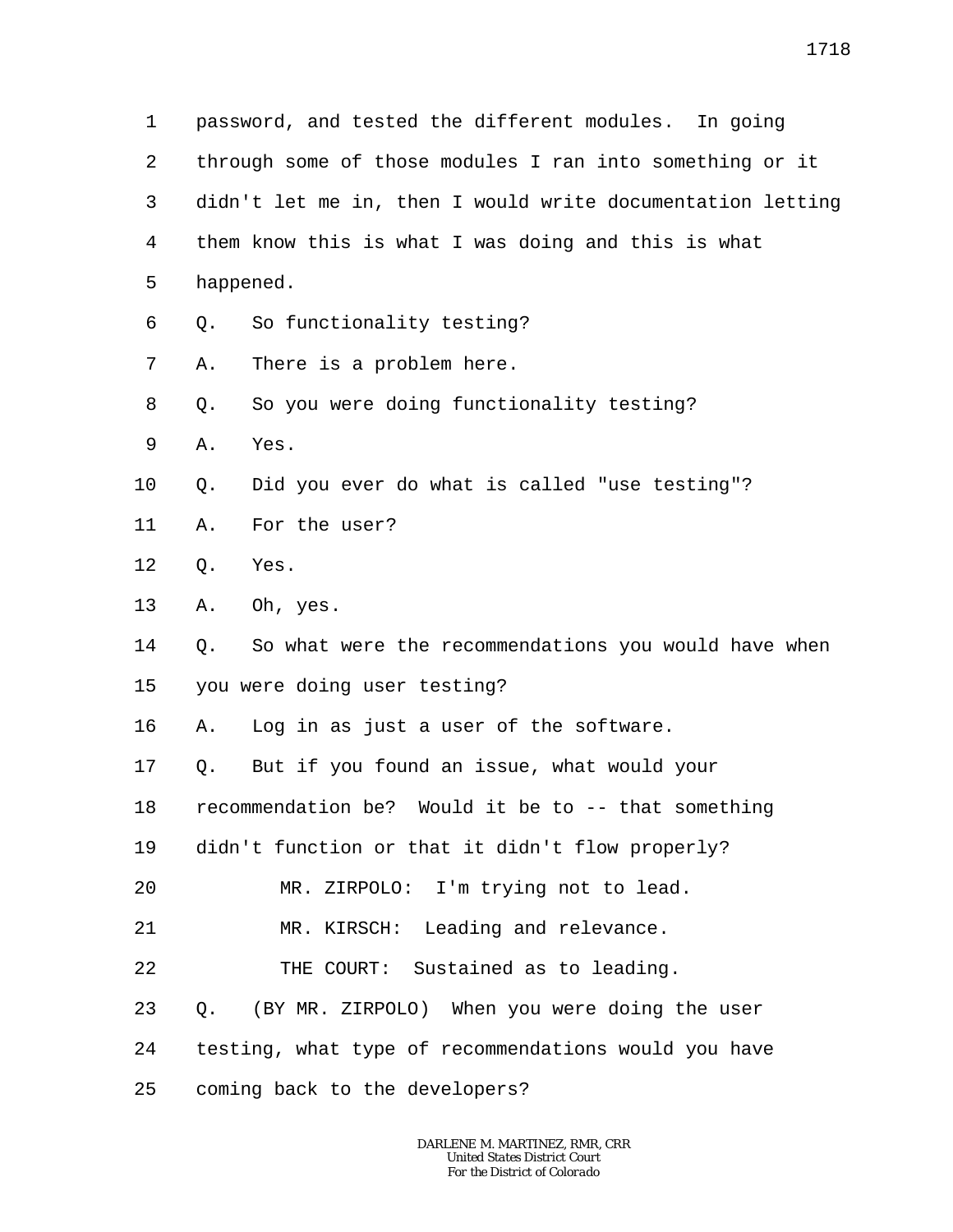1 2 3 4 5 6 7 8 9 10 11 12 13 14 15 16 17 18 19 20 21 22 23 24 25 A. That when a user tried to use the software, there's a problem with the way it flowed or the functionality of it. Q. And with that type of testing, do you always use IT professionals, do you know? A. I don't know. I don't know. MR. ZIRPOLO: May I have a minute, Your Honor? THE COURT: You may. MR. ZIRPOLO: No further questions. THE COURT: All right. Mr. Banks? **DIRECT EXAMINATION BY MR. BANKS**: Q. Ms. Ruff, during your time at IRP, who -- or were you an employee of IRP or an employee of a staffing company? A. Of a staffing company. Q. And during your employment with the staffing company, did you have to fill out time sheets? A. Yes. Q. For the time sheets you filled out, did it accurately reflect the hours you worked? A. Of course. Q. Did you ever volunteer some of your time at IRP? A. Yes, I did. Q. What reason would you volunteer? A. Because -- MR. KIRSCH: Objection, relevance.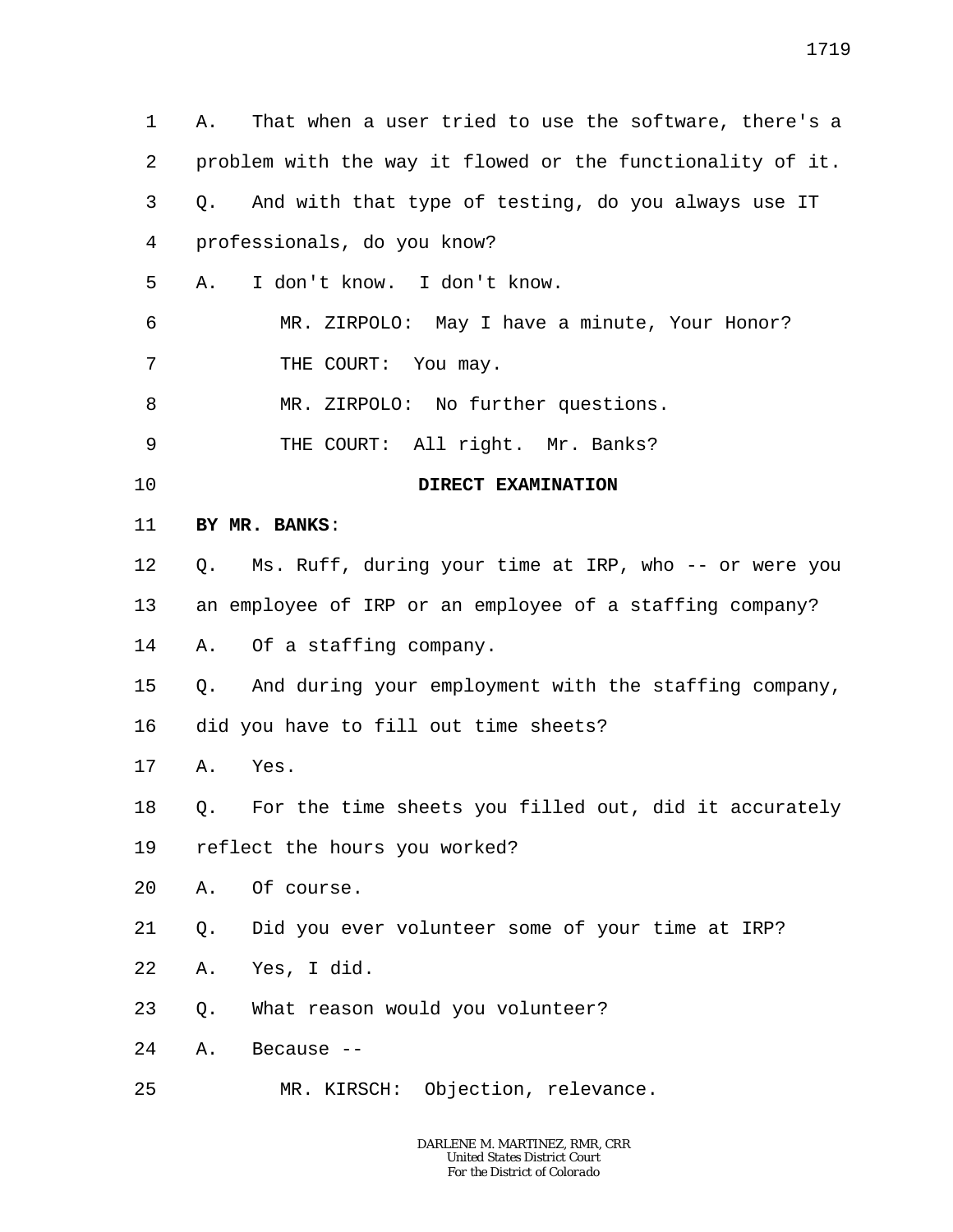1 THE COURT: Sustained.

2 Q. (BY MR. BANKS) How often did you volunteer?

3 MR. KIRSCH: Objection, relevance.

4 THE COURT: Sustained.

5 6 MR. BANKS: Okay, Your Honor. One moment, Your Honor, if I may.

7 THE COURT: You may.

8 9 10 Q. (BY MR. BANKS) For all the hours that you billed to a staffing company, all of those hours were for the work you performed; correct?

- 11 A. That is correct.
- 12 13 Q. Did you ever work on behalf of anybody else at IRP besides yourself?
- 14 A. No.

15 Q. And when you were paid by the staffing company --

16 17 MR. BANKS: I will withdraw that question, Your Honor. I have no further questions.

18 THE COURT: Anybody else?

19 MR. WALKER: No, Your Honor.

- 20 THE COURT: Cross-examination?
- 21 MR. KIRSCH: Thank you, Your Honor.
- 22

**CROSS-EXAMINATION**

## 23 **BY MR. KIRSCH**:

- 24 Q. Good morning, Ms. Parks.
- 25 A. Good morning.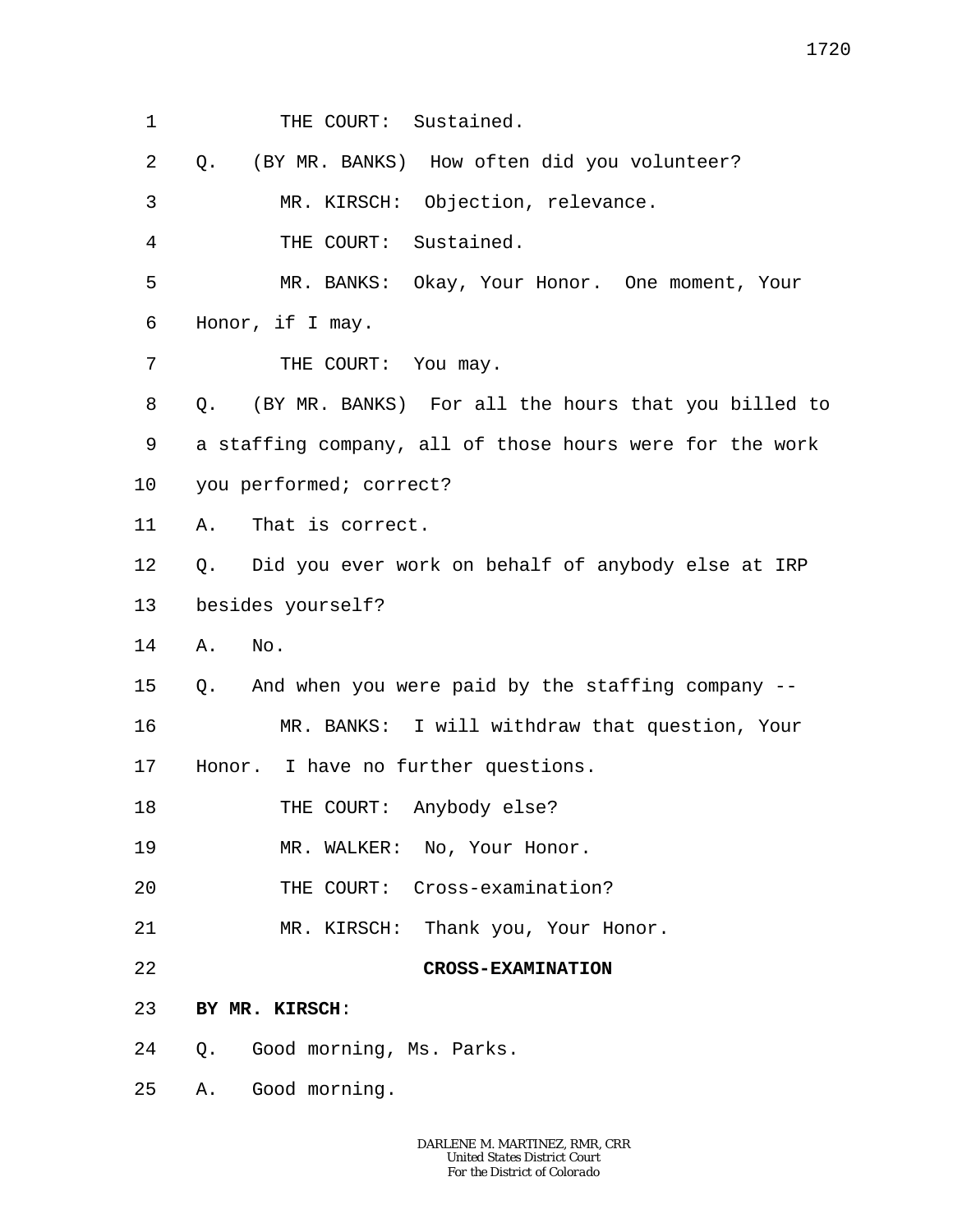- 1 Q. You're currently employed for a company called
- $\overline{a}$ Oracle?
- 3 A. That's correct.
- 4 5 Q. You have been employed with that company for quite some time, haven't you?
- 6 A. Yes, I have.
- 7 Q. For how long?
- 8 A. For 13 years.
- 9 10 Q. And you worked full time for Oracle throughout that time period?
- 11 A. That's correct.
- 12 Q. So that -- you were employed full time at Oracle
- 13 while you were working through staffing companies at
- 14 Leading Team and IRP; is that right?
- 15 A. That's correct.
- 16 17 Q. And what were your hours at Oracle back in that time period, 2002 through 2005?
- 18 A. I've been on a few shifts at Oracle. So during that
- 19 time, I can't remember if I was on the night shift or not.
- 20 Q. When does the night shift take place?
- 21 A. From noon to 9:00.
- 22 Q. Noon to 9:00?
- 23 A. Noon to 9:00.
- 24 Q. And as you sit here today, you are not sure if you
- 25 worked that shift at that time?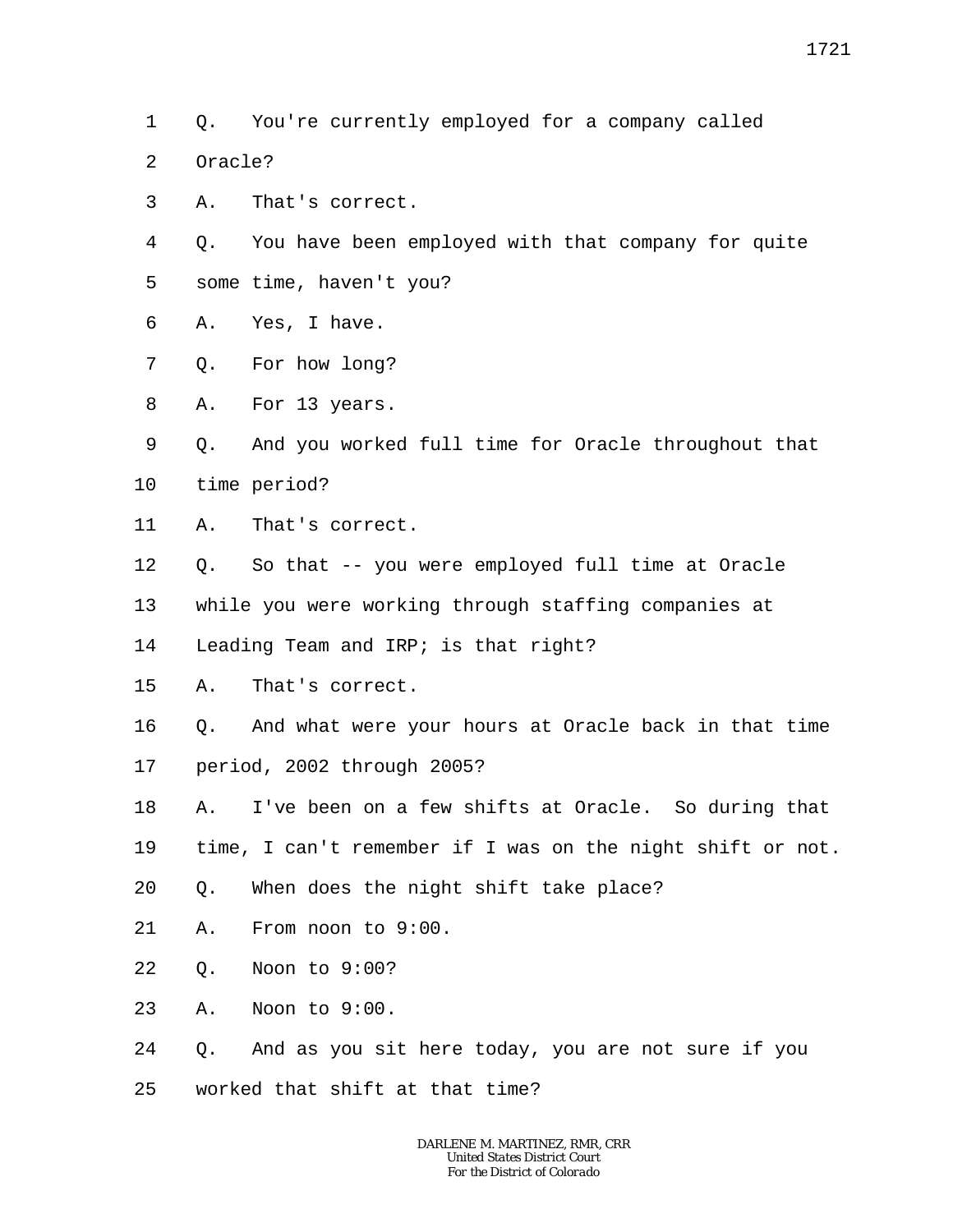- 1 A. That's correct.
- 2 Q. What would the other option be?
- 3 4 A. 6:30 to 2:30. I worked that shift. And I've also worked 8:30 to 5:30.
- 5 Q. So the three choices are  $6:30$  to  $2:30$ ,  $8:30$  to  $-$ - did
- 6 you say 5:30, or noon to 9:00?
- 7 A. That's correct.
- 8 Q. And when you were working for the various staffing
- 9 companies at IRP Solutions, you worked for several
- 10 different companies; right?
- 11 A. Correct.
- 12 Q. You worked for -- do you remember which ones you
- 13 worked for?
- 14 A. No, I don't.
- 15 Q. Do you remember working for Ajilon?
- 16 A. Yes.
- 17 18 Q. Do you remember working for Interactive Business Systems?
- 19 A. Yes.
- 20 Q. Do you remember working for Express Personnel
- 21 Services?
- 22 A. Yes.
- 23 Q. Do you remember working for Kelly?
- 24 A. Yes.
- 25 Q. Do you remember working for Headway?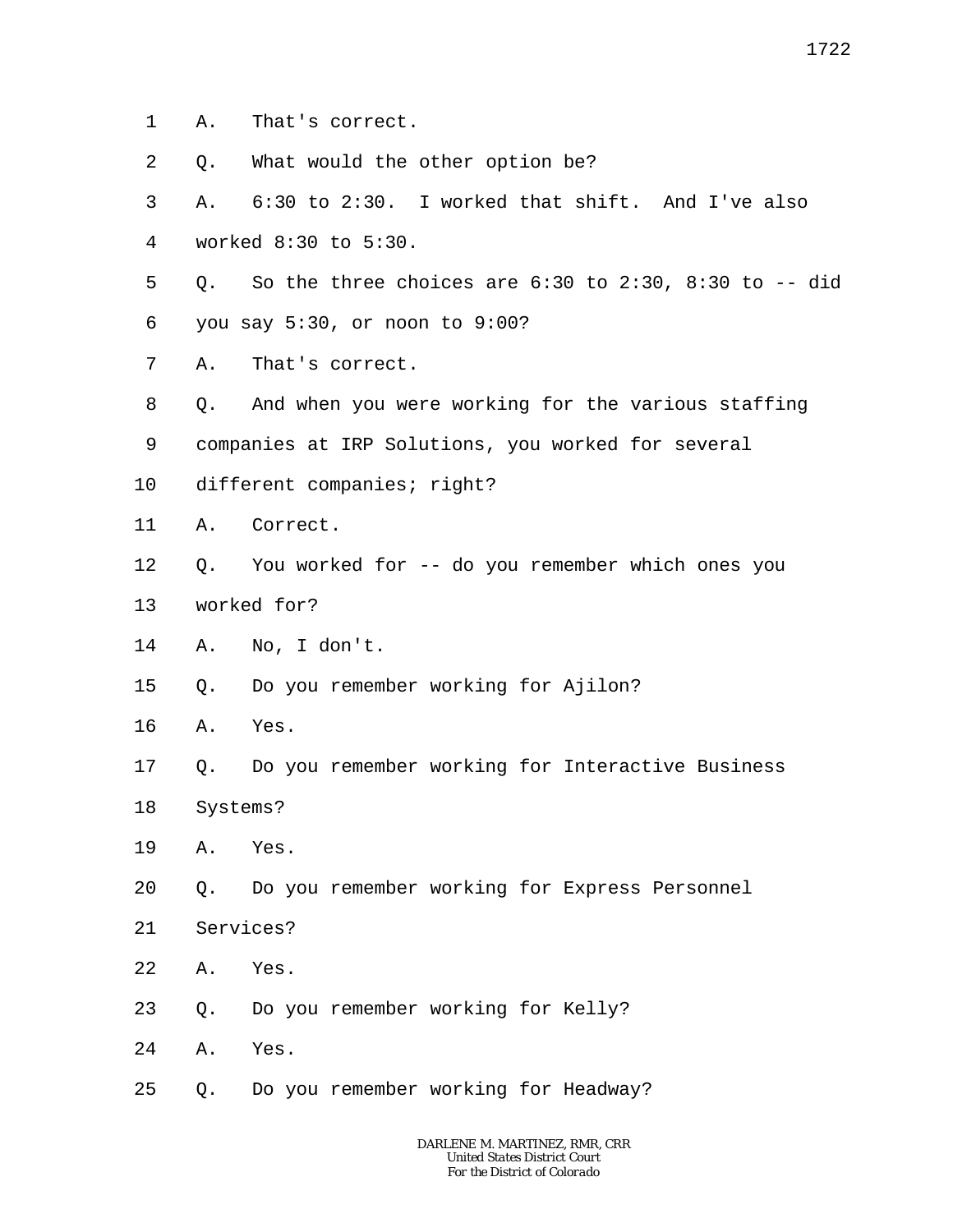1 A. Yes.

2 3 4 5 6 7 8 9 10 11 12 13 14 15 16 17 18 19 20 21 22 23 24 25 Q. Do you remember how much money you made while you were working for those different companies? A. Let's see. You know, that -- you all subpoenaed my bank records without -- you know, wanted my bank records without -- MR. KIRSCH: Ms. Ruff, you are not answering my questions. THE COURT: Ms. Ruff. Ms. Ruff. Ms. Ruff. THE WITNESS: I don't remember. THE COURT: Ms. Ruff. Pay attention to me. I am the Judge. I am in charge in this courtroom. You will not blurt out information that is not responsive to the question. The question was, do you remember how much money you got paid during all that time. THE WITNESS: No, I don't. Q. (BY MR. KIRSCH) If I told you it was over \$71,000, would you have any reason to disagree with that? A. I can't disagree if I don't remember. Q. Do you remember it being less than that? A. I can't remember. Q. You have no idea? A. No. Q. All right. Do you remember what hours you were billing to the staffing companies?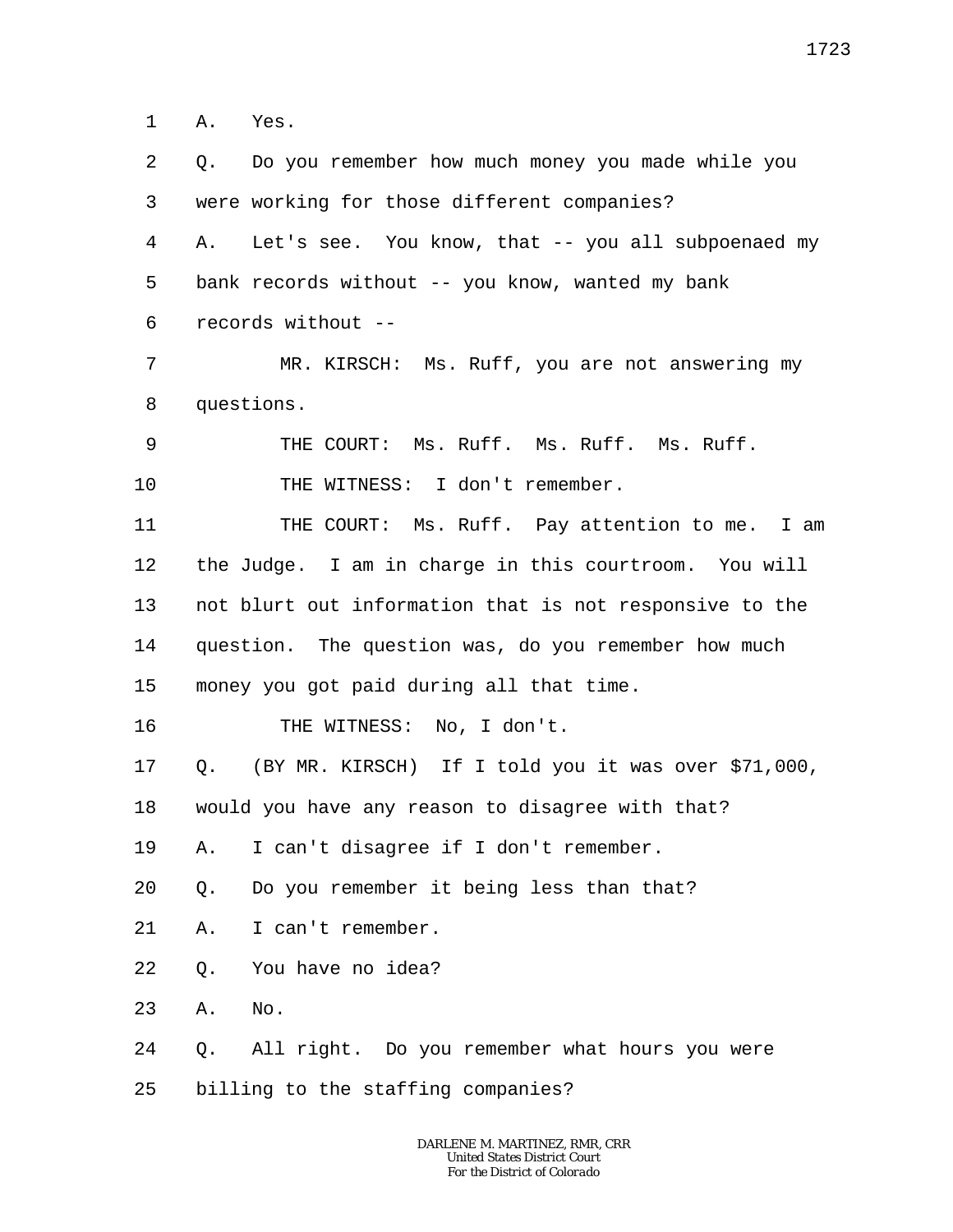- 1 A. It was various hours.
- 2 3 4 Q. Okay. You said during that time you were working for Oracle, either from 6:30 to 2:30, or from 8:30 to 5:30, or from  $12:00$  to  $9:00$ ; is that right?
- 5 A. Yes.

6 7 8 Q. Okay. And you weren't working for Oracle at the same time that you were working for staffing companies, were you?

- 9 A. Yes, I was.
- 10 Q. At the exact same hour?
- 11 A. Yes. On some of those, yes.
- 12 Q. Well, tell me how that works. Did you work for
- 13 Oracle at the office?
- 14 A. No, I did not.
- 15 Q. You worked at home?
- 16 A. I worked at home.
- 17 Q. And what is it that you did?
- 18 A. Technical support.
- 19 Q. Okay. And how is it that you could do technical
- 20 support and do something else?
- 21 A. Because you could have two computers sitting right
- 22 here, working simultaneously for different clients.
- 23 Q. Well, tell me what you are doing as a part of
- 24 providing technical support.
- 25 A. Tickets come in over the computer. I look at the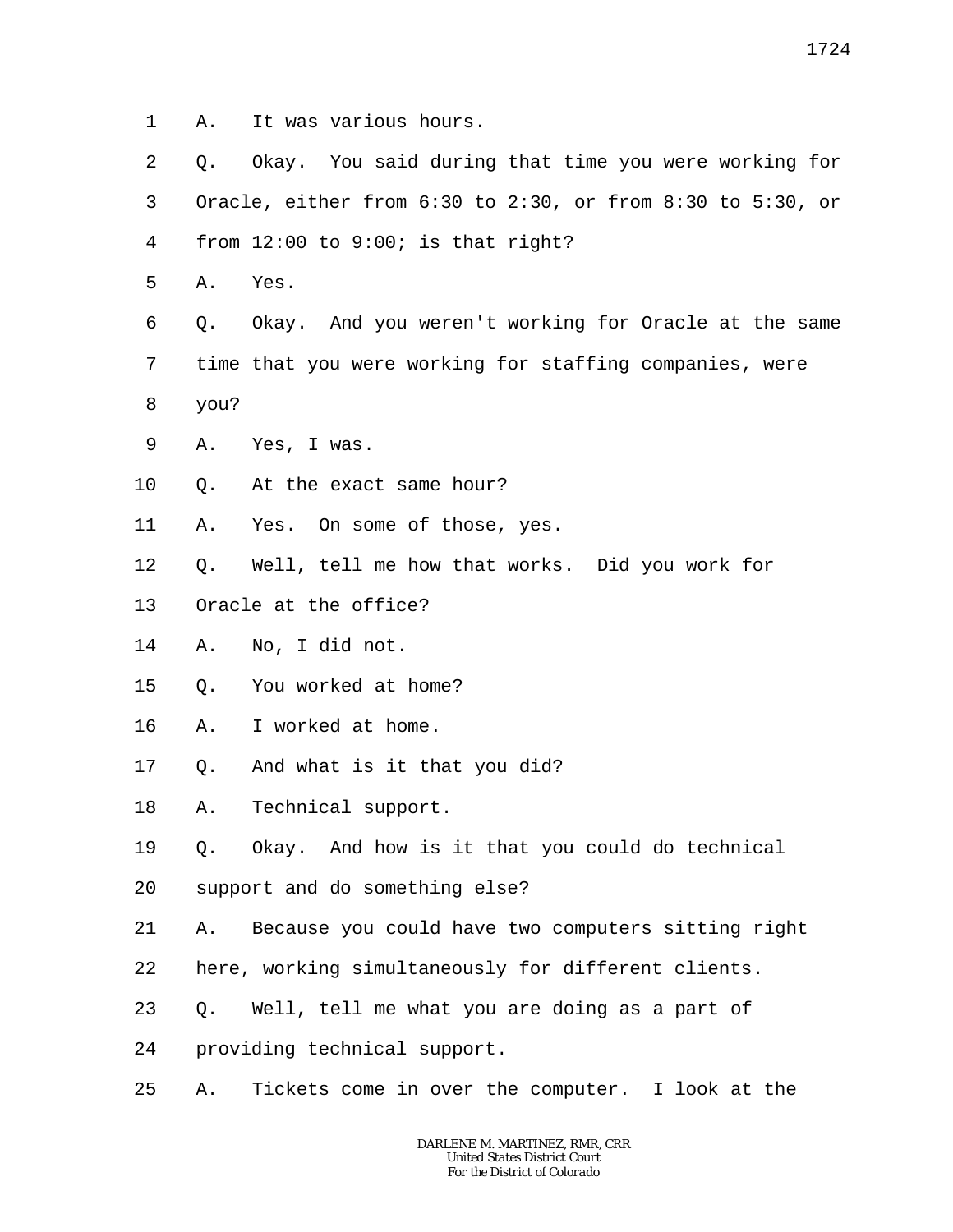- 1 tickets and respond to them.
- 2 Q. How do you respond?
- 3 A. Via e-mail.

4 5 Q. Okay. And while you are reading a ticket and typing an e-mail, how do you work on the other computer?

6 A. I go from one to the other.

7 8 9 Q. Okay. When you finish reading the e-mail and finish typing on the computer, then you go to the other computer; is that right?

10 A. That's correct.

11 Q. Okay. You are not doing it at the same time?

12 A. Well, actually, you are, because you are waiting for

13 a response over here, or while you are waiting for a

14 response, you can be working on something else.

15 Q. Oh, okay.

16 17 MR. KIRSCH: Your Honor, could I please publish Government Exhibit 151.00, page 9.

18 THE COURT: You may.

19 20 Q. (BY MR. KIRSCH) This is your signature on that time card; is that right, Ms. Ruff, now Ms. Parks?

21 A. Yes.

22 23 24 25 Q. But this is you at that time? And you told Express Personnel Services that on these three days, I guess they would have been in October of 2003, that you worked at DKH from 9:30 to 6:00 or 8:00 to 5:00; right?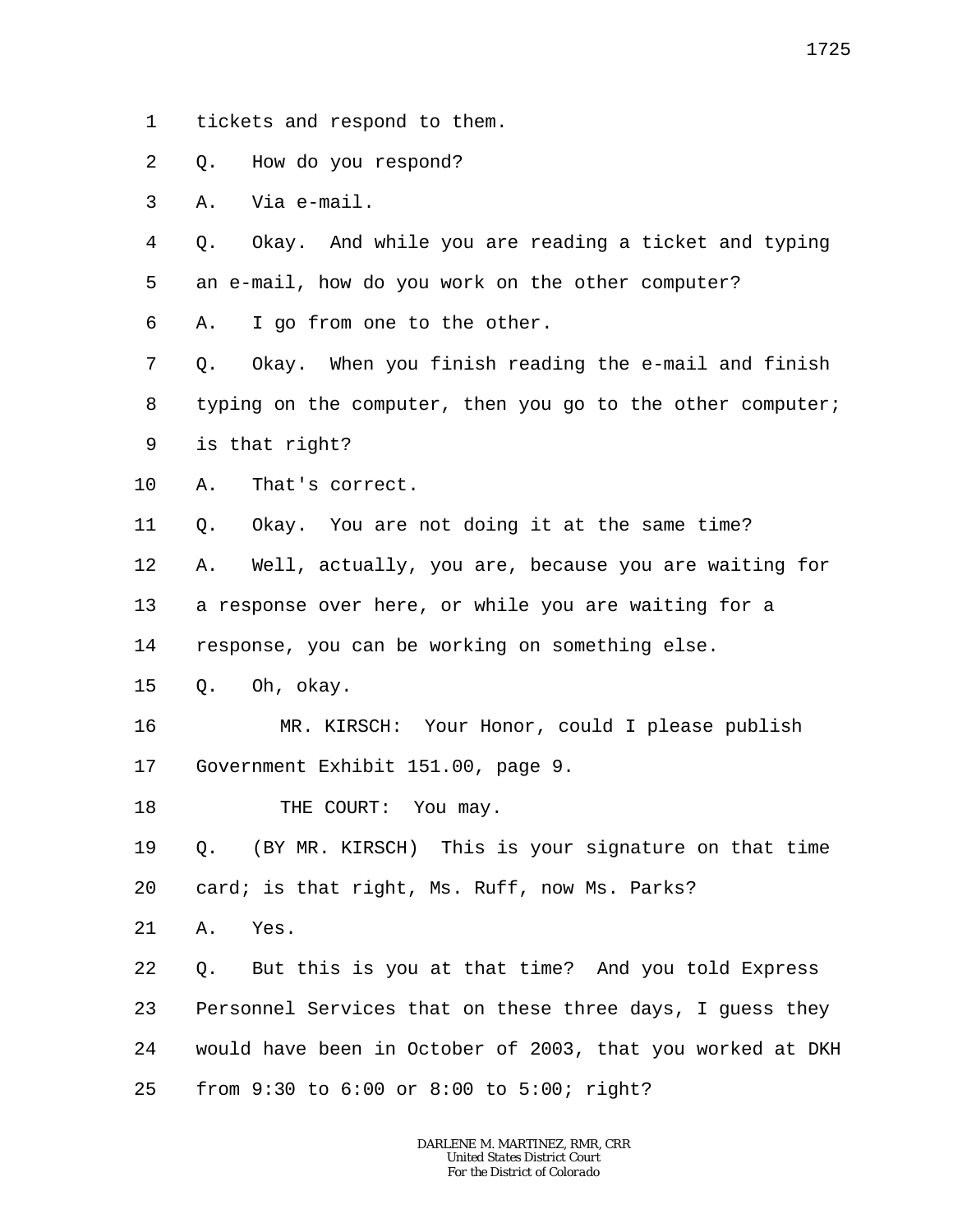1 A. Right.

- 2 3 Q. So when do you think you would have been working for Oracle on those days?
- 4 5 A. During the same time, or even in the evening or earlier in the morning.
- 6 7 Q. Well, what about the time that you were working for both Express Personnel Services and Oracle?
- 8 A. What about it?
- 9 Q. Where would you have been doing that work?
- 10 A. Where?
- 11 Q. Yeah.
- 12 A. Either at home or at the IRP building.
- 13 Q. How is it that you could work for Oracle when you
- 14 were at the IRP building?
- 15 A. Take my laptop.
- 16 17 Q. Okay. And your laptop would have had some ability to connect --
- 18 A. Yes.
- 19 Q. -- to the internet?
- 20 A. That's correct.
- 21 Q. Did you have wireless back then in '03?
- 22 A. Yes.
- 23 Q. Did Express Personnel Services know you were working
- 24 for Oracle at the same time?
- 25 A. I don't know.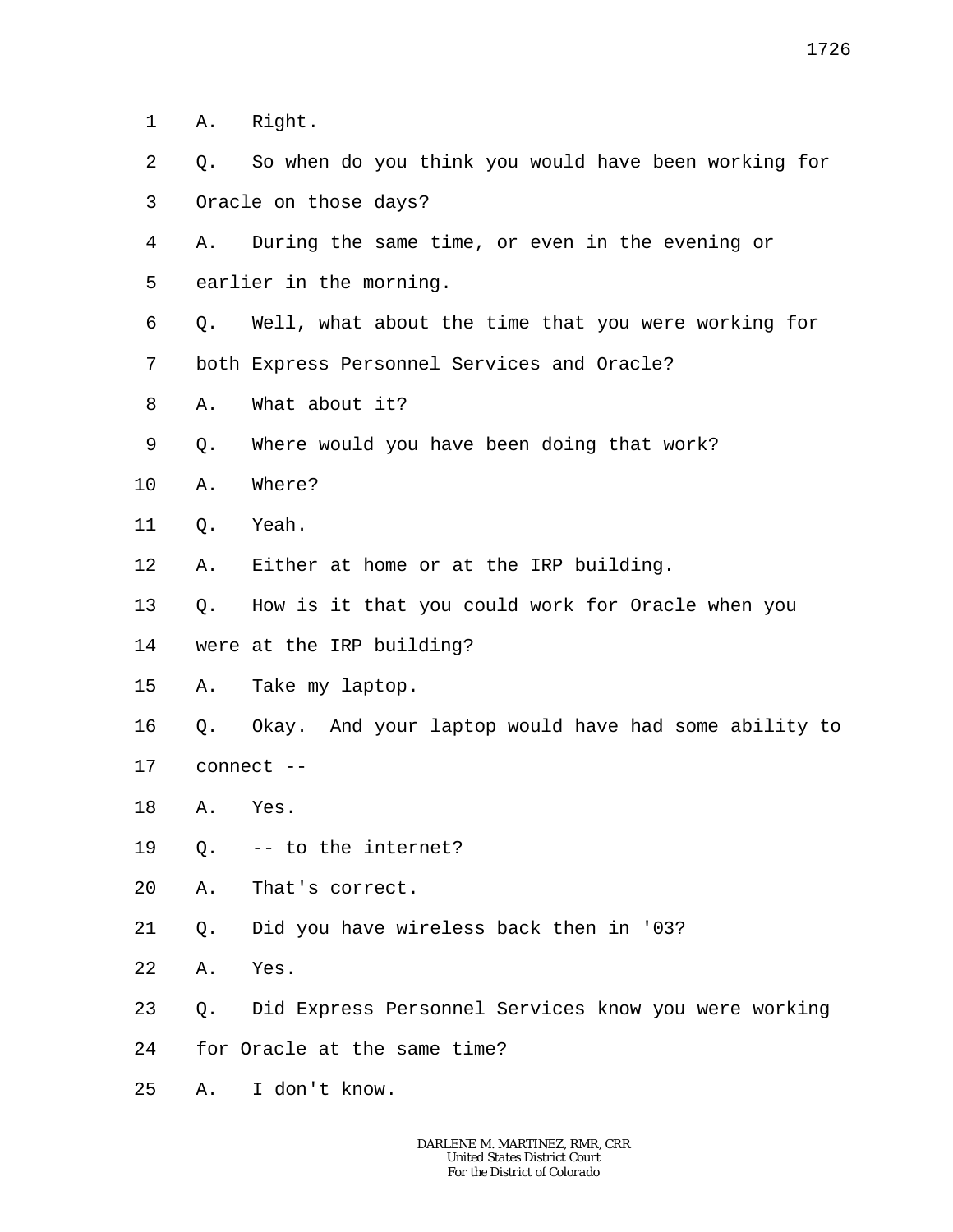- 1 Q. Did you tell them?
- 2 A. They didn't ask.

3 4 MR. KIRSCH: Your Honor, can I please publish Government Exhibit 201.00, page 6?

5 THE COURT: You may.

6 7 MR. KIRSCH: Can you expand the time card in the middle on the left, please.

- 8 Q. (BY MR. KIRSCH) Is this your time card, Ms. Parks?
- 9 A. Yes, it is.
- 10 Q. Do you know who signed it?
- 11 A. No, I don't.
- 12 Q. You don't recognize that signature over there?
- 13 A. Looks like Clint Stewart, is what it looks like.

14 15 Q. He was one of the people who approved some of your time cards, wasn't he?

- 16 A. Yes.
- 17 18 Q. And you knew Mr. Stewart before you started working at IRP; right?
- 19 A. Yes.
- 20 Q. In fact, you knew all of the gentlemen sitting at
- 21 this table before you started working at IRP?
- 22 A. Yes.
- 23 Q. You were friends with all of them, weren't you?
- 24 A. Yes.
- 25 Q. Had a substantial amount of association with them

1727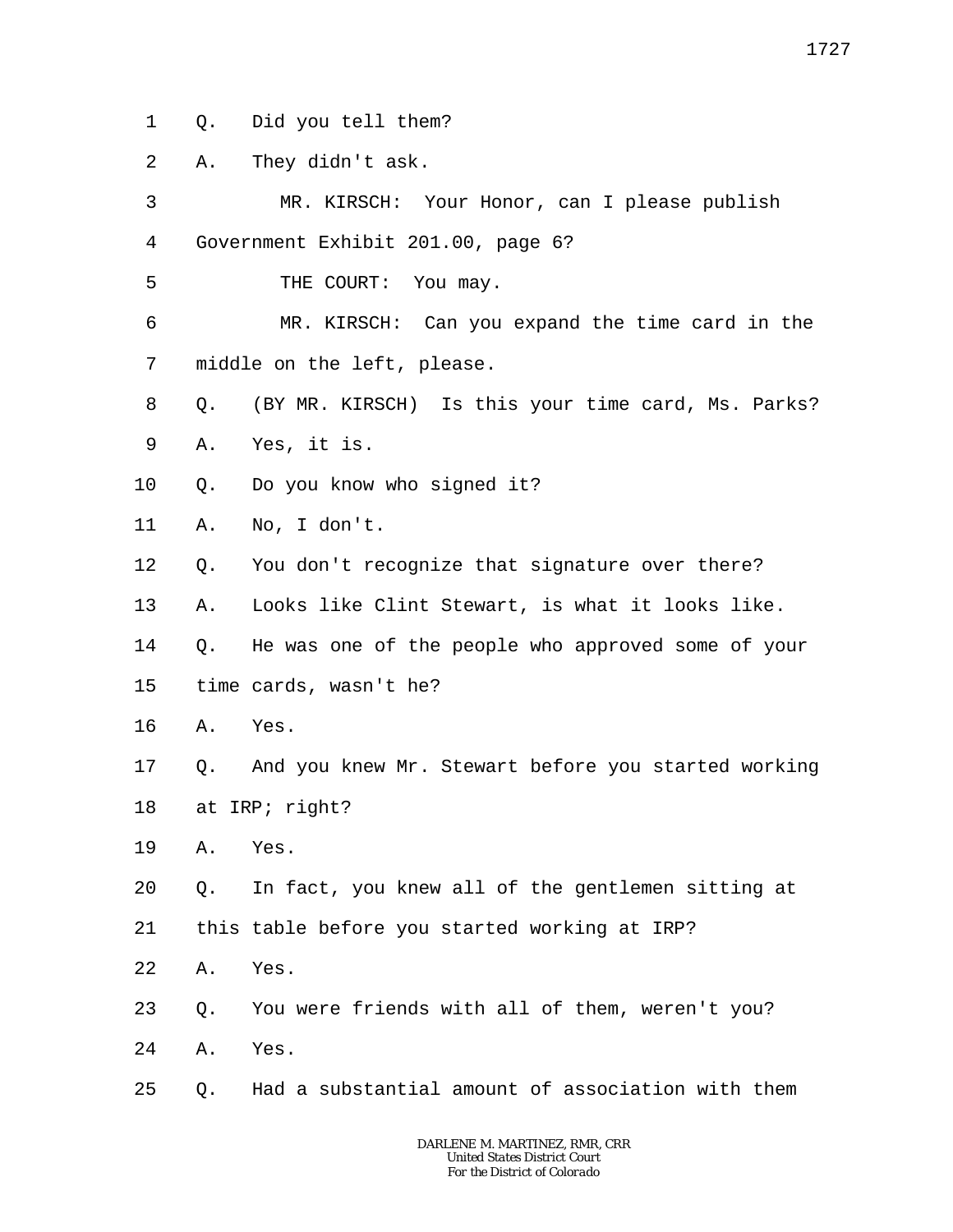- 1 outside of that professional setting?
- 2 A. Pardon me? Say that again.
- 3 Q. I said, you had a substantial association with them
- 4 outside of that professional setting?
- 5 A. No.
- 6 Q. No?
- 7 A. What do you mean "substantial"?
- 8 Q. How often did you see them?
- 9 A. Maybe three, four times a week.
- 10 Q. Outside of IRP?
- 11 A. Correct.
- 12 Q. Okay. Do you remember what hours you were working at
- 13 Oracle when you told Kelly Services that you were working
- 14 for them from 8:00 to 5:00?
- 15 16 A. You know, because I don't remember, you know the year it was.
- 17 Q. Did you tell Kelly Services that you were also
- 18 working full time at Oracle while you were reporting
- 19 working 40 hours a week for them?
- 20 A. No, I did not.
- 21 Q. I take it they didn't ask either?
- 22 A. That's correct.
- 23 MR. KIRSCH: Your Honor, can I please publish
- 24 Government Exhibit 161.00?
- 25 THE COURT: You may.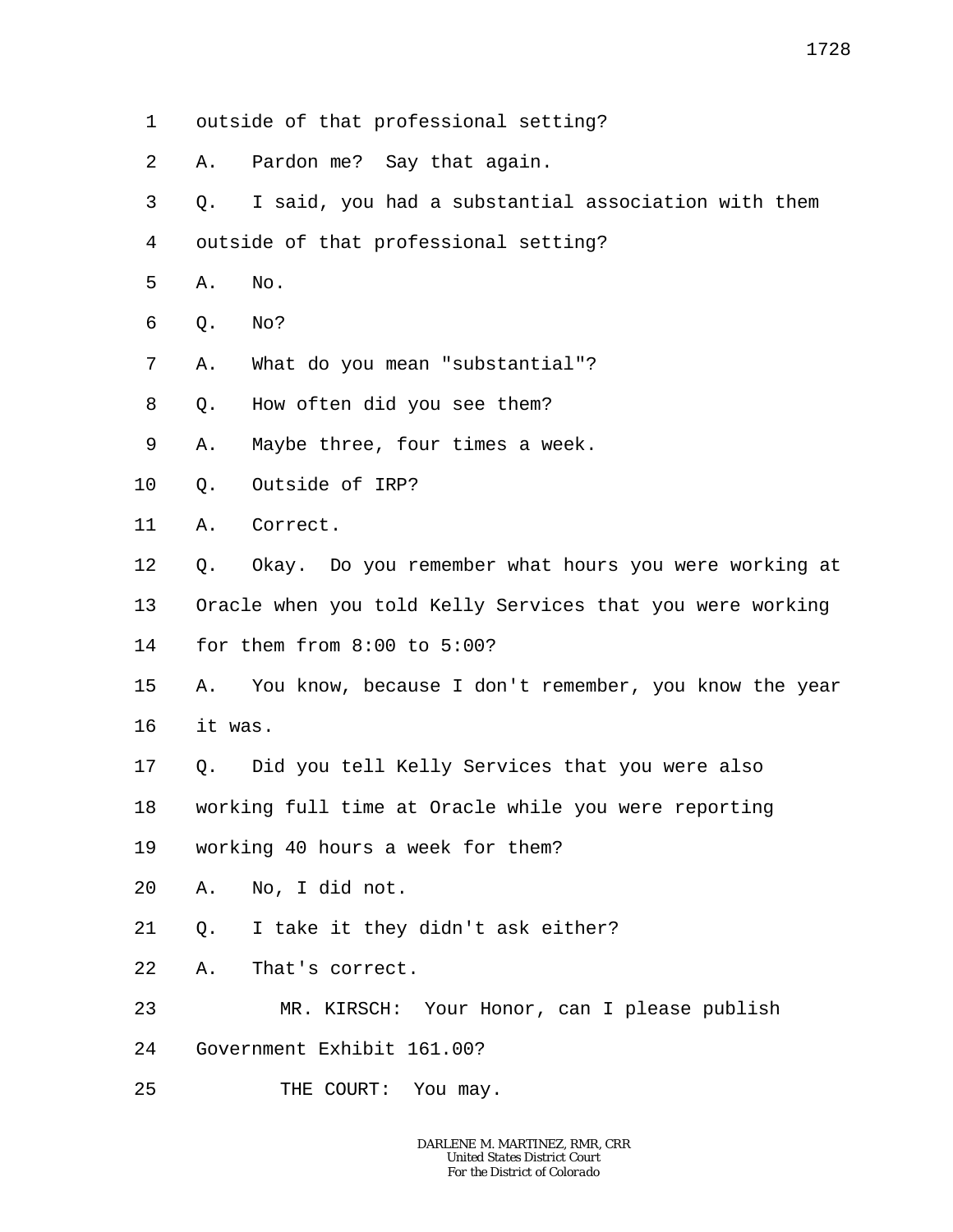1 2 3 4 5 6 7 8 9 10 11 12 13 14 15 16 17 18 19 20 21 22 23 24 25 MR. KIRSCH: Can we start with page 7, please. Q. (BY MR. KIRSCH) These are your time sheets, as well, ma'am? A. Yes. Q. From a company called Headway? A. Correct. Q. And who approved these time sheets? A. Dave Zirpolo. Q. Now, you told Headway that you were working 10 hours a day during these two weeks; is that right? A. Yes. Q. You were also working 40 hours a week for Oracle during those two weeks, I take it? A. Unless I was on vacation. But, if I wasn't, then, yes. Q. Okay. And is it fair to me to assume that you didn't tell Headway you were working for Oracle, either? A. That's correct. Q. They didn't ask, either? A. Right. Q. And you didn't figure that was something they would care about? A. No. As long as I was getting their job done, why would it matter? Q. Okay. When you would -- you, as we talked about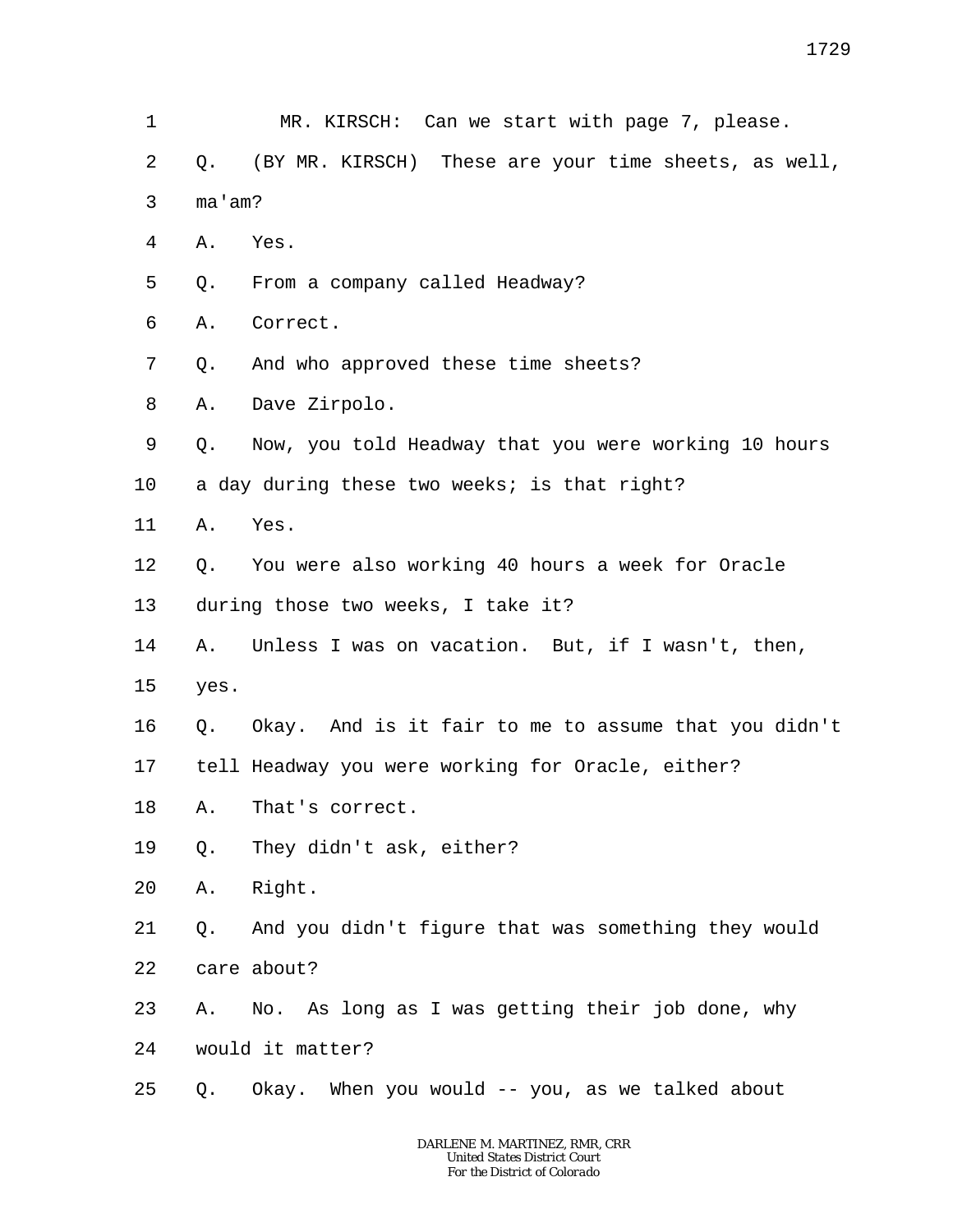1 2 here, you worked for about five different staffing companies --

3 A. Yes.

4 5 Q. -- while you were there. Why would you stop working for one and then start working for another?

6 7 A. I have no idea. Whatever staffing company that they put me on, I went with.

8 Q. Who put you on?

9 A. Well, whoever -- the staffing company that was

10 paying, okay. I go in for the interview or position, I go

11 into the staffing company, they hired me, and that's why.

12 Q. How would you get in contact with that staffing

13 company in the first place?

14 A. Send my resume.

15 Q. And how would you know to send your resume to a

16 particular staffing company?

17 A. I send my resume to a lot of staffing companies.

18 Q. Nobody ever suggested that you ought to send it to a

19 particular one?

20 A. No.

21 22 Q. Mr. Harper never told you to send it to a particular one?

23 A. No.

24 Q. Mr. Banks never told you to do that, either?

25 A. No.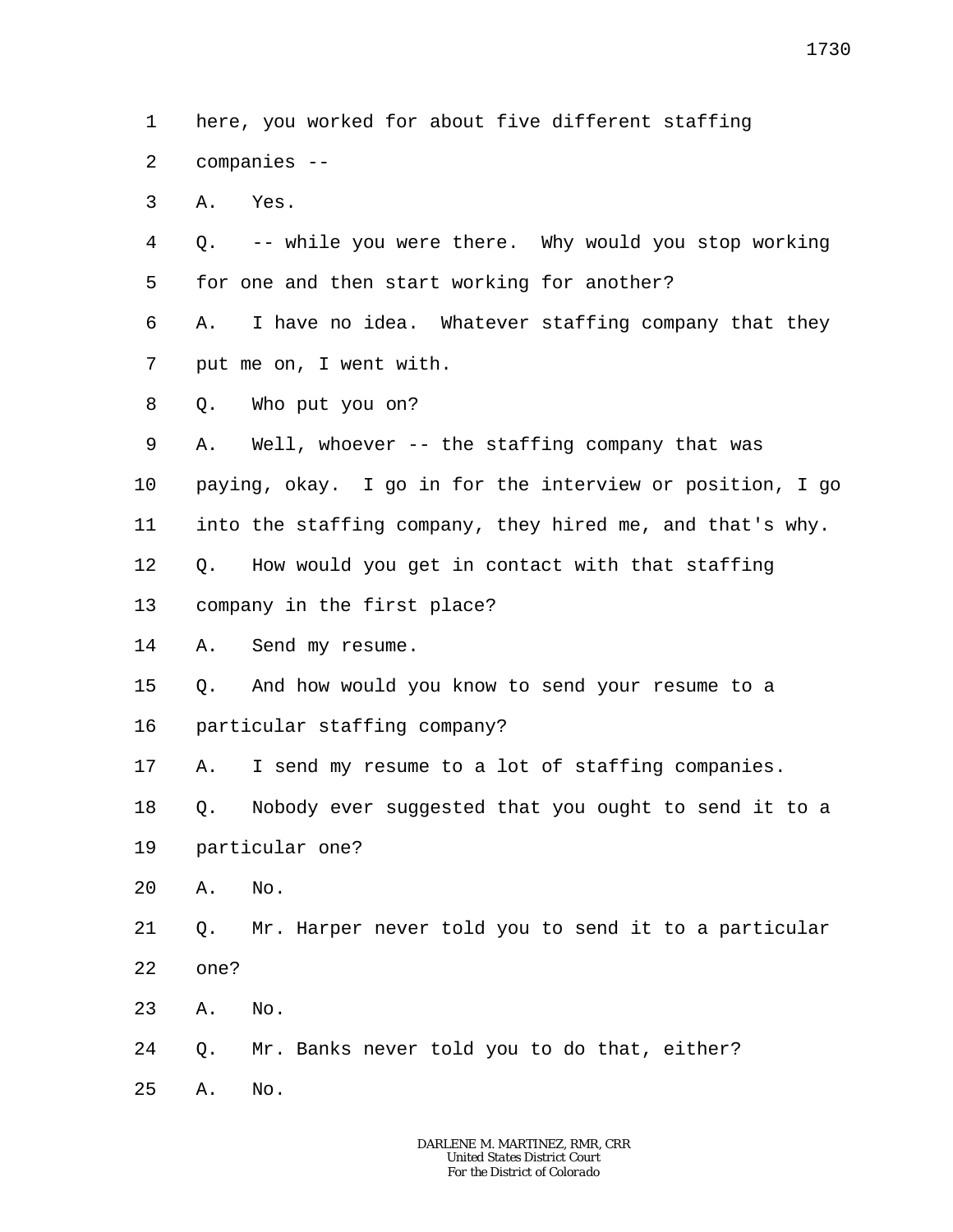- 1 2 Q. You were just sending your resume out there while you were working full time for Oracle? You were regularly
- 3 sending your resume out?
- 4 A. That's correct.

5 6 7 Q. Okay. And when you stopped working for the first company, did they tell you why? Did they tell you why that contract was over?

- 8 A. No.
- 9 Q. The staffing company didn't tell you why you were
- 10 being terminated?
- 11 A. No.
- 12 Q. What about the second one, did they tell you why you
- 13 were being terminated?
- 14 A. I don't think so.
- 15 Q. Any of them?
- 16 A. I don't remember.
- 17 Q. Any of them?
- 18 A. I don't think so.
- 19 20 Q. You don't remember whether any of your employers told you why you were being let go?
- 21 A. That the contract is ended, so we are letting you go.
- 22 Q. Do you remember that, or don't you?
- 23 24 A. I don't remember. Usually, that is how contractors work.
- 25 Q. But in this case, you have no memory of how you were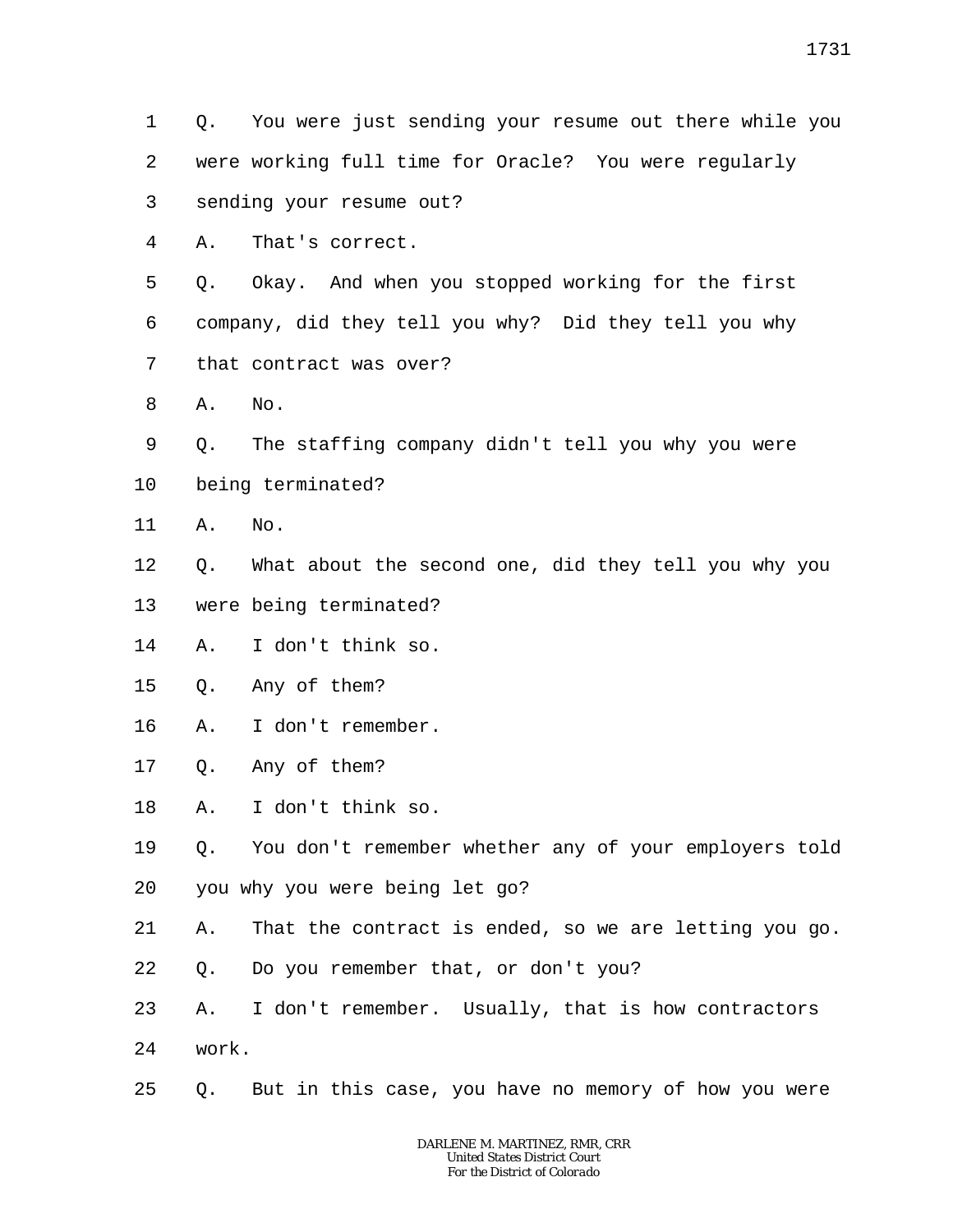1 2 3 4 5 6 7 8 9 10 11 12 13 14 15 16 17 18 19 20 21 22 23 24 25 told by any of those five companies about why you were being terminated? A. No. Q. Okay. And you never had any understanding that the reason you were being terminated was because their invoices weren't getting paid, I take it? MR. WALKER: Your Honor, that is leading. THE COURT: Overruled. THE WITNESS: Ask the question again. Q. (BY MR. KIRSCH) The question was, I take it you never had any understanding that the reason your contracts were being terminated was because the invoices weren't getting paid? MR. ZIRPOLO: Objection, outside the scope of cross. THE COURT: Direct. Overruled. Q. (BY MR. KIRSCH) You need the question again, ma'am? A. Yes. Q. The question was, you never had any idea -- you were never told that the reason that each one of these contracts was getting terminated was because the client, IRP or DKH or Leading Team, wasn't paying the invoices? A. No, I was not told that. Q. You never had any knowledge about that? A. No.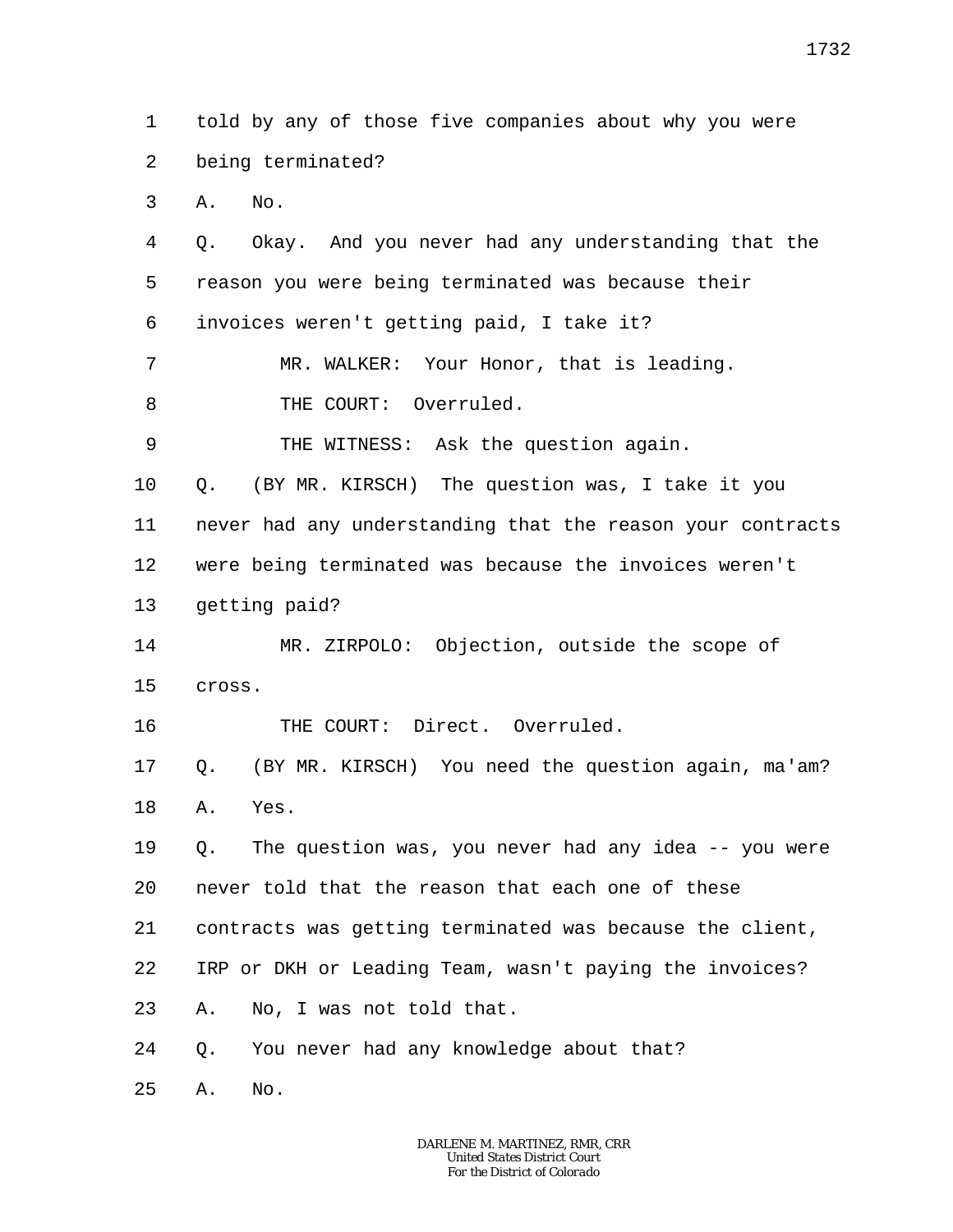1 2 3 4 5 6 7 8 9 10 11 12 13 14 15 16 17 18 19 20 21 22 23 24 25 Q. Okay. Is it fair for me to say that if you had known that, you wouldn't have continued to keep doing this work? A. No, I would have continued. Q. You would have? A. Yes. Q. It didn't matter to you whether those invoices were getting paid? A. No. Q. When you would work at or when you would try to get employed at a new staffing company, did you ever get any instructions from anyone at DKH or IRP about not revealing that you had previously worked at other staffing companies? A. No. Q. Nobody ever told you anything like that? A. No. MR. KIRSCH: Sorry, Your Honor, I need just a moment, please. THE COURT: You may. MR. KIRSCH: Your Honor, can I please publish 608.05? THE COURT: You may. MR. KIRSCH: Can you expand the top part of that, please. Q. (BY MR. KIRSCH) That is your name in the middle of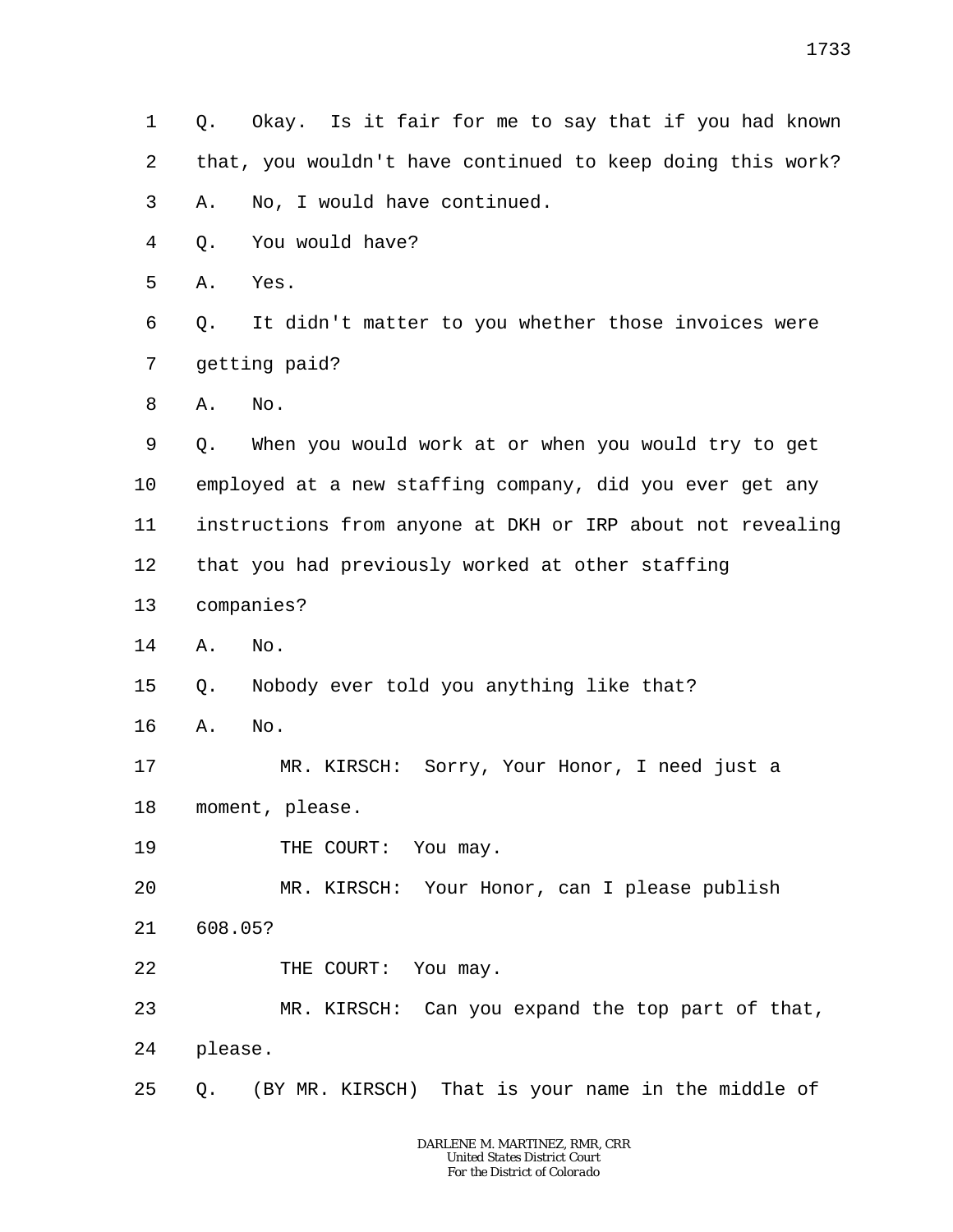1 that e-mail, isn't it, ma'am?

 $\overline{a}$ A. Yes.

4

- 3 Q. It appears to me --
	- MR. ZIRPOLO: Objection.

5 Q. (BY MR. KIRSCH) -- under your name it says.

6 THE COURT: Wait.

7 8 MR. ZIRPOLO: There is nothing in that e-mail that says it went to her.

9 THE COURT: That is not the question. Overruled.

10 MR. KIRSCH: Good idea, though, Mr. Zirpolo.

11 Q. (BY MR. KIRSCH) Do you remember whether you were on

12 a distribution list that was called CSF?

13 A. No, I'm not on a CSF distribution list.

14 Q. You are not now. I am asking you about back then.

- 15 A. No. No.
- 16 Q. You weren't?
- 17 A. No.
- 18 Q. Do you know what CSF is?

19 A. CSF can stand for many things.

20 Q. Do you know what it would stand for -- you don't have

21 any idea what it would stand for if Mr. Harper were

22 sending an e-mail to CSF?

23 A. No.

24 Q. At that time, were you a member of a church called

25 Colorado Springs Fellowship?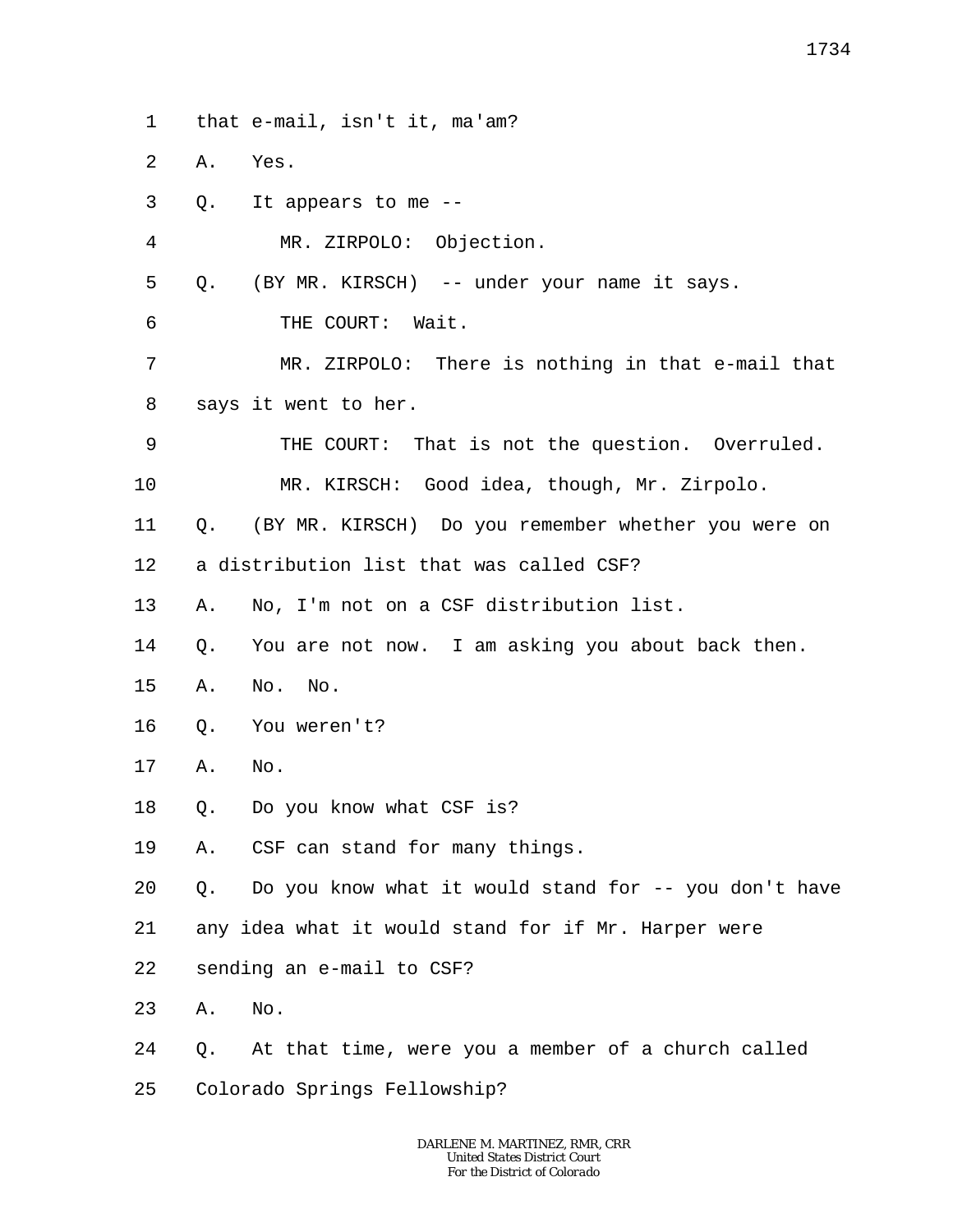1 A. Yes.

| 2       | Okay. This e-mail, right underneath your former<br>Q.       |  |  |
|---------|-------------------------------------------------------------|--|--|
| 3       | name, says "So the above individuals, please take down any  |  |  |
| 4       | name plates and correspondence that will associate you to   |  |  |
| 5       | the building." Why would you have needed to take down a     |  |  |
| 6       | name plate or a correspondence to associate you to the      |  |  |
| 7       | building in connection with a meeting from Barrett          |  |  |
| 8       | Business Services?                                          |  |  |
| 9       | MR. BANKS: Objection, Your Honor. Ms. Ruff has              |  |  |
| $10 \,$ | already stated that she doesn't know if she was on this     |  |  |
| 11      | distribution list, so she can't testify to what she         |  |  |
| 12      | doesn't know.                                               |  |  |
| 13      | THE COURT: Overruled.                                       |  |  |
| 14      | THE WITNESS: I don't know what this is. I have              |  |  |
| 15      | never seen it. So I don't have a clue.                      |  |  |
| 16      | (BY MR. KIRSCH) You have never seen this?<br>Q.             |  |  |
| 17      | No, I have never seen this.<br>Α.                           |  |  |
| 18      | You never got any direction to take down a name plate<br>Q. |  |  |
| 19      | or any correspondence?                                      |  |  |
| 20      | No, I have not.<br>Α.                                       |  |  |
| 21      | Do you know why your name would be on this?<br>Q.           |  |  |
| 22      | I don't know.<br>Α.                                         |  |  |
| 23      | Complete mystery to you; is that right?<br>Q.               |  |  |
| 24      | Yes. I have never seen this.<br>Α.                          |  |  |
| 25      | MR. KIRSCH: Your Honor, I would like to ask                 |  |  |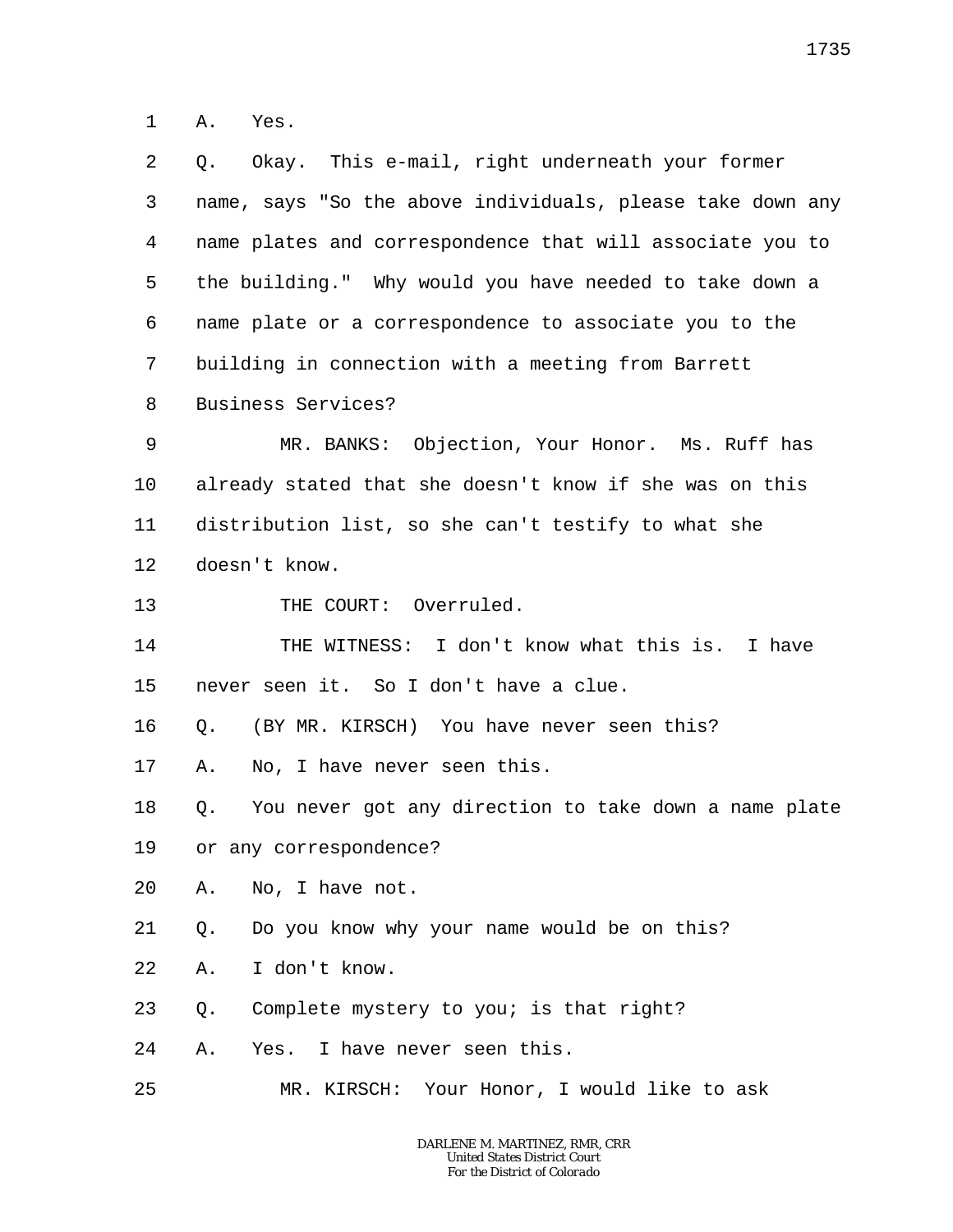1 Ms. Parks a question about 609.01, the white board.

2 Can I move that over there again?

3 THE COURT: You may.

4 MR. KIRSCH: Thank you.

5 Q. (BY MR. KIRSCH) I apologize, but I will need to ask

6 you to step out here so you can see what is on this board.

7 8 MR. KIRSCH: Your Honor, can I try to position it a little better. I am sorry. Is that better?

9 10 11 Q. (BY MR. KIRSCH) Ms. Ruff -- Ms. Parks, is that your former name listed there in the column of red names up on the top right?

12 A. Yes.

13 Q. Next to where it says "dba"?

14 A. Yes.

15 Q. Then over on the left there, those are your initials,

16 or your then initials, "SR;" is that right?

17 A. Yeah, I guess.

18 19 20 Q. That would make sense, right? All of the initials on the left-hand column are the same as the names that are written out there in the right in red?

21 A. Right. But that is not -- that is my initials, yes.

22 Q. Okay. I am not suggesting that you wrote this.

23 A. Right.

24 Q. You didn't write it, I take it?

25 A. No, I did not.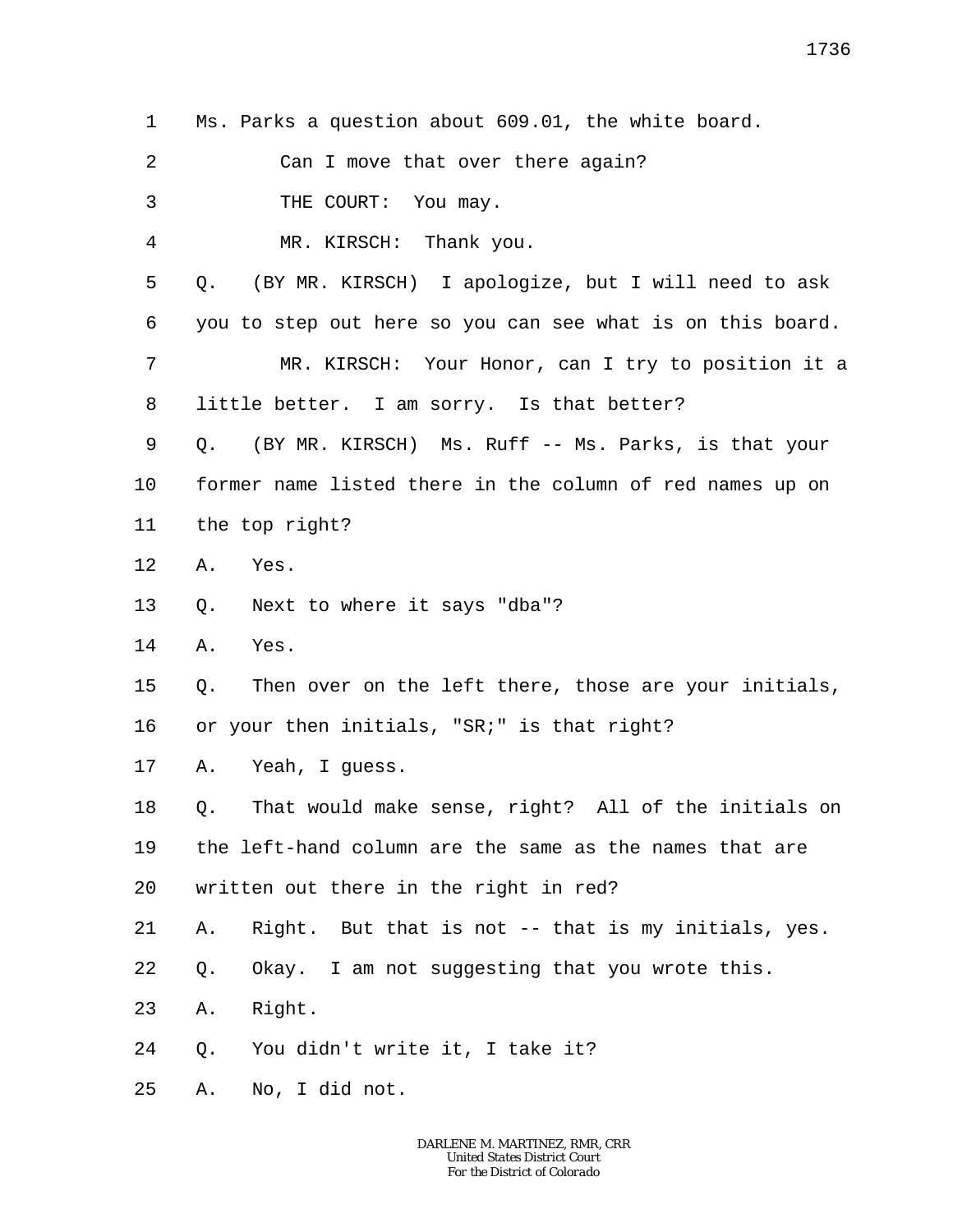| 1  | Q.           | Okay. Do you see over there under Headway                  |
|----|--------------|------------------------------------------------------------|
| 2  |              | Staffing -- the column Headway Staffing?                   |
| 3  | Α.           | Uh-huh.                                                    |
| 4  | Q.           | The first set of initials under Headway Staffing, it       |
| 5  |              | says "SR." And then in parentheses "DB"?                   |
| 6  | Α.           | Uh-huh.                                                    |
| 7  | Q.           | Do you have any idea why the initials DB would be          |
| 8  |              | listed after your initials there under Headway?            |
| 9  | Α.           | No, I don't.                                               |
| 10 | Q.           | We looked at the Headway time cards that you signed        |
| 11 |              | earlier; right? We looked at at least a couple of them?    |
| 12 | Α.           | Uh-huh.                                                    |
| 13 | Q.           | Your testimony is absolutely you worked every hour         |
| 14 |              | that was reported to Headway; is that right?               |
| 15 | Α.           | That's correct.                                            |
| 16 | Q.           | None of that time was worked by David Banks?               |
| 17 | Α.           | No.                                                        |
| 18 | Q.           | How about there under Blackstone? Do you see               |
| 19 |              | under -- do you see the word "Blackstone" just to the left |
| 20 |              | of Headway?                                                |
| 21 | Α.           | Uh-huh.                                                    |
| 22 | Q.           | Do you see where the initials "KH" are in                  |
| 23 | parentheses? |                                                            |
| 24 |              | A. Right.                                                  |
| 25 | Q.           | And then next to $-$ - I am sorry, not in parentheses,     |
|    |              |                                                            |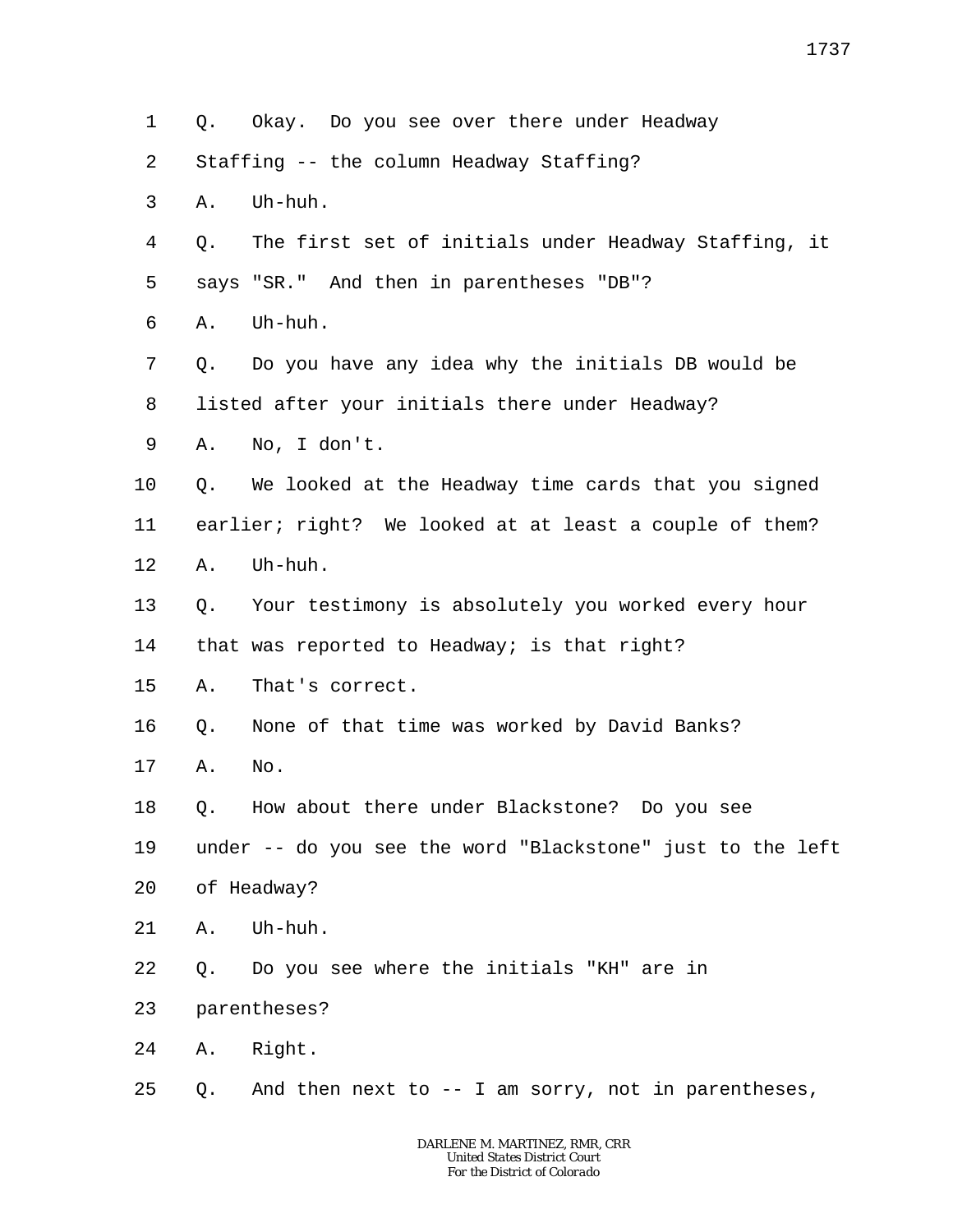- 1 next to "KH," in parentheses, are the letters "SR."
- 2 A. Okay.
- 3 Q. Do you have any idea why those are there?
- 4 A. No, I don't have a clue.
- 5 6 Q. You never reported any time under the name Kendra Haughton, did you?
- 
- 7 A. No. No, I did not.
- 8 Q. You wouldn't have done that?
- 9 A. No.
- 10 Q. Because that would have been fraud?
- 11 A. That's fraud.
- 12 MR. KIRSCH: Thank you, Ms. Parks.
- 13 That is all I have, Your Honor.
- 14 THE COURT: All right. Redirect?
- 15 MR. BANKS: Thank you, Your Honor.
- 16

## **REDIRECT EXAMINATION**

- 17 **BY MR. BANKS**:
- 18 Q. Ms. Parks, did you work at an office or cubicle?
- 19 A. Yes, in a cubicle.
- 20 Q. Do you recall if cubicles or offices had name plates?
- 21 A. I can't remember.
- 22 Q. Okay.
- 23 MR. BANKS: That is all I have, Your Honor.
- 24 THE COURT: Anything further?
- 25 MR. ZIRPOLO: I have one question.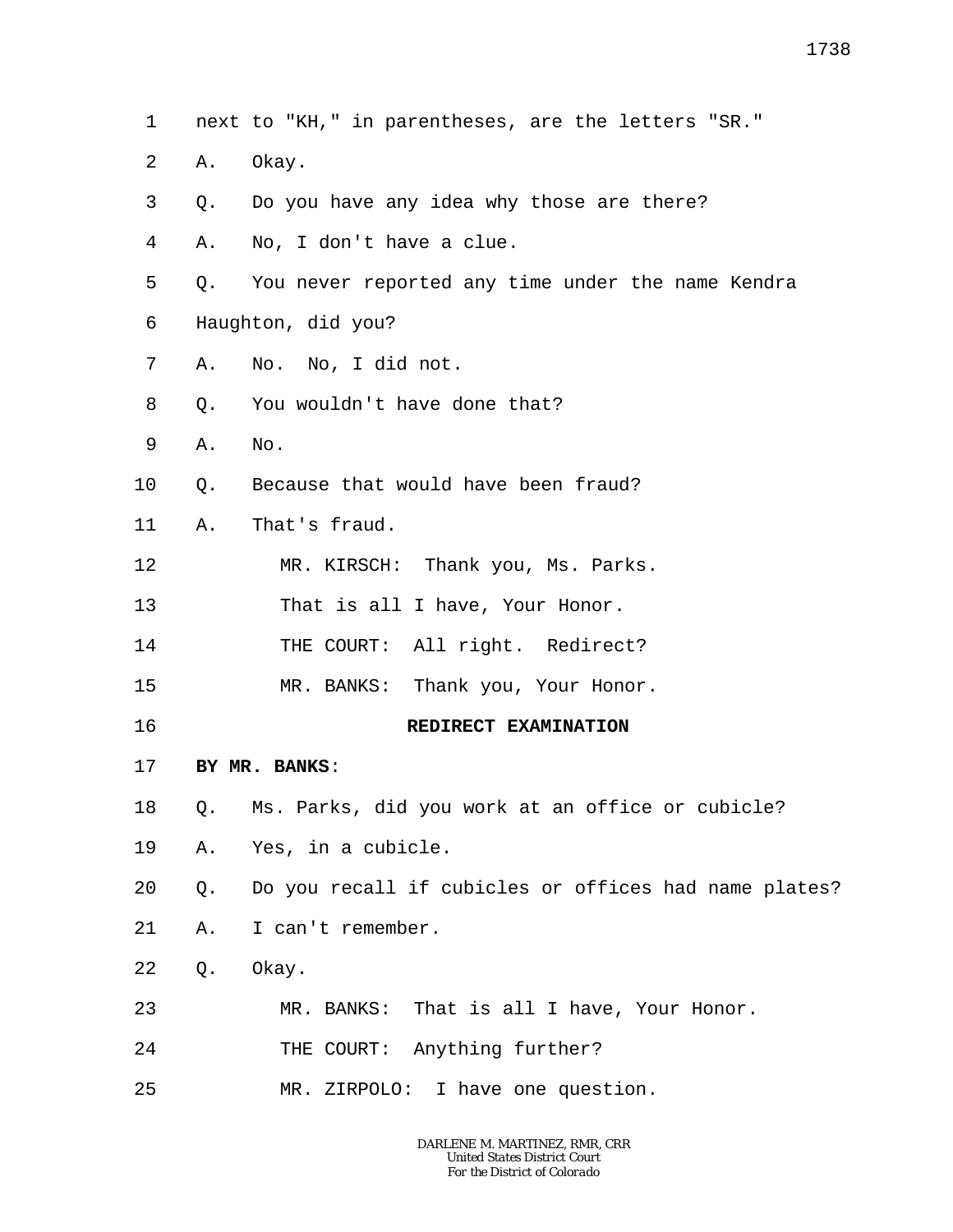| $\mathbf 1$ | REDIRECT EXAMINATION                                     |  |  |
|-------------|----------------------------------------------------------|--|--|
| 2           | BY MR. ZIRPOLO:                                          |  |  |
| 3           | You say you worked for Oracle?<br>Q.                     |  |  |
| 4           | Correct.<br>Α.                                           |  |  |
| 5           | Q. Do you care if Oracle was paying their staffing       |  |  |
| 6           | companies?                                               |  |  |
| 7           | A. No, I don't.                                          |  |  |
| 8           | MR. KIRSCH: Objection, relevant.                         |  |  |
| 9           | MR. BANKS: It is very relevant. He asked if she          |  |  |
| 10          | cared if the staffing companies were being paid for IRP. |  |  |
| 11          | THE COURT: Overruled.                                    |  |  |
| 12          | MR. ZIRPOLO: No further questions.                       |  |  |
| 13          | THE COURT: Anything further?                             |  |  |
| 14          | Thank you very much. You are excused.                    |  |  |
| 15          | MR. KIRSCH: Your Honor, shall I move that exhibit        |  |  |
| 16          | back?                                                    |  |  |
| 17          | THE COURT: Yes, please.                                  |  |  |
| 18          | Defendants may call their next witness.                  |  |  |
| 19          | MR. WALKER: Your Honor, defense calls Kendra             |  |  |
| 20          | Haughton.                                                |  |  |
| 21          | COURTROOM DEPUTY: Your attention, please.                |  |  |
| 22          | KENDRA HAUGHTON                                          |  |  |
| 23          | having been first duly sworn, testified as follows:      |  |  |
| 24          | COURTROOM DEPUTY: Please be seated.                      |  |  |
| 25          | Please state your name, and spell your first and         |  |  |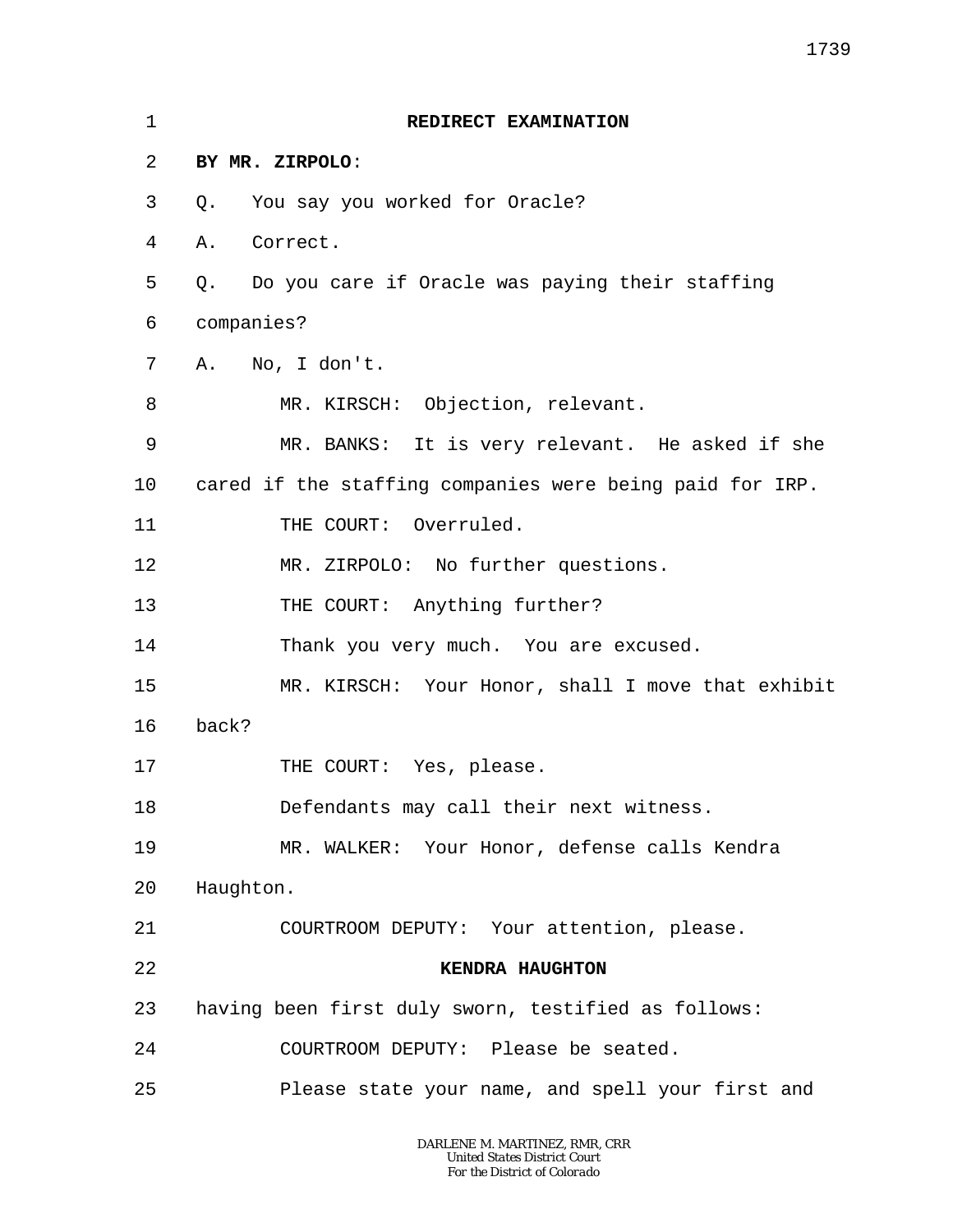1 last names for the record.

2 3 4 5 6 7 8 9 10 11 12 13 14 15 16 17 18 19 20 21 22 23 24 25 THE WITNESS: Kendra Haughton. K-E-N-D-R-A H-A-U-G-H-T-O-N. THE COURT: You may proceed. MR. WALKER: Thank you, Your Honor. **DIRECT EXAMINATION BY MR. WALKER**: Q. Ms. Haughton, what is your current profession? A. Currently I am an SCM out-person for Dish Network. THE COURT: Ms. Haughton, could I ask you to move forward and speak into the microphone, please. THE WITNESS: An SCM person for Dish Network. Q. (BY MR. WALKER) SCM. Can you explain what SCM - what those acronyms -- that acronym stands for, what it means? A. Software configuration management. And what I do is actually push software code into test and development environments, and test environments and production for Dish Network. So I work with software development tools. Q. And how long have you been at Dish Network? A. For 4 years. Q. And how long have you been working as an SCM? A. An SCM for about 8 years. Q. Prior to Dish Network, where did you work? A. Prior to Dish Network, I was at MCI WorldCom, and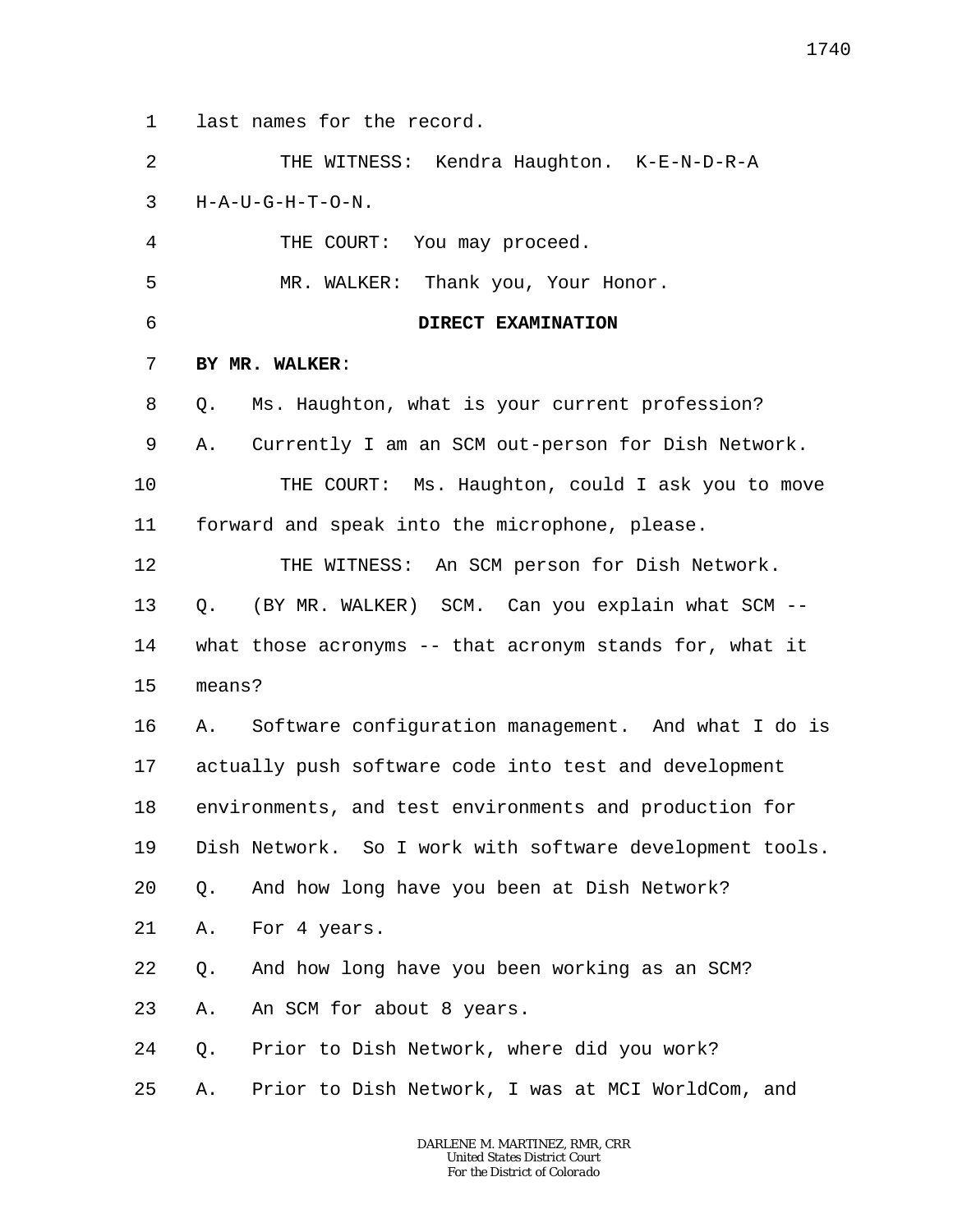- 1 which had changed to Verizon. And that was a 2-year
- 2 contract, doing software test work there.
- 3 Q. Two years as a tester there?
- 4 A. Yes, that's correct.
- 5 Q. And for Dish Network, are you a contractor,
- 6 consultant, or are you full-time employed?
- 7 8 MS. HAZRA: Objection, Your Honor, relevance. THE COURT: Sustained.
- 9 Q. (BY MR. WALKER) And prior to doing the testing work
- 10 at MCI Verizon, where did you work?
- 11 A. Prior to Verizon, I was at IRP Solutions.
- 12 Q. And what did you do at IRP Solutions?
- 13 A. I did software test work there, as well as
- 14 configuration management.
- 15 Q. And in those two roles, did you work in the office,
- 16 or did you work remotely?
- 17 A. Both.

18 19 20 Q. And for both of those roles, doing testing and doing the software configuration management, what products did you work on?

21 22 23 24 A. I've worked on the CILC Basic product, testing that. Also doing software configuration management for the CILC Precinct, I believe the DHS version, also. It was quite a few products there.

25 Q. Okay. And as far as those products are concerned,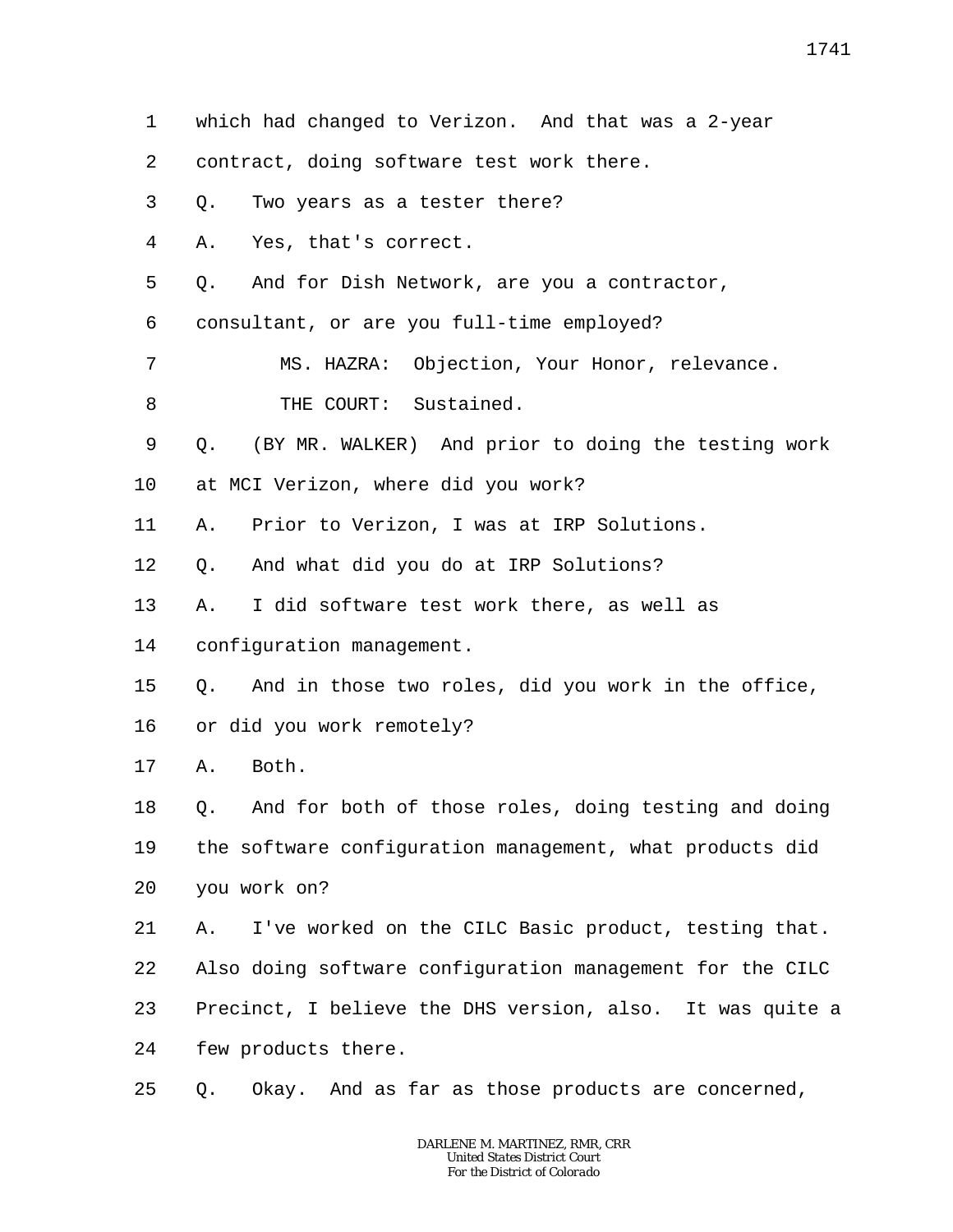1 2 3 4 5 6 7 8 9 10 11 12 13 14 15 16 17 18 19 20 21 22 23 24 25 and as far as it's applied to those roles, how did you familiarize yourself with the product? A. By actually using it. Going inside of the tool and actually using the product. Q. And as well as doing hands-on work and familiarizing yourself with the product, did you have access to documentation about the product? A. I did. Q. And in your work with software tests as an SCM, did you work with other groups in the company? A. In IRP Solutions? Q. Yes. A. Some groups. The dba's. Q. And how would you interact with the dba's? A. As far as like doing some testing, we would have to do back-end testing. So working with the dba's setting up test cases to do back-end testing; create back-end test cases. Q. Can you just clarify what you mean by back-end for the non-IT people. A. Oh, actually creating test cases that would actually test the data that we were actually putting into the product. Just testing data. Q. And for that type of testing of the products, how did you come about the data that was actually put into the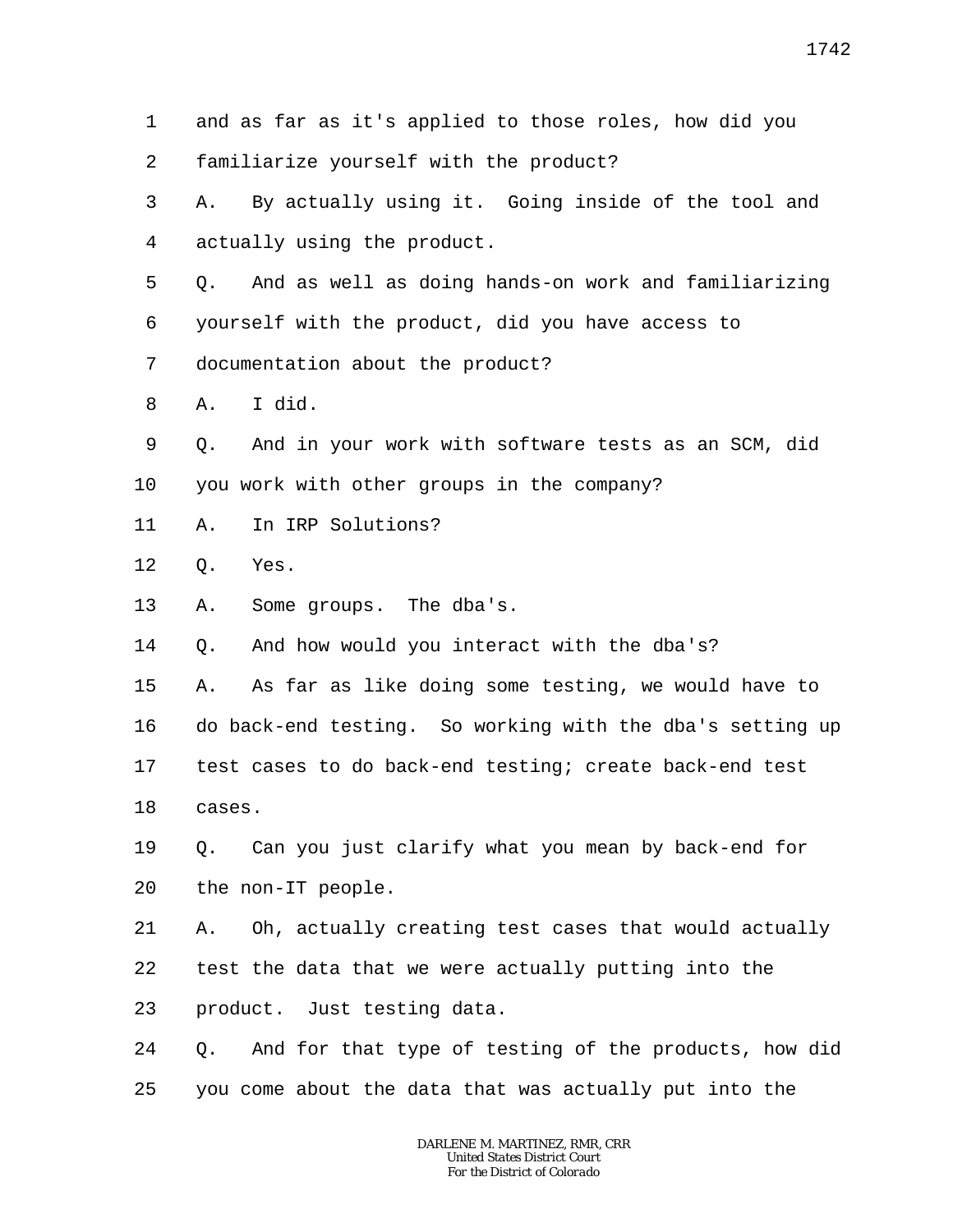1 system?

| 2  | We actually -- the test group, we came together and<br>Α.  |
|----|------------------------------------------------------------|
| 3  | we formulated test data to actually test the product and   |
| 4  | actually using the product to come up with viable test     |
| 5  | data, test cases.                                          |
| 6  | And in coming up with that viable test data, did you<br>Q. |
| 7  | then develop an understanding of some law enforcement      |
| 8  | operations while doing that?                               |
| 9  | I did.<br>Α.                                               |
| 10 | MR. WALKER: May I have one minute, Your Honor?             |
| 11 | THE COURT: You may.                                        |
| 12 | MR. WALKER: Your Honor, I have no further                  |
| 13 | questions.                                                 |
|    |                                                            |
| 14 | THE COURT: All right. Mr. Banks?                           |
| 15 | MR. BANKS: Thank you, Your Honor.                          |
| 16 | DIRECT EXAMINATION                                         |
| 17 | BY MR. BANKS:                                              |
| 18 | Mr. Haughton, in your multiple roles of software<br>Q.     |
| 19 | configuration management testing at IRP, did you assist in |
| 20 | any other areas, as well?                                  |
| 21 | Some areas I did with calling. We actually did some<br>Α.  |
| 22 | calling to the different law enforcement agencies, doing   |
| 23 | calling to set up demos.                                   |
| 24 | Would you say that your work at IRP was fairly busy<br>Q.  |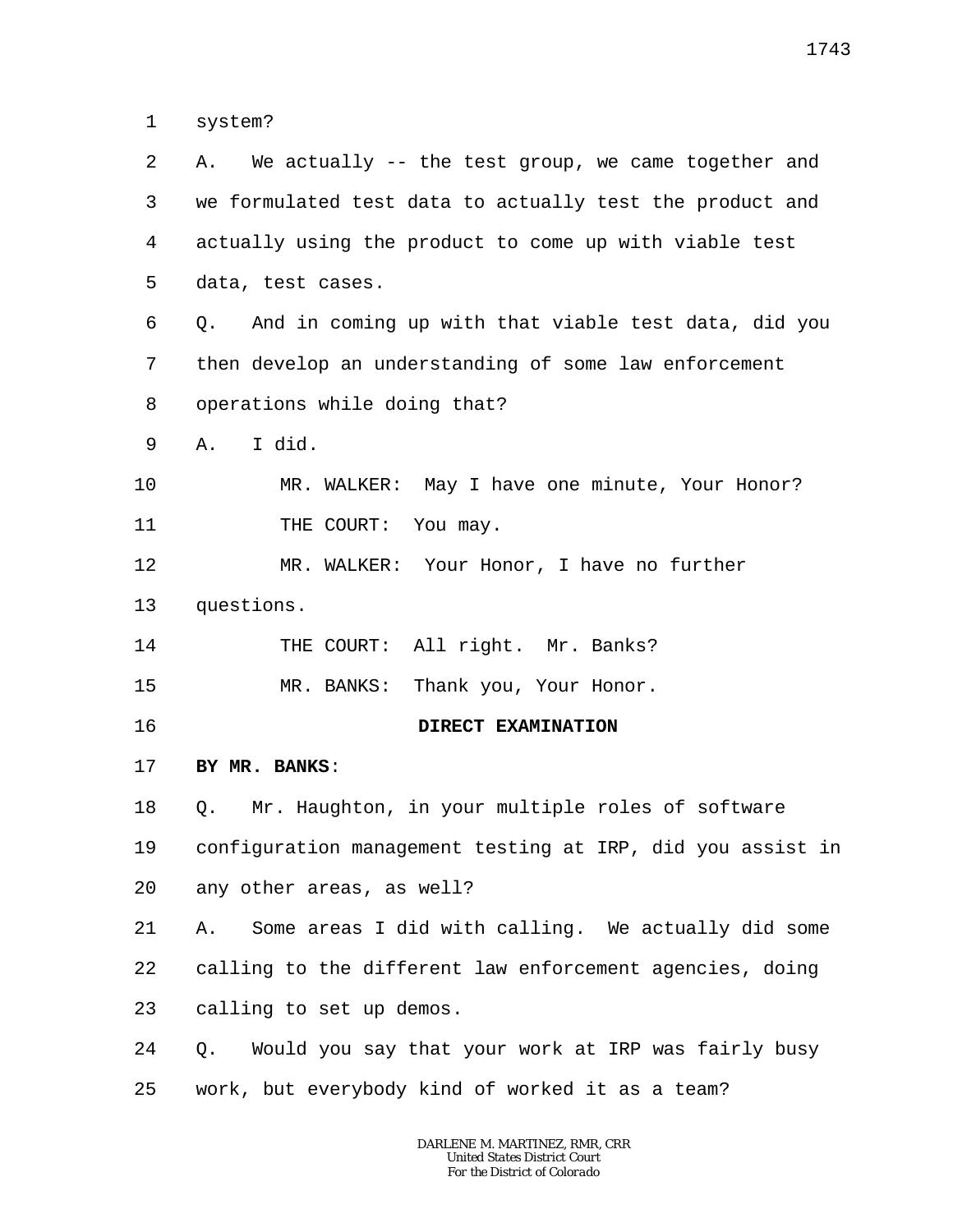- 1 A. Yes, I would say that.
- 2 Q. Now, during your time at IRP, you were staffed with

3 multiple staffing companies; is that correct?

4 A. That's correct.

5 Q. And for the hours you submitted to a staffing

6 company, you submitted accurate hours that you actually

- 7 worked; correct?
- 8 A. That's correct.
- 9 Q. Did anyone -- did you ever work for anyone else
- 10 besides yourself?
- 11 A. Never.
- 12 13 Q. Do you know of anyone else at the company that worked for someone else?
- 14 A. No, not to my knowledge.

15 16 17 18 Q. In performing multiple roles as a contractor, how do you balance two different positions, two different roles; say you are doing software configuration management and test engineering.

19 20 MS. HAZRA: Objection, Your Honor. Just if it is beyond what she didn't do at IRP. Just clarification.

21 MR. BANKS: At IRP.

22 23 THE COURT: All right. Sustained. And then as worded, as limited, overruled.

24 25 MR. BANKS: Will do, Your Honor. I am sorry to interrupt.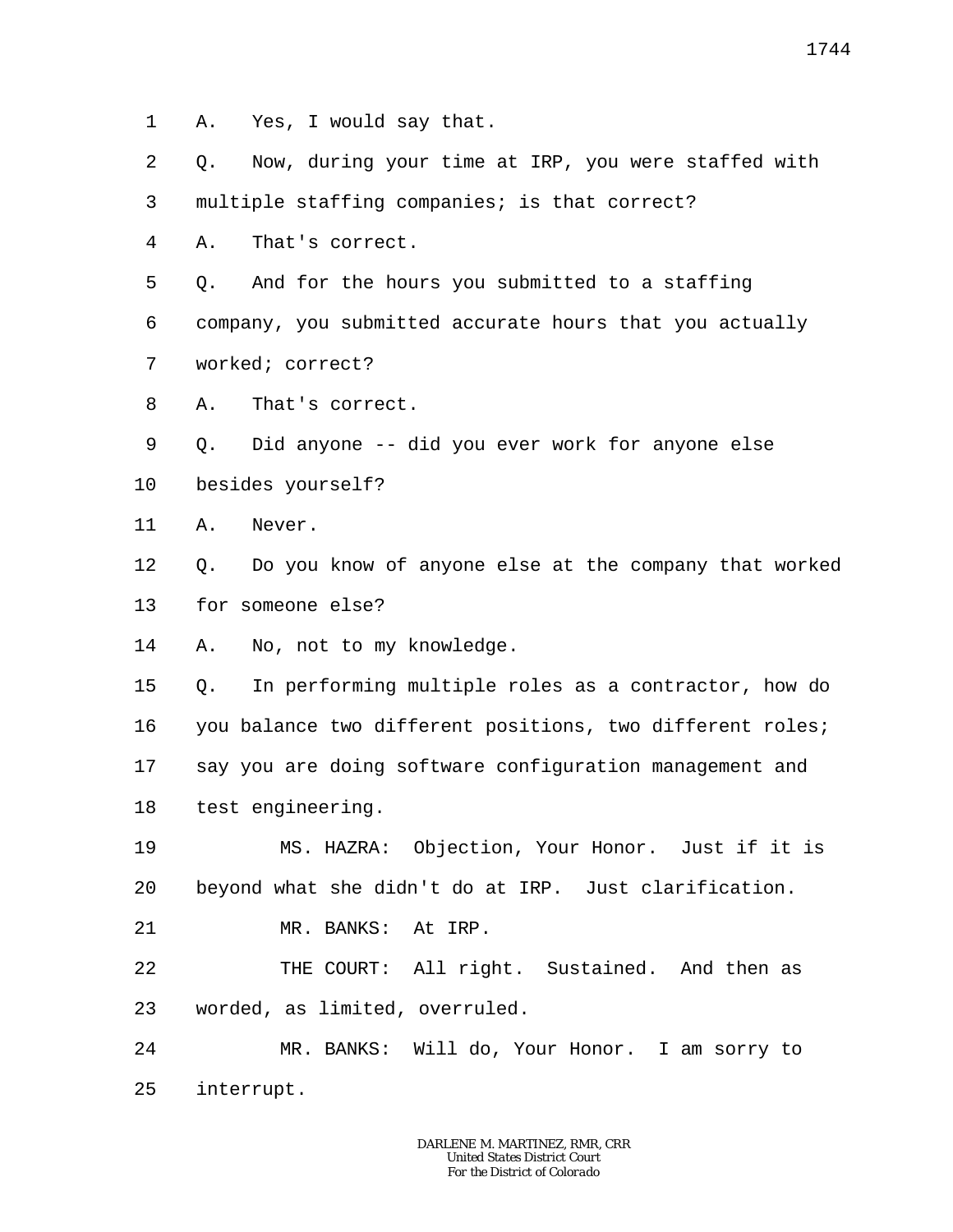1 2 3 4 5 6 7 8 9 10 11 12 13 14 15 16 17 18 19 20 21 22 23 24 25 Q. (BY MR. BANKS) In your multiple roles at IRP, did you have the occasion to do some work from home? A. Yes. Q. And if -- let me ask you this. And you also worked -- or did you work in the office, as well? A. I did. Q. If you're concurrently doing -- did you concurrently work as an SCM and test engineering? A. Yes, I did. Q. Can you explain a little bit about how that's accomplished? A. Yes. With software configuration management, I am actually doing the build for the testing. So you are compounding the code for the testers to test. So they can't do their job until my job is done. Once the developer does his thing and puts the code into the test -- into the repository; the code repository, I build it. And then that package is submitted then to the testers to test. So they kind of work hand in hand. Q. Okay. So would you say some of the builds that you just spoke about, you would actually test off of some of the builds you actually created, as well? A. That's correct. Q. And when you say "a build," are those builds for different product lines?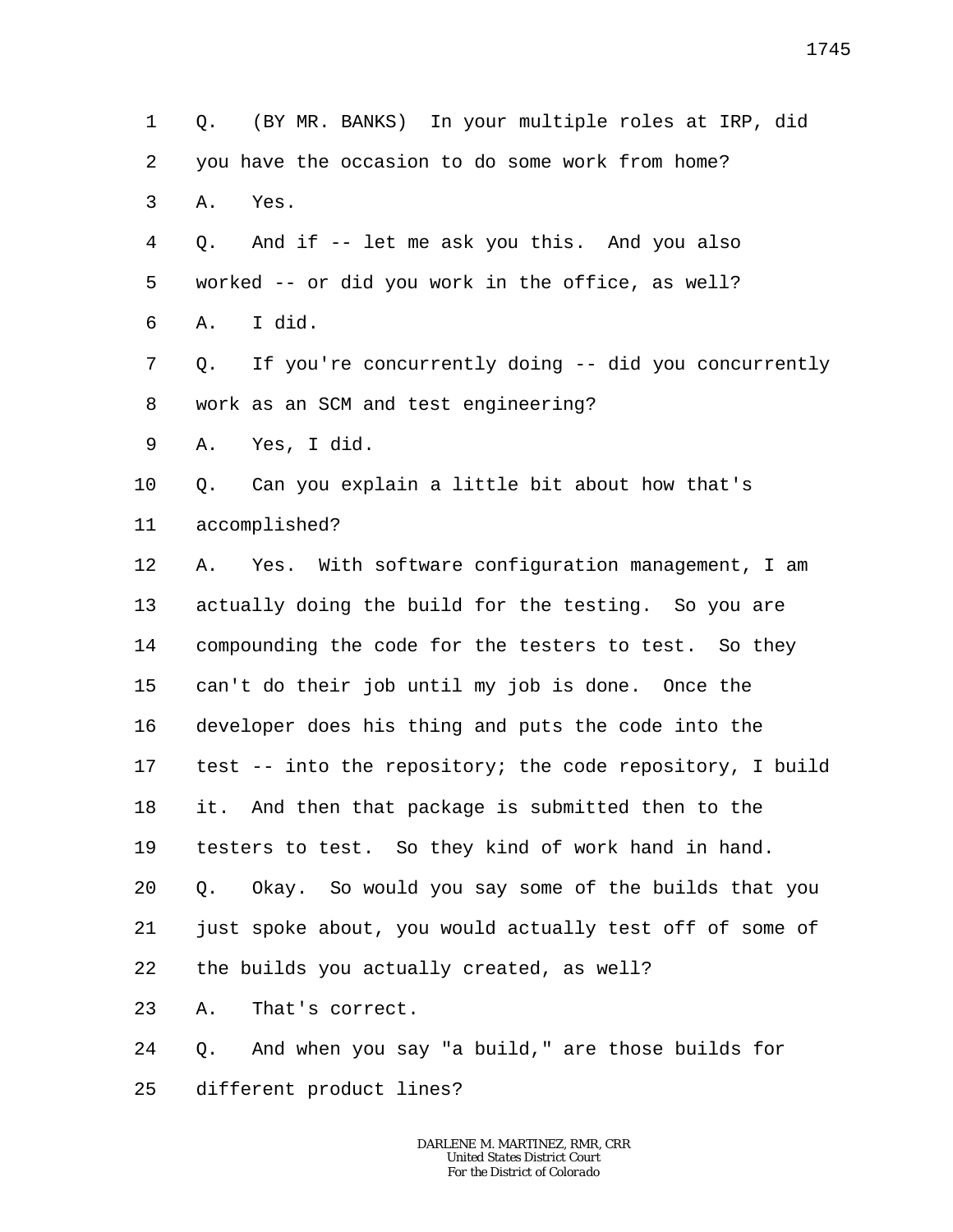| $\mathbf 1$ | Yes, multiple. You can do builds for multiple lines<br>Α.  |
|-------------|------------------------------------------------------------|
| 2           | at more than -- more than one release, so, yes.            |
| 3           | Were you involved in any -- at your time at IRP, did<br>Q. |
| 4           | you arrange any sort or contact --                         |
| 5           | MR. BANKS: I have nothing further, Your Honor.             |
| 6           | THE COURT: All right. Anybody else?                        |
| 7           | Mr. Zirpolo?                                               |
| 8           | MR. ZIRPOLO: Thank you, Your Honor.                        |
| 9           | DIRECT EXAMINATION                                         |
| 10          | BY MR. ZIRPOLO:                                            |
| 11          | When you are doing a build, are you able to do other<br>Q. |
| 12          | things while the build is running?                         |
| 13          | Yes. Multi-tasking many things.<br>Α.                      |
| 14          | How long does it take a build to run?<br>Q.                |
| 15          | Maybe 10 to 15 minutes, depending on the package you<br>Α. |
| 16          | are building.                                              |
| 17          | Q.<br>Could some take longer?                              |
| 18          | A. Some could take longer.                                 |
| 19          | During that time, you are doing other things?<br>$Q$ .     |
| 20          | Other things. You are not sitting around waiting.<br>Α.    |
| 21          | MR. ZIRPOLO: Thank you. No further questions.              |
| 22          | THE COURT: Anybody else?                                   |
| 23          | All right. Cross-examination?                              |
| 24          | MS. HAZRA: Thank you, Your Honor.                          |
| 25          | Could I have one moment?                                   |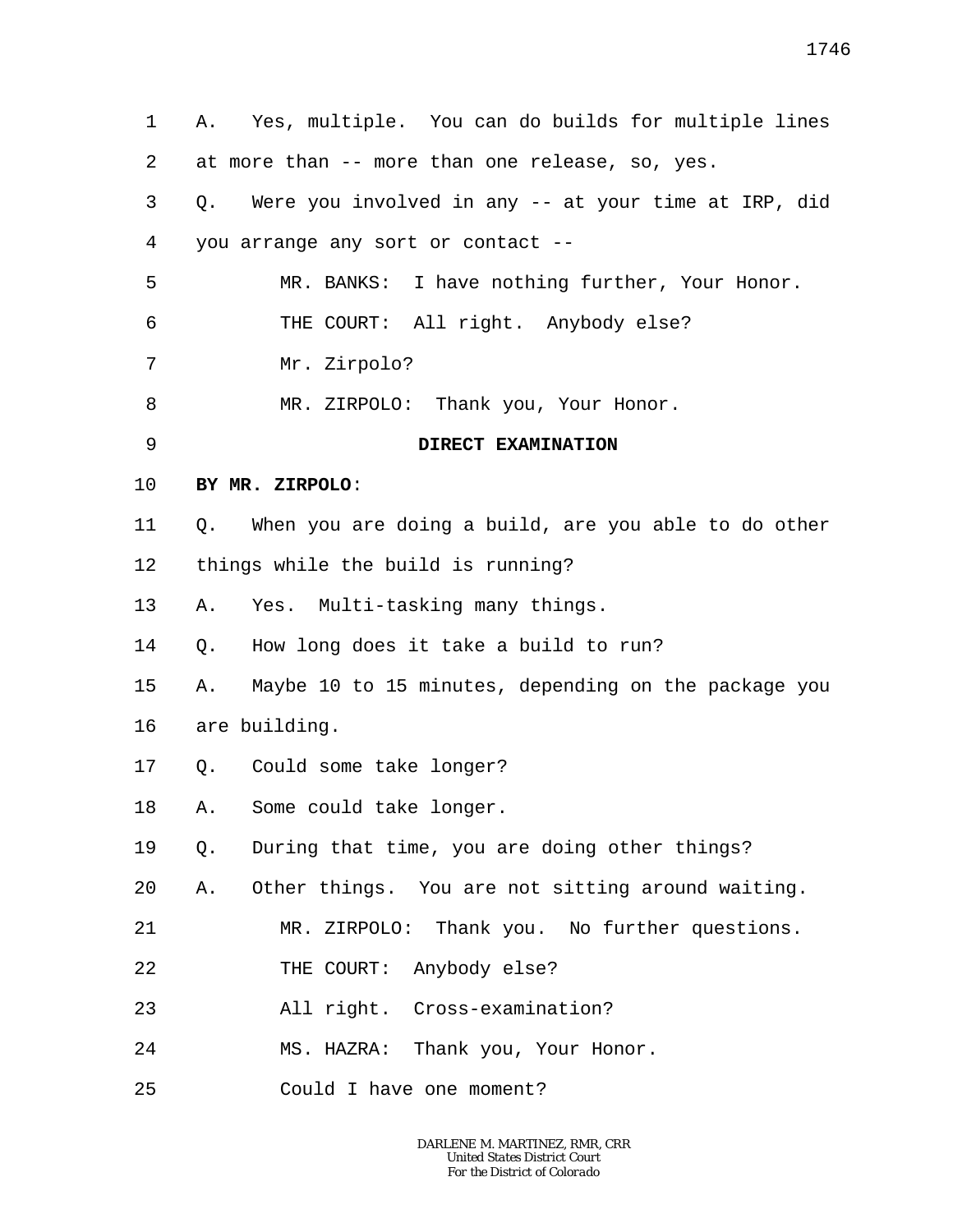| 1       |    | THE COURT: You may.                                   |
|---------|----|-------------------------------------------------------|
| 2       |    | <b>CROSS-EXAMINATION</b>                              |
| 3       |    | BY MS. HAZRA:                                         |
| 4       | Q. | Hello, Ms. Haughton. Good morning. How many           |
| 5       |    | staffing companies did you work for at IRP?           |
| 6       | Α. | I don't recall the number.                            |
| 7       | Q. | Did you work for any at the same time?                |
| 8       | Α. | I don't recall. It's possible.                        |
| 9       | Q. | It's possible. Do you know -- do you remember which   |
| $10 \,$ |    | ones you worked for?                                  |
| 11      | Α. | No.                                                   |
| 12      | Q. | How about Manpower? Do you remember that name?        |
| 13      | Α. | That could be possible. That was several years ago.   |
| 14      |    | So who knows.                                         |
| 15      | Q. | You could have worked for them?                       |
| 16      | Α. | Yes.                                                  |
| 17      | Q. | And how about Organic People?                         |
| 18      |    | A. I could have.                                      |
| 19      | Q. | Personnel Plus?                                       |
| 20      | Α. | Again, I have already answered that. I could have.    |
| 21      | Q. | You could have worked for Spherion too, and Kelly and |
| 22      |    | Computer Merchant and The Judge Group and Blackstone  |
| 23      |    | Technology; right?                                    |
| 24      | Α. | I have already answered that question.                |
| 25      | Q. | So if I show you time cards from all of those         |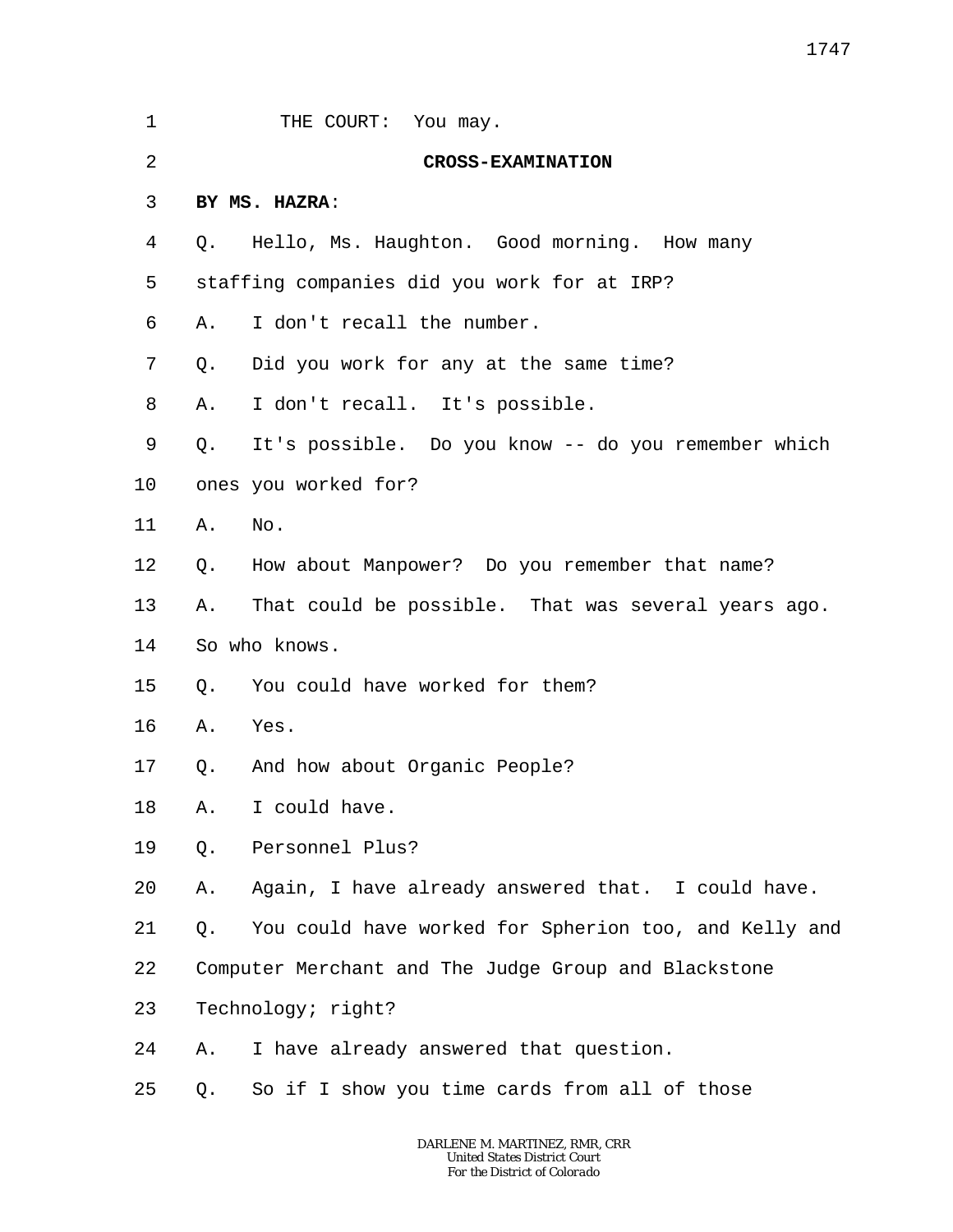1 2 3 companies with your signature, those are the companies you would agree that you worked for when you were at IRP? A. If my signature is on them.

4 5 6 Q. If your signature is on them, you worked for those companies. Do you recall how much you made from working for those companies?

7 8 A. No. Again, over 7 years ago. And how many jobs have I had since then?

9 10 Q. If I told you you made a little over \$112,000, does that sound right?

11 12 13 A. Well, it is possible that you guys could know since the Government decided to get my bank account without a subpoena.

14 15 16 17 18 THE COURT: Ms. Haughton. Ms. Haughton. You answer the question that is asked, and I don't want you blurting out information that I've already ruled on. And if you want to be held in contempt, you can go ahead and violate that rule. Do you understand?

19 THE WITNESS: Yes.

20 21 22 THE COURT: So you answer the question that is asked, and that is all. And if you continue to blurt out information, we will take that up.

23 THE WITNESS: I understand.

24 25 Q. (BY MS. HAZRA) If the payroll records indicate that you made -- were paid a little over \$112,000, you would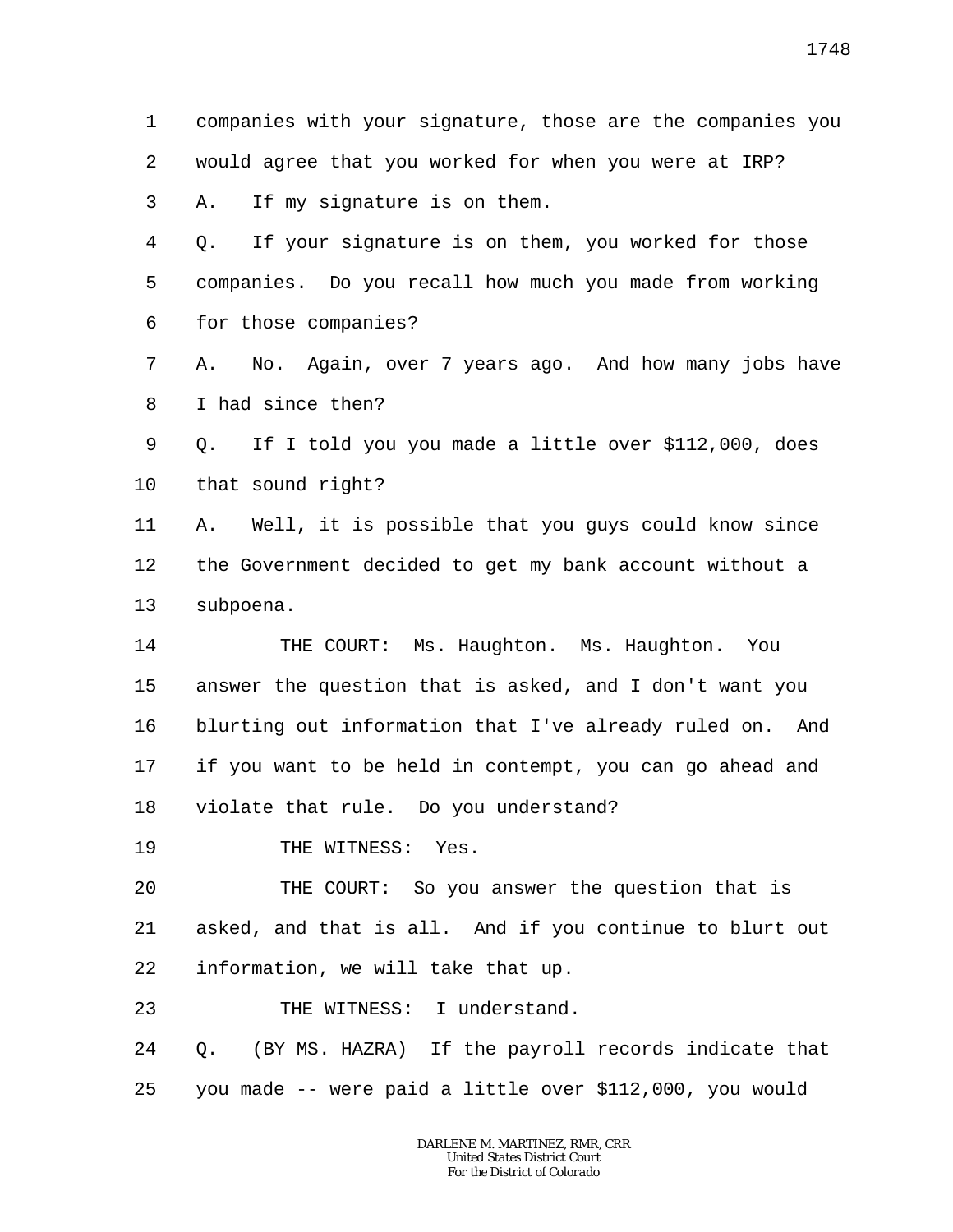- 1 agree that those would be accurate?
- 2 A. Whatever it says.
- 3 4 Q. And, ma'am, did your husband work at IRP at the same time you did, as well?
- 5 6 A. He has to answer questions for himself. I am not Shaun Haughton, I am Kendra Haughton.
- 7 8 Q. Do you know whether or not Shaun Haughton worked at IRP at the same time?
- 9 10 A. Again, you have to talk to Shaun Haughton. I am Kendra Haughton.
- 11 12 Q. So you are telling me that you don't know whether or not your husband worked at IRP?
- 13 A. I didn't tell you that. I said, I am Kendra

14 Haughton. You need to talk to Shaun Haughton.

- 15 16 THE COURT: Ms. Haughton, answer the question yes or no if you know. Don't argue with the lawyer.
- 17 18 THE WITNESS: Yes, he worked for the company. He did.
- 19 20 Q. (BY MS. HAZRA) Do you know, ma'am, whether or not your husband worked for IRP at the same time you did?
- 
- 21 A. It's possible.
- 22 Q. It's possible? And his name is Shaun Haughton, your

23 husband at the time; is that correct?

24 A. That's correct.

25 Q. Aside from working at IRP, do you know the gentlemen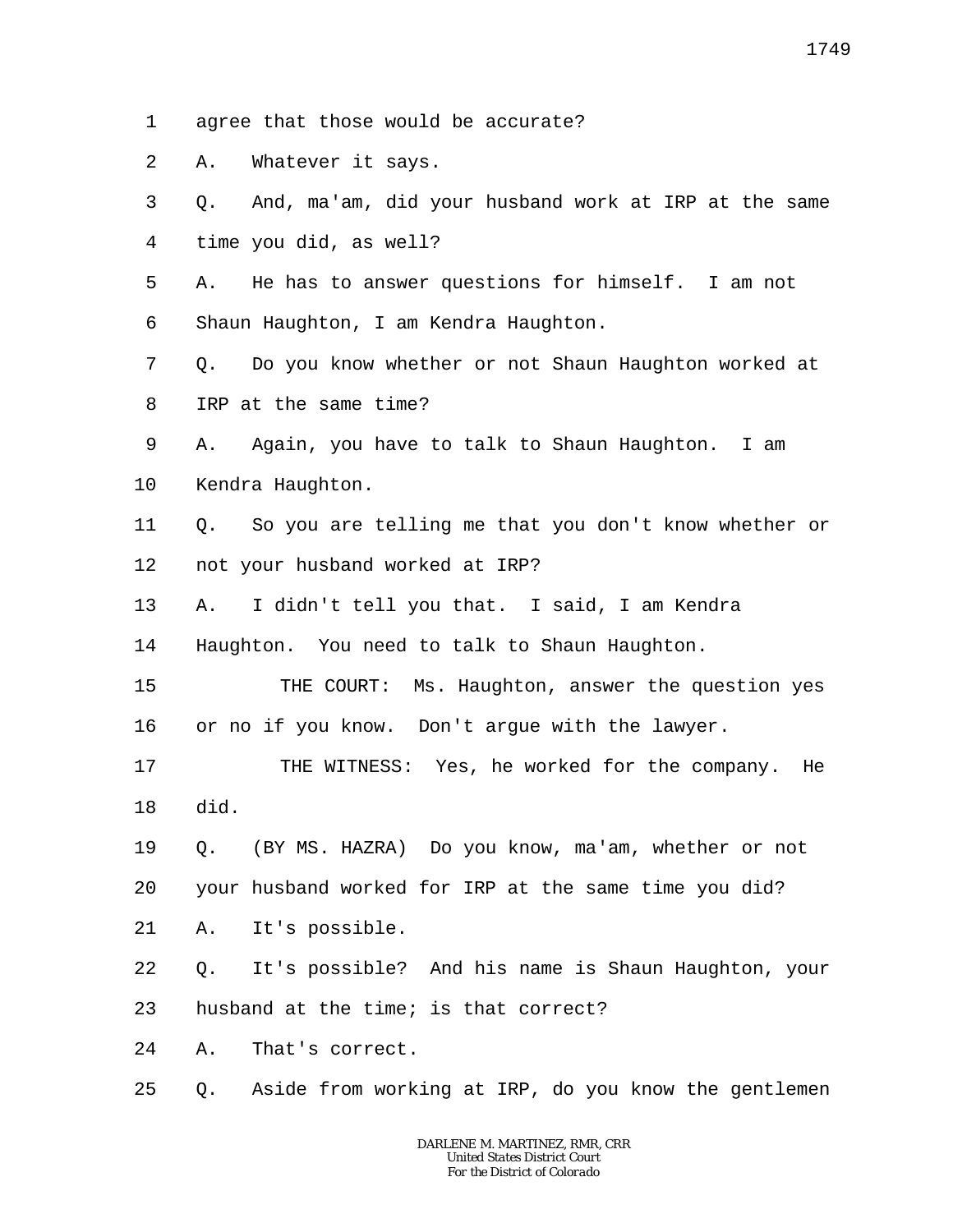- 1 that are seated here at this table?
- 2 A. Yes, I know them.
- 3 Q. How did you know them at the time you were at IRP.
- 4 Did you know them outside of work?
- 5 A. Yes, I did.
- 6 Q. How did you know them?
- 7 A. They are friends.
- 8 Q. How often did you see them?
- 9 A. Don't know. I can't put a number on it.
- 10 Q. Are you still friends?
- 11 A. Yes, I am.
- 12 Q. How did you get in and out of the IRP building?
- 13 A. What do you mean, how did I get in and out of the IRP
- 14 building?
- 15 Q. I am just curious. You said you did work there. I
- 16 believe you said you worked remotely and you worked at the
- 17 offices. How did you access the building?
- 18 A. I walked inside. I don't think I understand your
- 19 question.
- 20 21 Q. Did you need anything special to get access? Did you need an access badge or anything?

22 A. I believe we had a badge. I can't remember all this.

- 23 I believe we had badges.
- 24 25 Q. I believe you said, Ms. Haughton, you don't remember whether or not you worked for two companies -- staffing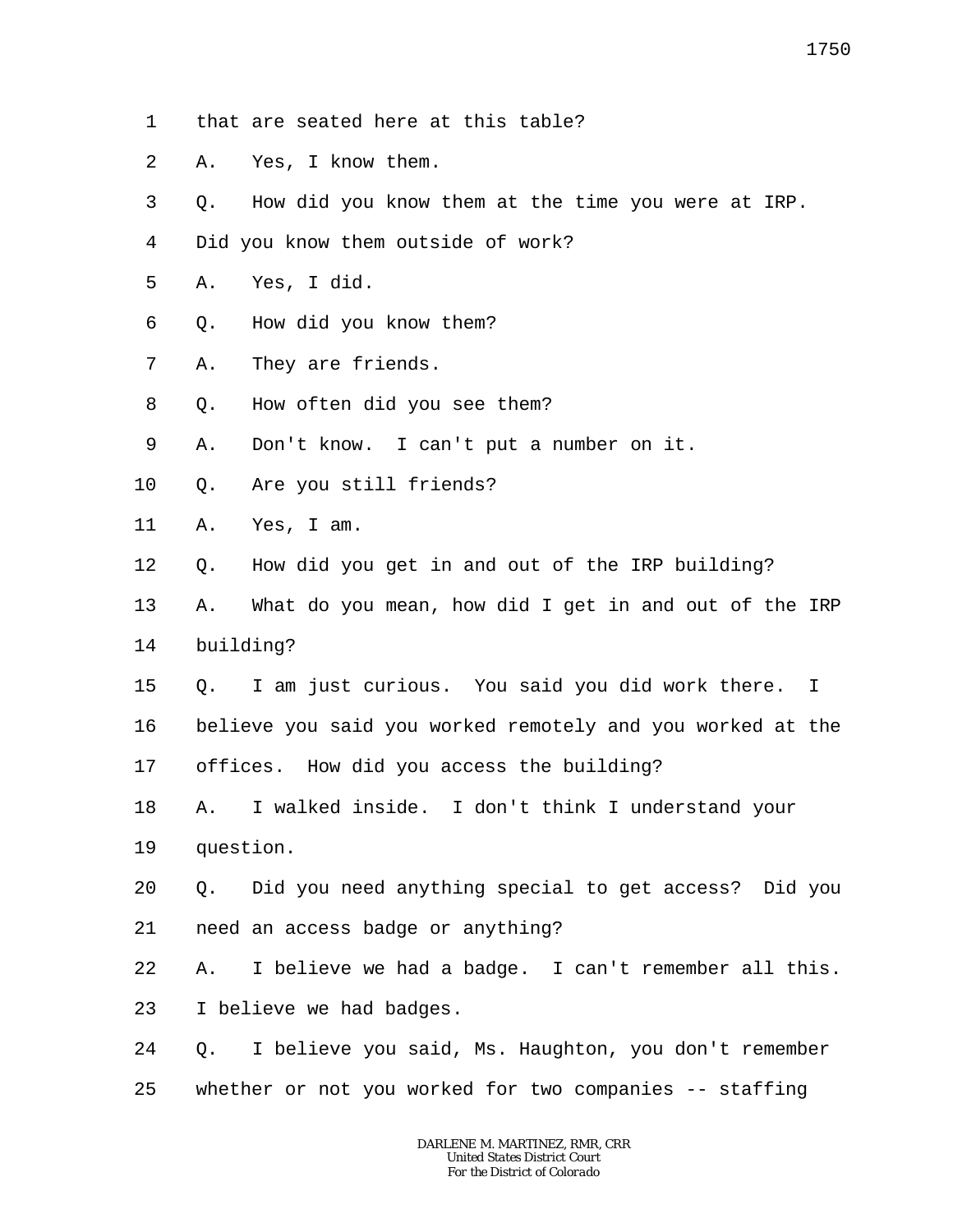1 2 3 4 5 6 7 8 9 10 11 12 13 14 15 16 17 18 19 20 21 22 23 24 25 companies at the same time; is that right? A. I didn't say that. I said it was possible. Q. It was possible? A. I didn't say I didn't remember. Q. Do you recall working for both the Computer Merchant and Judge Technical from September 2004 until January of 2005? A. I don't remember dates. It has been awhile. MS. HAZRA: Your Honor, I would like to publish Government's Exhibit 901.14. THE COURT: You may. MS. HAZRA: Thank you, Special Agent. Q. (BY MS. HAZRA) Ms. Haughton, this is a summary of hours you worked with Computer Merchant and Judge Technical. Do you see that in front of you? A. I do. Q. Do you see how you worked identical 8 hours for both companies all those days; is that right? A. Yes. Q. Your time cards were approved by C. Alfred Stewart. Who is that? A. I guess whoever C. Alfred Stewart is. Q. So you don't know who approved your time cards when you were working there? A. I just turned it in to management.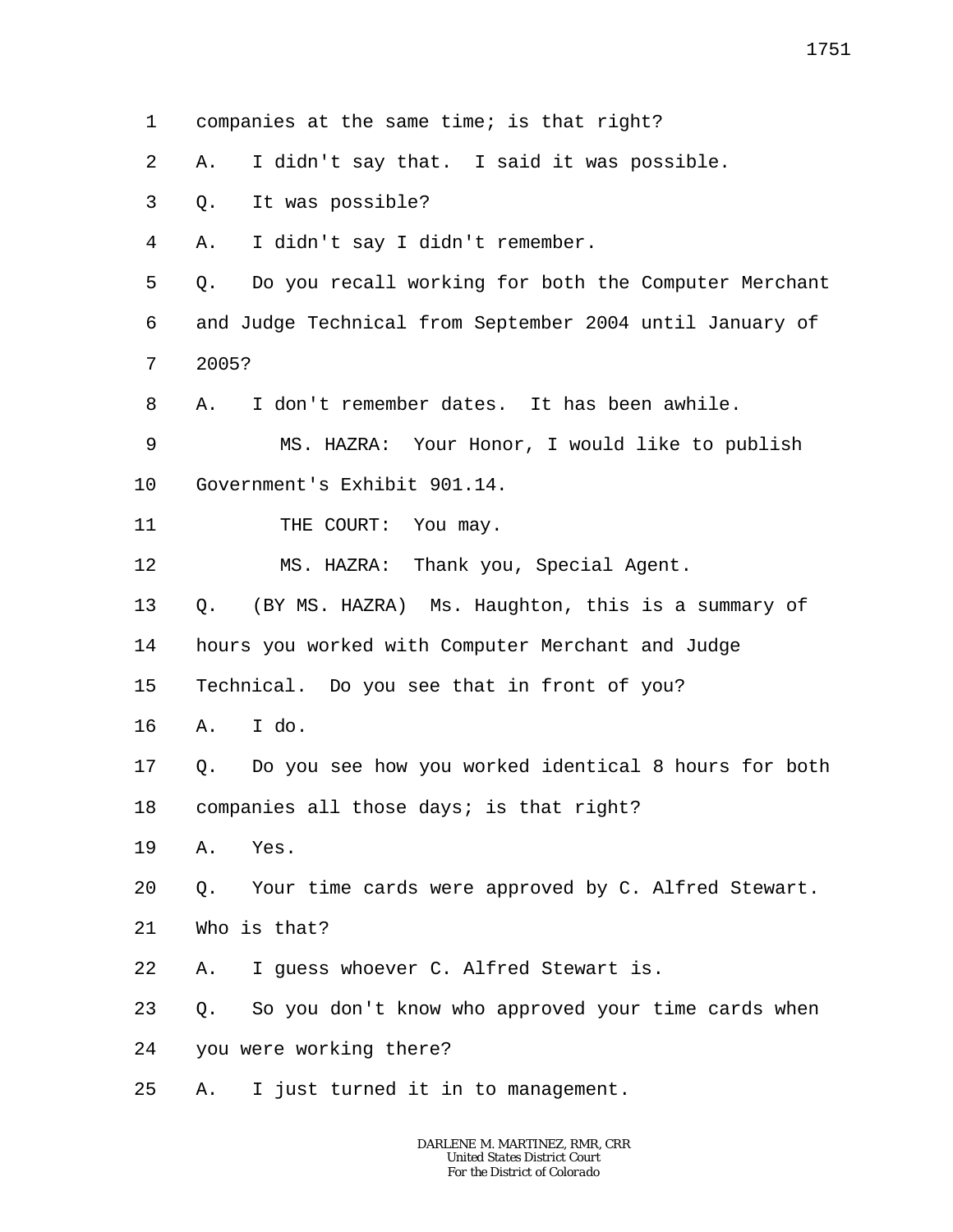1 2 3 4 5 6 7 8 9 10 11 12 13 14 15 16 17 18 19 20 21 22 23 24 25 Q. And how about Ken Harper, he is there listed there as approving your time cards under Judge Technical. You don't know who Ken Harper is? A. I said, I turned my cards in to management. Q. Who was management? Who was the management you turned your time cards in to? A. I turned my time card in to -- my current management was Barbara McKenzie. And she forwarded it ahead. Q. So you sent your time cards in to Ms. Barbara McKenzie? A. Yes. Q. And you never saw -- you never saw who Ms. McKenzie turned them in to? A. No. Q. So you are saying you never saw who approved your time cards? A. All I did was submit my time cards to be approved. Q. And, as you can see -- MS. HAZRA: Special Agent, if you could turn to page 2. Q. (BY MS. HAZRA) It is the same summary. You worked 8 hours both days, except for occasionally there are some outliers. You worked 17 hours and a couple of 18 hours; is that right, and then an 8 hour? A. Yep.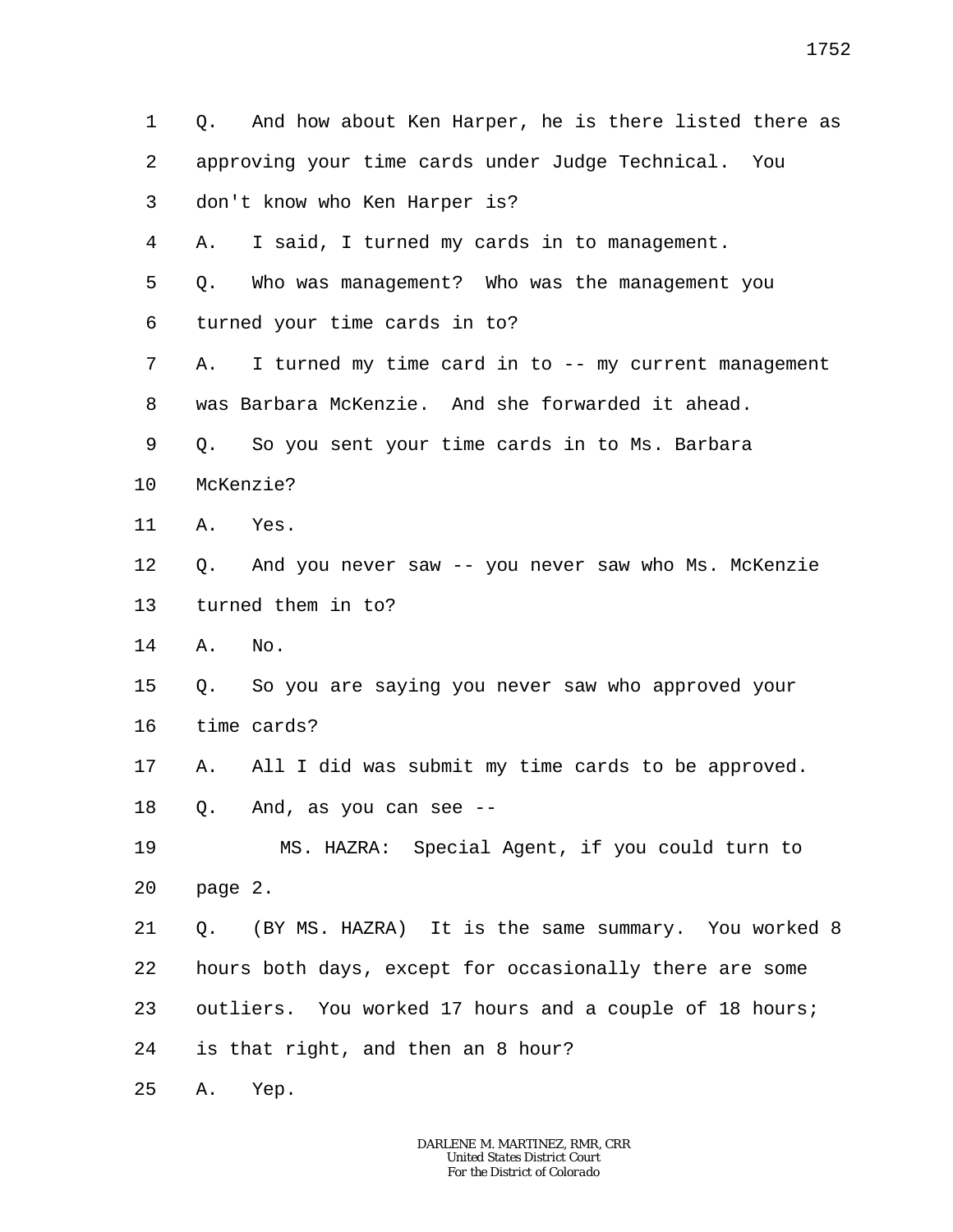1 2 MS. HAZRA: And then if you could go on to the next page, Special Agent.

3 4 Q. (BY MS. HAZRA) It is your testimony that you worked all these hours for this time period; is that right?

5 A. That's correct.

6 7 MS. HAZRA: Your Honor, could we publish Government's Exhibit 901.18?

8 THE COURT: You may.

9 Q. (BY MS. HAZRA) Again, as you can see there,

10 Ms. Haughton, it is a summary of the hours you worked for

11 both Judge Technical and Blackstone. Do you see that in

12 front of you?

13 A. I can see it.

14 Q. And you worked from this time period of January 17,

15 2005, to February 8, 2005. Do you see that?

16 A. I see it.

17 Q. Again, the same Ken Harper approved your time cards.

18 But you don't know who that is?

19 A. As I stated before, I answered your question. I

20 turned my time card in to management.

21 22 Q. That was not my question, ma'am. I asked you if you know who Ken Harper is?

23 A. Yes, I do.

- 24 Q. Who is Ken Harper?
- 25 A. Ken Harper.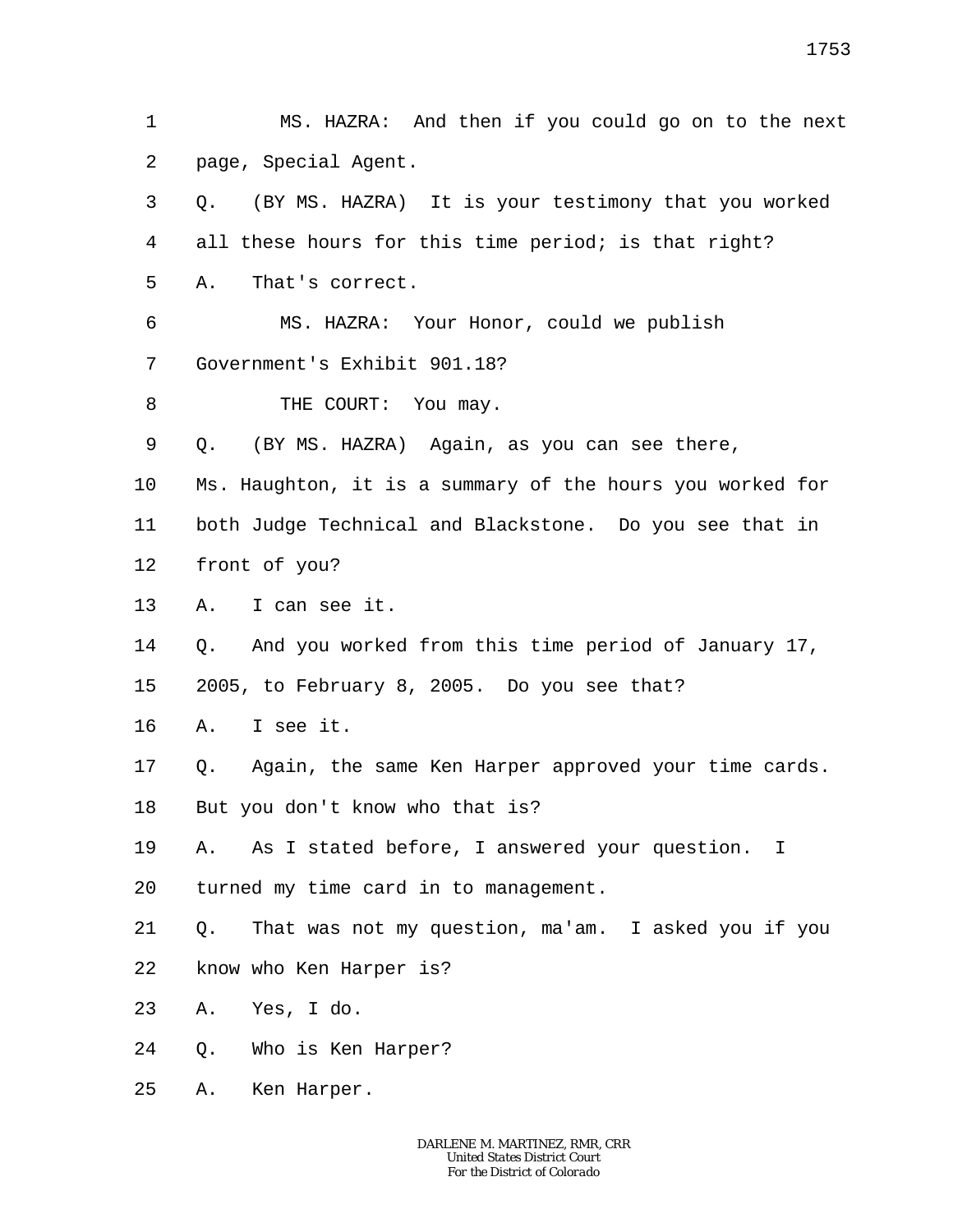- 1 Q. Does he go by any other name?
- 2 A. I just know Ken Harper there.
- 3 4 Q. Do you see the Ken Harper you know in the courtroom today?
- 5 A. I do.
- 6 Q. You do. Where do you see him?
- 7 A. He is sitting here.
- 8 Q. Can you explain where exactly he is seated?
- 9 A. Seated at the table.
- 10 Q. Where at the table?
- 11 A. Second person in.
- 12 Q. On which side?
- 13 A. The right side.
- 14 Q. Right side to me or the right side to you?
- 15 A. To me.

16 17 18 19 Q. Second person in on the right side. Okay. Does he have two people -- maybe I am a little confused. You are saying the second person on this side of the table or on this side of the table?

- 20 A. You are really confusing me with your questioning.
- 21 Q. I am asking you.
- 22 23 24 THE COURT: Let me ask. You indicated on the right side. The second person on the right side is Mr. Zirpolo. THE WITNESS: No, on this side.
- 25 THE COURT: That is the left side to you?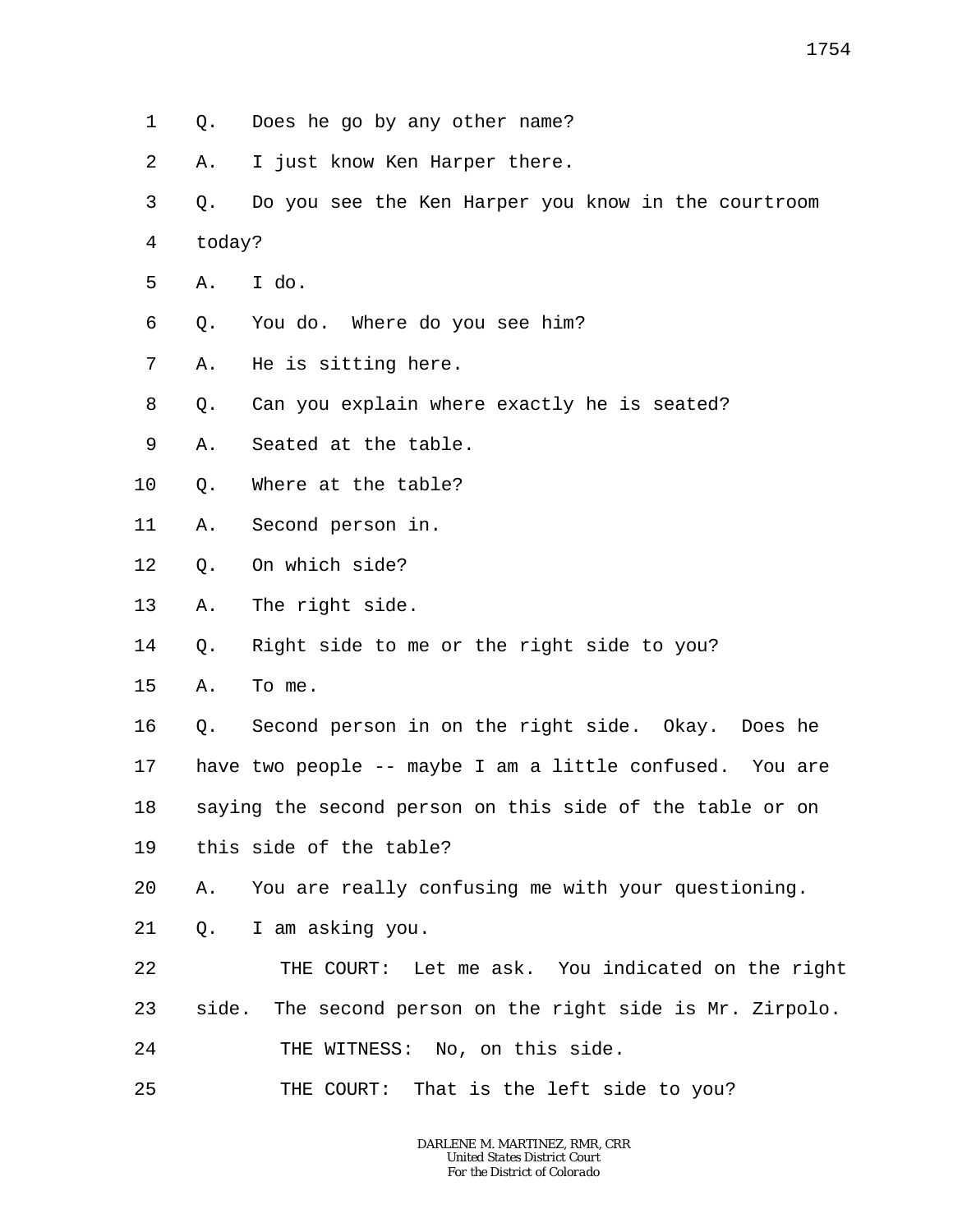1 2 3 4 5 6 7 8 9 10 11 12 13 14 15 16 17 18 19 20 21 22 23 24 25 THE WITNESS: Okay. Left side. I got confused. MS. HAZRA: Your Honor, could the record reflect the witness has identified defendant Demetrius Harper as Ken Harper? THE COURT: Yes, it will. Q. (BY MS. HAZRA) The Blackstone time cards are approved by David Zirpolo? Do you know Mr. Zirpolo? A. I do. Q. Let's go back. Do you know who the C. Alfred Stewart is who approved your time cards for Computer Merchant? MS. HAZRA: That is not on the screen. Thank you, Special Agent. Q. (BY MS. HAZRA) Ma'am, do you know who C. Alfred Stewart is? A. No. I don't know that name. Q. You don't know that name. But he approved your time cards for the Computer Merchant for a 4-month period; is that right? A. If that is what it says. Like I said, I turned my time card in to management. MS. HAZRA: Your Honor, could I have one moment? THE COURT: You may. Q. (BY MS. HAZRA) Ms. Haughton, do you know why you worked for -- let's see. Do you know why you worked for eight different companies while you were at IRP? Why you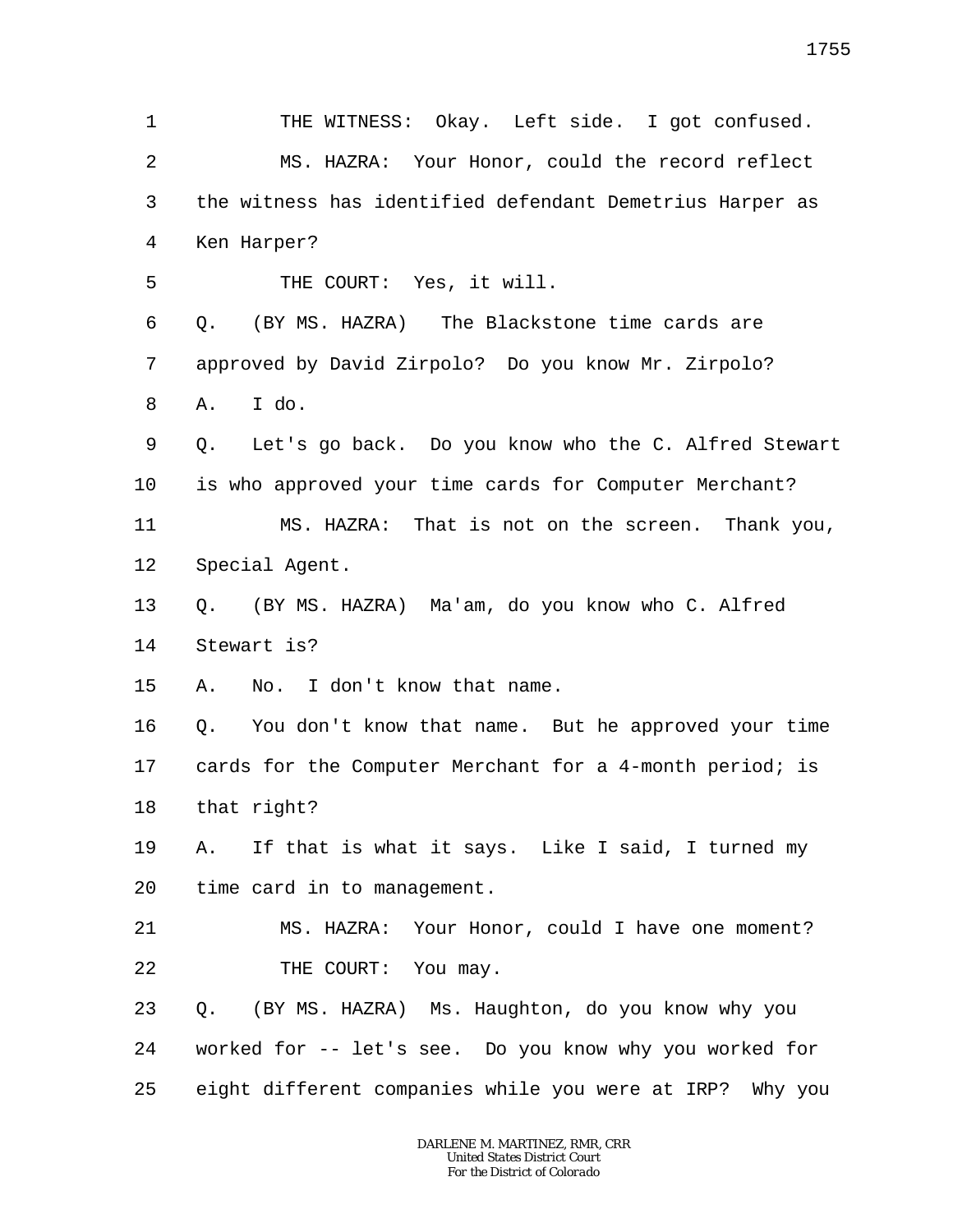1 2 were payrolled by eight different staffing companies while you were at IRP?

- 3 A. My contract ended.
- 4 Q. Your contract ended, so then you moved on?

5 A. I didn't move on, the contract -- my contract ended.

6 Q. So that's why you worked for eight -- you were

7 payrolled by eight different staffing companies?

8 9 A. However, I was contacted by a staffing company for a position to work.

- 10 11 Q. So the staffing companies contacted you to work at IRP?
- 
- 12 A. Yes.
- 13 14 Q. You never -- okay. For each eight times the staffing company contacted you?
- 15 A. Yes. I was contacted by a staffing agency.
- 16 17 Q. And did you ever ask anyone at IRP why you kept being contacted by a new staffing company?

18 A. No, because contracts end. I've worked in the IT

19 industry for 15 years as a contractor and as a permanent

- 20 employee. Contracts end.
- 21 Q. Were you ever doing the same kind of work with one
- 22 staffing company that you had done with a previous one?
- 23 A. Yes.
- 24 25 Q. So when you say the contract ended, the same work was still going on?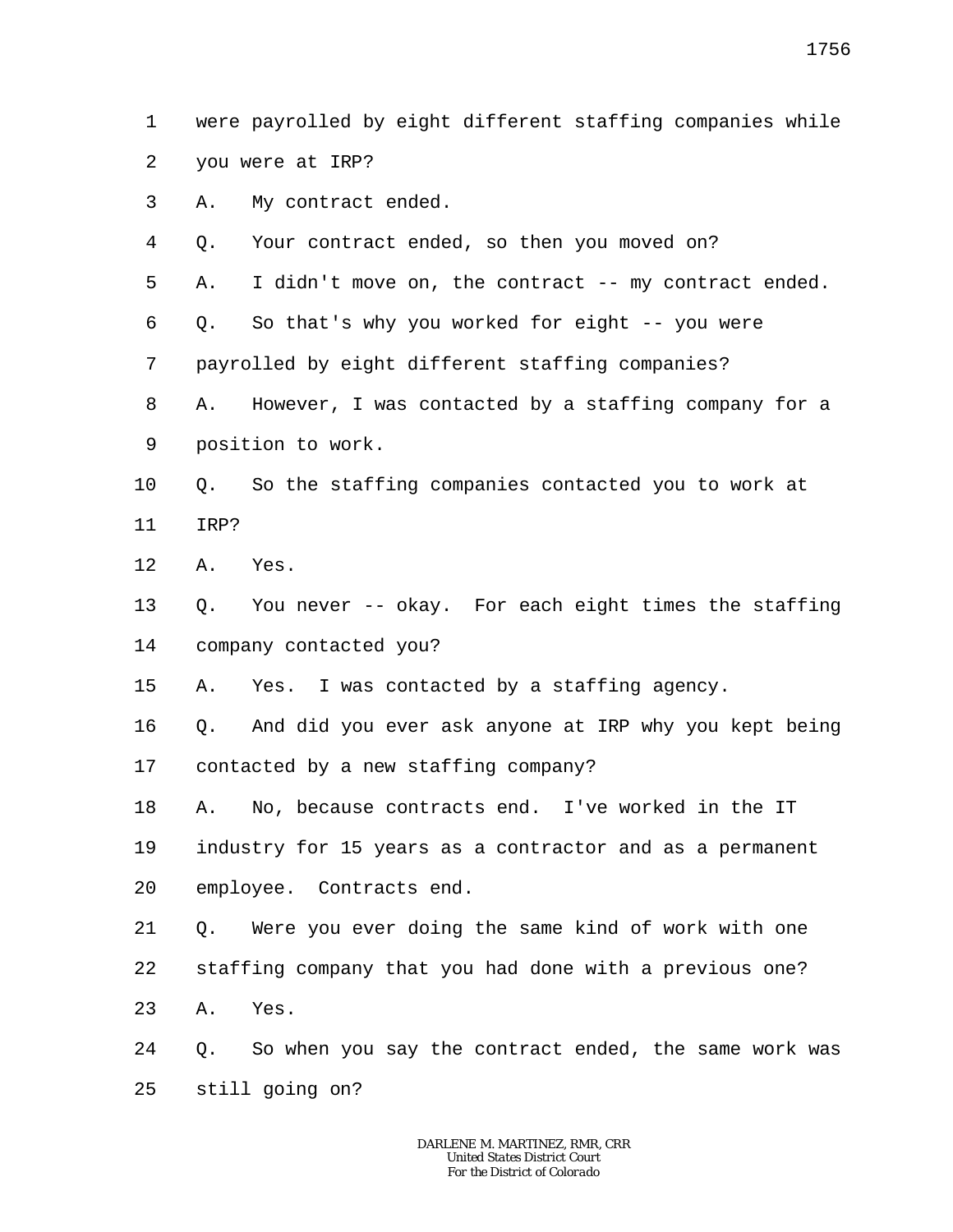1 A. Yes.

- $\overline{a}$ Q. Do you know a Clinton Stewart, ma'am?
- 3 A. I do.
- 4 Q. And do you see him in the courtroom today?
- 5 A. I do.

6

MS. HAZRA: One more minute.

7 8 I don't know the name of the white board exhibit. I wanted to briefly show that. Is it 609?

9 MR. KIRSCH: 609.

10 THE COURT: Mr. Kirsch, you may get it.

11 12 13 14 15 Q. (BY MS. HAZRA) Ms. Haughton, I apologize, I will ask you to come off the witness stand for a brief moment and just come over to what is marked for identification purposes as 609.01. And I would direct your attention - do you see "Blackstone" written in red over there towards

- 16 the left?
- 17 A. I do.
- 18 Q. And do you see "KH," your initials?

19 20 A. Those are not necessarily my initials. Those could be anybody's initials.

21 Q. Are your initials "KH"?

22 23 A. My middle name is "L." I see "KH" there. That could be anybody's initials.

24 25 Q. That is a fair point, ma'am. But your first name is Kendra, and that begins with a K?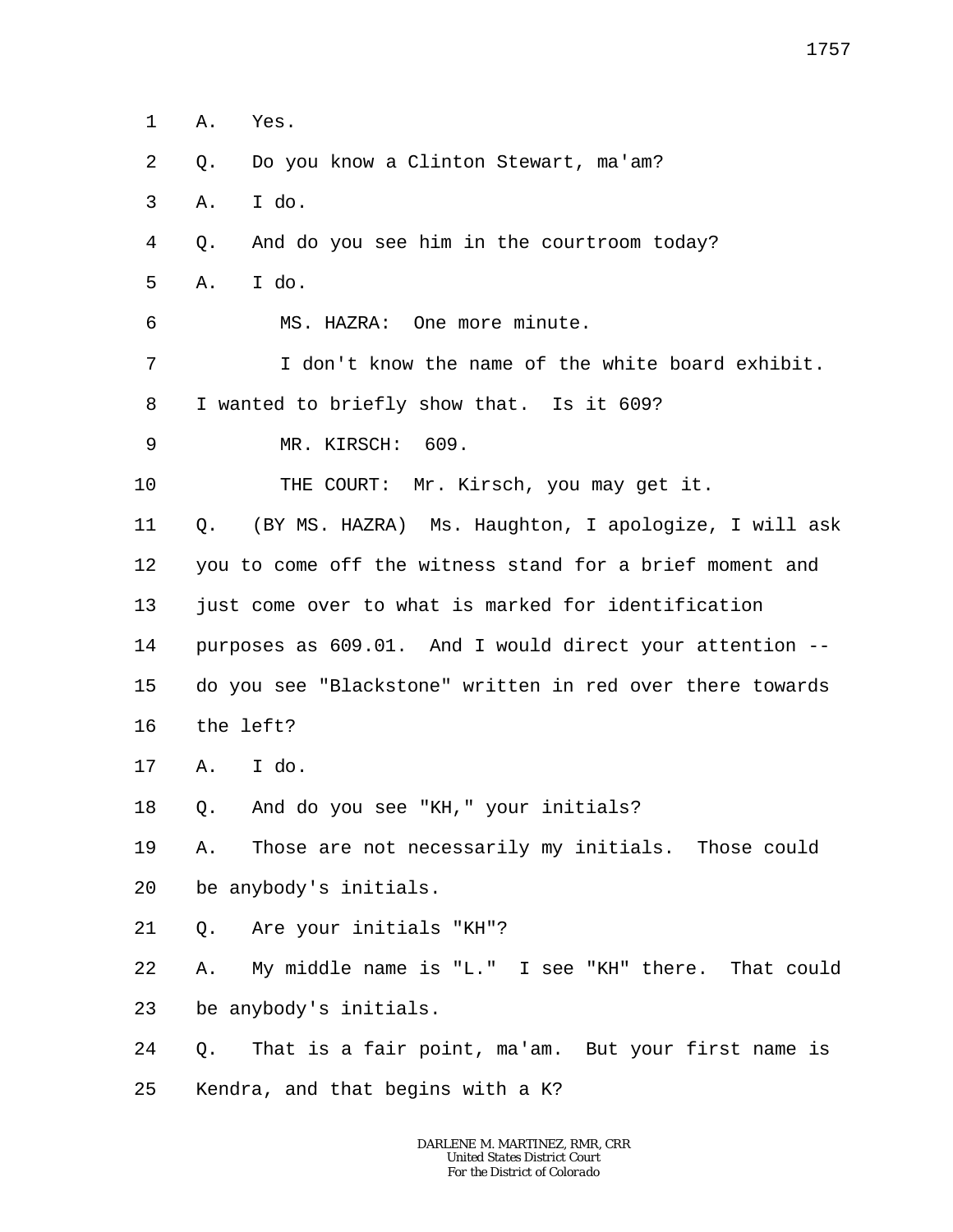- 1 A. It does.
- 2 Q. And Haughton begins with an H?
- 3 A. It does.
- 4 Q. And you worked for Blackstone, or so you were
- 5 testifying; is that correct? You were payrolled by
- 6 Blackstone?
- 7 A. I guess I was.
- 8 Q. And do you see initials in parentheses --
- 9 A. I do.
- 10 Q. -- next to the initials KH?
- 11 A. Yes.
- 12 Q. And are those initials "SR"?
- 13 A. I guess that is an R. I don't know. I can't read
- 14 that too well.
- 15 Q. Is your testimony today, Ms. Haughton, that you
- 16 worked each and every hour that you reported that you
- 17 worked at Blackstone?
- 18 A. I did.
- 19 20 Q. And is that the same for these other eight companies that payrolled you?
- 21 A. Yes.
- 22 MS. HAZRA: I have no further questions, Your
- 23 Honor.
- 24 THE COURT: All right.
- 25 THE WITNESS: Do I go back here?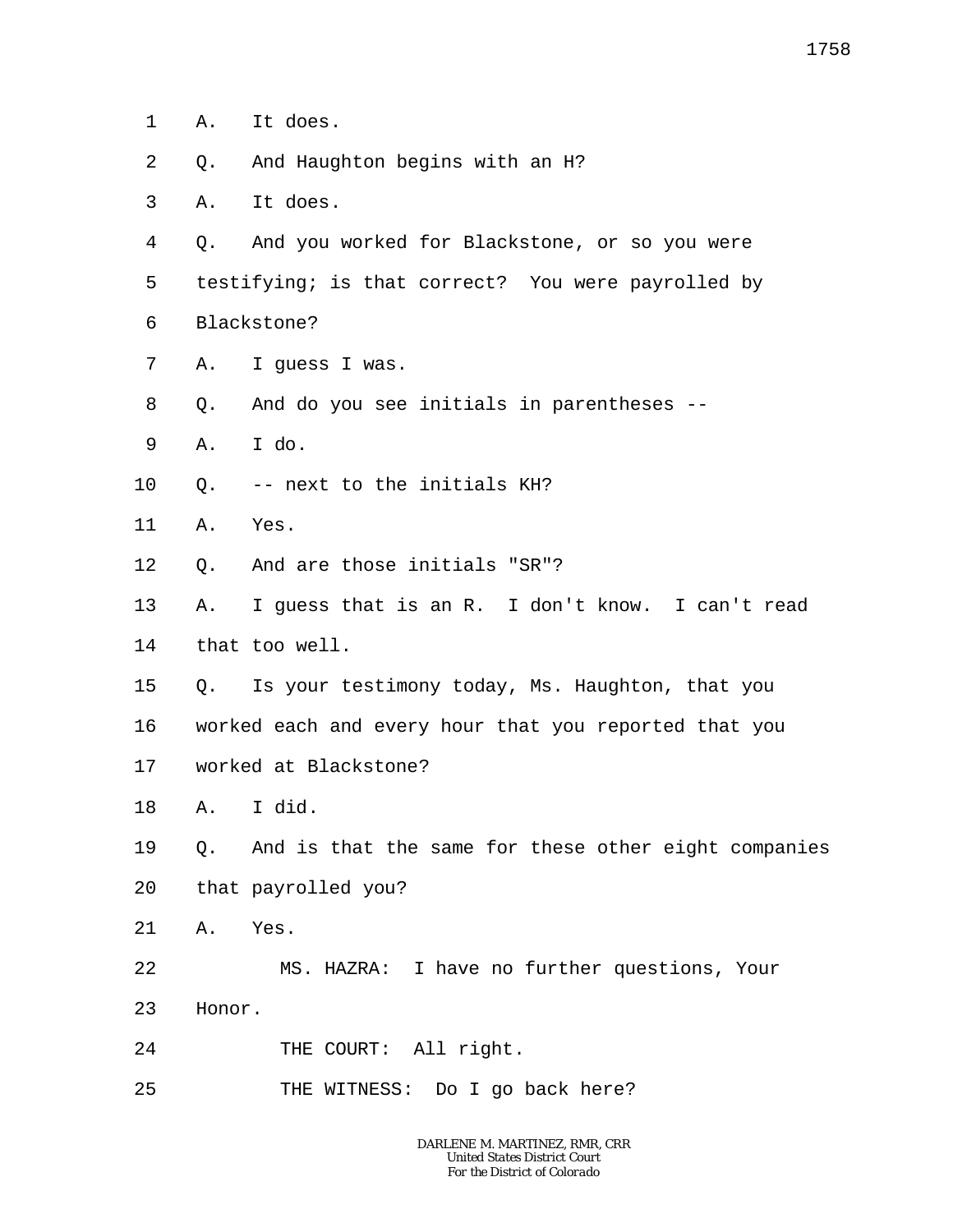1 2 3 4 5 6 7 8 9 10 11 12 13 14 15 16 17 18 19 20 21 22 23 24 25 THE COURT: Yes. You may be seated. Redirect? MR. BANKS: Can we move the board, Your Honor? THE COURT: You may. MS. HAZRA: I will move it. THE COURT: Ms. Hazra will take care of it. Thank you. **REDIRECT EXAMINATION BY MR. BANKS**: Q. Ms. Haughton, are you still with Shaun Haughton? A. No, we're separated. Q. That is all I wanted to know. Thank you. You testified a minute ago that contracts end and that's the nature of the contracting business. A. That's correct. Q. And over the course of -- you would say there is nothing unusual in your career for contracts to end; correct? End early? A. That's correct. Q. And do sometimes contracts get extended? A. Yes, they do. Q. Okay. And are they typically extended for the same work that you were typically performing? A. That's correct. MR. BANKS: Your Honor, I have no further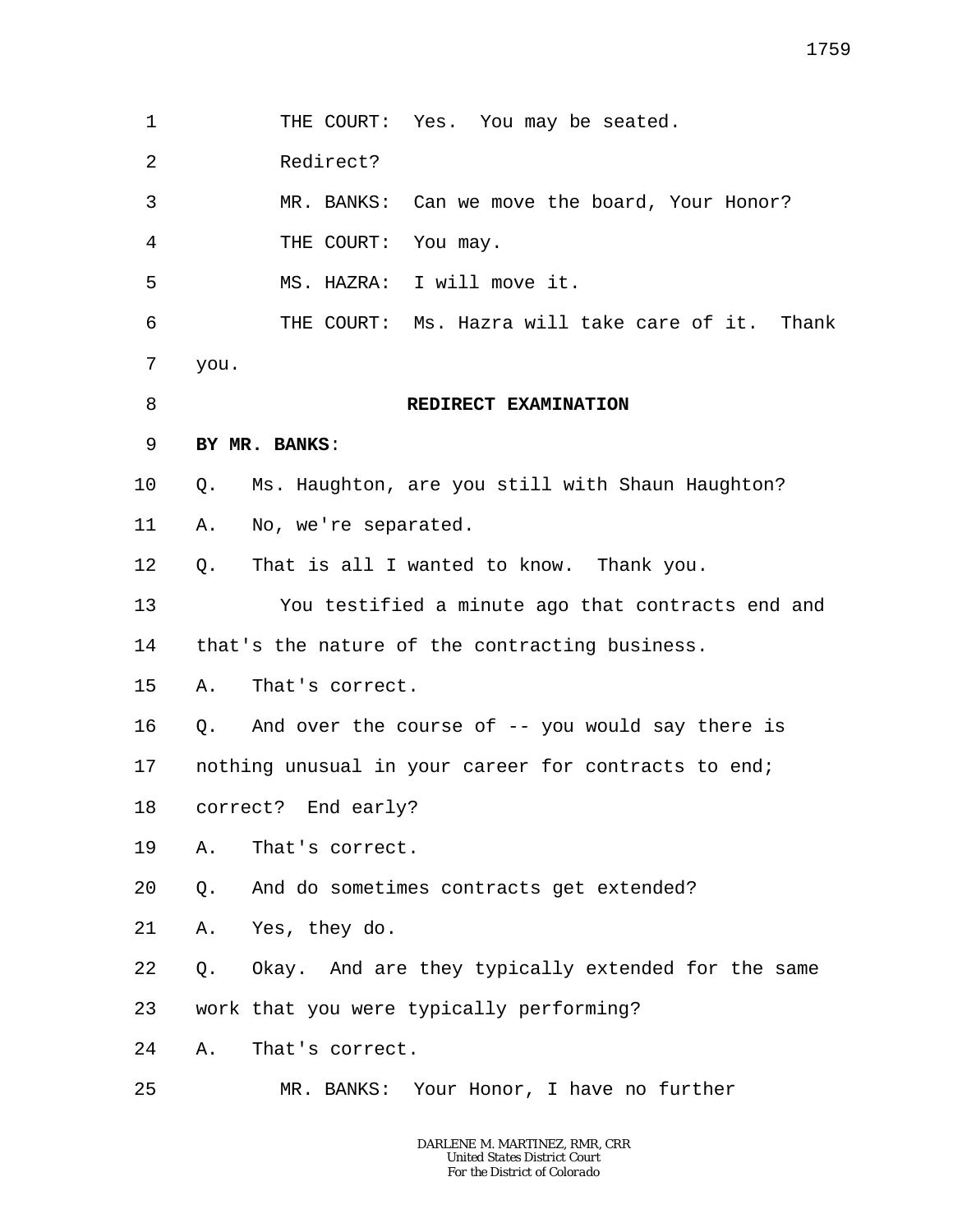1 questions.

| 2              | THE COURT: All right. Anybody else?                            |
|----------------|----------------------------------------------------------------|
| 3              | May this witness be excused?                                   |
| $\overline{4}$ | MR. BANKS: Yes, Your Honor.                                    |
| 5              | THE COURT: Ms. Haughton, you are excused.                      |
| 6              | We are going to go ahead and recess for lunch.<br>$\mathbb{I}$ |
| 7              | have a 1 o'clock. I think it should be fairly short. So        |
| 8              | you are going to have a little bit longer lunch. If you        |
| 9              | could be back by 1:30, hopefully we can pick up. I             |
| $10 \,$        | anticipate that, because it's Friday afternoon, and for        |
| 11             | some people Monday is a holiday, that traffic is going to      |
| 12             | be pretty bad this afternoon. So we are going to go            |
| 13             | ahead $-$ I need to recess for another meeting at $3:00$ . So  |
| 14             | we will probably excuse the jury if we can get through the     |
| 15             | next witness, before 3:00 or earlier.                          |
| 16             | So the jury can anticipate going home earlier                  |
| 17             | today, and hopefully that will help with traffic. All          |
| 18             | right. So the jury is excused. I need to have the              |
| 19             | parties remain.                                                |
| 20             | (The following is had in open court, outside the               |
| 21             | hearing and presence of the jury.)                             |
| 22             | THE COURT: You may be seated.                                  |
| 23             | All right. I don't know if your witnesses are just             |
| 24             | out of control or whether this was part of the plan, but       |
| 25             | if another witness tries to bring in evidence by blurting      |
|                |                                                                |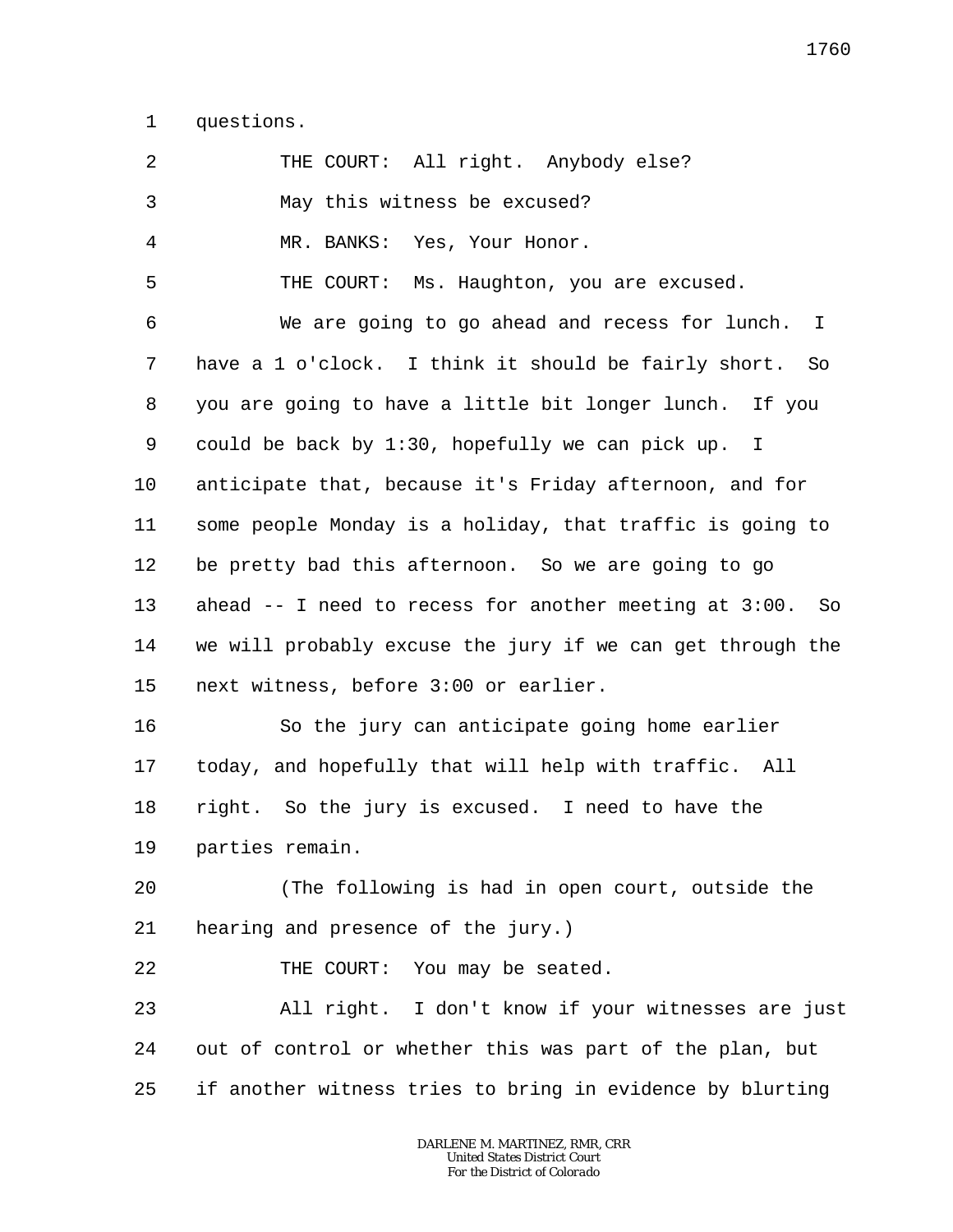1 2 out things that I have already excluded, somebody is going to be held responsible. Is that made clear?

3 4 5 6 7 MR. WALKER: Your Honor, we are completely shocked. THE COURT: Well, you need to tell your witnesses that they had better just answer the questions and not blurt out information that is not relevant and which I have already ruled on.

8 9 MR. BANKS: Yes, Your Honor. We will handle that forthwith.

10 11 12 THE COURT: You can also tell them they are not helping you by being as obstinate and as negative as they are being.

13 14 15 16 17 MR. BANKS: We agree, Your Honor. Obviously with the Shaun Haughton thing, that is a marital situation. So -- but, again, we will definitely tell them to stick to whatever is being asked and answered. And we apologize for our witnesses with regard to that, Your Honor.

18 19 THE COURT: All right. We'll see you back at 1:30. Court will be in recess.

20 (Lunch break is taken from 12:08 p.m. to 1:30 p.m.)

21 22 (The following is had in open court, outside the hearing and presence of the jury.)

23 24 25 THE COURT: You may be seated. Any matters to be brought to the Court's attention before we bring in the jury?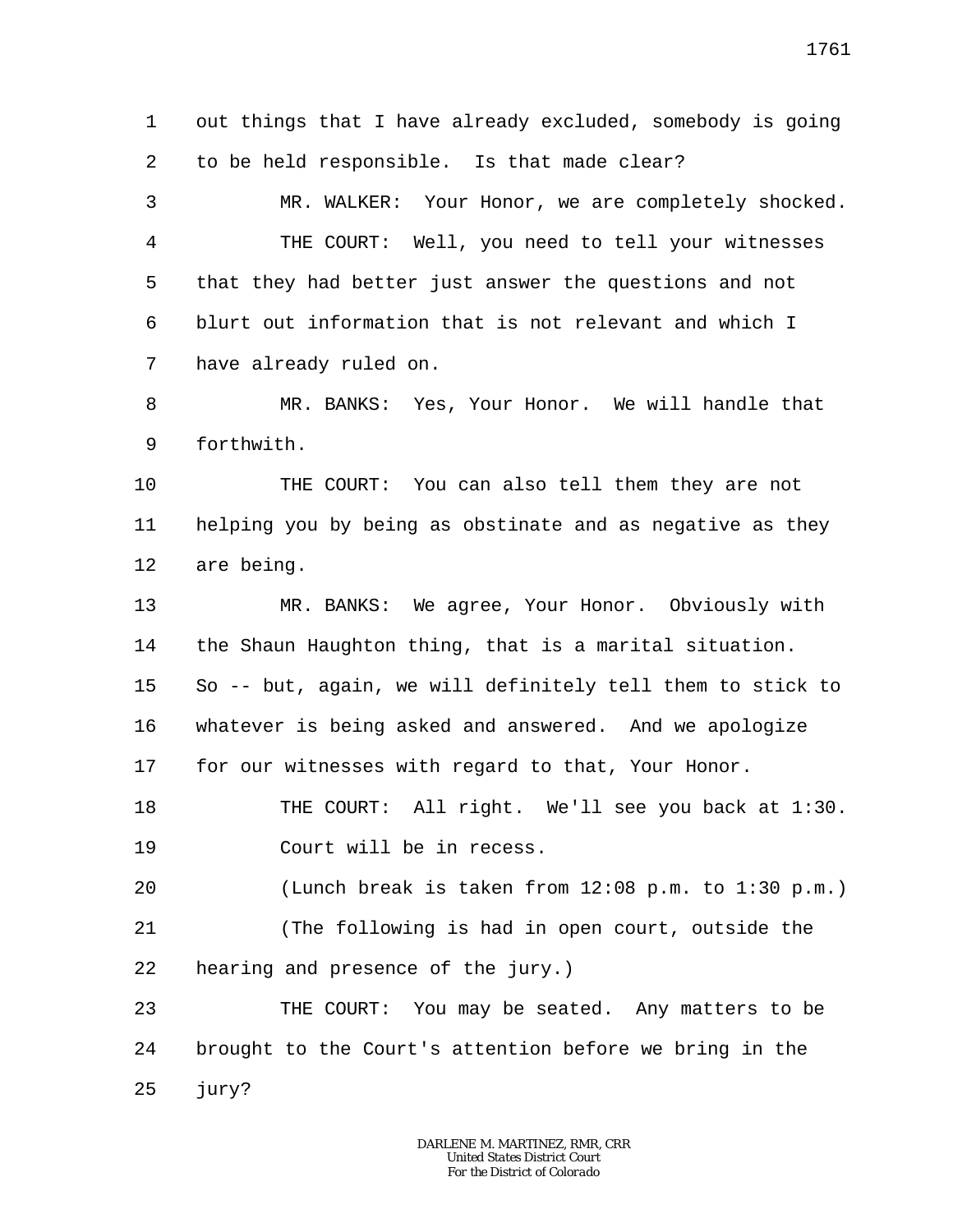1 2 3 4 5 6 7 8 9 10 11 12 13 14 15 16 17 18 19 20 21 22 23 24 25 MR. ZIRPOLO: Your Honor, I would like you to direct Mr. Kirsch to please continue the respect that we have shown him during the trial, because during his cross-examination when I made an objection, he turned around and made a snide remark, "Nice try, Mr. Zirpolo." THE COURT: Private comments like that should be kept to themselves. So I will expect that we will not have any extraneous comments being made by either side. MR. ZIRPOLO: Thank you. THE COURT: All right. Anything else? MR. WALKER: Yes, Your Honor. In our planning we only have one witness left for today. THE COURT: I think the jury will probably be happy to go home early. But I do want to make sure that for the future that you have a full day scheduled, because we don't know how fast or how slowly they are going to go. MR. WALKER: Yes, Your Honor. We will on the following days. MR. BANKS: Yes, Your Honor, and to that end, actually we were expecting a couple witnesses to be able to testify that took us into next week. And at this point we have been able to roll our schedule forward to start getting everybody here for the full week. THE COURT: All right. That's fine. I want to make clear, too, I have briefing that is due in by the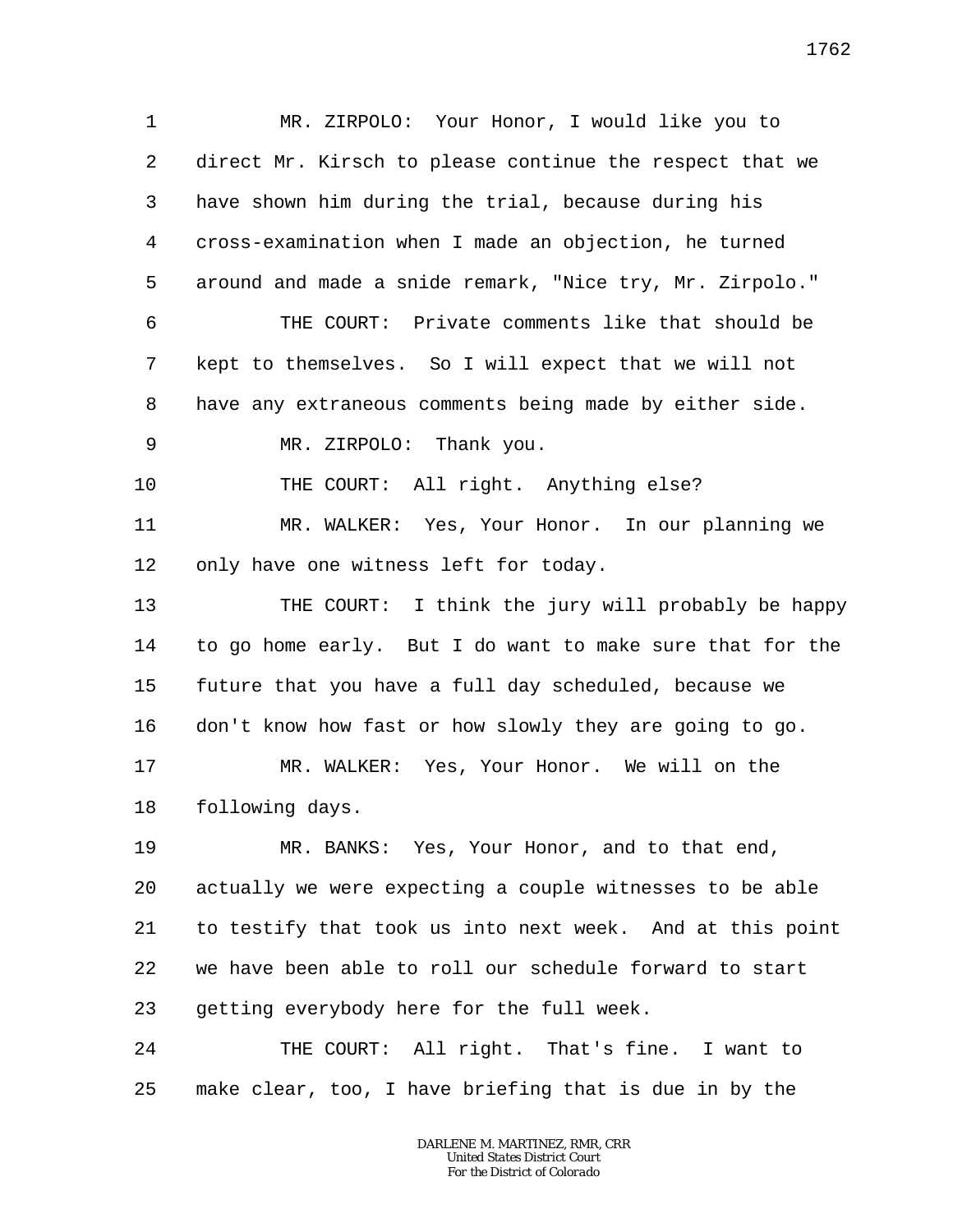1 Government by -- did I say noon on Saturday?

 $\overline{a}$ MR. KIRSCH: You did.

3 4 5 6 THE COURT: That needs to be filed in CM-ECF with notice, so that the defendants can get their responses in by noon on Sunday, filed through CM-ECF so that I have notice and access.

7 8 9 MR. WALKER: Your Honor, all our communications will either come by e-mail or U.S. Mail. I don't believe we have access to the other system.

10 11 THE COURT: You have access. To be in this case, you have to have access to CM-ECF.

12 MR. BANKS: We don't.

13 THE COURT: To Pacer, I think.

14 15 16 17 18 19 MR. BANKS: We have access to view documents in Pacer. I don't know if we have access to upload documents in Pacer or not. What we will do, as we provide -- we normally provide an e-mail to Mr. Kirsch with our response. We will cc the Court on the e-mail, as well as fax the clerk's office our response.

 $2.0$ 21 22 THE COURT: As long as everybody gets notice of everything, that will be fine, because then I will have both briefs to review before we start back on Tuesday.

23 MR. BANKS: Very well, Your Honor.

24 THE COURT: All right. Thank you.

25 Anything further?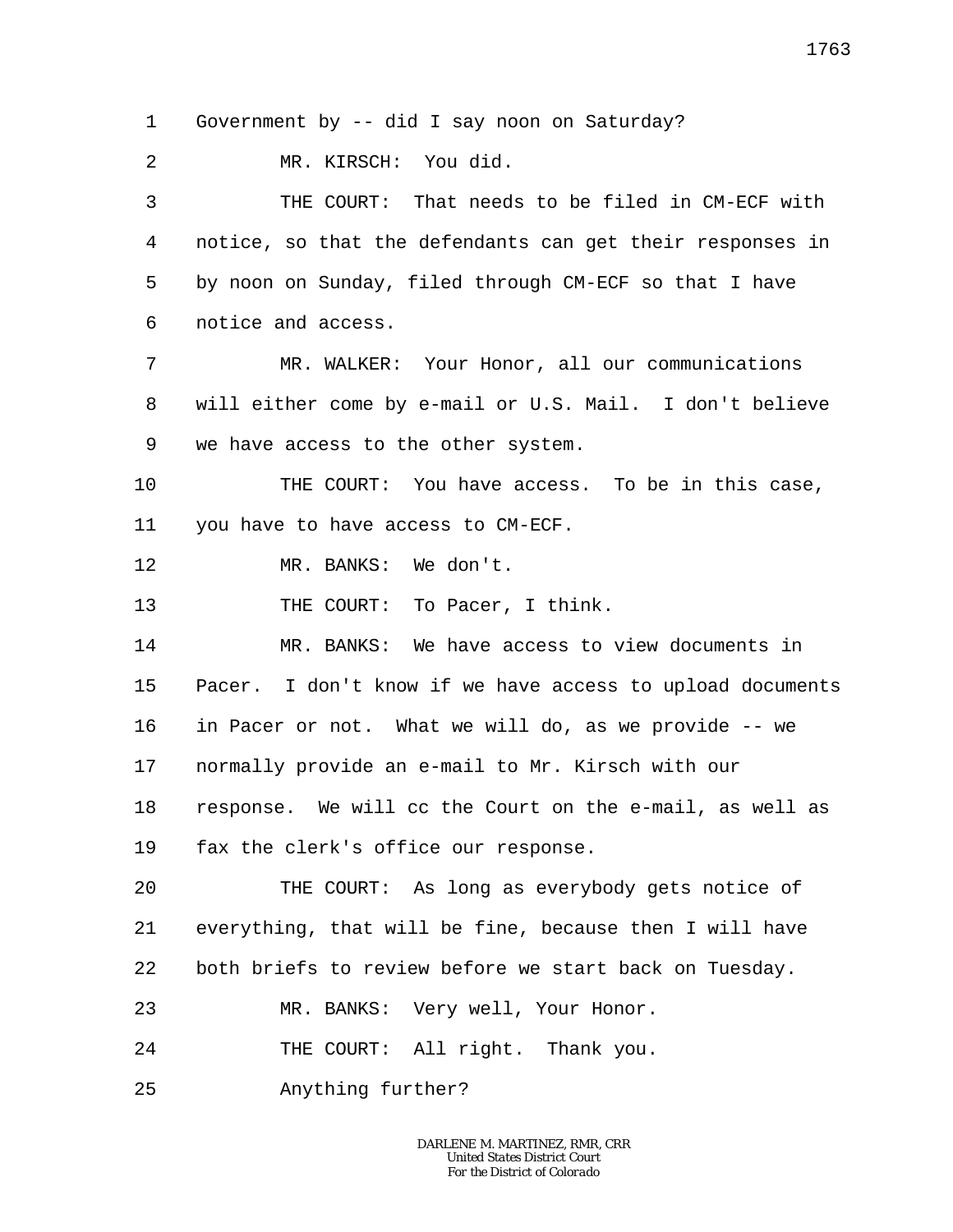| 1  | Ms. Barnes, would you please bring in the jury.            |  |
|----|------------------------------------------------------------|--|
| 2  | (The following is had in open court, in the hearing        |  |
| 3  | and presence of the jury.)                                 |  |
| 4  | THE COURT: You may be seated.                              |  |
| 5  | Defendants may call their next witness.                    |  |
| 6  | MR. WALKER: Your Honor, defense calls June Wright.         |  |
| 7  | COURTROOM DEPUTY: Your attention, please.                  |  |
| 8  | <b>JUNE JENKINS</b>                                        |  |
| 9  | having been first duly sworn, testified as follows:        |  |
| 10 | COURTROOM DEPUTY: Please be seated.                        |  |
| 11 | Please state your name, and spell your first and           |  |
| 12 | last names for the record.                                 |  |
| 13 | THE WITNESS: June Jenkins, J-E-N-K-I-N-S.                  |  |
| 14 | DIRECT EXAMINATION                                         |  |
| 15 | BY MR. WALKER:                                             |  |
| 16 | Ms. Jenkins, was you last name formerly Wright?<br>Q.      |  |
| 17 | Yes.<br>Α.                                                 |  |
| 18 | Why did you have a name change?<br>Q.                      |  |
| 19 | Divorce.<br>Α.                                             |  |
| 20 | Okay. Where do you currently work?<br>Q.                   |  |
| 21 | At Honeywell Technologies in Colorado Springs.<br>Α.       |  |
| 22 | And how long have you been there?<br>Q.                    |  |
| 23 | Oh, slightly over a year.<br>Α.                            |  |
| 24 | And what do you do at Honeywell?<br>Q.                     |  |
| 25 | I'm a mission project analyst, and I do cost account<br>Α. |  |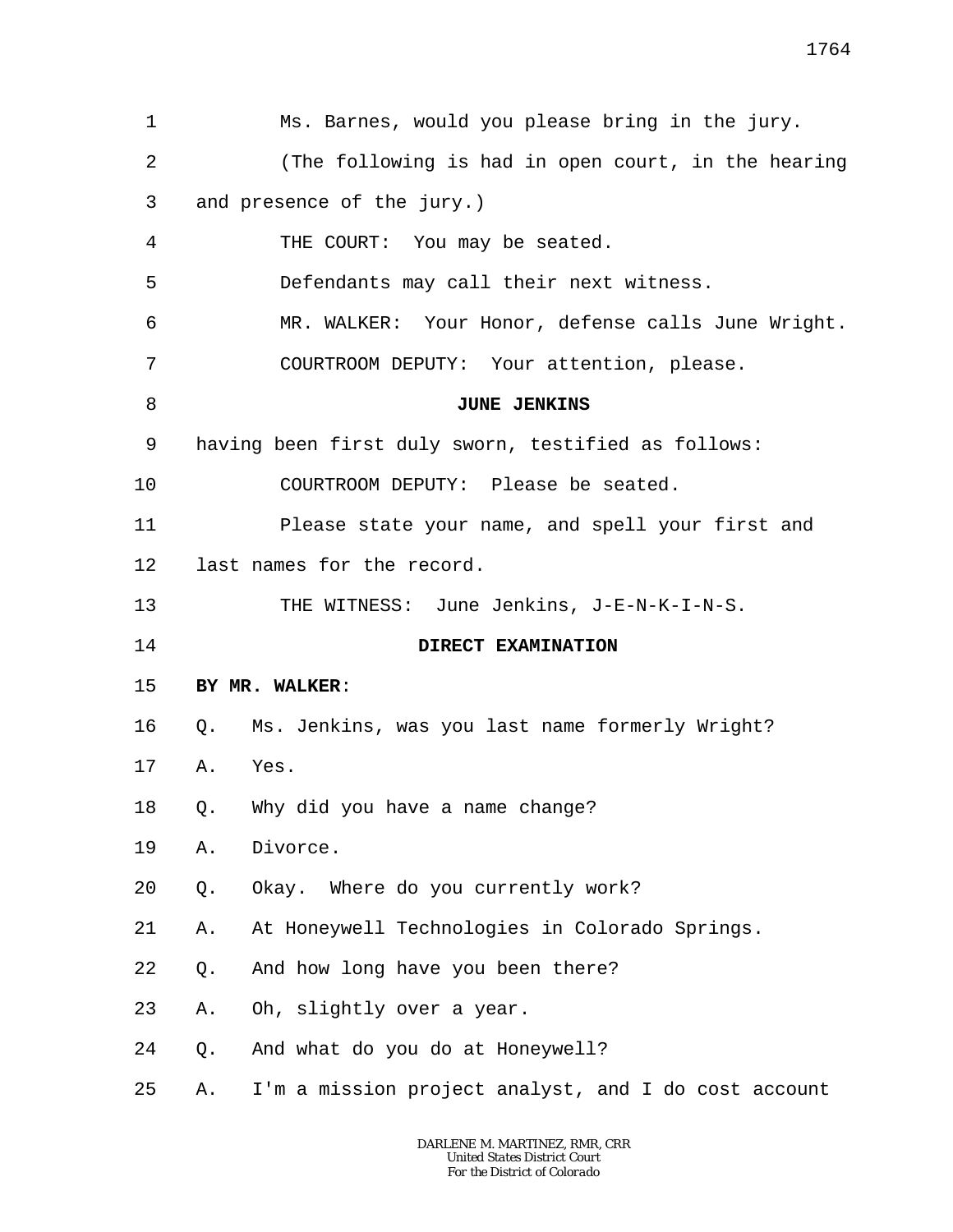1 management.

2 3 Q. Can you explain that first job, mission -- what was that again?

4 5 6 7 8 9 10 11 12 13 A. Mission project analyst. I analyze financials. I work with the budget, with keeping hours necessary for projects, making sure people are working using charged numbers that they have been given relevant to the work that they are doing. I prepare -- help prepare the budget for the next year. If there are budget cuts, I have to choose where those cuts need to be done. And analyzing financials every month to see where we are over running or under running, and what measures I need to improve in those areas.

14 15 Q. Thank you. Is that the same -- let me withdraw that. Where did you work before Honeywell?

16 17 18 19 20 21 22 A. I have worked at several different jobs. And I have done grant writing. Grant -- finding grants for organizations. Analyzing grants, or reviewing grants for Hewlett Packard. Educational grants. Micro enterprise grants. I have also done sales, sales support. And that's just a few. I have also worked at Fort Carson at the library.

23 24 Q. At some time in the past did you work for IRP Solutions?

25 A. Yes, I did.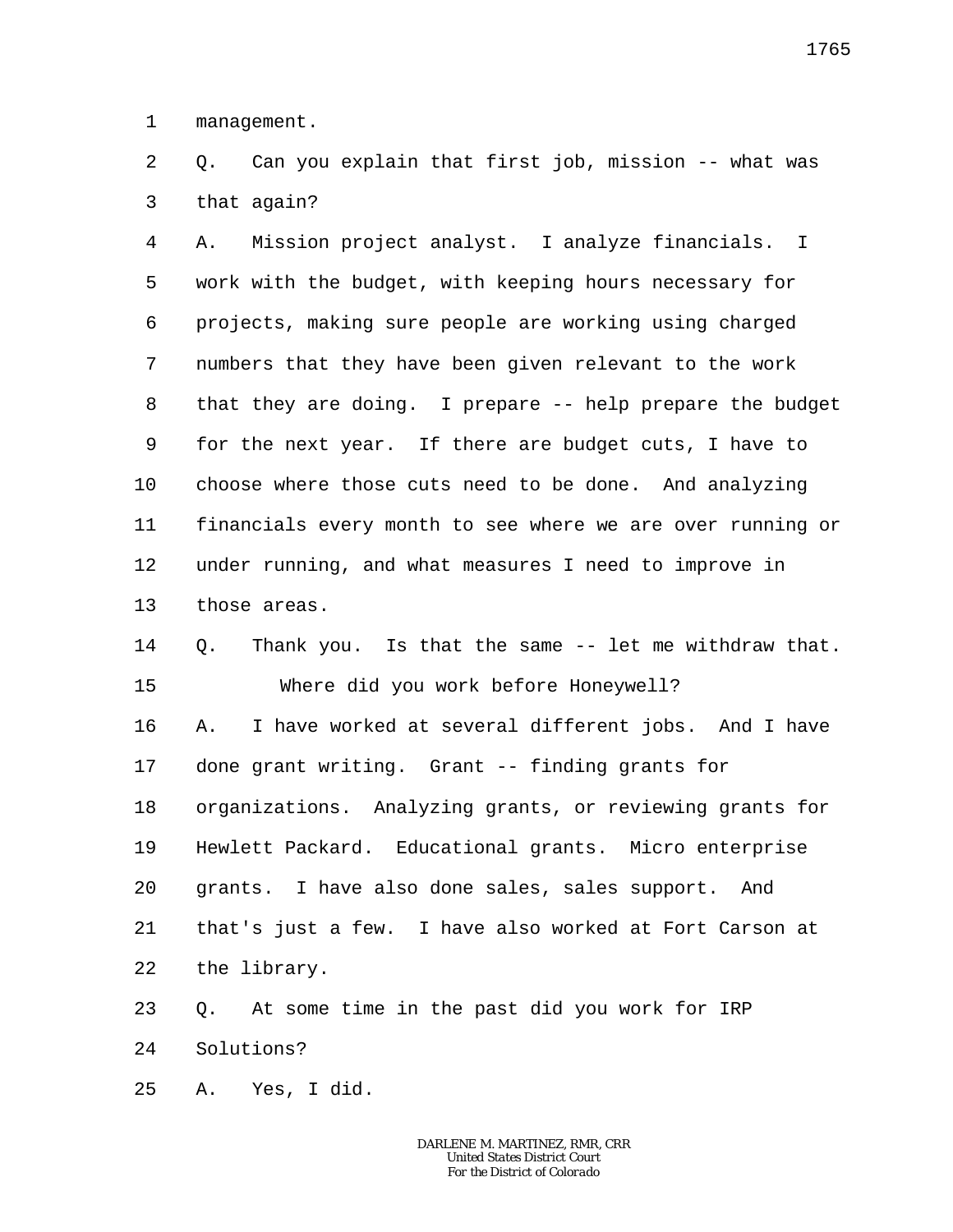- 1 2 3 4 5 6 7 8 9 10 11 12 13 14 15 16 17 18 19 20 21 22 23 24 Q. And what work did you do at IRP? A. I did out-bound calls to police agencies around the United States. And I did it on a voluntary basis, because I believed in what was -- MS. HAZRA: Objection, Your Honor. THE COURT: Sustained. Q. (BY MR. WALKER) So you worked there as a volunteer, and you did not get paid? A. Yes. Q. You did not work for a staffing company? A. No, I did not. Not only did I volunteer, but I gave funds. I gave my own money -- MS. HAZRA: Objection. THE WITNESS: -- to help. MR. WALKER: Could you repeat that? MS. HAZRA: Objection, Your Honor. THE COURT: Sustained. Q. (BY MR. WALKER) At any time did you do work under anyone else's name -- report work on anyone else's time card? A. No. Q. At any time did anyone else work and claim that work -- I am sorry, let me correct. Did anyone else work there on your behalf?
- 25 A. No. I worked because I believed in what was going on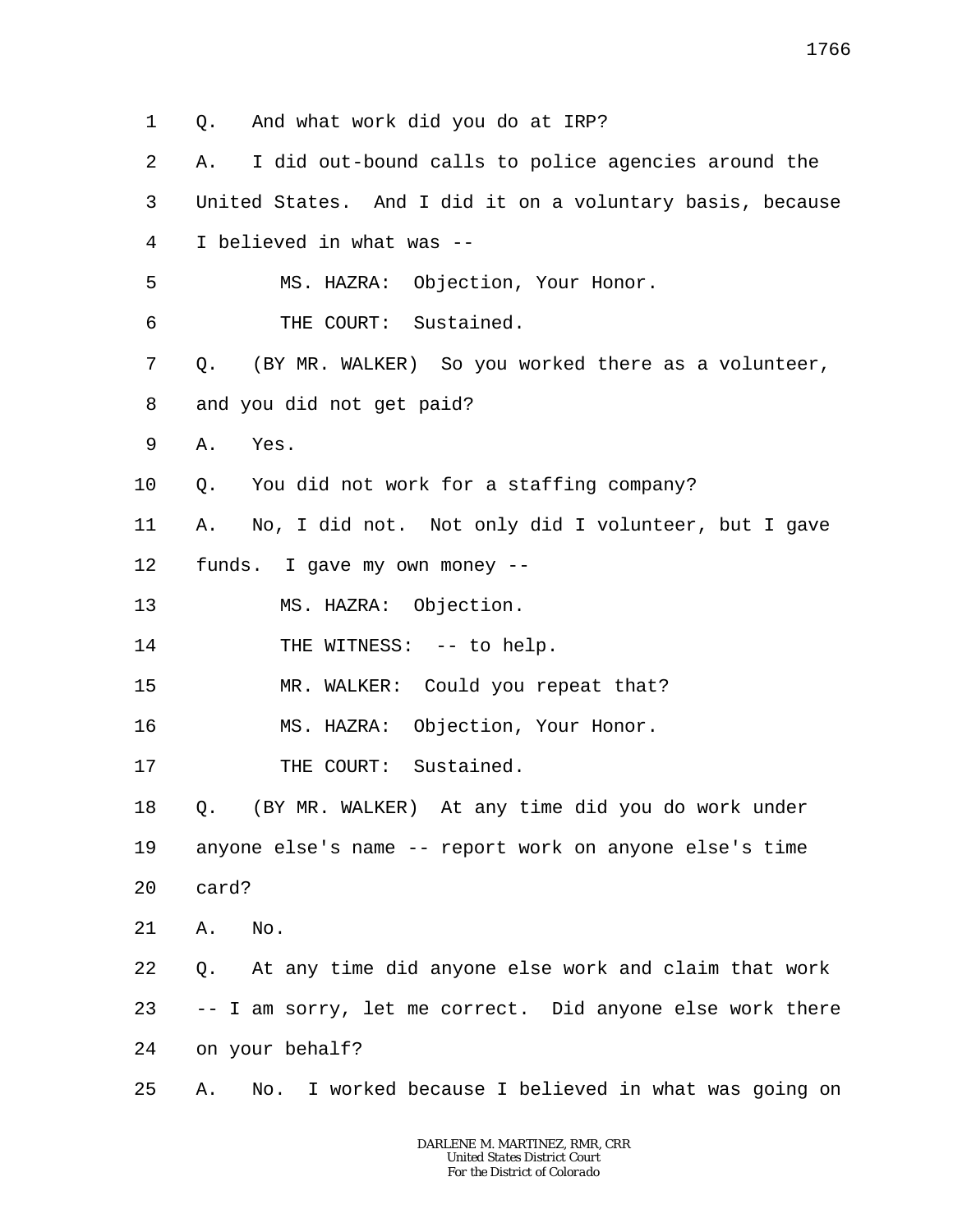1 2 at IRP. I believed they were doing work to help the country.

| 3              | MR. KIRSCH: Objection, Your Honor.                         |
|----------------|------------------------------------------------------------|
| $\overline{4}$ | THE WITNESS: And it was good work.                         |
| 5              | THE COURT: We had a discussion about this.                 |
| 6              | MR. WALKER:<br>Yes.                                        |
| 7              | THE COURT: Ms. Wright -- or Ms. Jenkins, if the            |
| 8              | question asks for a yes or no answer, you give a yes or no |
| 9              | answer. I don't want any extra evidence trying to be       |
| $10 \,$        | gotten onto this record. Do I make myself clear?           |
| 11             | THE WITNESS: Yes.                                          |
| 12             | THE COURT: All right.                                      |
| 13             | (BY MR. WALKER) And your position, again, you were<br>Q.   |
| 14             | working as a volunteer?                                    |
| 15             | Yes.<br>Α.                                                 |
| 16             | And what work were you doing there?<br>Q.                  |
| 17             | I made out-bound calls to set up demos and to ask if<br>Α. |
| 18             | agencies wanted to purchase the solution -- the IRP        |
| 19             | Solutions product.                                         |
| 20             | Q. You were basically making sales calls?                  |
| 21             | Yes.<br>Α.                                                 |
| 22             | And the demos that you are talking, what type of<br>Q.     |
| 23             | demos were these that you were making appointments for?    |
| 24             | The demo would show the product, the software that<br>Α.   |
| 25             | would help police agencies and police organizations around |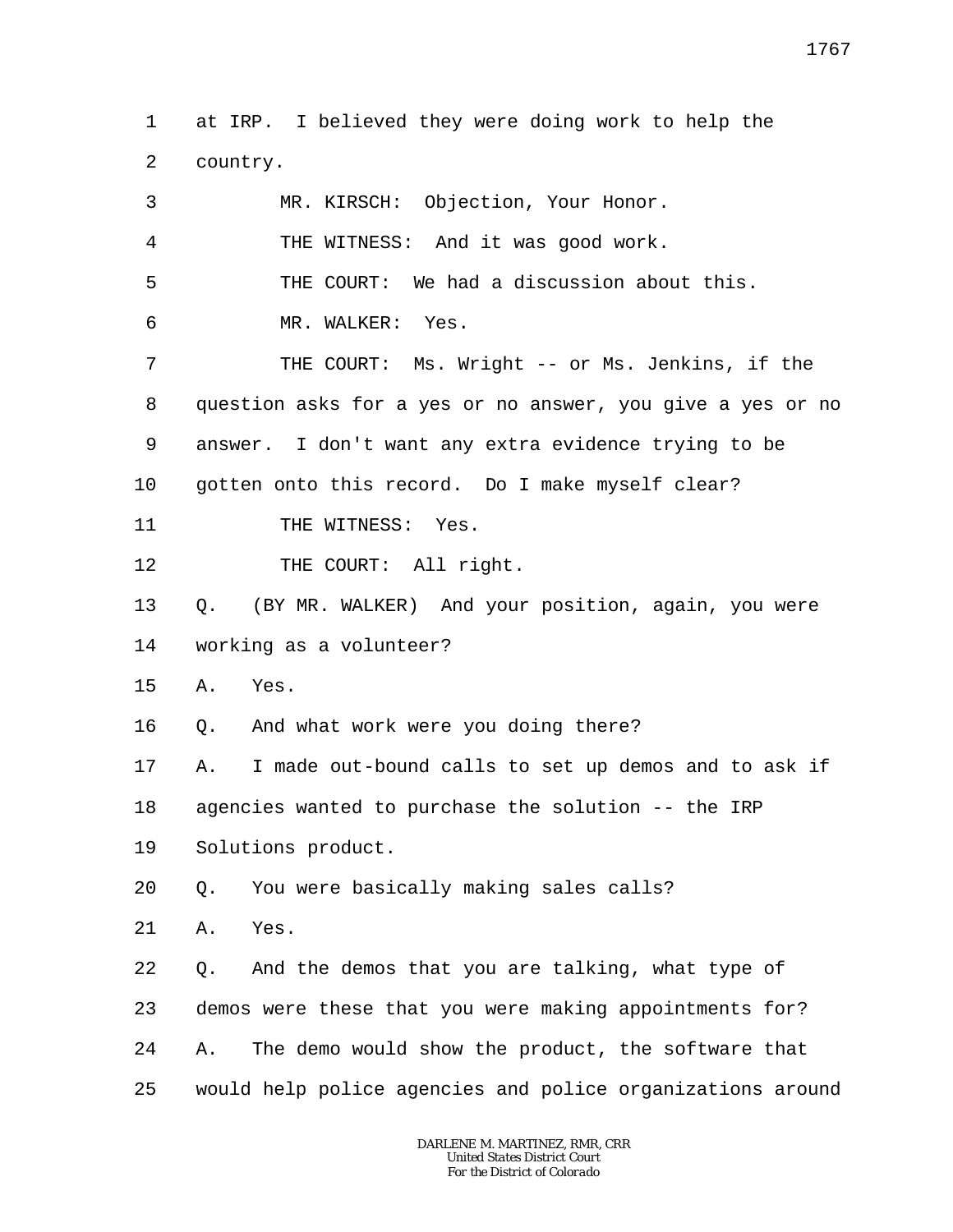1 2 3 4 5 6 7 8 9 10 11 12 13 14 15 16 17 18 19 20 21 22 23 24 25 the United States. It was one area where they could - the software was a solution in which they could enter their information, everything in one software package and it would be -- everything would come together. And it was a great product, and I believed in it. Q. Did you ever attend any of those demos? A. Yes. MR. WALKER: Your Honor, I have no further questions. THE COURT: All right. Mr. Banks? MR. BANKS: Just a couple. Your Honor. **DIRECT EXAMINATION BY MR. BANKS**: Q. Ms. Jenkins, at any time were you approached by anyone in an effort to have you staffed for the work that you did at IRP? A. No. MR. BANKS: No further questions, Your Honor. THE COURT: Anybody else? Cross? MS. HAZRA: Nothing, for this witness, Your Honor. THE COURT: All right. May this witness be excused? MR. BANKS: Yes, Your Honor. THE COURT: All right. I had anticipated this was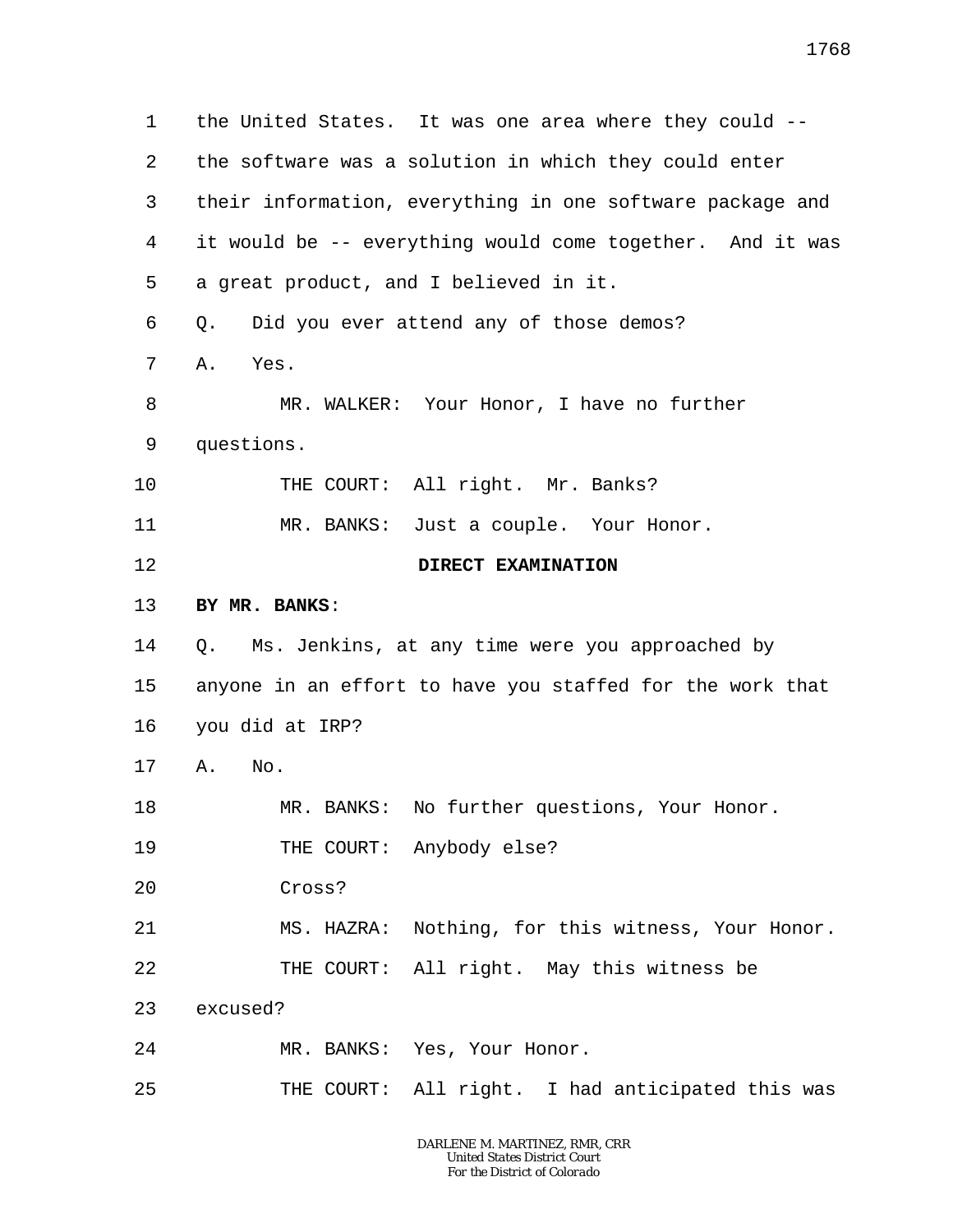1 2 3 4 5 6 7 8 9 10 11 12 13 14 15 16 17 18 19 20 21 22 23 24 25 going to take longer. You all will really be able to get back home today. My understanding is that we are prepared to recess for the day; is that correct? MR. WALKER: Yes, Your Honor. THE COURT: You have no other witnesses. All right. Ladies and gentlemen, you will be able to go home today, relax, enjoy the weekend. You don't have to report back until Tuesday because it is a holiday for the Federal Government on Monday. Remember, you are not to do any independent research. You are not to discuss this case with anybody. All right. Thank you very much. We'll see you at 9 o'clock on Tuesday morning. The jury is excused. (The following is had in open court, outside the hearing and presence of the jury.) THE COURT: All right. You may be seated. All right. I think the jury is wondering why we brought them back. But next week it will be better, right? MR. WALKER: Yes, Your Honor. MR. BANKS: Your Honor, we apologize. THE COURT: We will recess then today. I will see you all -- let me see what I have on my calendar. I would like for you all to be back at 8:30 on Tuesday so that if I'm prepared to make a ruling, I can make a ruling, and then be able to move forward and bring the jury in at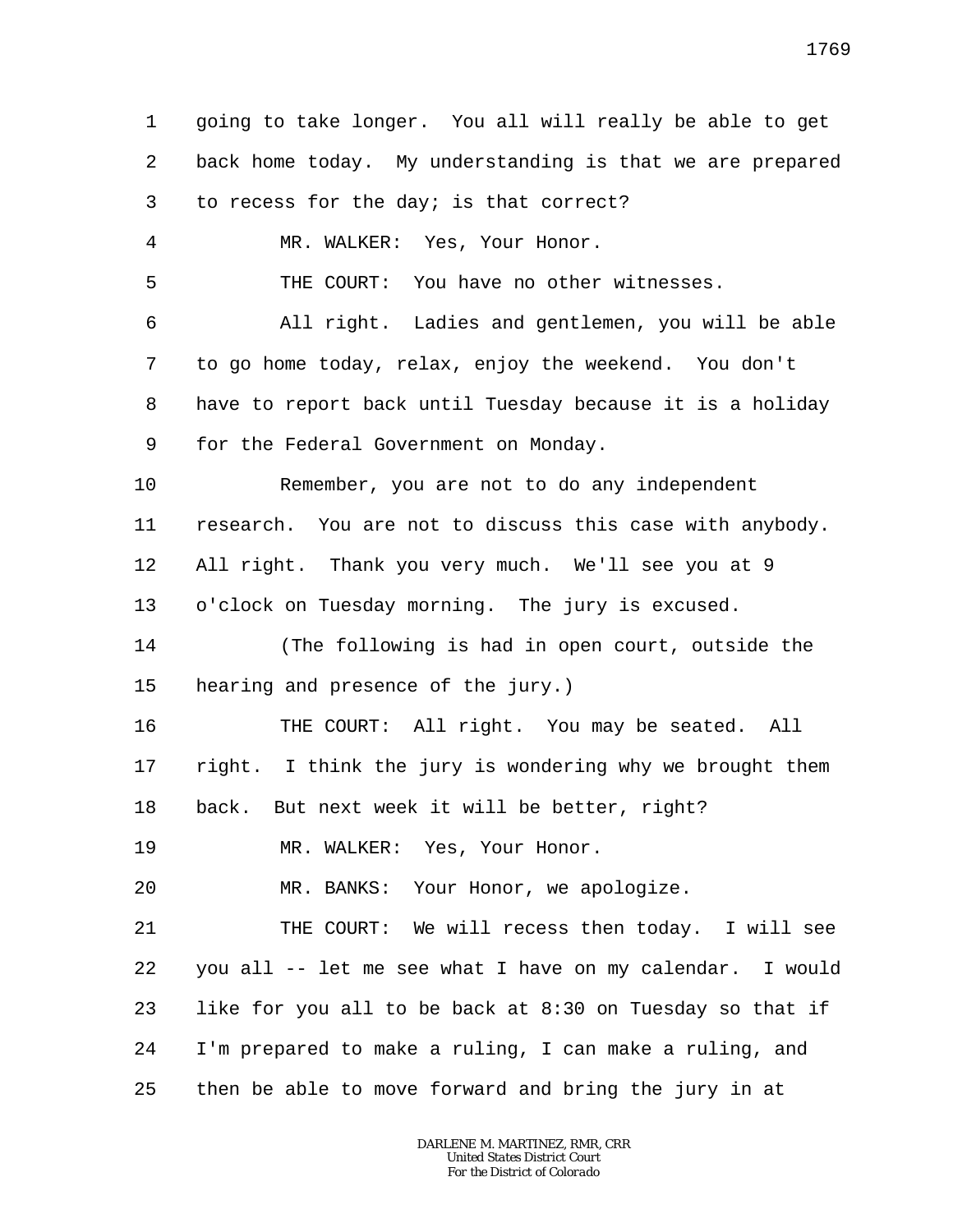1 2 9:00. So 8:30 for the parties back here on Tuesday morning. All right.

3 4 5 6 7 MR. KIRSCH: Your Honor, just so the Court is aware, we haven't yet decided whether we'll file a 702 challenge with respect to Mr. Thurman. But, obviously, we will file it by noon if we are going to. But if there has been nothing filed --

8 9 10 THE COURT: If nothing is filed by noon, I will assume, then, that it is not going to be filed, and the defendants don't have to worry about filing a reply.

11 MR. KIRSCH: Thank you, Your Honor.

12 13 14 15 16 17 THE COURT: Actually, though, that does -- if you don't -- I have given you the ability to present rebuttal testimony. If you are going to do so, then I would need to have at least some reasonable time, and the disclosure being made to the defendants with respect to any rebuttal witnesses.

18 19 20 MR. KIRSCH: Your Honor, we will have to talk about that a little bit more, too, but I would -- right now I would say that that is unlikely.

21 22 THE COURT: All right. Well, just in the event it is, I want some sort of reasonable notice.

23 24 25 MR. KIRSCH: We would be in a position, I think, to probably provide that notice on Tuesday, don't you think? THE COURT: All right. That sounds good.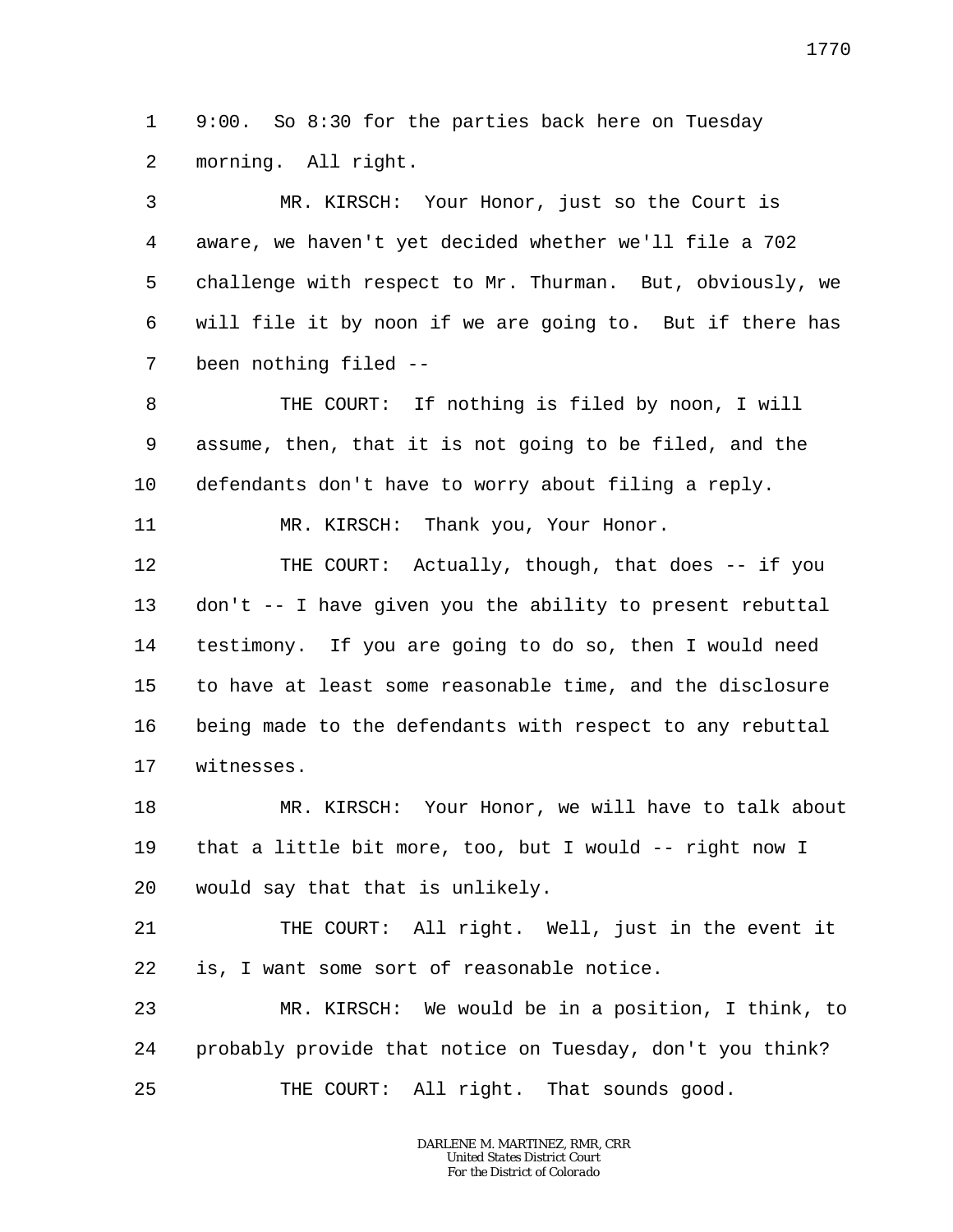1 Mr. Zirpolo.

2 3 4 5 6 7 8 9 10 11 12 13 14 15 16 17 18 19 20 21 22 23 24 MR. ZIRPOLO: Mr. Kirsch, when do you need the CV? THE COURT: That, he needs by close of business today. Because they need that to make a decision on whether they are going to file. MR. ZIRPOLO: 5 o'clock? THE COURT: 5 o'clock. Okay. Anything further? MR. KIRSCH: Could we ask, Your Honor -- and we can do this outside. But in the event we were going to have a rebuttal, it would help us to have at least a guess about when that case might occur. If we could ask the defendants if they have a prediction about how many days they are going to use next week, or if they are going to be using all of next week for the remainder of their witnesses. MR. BANKS: Next week will not accommodate all of our witnesses. We expect it is a possibility we could end next week, but not very likely. We are expecting to probably go mid week after that, as far as scheduling is concerned. THE COURT: All right. Not any more gaps, though. You will have to have people lined up, whether you think they are going to testify that day or the next day, they need to be ready to go, so that we don't have these gaps

25 and the jury isn't kept waiting.